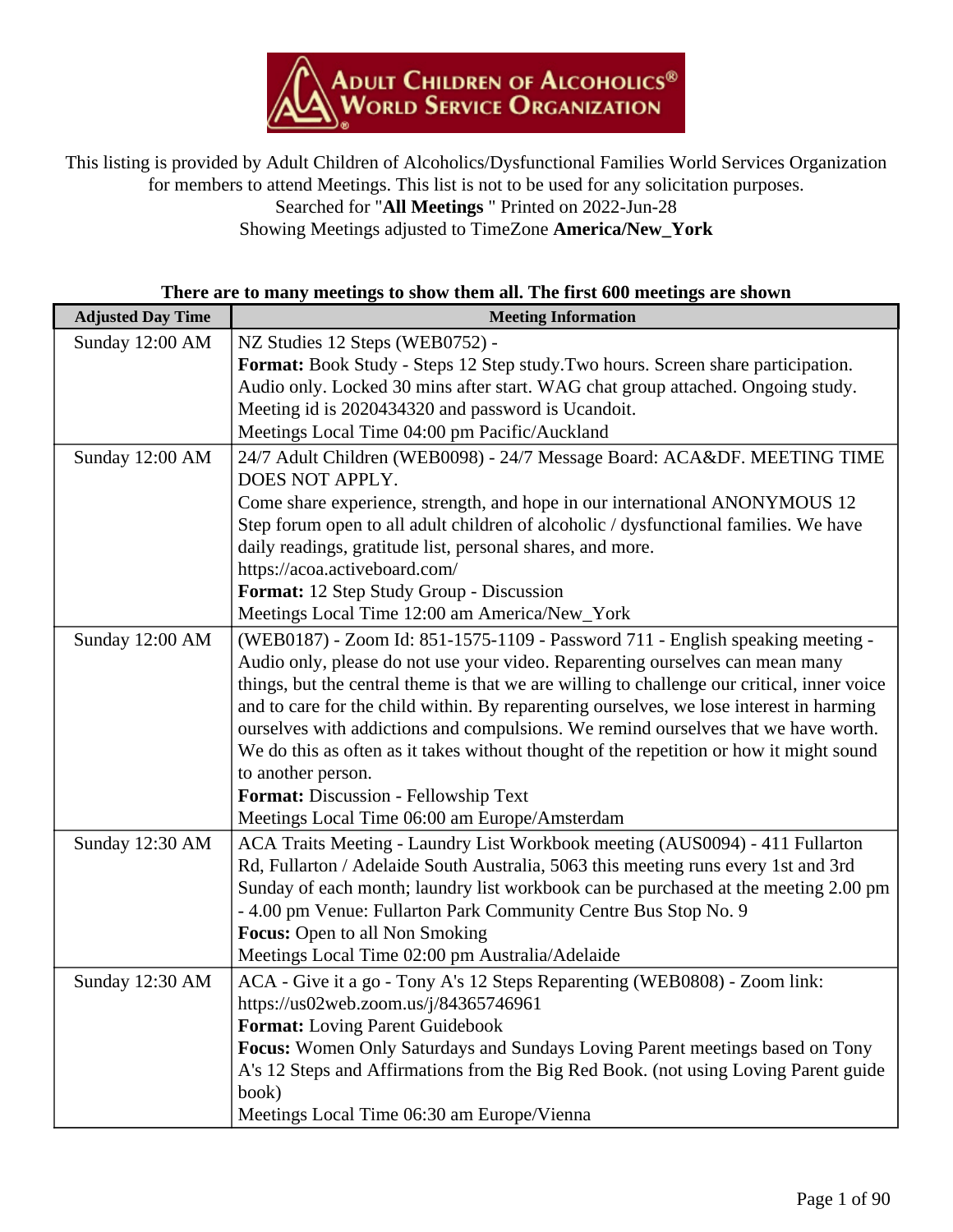| Sunday 12:45 AM | ACA Brisbane Sunday 2:45pm Group (AUS065) - 270 Roma Street, Brisbane                                                                                                                                                                                                                                                                                                                                                                                                                                                                                                                                                                                                                                                                                                |  |
|-----------------|----------------------------------------------------------------------------------------------------------------------------------------------------------------------------------------------------------------------------------------------------------------------------------------------------------------------------------------------------------------------------------------------------------------------------------------------------------------------------------------------------------------------------------------------------------------------------------------------------------------------------------------------------------------------------------------------------------------------------------------------------------------------|--|
|                 | Queensland, 4000 Community Centre                                                                                                                                                                                                                                                                                                                                                                                                                                                                                                                                                                                                                                                                                                                                    |  |
|                 | Format: Book Study - Discussion - Steps                                                                                                                                                                                                                                                                                                                                                                                                                                                                                                                                                                                                                                                                                                                              |  |
|                 | Notes: Non Smoking - Non Smoking, Beginners welcome                                                                                                                                                                                                                                                                                                                                                                                                                                                                                                                                                                                                                                                                                                                  |  |
|                 | Meetings Local Time 02:45 PM Australia/Brisbane                                                                                                                                                                                                                                                                                                                                                                                                                                                                                                                                                                                                                                                                                                                      |  |
| Sunday 02:00 AM | (TEL0454) (Hebrew) -                                                                                                                                                                                                                                                                                                                                                                                                                                                                                                                                                                                                                                                                                                                                                 |  |
|                 | Format: Fellowship Text - Book Study                                                                                                                                                                                                                                                                                                                                                                                                                                                                                                                                                                                                                                                                                                                                 |  |
|                 | Meetings Local Time 09:00 am Asia/Jerusalem                                                                                                                                                                                                                                                                                                                                                                                                                                                                                                                                                                                                                                                                                                                          |  |
| Sunday 02:30 AM | Przysta? na Mazurach (WEB0773) - Konarskiego, 13 lok. 1, Gi?ycko, 11-500 We stay<br>together on meeting as long as needed. For link to Skype meeting write on:<br>przystan.na.mazurach@gmail.com<br>Format: Book Study - Discussion - Fellowship Text - Laundry Lists Workbook - \$teps<br>Notes: Non Smoking - Wheelchair Access - Non Smoking, Wheelchair Access, On<br>Polish public holidays we meet at 8:30 AM                                                                                                                                                                                                                                                                                                                                                  |  |
|                 | Meetings Local Time 08:30 am Europe/Berlin                                                                                                                                                                                                                                                                                                                                                                                                                                                                                                                                                                                                                                                                                                                           |  |
| Sunday 03:00 AM | Sunday Night Meeting (NZL0006) - 6 Wilsons Road, Christchurch Canterbury, 8022<br>Familial Trust, room at the back<br>Notes: Non Smoking - Non Smoking,<br>Meetings Local Time 07:00 pm Pacific/Auckland                                                                                                                                                                                                                                                                                                                                                                                                                                                                                                                                                             |  |
| Sunday 03:00 AM | Europe's Sunday morning Big Red Book Chapter 19 Study (The Twelve Traditions of                                                                                                                                                                                                                                                                                                                                                                                                                                                                                                                                                                                                                                                                                      |  |
|                 | ACA ) (WEB0182) - 09:00 am Amsterdam / 08:00 am London Zoom:<br>https://us02web.zoom.us/j/85867876612?pwd=NzkvMTdLbGlHZzFEenZoUG5CYy84Z<br>Meeting ID: 858 6787 6612 Passcode: 711 Audio only, please do not use the video<br>function. English speaking meeting. The ACA Twelve Traditions provide guidelines<br>for group conduct just as the ACA Steps provide guidelines for individual recovery.<br>Please see https://www.acafellowworldtravelers.com for information on all our<br>meetings.<br>Format: Book Study - Discussion<br>Notes: Needs Support - Needs Support, www.acafellowworldtravelers.com<br>Meetings Local Time 09:00 am Europe/Amsterdam<br>Sunday 03:00 AM   ACA CHAT ONLINE (WEB0591) - • Go to the trips://acachat.com and click to enter |  |
|                 | Chat.<br>• Register a username and then login with it.<br>• Meetings are text-based (no video) and take place in the Meeting Room.<br>• Main Chat Rooms are open 24/7/365 for fellowship, fun, and support.<br>• Current as of February 2022!<br>Format: Discussion - Fellowship Text - Steps<br>Meetings Local Time 03:00 am America/New_York                                                                                                                                                                                                                                                                                                                                                                                                                       |  |
| Sunday 03:30 AM | Lemoniada DDA/DDD (WEB0429) - Za skypie wyszukaj u?ytkownika<br>"dda.lemoniada" i napisz na czacie, ?e chcesz wzi?? udzia?. Alternatywnie, napisz na<br>maila: lemonka12@wp.pl z pro?b? o przy??czenie<br>Format: Fellowship Text - Steps<br>Meetings Local Time 09:30 am Europe/Berlin                                                                                                                                                                                                                                                                                                                                                                                                                                                                              |  |
| Sunday 03:30 AM | Nelle Tue Mani (WEB0778) - domeniche alternate dal 16 gennaio 2022 ore 9:30<br>successiva ore 19:30<br>Format: Discussion<br>Meetings Local Time 09:30 am Europe/Rome                                                                                                                                                                                                                                                                                                                                                                                                                                                                                                                                                                                                |  |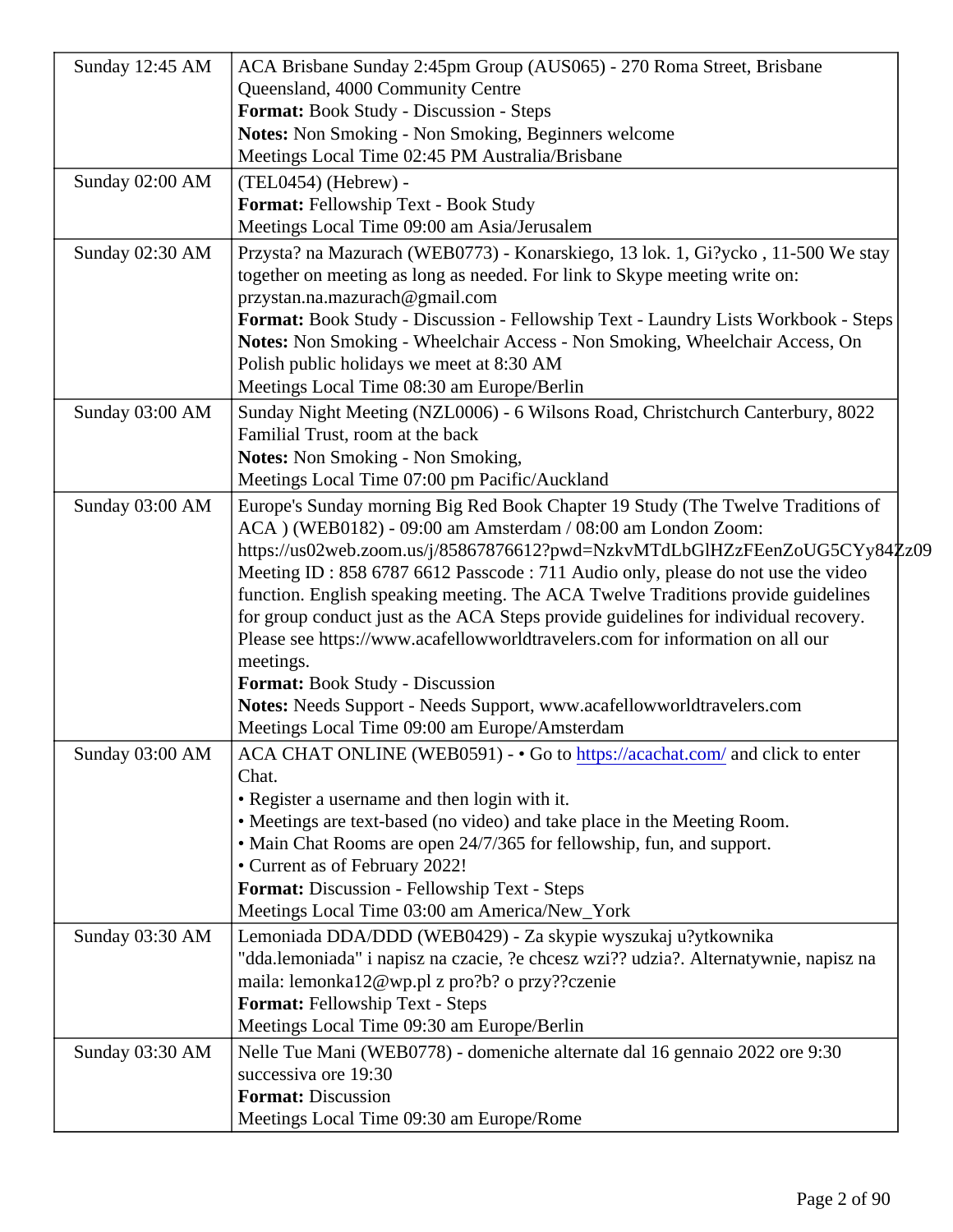| Sunday 03:30 AM | (SWE0161) - Nobelvägen 20, Malmoe Skane/Scania, 21427 In the basement of St:a<br>Maria Kyrka. Entrance from Nobelvägen. Enter through the gate to the left of thebelfry<br>when you have your back turned to Nobelvägen. The room is open from 9<br>a.m.Readings from Strengthening My Recovery. All texts and the meetings format is<br>read in English and the shares are in whichever language the individual member finds<br>most comfortable. If there is need for an interpreter please contact us and we will do<br>our best to see if we can be of assistance. Telephone: +46709359050 email:<br>acamalmosondag9.30@gmail.com<br>Format: Discussion - Fellowship Text<br><b>Focus:</b> ACAs only (Closed)<br>Meetings Local Time 09:30 am Europe/Stockholm                           |  |
|-----------------|----------------------------------------------------------------------------------------------------------------------------------------------------------------------------------------------------------------------------------------------------------------------------------------------------------------------------------------------------------------------------------------------------------------------------------------------------------------------------------------------------------------------------------------------------------------------------------------------------------------------------------------------------------------------------------------------------------------------------------------------------------------------------------------------|--|
| Sunday 03:30 AM | Elwood Daily Affirmation and Meditation Meeting (AUS0091) - 87 Tennyson S,<br>Elwood Victoria, 3184 Zoom Only meeting and the Details are:<br>https://us02web.zoom.us/j/87885683373?pwd=ZG02bnVFaDdSOWtZd0h0RmEvVmY1QT09<br>Zoom ID: 878 8568 3373 Password: 649181 When in person - Elwood St Kilda<br>Neighbourhood Learning Centre Getting here: Bus 246 stops at the corner of<br>Glenhuntly Road and Tennyson Street. 5 minute walk from there. Tram 67: Stop 40. 5<br>minute walk down Scott Street, then turn right at Tennyson Street. Train: Ripponlea<br>station on Glen Eira Road about a 10 minute walk.<br>Format: Fellowship Text<br>Meetings Local Time 05:30 pm Australia/Melbourne                                                                                          |  |
| Sunday 04:00 AM | ACA Blairgowrie Group (ZAF0004) - Delta Environmental Centre, Delta Park, Road<br>No.3, Victory P, Johannesburg Gauteng, 2195 (Updated 5th August 2021: Meetings<br>have been resumed.) The parking area is on near-side of the building. The meeting is<br>held on the grass on far-side of the building. Attendees are expected to observe<br>COVID guidelines. Meeting is conducted outdoors. It is advisable to bring a blanket or<br>chair. In the event of bad weather, the meeting will be replaced by a social get-together<br>at another venue to be communicated via social media.<br>Format: 12 Step Study Group - Book Study - Discussion - Fellowship Text - Speaker -<br><b>Steps</b><br>Notes: Non Smoking - Non Smoking,<br>Meetings Local Time 10:00 am Africa/Johannesburg |  |
| Sunday 04:00 AM | Women in the Solution (WEB0562) - Join Zoom Meeting<br>https://us02web.zoom.us/j/8481096286?pwd=QnZYS1hFNIBYeEdMejVSNkNiaTZFQT09<br>Meeting ID: 848 109 6286 Passcode: WITSACA Group Safety: ?? Women only.<br>??Meeting is locked @ beginning ??Faces on cameras throughout meeting<br>Focus: Women Only Meeting focus for every Saturday of the month: 1st Sat: Show<br>and Tell 2nd Sat: Loving Parent Check-in 3rd Sat: Reading/Speaker 4th Sat: Inner<br>Child ACA Affirmations 5th Sat: Lucky Dip WITS have another meeting on Sundays -<br>Food & Emotions Focus (includes journaling & sharing) Same time & same log in<br>details<br>Meetings Local Time 06:00 pm Australia/Sydney                                                                                                  |  |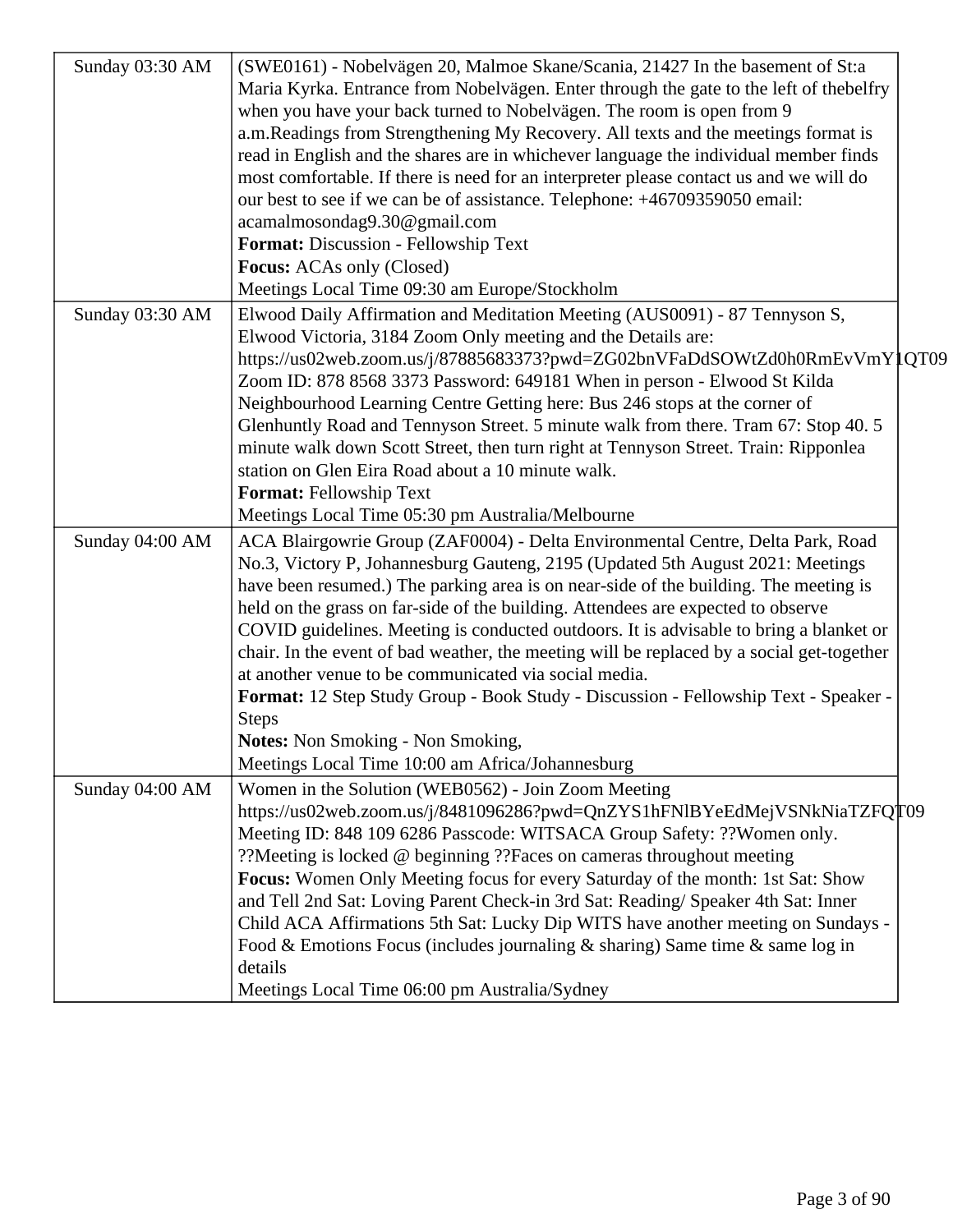| Sunday 04:00 AM | Relationships (NZL0007) - N/A, N/A Area Outside Region, N/A Welcome! This group<br>meets online only and is an audio only meeting (with the option to reveal yourvideo if<br>you wish) It is an established ZOOM meeting established in New Zealand. Wemeet at<br>8.00pm (NZST)/6.00pm (AEST) but worldwide members are welcome, too. We read<br>from the Big Red Book, Chapters 13 (Relationships: Applying what we havelearned)<br>& Chapter 14 (Taking our Programme to work.) You will need to have the Zoom<br>application. Once you have this, please go to: https://zoom.us/j/4964941848Meeting<br>ID: 496 494 1848 Password: 121414<br>Format: Book Study<br>Meetings Local Time 08:00 pm Pacific/Auckland |
|-----------------|--------------------------------------------------------------------------------------------------------------------------------------------------------------------------------------------------------------------------------------------------------------------------------------------------------------------------------------------------------------------------------------------------------------------------------------------------------------------------------------------------------------------------------------------------------------------------------------------------------------------------------------------------------------------------------------------------------------------|
| Sunday 04:00 AM | (SWE130) - Roda Vagen 52, Borlänge N/A, Hagakyrkan<br><b>Format: Discussion</b><br>Focus: Open to all<br>Meetings Local Time 10:00 am Europe/Stockholm                                                                                                                                                                                                                                                                                                                                                                                                                                                                                                                                                             |
| Sunday 04:00 AM | (SWE144) - Stenbocksgatan 3, Simrishamn N/A, Stationhous, on the other side of the<br>Police and Library<br><b>Format: Discussion</b><br><b>Focus:</b> Open to all Non Smoking<br>Meetings Local Time 10:00 am Europe/Stockholm                                                                                                                                                                                                                                                                                                                                                                                                                                                                                    |
| Sunday 04:00 AM | Food & Emotions Womens Meeting (WEB0612) - Camera's on meeting! We want to<br>see you & hear you! Women's only meeting There's no healing without feeling! We<br>welcome you to zoom in and connect 10mins before the meeting starts Arrive early as<br>the meeting is locked at 18:00 prompt 10 minutes silent journaling during meeting<br>Sharing time - we do not mention specific foods by name. 15 mins of fellowshipping<br>after the meeting ID: 848 109 6286 Password: WITSACA<br>https://us02web.zoom.us/j/8481096286?pwd=QnZYS1hFNIBYeEdMejVSNkNiaTZFQT09<br>Format: Book Study - Discussion<br>Meetings Local Time 06:00 pm Australia/Sydney                                                           |
| Sunday 04:30 AM | Aca in Lund (SWE0164) (Swedish or English) - Bredgatan 19, Lund Skane, 22221<br>Bredgatan 19, Vänskapens hus (across from Socialhögskolan in Lund). Meeting is on<br>the second floor.<br><b>Notes:</b> Non Smoking - Non Smoking, Open international meeting. Texts are in English<br>and sharing is done in Swedish, English or any other language.<br>Meetings Local Time 10:30 am Europe/Stockholm                                                                                                                                                                                                                                                                                                             |
| Sunday 04:30 AM | Söndagsgruppen - tema narcissism och psykisk misshandel (SWE0168) - St.<br>Paulsgatan 39D, Stockholm Stockholm, 118 48 Hartwickska huset. On the yard. Inner<br>door.<br>Meetings Local Time 10:30 am Europe/Stockholm                                                                                                                                                                                                                                                                                                                                                                                                                                                                                             |
| Sunday 04:30 AM | Aca-Antwerpen (BEL006) - Sterlingerstraat 4, Borgerhout Antwerpen, 2140 ZOOM in<br>Dutch. Send an e-mail!<br>Format: Fellowship Text Beginners welcome<br>Meetings Local Time 10:30 am Europe/Brussels                                                                                                                                                                                                                                                                                                                                                                                                                                                                                                             |
| Sunday 04:30 AM | (SWE002) - Sankt Paulsgatan 39 D, Stockholm, Hartwickska Huset, Ingang Gaarden<br>Hartwicska Huset<br>Meetings Local Time 10:30 AM Europe/Stockholm                                                                                                                                                                                                                                                                                                                                                                                                                                                                                                                                                                |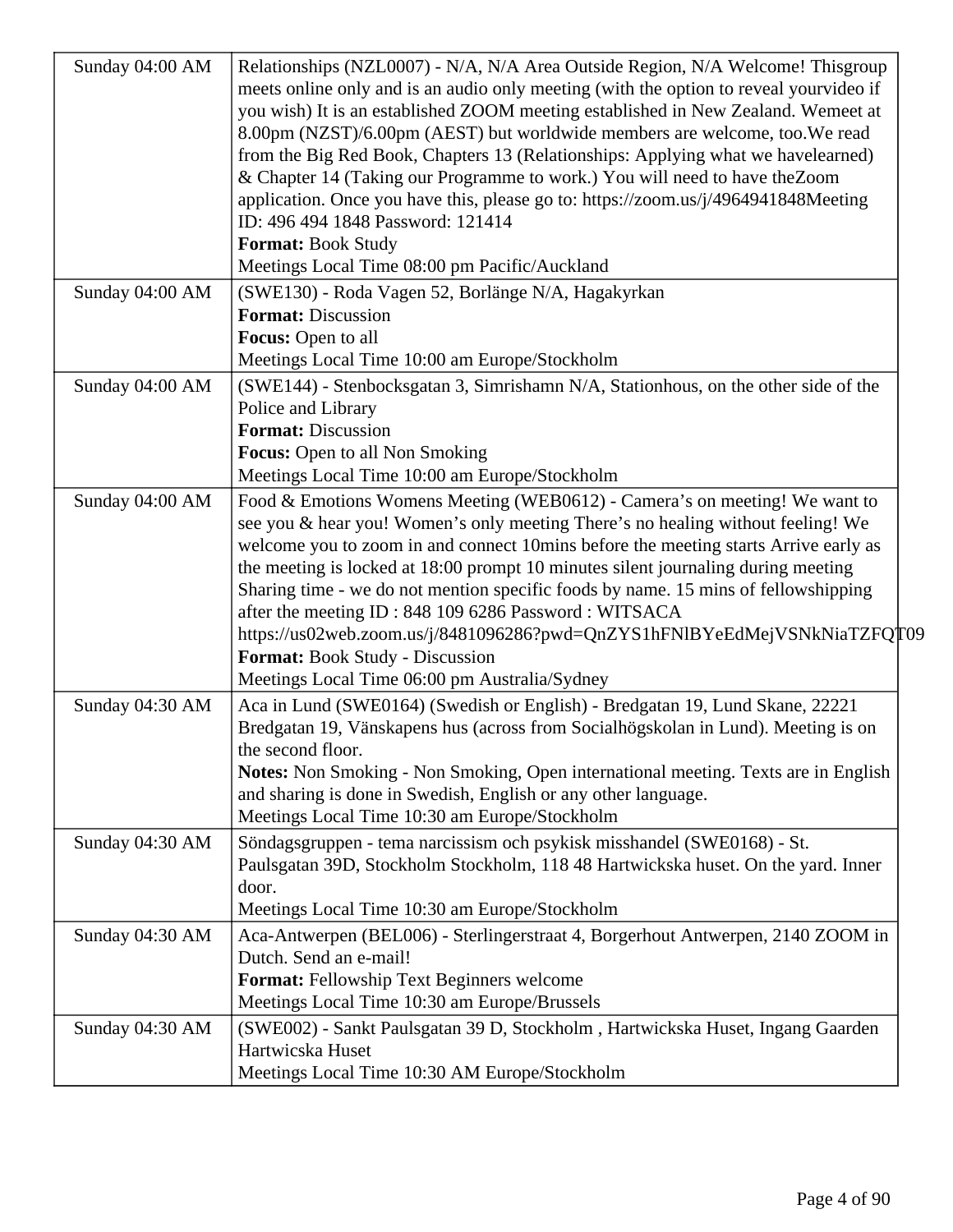| Sunday 04:45 AM | ACA Bergamo (ITA0014) - VIA FURIETTI 21 PRESSO CIRCOSCRIZIONE                                                                                                               |
|-----------------|-----------------------------------------------------------------------------------------------------------------------------------------------------------------------------|
|                 | COMUNALE, bergamo bergamo, 24100 call 3479102222 3477333115                                                                                                                 |
|                 | <b>Format: Discussion</b>                                                                                                                                                   |
|                 | Focus: Open to all                                                                                                                                                          |
|                 | Meetings Local Time 10:45 am Europe/Rome                                                                                                                                    |
| Sunday 05:00 AM | Self Care Sunday (WEB0173) - -- 11:00 am Central Europe / 10:00 am UK time -- on                                                                                            |
|                 | Zoom ID 862-8449-8991 -- Password 711 -- English speaking meeting -- Audio only --                                                                                          |
|                 | Please do not use your video -- Our Self Care Sunday meeting is a nurturing space to                                                                                        |
|                 | focus on things we can do to care for ourselves while being our own Loving Parents.                                                                                         |
|                 | The meeting has a rotating schedule of readings from the ACA literature (The Big Red                                                                                        |
|                 | Book and Strengthening My Recovery), chosen by the group to help remind us of the                                                                                           |
|                 | nourishing and supportive practices we can engage in to support us all in our recovery                                                                                      |
|                 | and beyond. We look forward to seeing you and joining our loving re-parenting                                                                                               |
|                 | journey. --- The readings schedule can be found here                                                                                                                        |
|                 | https://docs.google.com/document/d/1Zr1tFfWGnamdoQCPBUBboF1Wy2Gr1fdo7l8dFjGyx-                                                                                              |
|                 | 8/edit?usp=sharing                                                                                                                                                          |
|                 | Format: Fellowship Text Beginners welcome                                                                                                                                   |
|                 | Meetings Local Time 11:00 am Europe/Amsterdam                                                                                                                               |
| Sunday 05:00 AM | Being Your Own Loving Parent (WEB0732) - Zoom Meeting ID: 9941173974                                                                                                        |
|                 | Passcode: 567448                                                                                                                                                            |
|                 | Meetings Local Time 10:00 am Europe/London                                                                                                                                  |
| Sunday 05:00 AM | (FIN0051) - Kaljaasintie, Sorsasaari, Oulu Pohjois-Pohjanmaa, 90240 N/A                                                                                                     |
|                 | Format: Speaker - Fellowship Text - Steps                                                                                                                                   |
|                 | <b>Focus:</b> Beginners - Open to all                                                                                                                                       |
|                 | Meetings Local Time 12:00 pm Europe/Helsinki                                                                                                                                |
| Sunday 05:00 AM | (KOR002) - 726-39 Hannamdong Yongsan-Gu,, Seoul Seoul, 140-893 Get off at                                                                                                   |
|                 | Hangangjin subway station(Line no. 6) and go out exit 2. To make sure that you are<br>headed in the right direction, look around as you come out the exit. In one direction |
|                 | (toward Itaewon), the road is straight. Do not go in that direction. Go in the direction in                                                                                 |
|                 | which the road curves off to the right. Follow the curve, and you will see a pedestrian                                                                                     |
|                 | bridge over the highway. Go over the bridge. The International Lutheran Church is                                                                                           |
|                 | right there at the bottom of the bridge, about a five-minute walk from Hangangjin                                                                                           |
|                 | Station.                                                                                                                                                                    |
|                 | <b>Format: Book Study</b>                                                                                                                                                   |
|                 | Focus: Open to all                                                                                                                                                          |
|                 | Meetings Local Time 06:00 pm Asia/Seoul                                                                                                                                     |
| Sunday 05:15 AM | Sunday Brussels international (WEB0540) -                                                                                                                                   |
|                 | <b>Format: Fellowship Text</b>                                                                                                                                              |
|                 | Focus: ACA Teen (Ages 12 to 18) - Beginners - LGBTQ+ - BIPOC -                                                                                                              |
|                 | Secular/Agnostic/Atheist - Young Adult (Ages 18 to 26)                                                                                                                      |
|                 | Meetings Local Time 11:15 am Europe/Berlin                                                                                                                                  |
| Sunday 05:30 AM | (RUS002) - Saint-Petersburg, Vasilievsky ostrov, 13 line h.2 fl.46, Saint-Petersburg                                                                                        |
|                 | L.o., 199034 Under Arch                                                                                                                                                     |
|                 | Format: Fellowship Text                                                                                                                                                     |
|                 | Focus: ACAs only (Closed) Non Smoking                                                                                                                                       |
|                 | Meetings Local Time 12:30 PM Europe/Moscow                                                                                                                                  |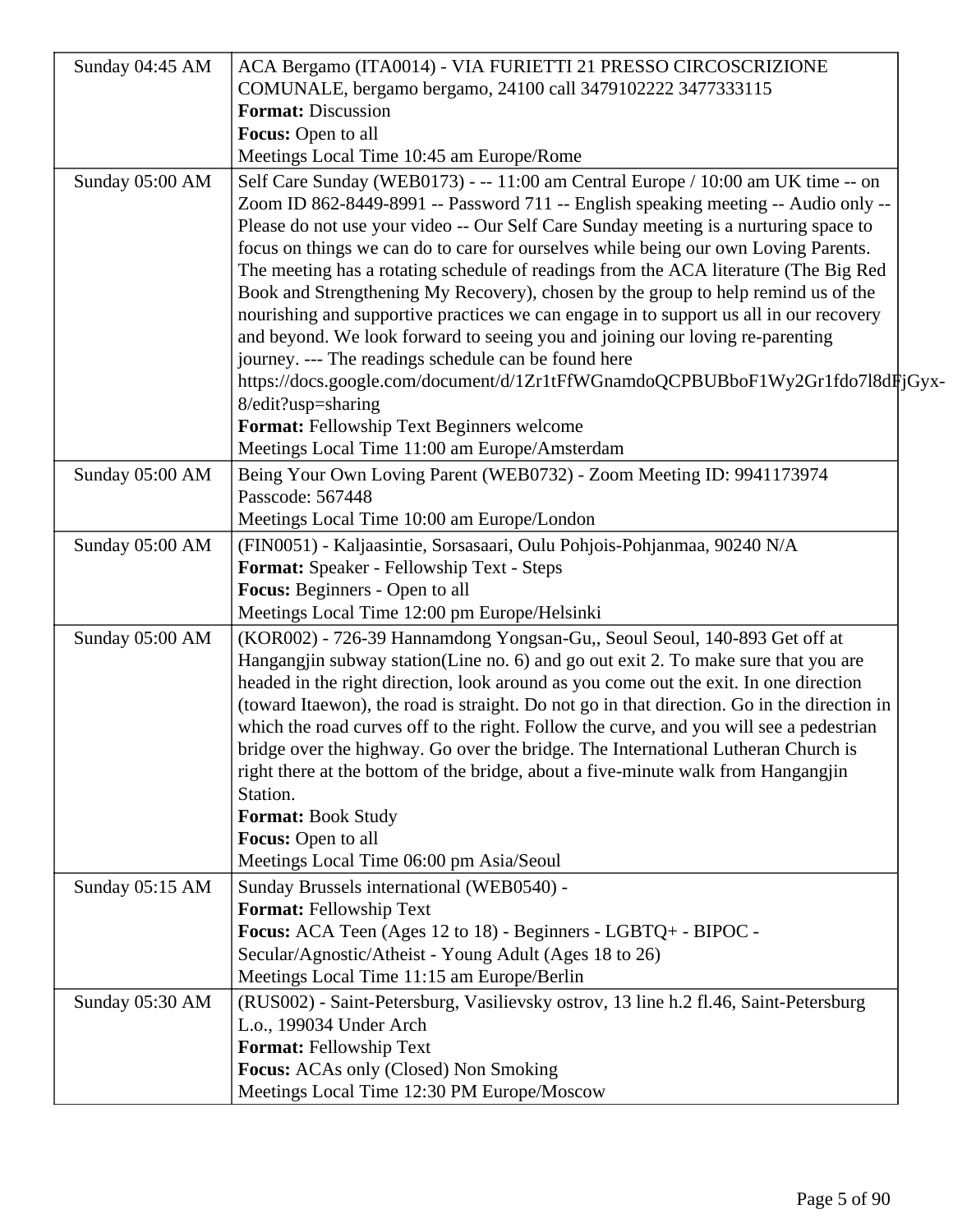| Sunday 05:45 AM | Become Your Own Loving Parent (TEL046) - Meeting Time Is Eastern Time712-                                                                             |
|-----------------|-------------------------------------------------------------------------------------------------------------------------------------------------------|
|                 | 432-3900; conference code 247125#                                                                                                                     |
|                 | Format: Discussion - Fellowship Text - Speaker Speaker for 15 minutes the last<br>Sunday of the month                                                 |
|                 | Meetings Local Time 05:45 am America/New_York                                                                                                         |
|                 |                                                                                                                                                       |
| Sunday 06:00 AM | Stepping into the solution (GBR0010) - Due to Government Health & Safety                                                                              |
|                 | guidelines the face-to-face meeting has been cancelled and will continue as a zoom<br>online meeting. Time: Sunday 11:00 AM UK time Join Zoom Meeting |
|                 | https://us02web.zoom.us/j/82223439258?pwd=Q2MvU2hUaHpJNXkxY3RzdUdGcko0dz09                                                                            |
|                 | Meeting ID: 822 2343 9258 Passcode: serenity Topic: Women's Steps meeting                                                                             |
|                 | focusing on the 12 steps Workbook. The meeting utilises breakout rooms to allow                                                                       |
|                 | everyone the opportunity to share. Please have your video on when entering the                                                                        |
|                 | meeting. The meeting will be locked at 11.30am after the readings have finished and                                                                   |
|                 | sharing time begins.                                                                                                                                  |
|                 | Format: 12 Step Study Group - Steps                                                                                                                   |
|                 | Focus: Women Only zoom online meeting                                                                                                                 |
|                 | Meetings Local Time 11:00 am Europe/London                                                                                                            |
| Sunday 06:00 AM | (UKR0003) - str Pilipa Orlika, 36, Poltava Poltava, Ukraine, 36020 in the yard of                                                                     |
|                 | building 36 You go between building 36 and 36a, then left office of rehabilitation                                                                    |
|                 | center [vihod est] vyhid.org                                                                                                                          |
|                 | Format: Discussion - Fellowship Text - Book Study - Steps - Speaker - Workshop                                                                        |
|                 | <b>Focus:</b> ACAs only (Closed)                                                                                                                      |
|                 | Meetings Local Time 01:00 pm Europe/Kiev                                                                                                              |
| Sunday 06:00 AM | Doverye (WEB0776) (???????) - ????????? ?????????? ? Zoom. ?????? ?? ????                                                                             |
|                 | ?????????????? ? Telegram-??????: https://t.me/VDADoverie                                                                                             |
|                 | Format: 12 Step Study Group - Book Study - Discussion - Speaker - Steps -                                                                             |
|                 |                                                                                                                                                       |
|                 |                                                                                                                                                       |
|                 | ???????? ???? ?? ????? ??????: https://sites.google.com/view/vdadoverie                                                                               |
|                 | Meetings Local Time 01:00 pm Europe/Moscow                                                                                                            |
| Sunday 06:00 AM | meet12aca (TEL0425) (German / deutsch) - This is a telephone and online meeting in                                                                    |
|                 | German. We meet at 12pm - noon Europe Central time Das ist ein Telefon- und                                                                           |
|                 | online-Meeting in deutsch. Wir treffen uns um 12 Uhr mittags. Die Einwahl/Dial-in                                                                     |
|                 | number (DE): 030-52014350 Access code: 814478# International dial-in numbers:                                                                         |
|                 | https://fccdl.in/i/meet12aca Online meeting ID: meet12aca Join the online meeting:                                                                    |
|                 | https://join.freeconferencecall.com/meet12aca Das Meeting ist offen für alle                                                                          |
|                 | Interessierten email: meet12aca@protonmail.com                                                                                                        |
|                 | Format: Book Study - Discussion It s at noon 12o'clock CET (6am ET). We read the<br>daily mediatation before sharing.                                 |
|                 | Meetings Local Time 12:00 pm Europe/Berlin                                                                                                            |
| Sunday 06:00 AM | ACOA Sunday Takadanobaba group (JPN025) - Takadanobaba Tokyo Japan, Tokyo                                                                             |
|                 | Tokyo, 169 0075 You can find the venue and time of our meeting information is in                                                                      |
|                 | Japanese only. However everyone is welcome from the world even if the meeting is                                                                      |
|                 | held in Japanese. Please contact if any at email address, 2017acoa.sunday@gmail.com                                                                   |
|                 | Thank you.                                                                                                                                            |
|                 | Format: Book Study - Speaker - Steps                                                                                                                  |
|                 | <b>Notes:</b> Non Smoking - Non Smoking,                                                                                                              |
|                 | Meetings Local Time 07:00 pm Asia/Tokyo                                                                                                               |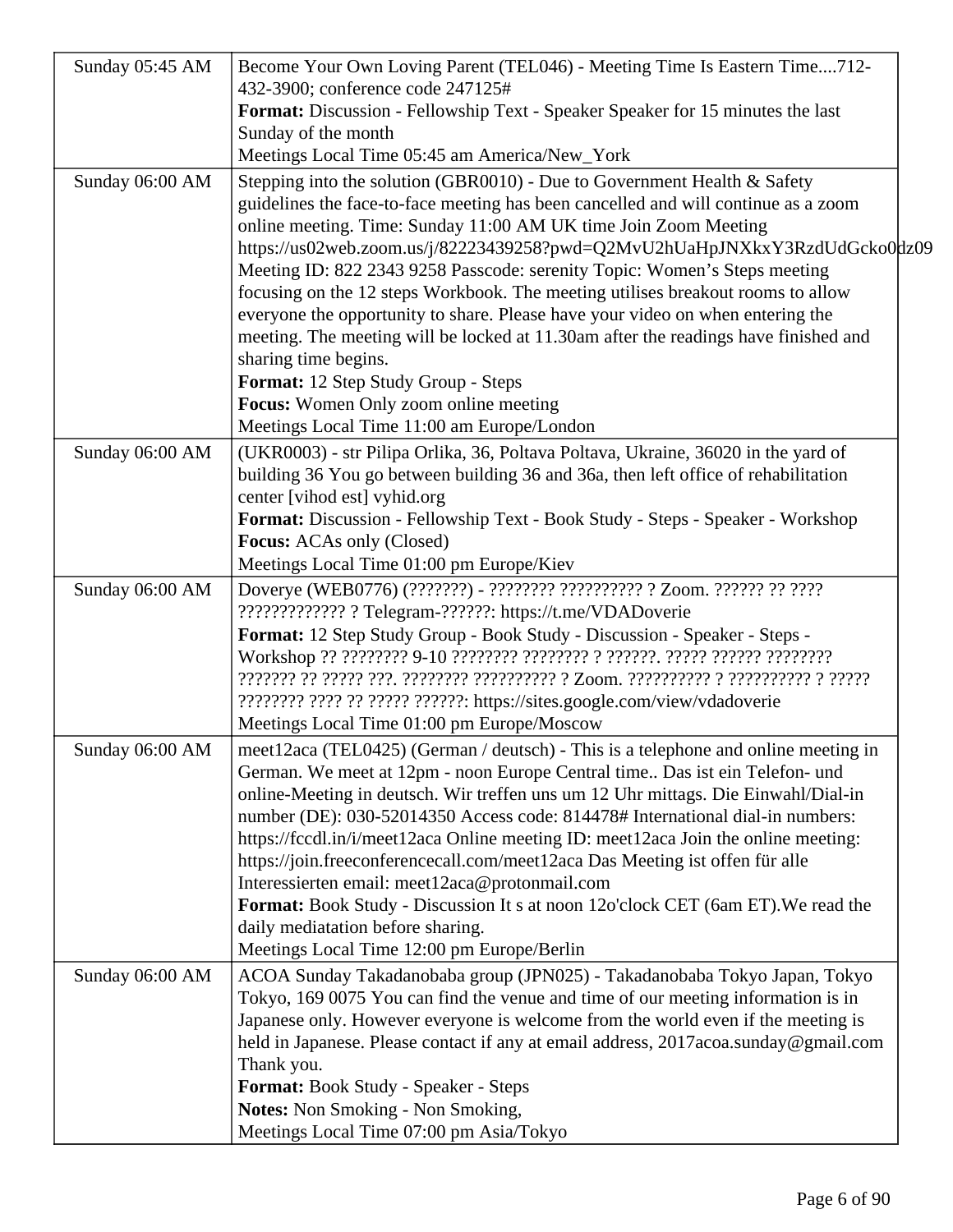| Sunday 06:00 AM | Limerick ACA. Ireland (WEB0709) - Our meeting runs for 90 minutes. Zoom number<br>2513535828                                                                        |
|-----------------|---------------------------------------------------------------------------------------------------------------------------------------------------------------------|
|                 | <b>Format:</b> Discussion                                                                                                                                           |
|                 | <b>Focus: Beginners</b>                                                                                                                                             |
|                 | Meetings Local Time 11:00 am Europe/London                                                                                                                          |
| Sunday 06:30 AM | (WEB0076) (Español) - Look for our meetings in WWW.ACASPAIN.ORG or contact<br>acaenlineaskype2021@gmail.com by skype or mail asking to participate in our           |
|                 | meetings or to be member. Puedes localizar nuestras reuniones en                                                                                                    |
|                 | WWW.ACASPAIN.ORG o contacta el usuario: acaenlineaskype2021@gmail.com en<br>skype, pidiendo participar en nuestra reuniones o ser miembro.                          |
|                 | <b>Format: Book Study</b>                                                                                                                                           |
|                 | Meetings Local Time 12:30 pm Europe/Madrid                                                                                                                          |
| Sunday 07:00 AM | ACA Inner Peace Room Groep (WEB0575) (Nederlands) - De ACA Inner Peace                                                                                              |
|                 | Room groep is een Skypechat met online bijeenkomsten. Iedere middag van 13-14 uur,                                                                                  |
|                 | en op maandag, woensdag, donderdag, vrijdag en zaterdag ook in de avond van 19-                                                                                     |
|                 | 20 uur. Bijeenkomsten zijn 'on demand' en gaan door bij voldoende belangstelling. Je                                                                                |
|                 | kunt worden toegevoegd aan de Skypechat door een e-mail bericht te sturen naar:                                                                                     |
|                 | aca.innerpeace@outlook.com Welkom!                                                                                                                                  |
|                 | Format: Book Study - Fellowship Text De ACA Inner Peace Room groep is een                                                                                           |
|                 | Skypechat met online bijeenkomsten. Iedere middag van 13-14 uur, en op maandag,                                                                                     |
|                 | woensdag, donderdag, vrijdag en zaterdag ook in de avond van 19-20 uur.                                                                                             |
|                 | Bijeenkomsten zijn 'on demand' en gaan door bij voldoende belangstelling. Je kunt<br>worden toegevoegd aan de Skypechat door een e-mail bericht te sturen naar:     |
|                 | aca.innerpeace@outlook.comWelkom!                                                                                                                                   |
|                 | Meetings Local Time 01:00 pm Europe/Amsterdam                                                                                                                       |
| Sunday 07:00 AM | (TEL012) - 667-770-1523 Pin 871076 Ten Minute Meditation During 1st Half Hour                                                                                       |
|                 | <b>Format: Discussion</b>                                                                                                                                           |
|                 | Meetings Local Time 07:00 AM America/New_York                                                                                                                       |
| Sunday 07:30 AM | FAITH (IND005) (English and Hindi) - Frank Anthony Public School, Lajpat Nagar,                                                                                     |
|                 | New Delhi Delhi, 110024 The meeting has moved to online (Zoom). Please reach out                                                                                    |
|                 | to acadelhi.faithgroup@gmail.com to get more information or reach out to the meeting                                                                                |
|                 | contact.                                                                                                                                                            |
|                 | <b>Format:</b> Discussion - Fellowship Text - Book Study - Steps                                                                                                    |
|                 | Focus: Open to all                                                                                                                                                  |
|                 | <b>Notes:</b> Non Smoking - Non Smoking,<br>Meetings Local Time 05:00 pm Asia/Kolkata                                                                               |
|                 |                                                                                                                                                                     |
| Sunday 07:30 AM | Bright and Early (KY0027) - Gratz Park Bldg, 3rd Market Street, Lexington Kentucky,<br>40509 Strengthening My Recovery Literature. 2020: ONLINE Meeting Only. Email |
|                 | Group Contact for meeting link. Monday meeting is hybrid, in person at Gratz Park.                                                                                  |
|                 | Format: Discussion - Fellowship Text                                                                                                                                |
|                 | Notes: Non Smoking - Wheelchair Access - Non Smoking, Wheelchair Access, 2020:                                                                                      |
|                 | ONLINE Meeting Only. Email Group Contact for meeting link.                                                                                                          |
|                 | Meetings Local Time 07:30 am America/New_York                                                                                                                       |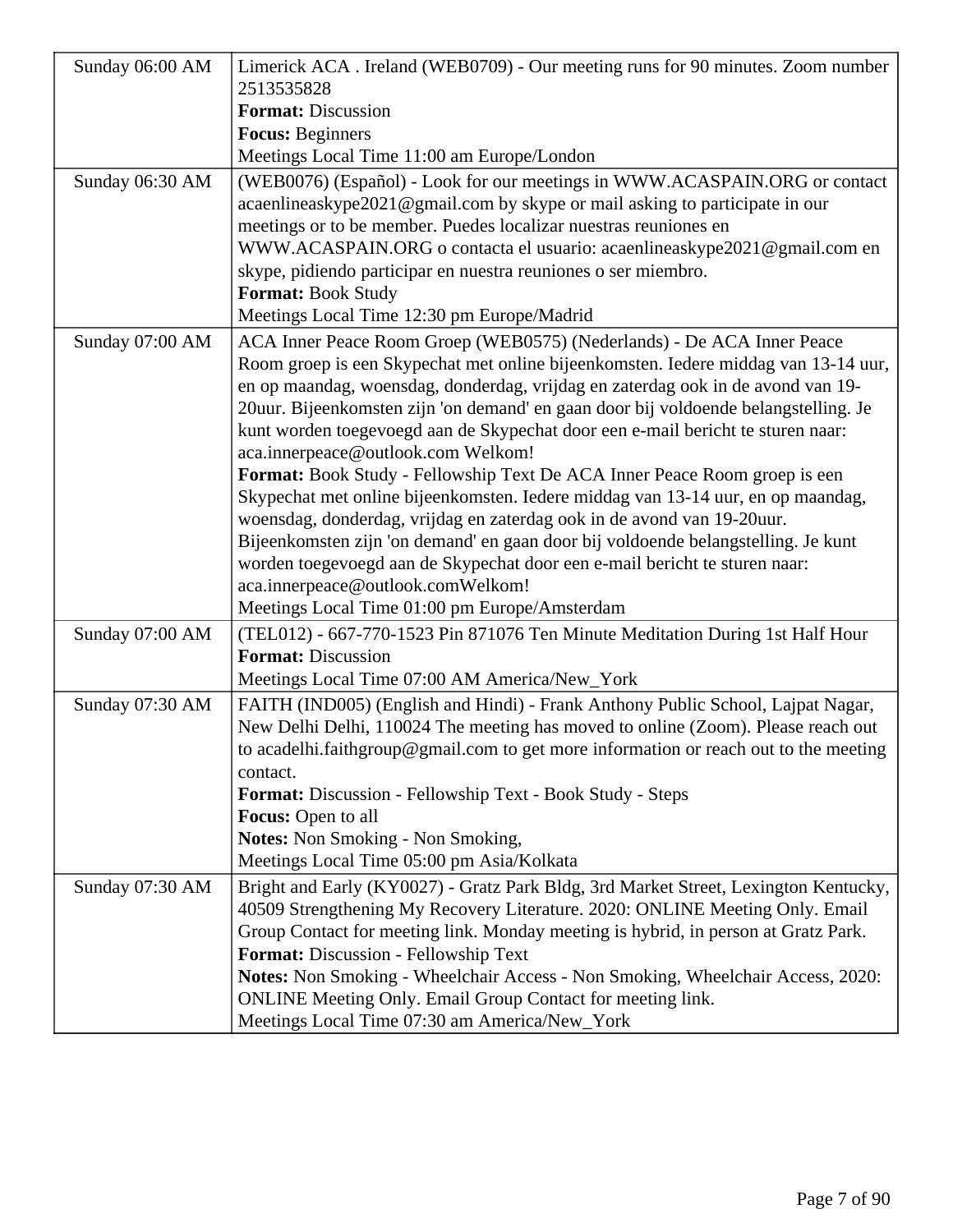| Sunday 07:30 AM | Strengthening my Recovery Meditation Meeting (WEB0120) - ZOOM MEETING ID:<br>886 8839 0978 [NO PASSWORD NEEDED]  : Meeting opens daily by 7:15 AM ET.<br>The room closes at 7:35 AM ET $ $ : Dial in: $+1$ 646 558 8656 US (New York) $ $ : Zoom<br>Link: https://us04web.zoom.us/j/88688390978 ******* Other Dial-in numbers: +1301<br>715 8592 US (Germantown) +1 312 626 6799 US (Chicago) +1 253 215 8782 US<br>(Tacoma) +1 346 248 7799 US (Houston) +1 669 900 9128 US (San Jose)   To Find<br>your dial-in number: https://us02web.zoom.us/u/kcEsR2PF1V ******* [For more<br>information, email us at info@acamorning.org]<br>Format: Fellowship Text Daily reader, 2min meditation, popcorn shares, closing<br>reading and second round of shares.<br>Meetings Local Time 07:30 am America/New_York |
|-----------------|-------------------------------------------------------------------------------------------------------------------------------------------------------------------------------------------------------------------------------------------------------------------------------------------------------------------------------------------------------------------------------------------------------------------------------------------------------------------------------------------------------------------------------------------------------------------------------------------------------------------------------------------------------------------------------------------------------------------------------------------------------------------------------------------------------------|
| Sunday 07:30 AM | GratefulACA (WEB0587) (HINDI, ENGLISH) -<br>Format: 12 Step Study Group - Book Study - Discussion - Fellowship Text - Speaker -<br><b>Steps</b><br>Focus: ACA Teen (Ages 12 to 18) - Beginners - LGBTQ+<br>Notes: Fragrance Free - Needs Support - Non Smoking - Fragrance Free, Needs<br>Support, Non Smoking,<br>Meetings Local Time 05:00 pm Asia/Kolkata                                                                                                                                                                                                                                                                                                                                                                                                                                                |
| Sunday 07:30 AM | (SWE083) - St. Paulsgatan 39D. Hartwickska huset, ingang gaarden, Stockholm<br>Sweden, N/A<br><b>Format: Discussion</b><br><b>Focus: Women Only</b><br>Meetings Local Time 01:30 PM Europe/Stockholm                                                                                                                                                                                                                                                                                                                                                                                                                                                                                                                                                                                                        |
| Sunday 07:40 AM | Hong Kong ACA (CHI006) - 12 Borrett Road, Cheung Sha Wan Hong Kong, 00000.<br><b>Format: Discussion</b><br><b>Focus:</b> Open to all Non Smoking<br>Meetings Local Time 07:40 pm Asia/Hong_Kong                                                                                                                                                                                                                                                                                                                                                                                                                                                                                                                                                                                                             |
| Sunday 08:00 AM | Voskresenje (RUS035) - Shuhova str, 17-2, 1st floor, Moscow Moscow, 125009 N/A<br>Format: Book Study - Discussion - Fellowship Text - Speaker - Steps Non Smoking<br>Meetings Local Time 03:00 pm Europe/Moscow                                                                                                                                                                                                                                                                                                                                                                                                                                                                                                                                                                                             |
| Sunday 08:00 AM | 12 Schritte Koeln (GER019) - Saarstr. 22 (I.D.L.), 50677 Koeln, Cologne N/A, 50677<br>Close to Sued-Bahnhof, Barbarossaplatz We are working with the 12 step workbook<br>and share what we have written. A preliminary talk is necessary. Vorgespraech<br>notwendig. Please call for information (+49 221 29205501)<br><b>Format: Steps</b><br>Focus: ACAs only (Closed)<br><b>Notes:</b> Non Smoking - Non Smoking, Personal Contact B-4 Attending<br>Meetings Local Time 02:00 pm Europe/Berlin                                                                                                                                                                                                                                                                                                           |
| Sunday 08:00 AM | The Way To Go Home (RUS033) - Richard Zorge str 34/1, Ufa,<br><b>Format: Discussion</b><br>Focus: Open to all<br>Meetings Local Time 05:00 PM Asia/Yekaterinburg                                                                                                                                                                                                                                                                                                                                                                                                                                                                                                                                                                                                                                            |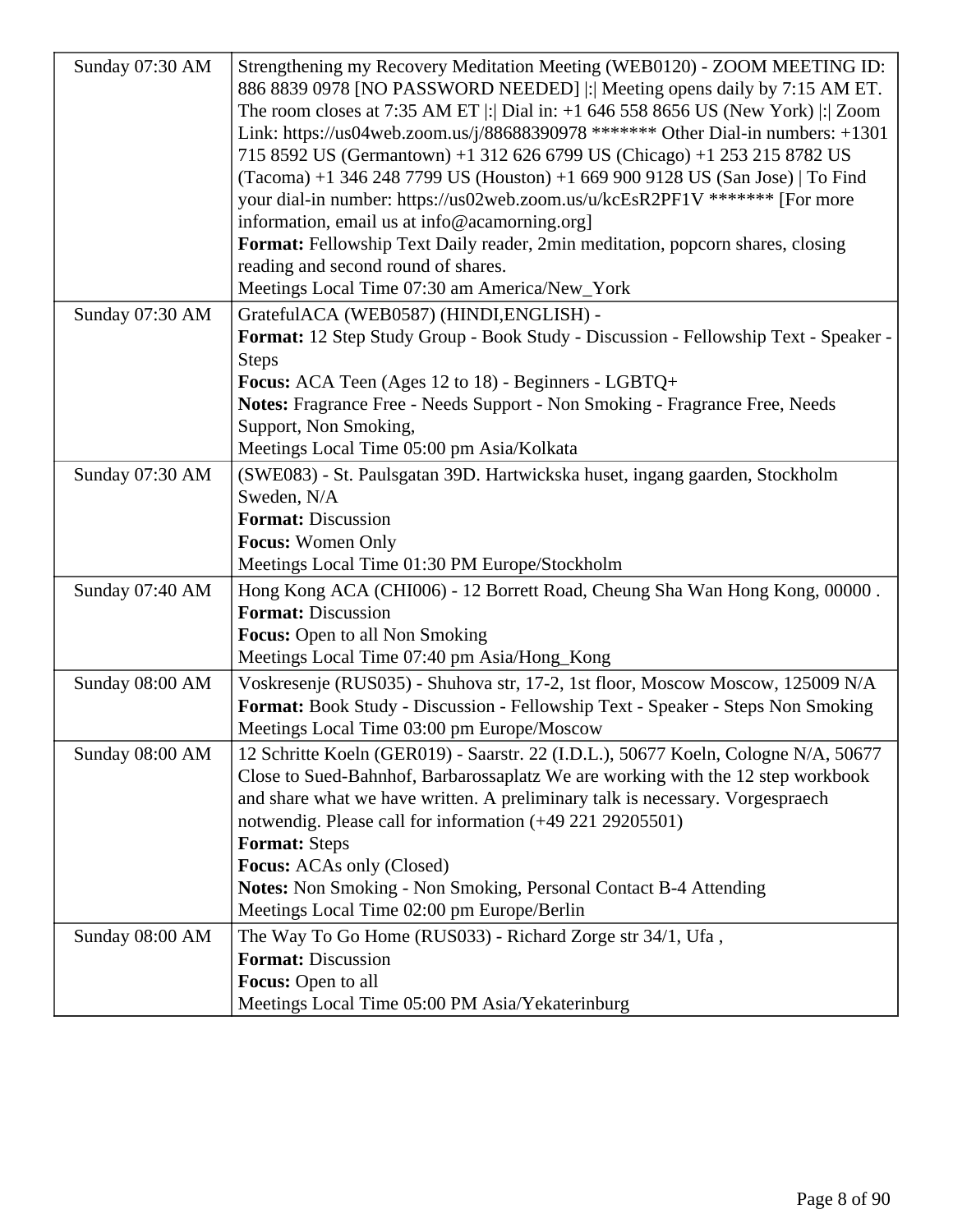| ACA BIGBOOK READING MEETING (WEB0071) - ** This is SKYPE MEETING<br>Sunday 08:00 AM<br>** Hi, this is ACA BIGBOOK READING MEETING. We have the meeting at every<br>Sunday of 08:00AM(EST) which is 09:00PM(GMT+9). 'GMT+9' is the timezone of<br>Seoul and Tokyo. You can join the meeting with SKYPE ID<br>acaseoulkorea@gmail.com We just started and need support and help :)<br>Format: Discussion - Fellowship Text<br><b>Focus:</b> ACAs only (Closed)<br>Meetings Local Time 08:00 America/New_York<br>Sunday 08:00 AM<br>English speaking ACA (SWE0169) - Vanadisplan 3D, Stockholm Stockholm, 113 31<br><b>Format: Book Study</b><br>Meetings Local Time 02:00 pm Europe/Stockholm<br>Sunday 08:00 AM<br>ACAs, Food Addiction, and Emotions (TEL0395) - 605-313-4822, 589425# After a<br>brief reading about relating to our emotions and our relationship with food, we journal<br>in silence about our current emotions for 10 minutes. We share afterward. Remain<br>muted until journal silence ends around 8:25. *6 to mute and unmute. We meet 7 days<br>a week.<br><b>Format:</b> Book Study - Discussion - Workshop<br>Meetings Local Time 08:00 am America/New_York<br>ACA Schematic & Appendix A (TEL169) - 712-432-8808; conference ID 313151#<br>Sunday 08:15 AM<br>Meeting Runs For 1 Hour. Press * For Menu ACA Schematic & Appendix A-712-432-<br>8808; conference ID 313151# Meeting Runs For 1 Hour. Press * For Menu (English)<br>Focus: Discussion, Meetings Local Time 08:15 AM America/New_York<br><b>Format: Discussion</b><br>Meetings Local Time 08:15 am America/New_York<br>Sunday 08:30 AM<br>Vda Group Ssnp (RUS030) - St. Petersburg, a small Stables, Building 5, St Petersburg<br>, Basement<br>Format: Discussion - Steps<br>Focus: Open to all<br>Meetings Local Time 03:30 PM Europe/Moscow<br>Sunday 08:30 AM<br>Safe Haven (WEB0580) - We currently meet on zoom with an intention to return to<br>face to face meetings. We read from the fellowship text (BRB) and share. Please call<br>or email the contact for more information.<br>Meetings Local Time 08:30 am America/New_York<br>RI Area Morning (WEB0793) (English, US) - https://www.riareaaca.org/meeting-<br>Sunday 08:30 AM<br>info.html<br><b>Format: Book Study</b><br>Meetings Local Time 08:30 am America/New_York<br>Easy Morning Meditation (WEB0301) - Zoom meeting ID #:84649267470 Passcode<br>Sunday 08:30 AM<br>202020 NOTE: Meeting closes at capacity of 25 ppl. We read from the Strengthening |                                                                                |
|-------------------------------------------------------------------------------------------------------------------------------------------------------------------------------------------------------------------------------------------------------------------------------------------------------------------------------------------------------------------------------------------------------------------------------------------------------------------------------------------------------------------------------------------------------------------------------------------------------------------------------------------------------------------------------------------------------------------------------------------------------------------------------------------------------------------------------------------------------------------------------------------------------------------------------------------------------------------------------------------------------------------------------------------------------------------------------------------------------------------------------------------------------------------------------------------------------------------------------------------------------------------------------------------------------------------------------------------------------------------------------------------------------------------------------------------------------------------------------------------------------------------------------------------------------------------------------------------------------------------------------------------------------------------------------------------------------------------------------------------------------------------------------------------------------------------------------------------------------------------------------------------------------------------------------------------------------------------------------------------------------------------------------------------------------------------------------------------------------------------------------------------------------------------------------------------------------------------------------------------------------------------------------------------------------------------------------------------------------------------------------------------------------------------------------------------------------------------------------------------------------------------------|--------------------------------------------------------------------------------|
|                                                                                                                                                                                                                                                                                                                                                                                                                                                                                                                                                                                                                                                                                                                                                                                                                                                                                                                                                                                                                                                                                                                                                                                                                                                                                                                                                                                                                                                                                                                                                                                                                                                                                                                                                                                                                                                                                                                                                                                                                                                                                                                                                                                                                                                                                                                                                                                                                                                                                                                         |                                                                                |
|                                                                                                                                                                                                                                                                                                                                                                                                                                                                                                                                                                                                                                                                                                                                                                                                                                                                                                                                                                                                                                                                                                                                                                                                                                                                                                                                                                                                                                                                                                                                                                                                                                                                                                                                                                                                                                                                                                                                                                                                                                                                                                                                                                                                                                                                                                                                                                                                                                                                                                                         |                                                                                |
|                                                                                                                                                                                                                                                                                                                                                                                                                                                                                                                                                                                                                                                                                                                                                                                                                                                                                                                                                                                                                                                                                                                                                                                                                                                                                                                                                                                                                                                                                                                                                                                                                                                                                                                                                                                                                                                                                                                                                                                                                                                                                                                                                                                                                                                                                                                                                                                                                                                                                                                         |                                                                                |
|                                                                                                                                                                                                                                                                                                                                                                                                                                                                                                                                                                                                                                                                                                                                                                                                                                                                                                                                                                                                                                                                                                                                                                                                                                                                                                                                                                                                                                                                                                                                                                                                                                                                                                                                                                                                                                                                                                                                                                                                                                                                                                                                                                                                                                                                                                                                                                                                                                                                                                                         |                                                                                |
|                                                                                                                                                                                                                                                                                                                                                                                                                                                                                                                                                                                                                                                                                                                                                                                                                                                                                                                                                                                                                                                                                                                                                                                                                                                                                                                                                                                                                                                                                                                                                                                                                                                                                                                                                                                                                                                                                                                                                                                                                                                                                                                                                                                                                                                                                                                                                                                                                                                                                                                         |                                                                                |
|                                                                                                                                                                                                                                                                                                                                                                                                                                                                                                                                                                                                                                                                                                                                                                                                                                                                                                                                                                                                                                                                                                                                                                                                                                                                                                                                                                                                                                                                                                                                                                                                                                                                                                                                                                                                                                                                                                                                                                                                                                                                                                                                                                                                                                                                                                                                                                                                                                                                                                                         |                                                                                |
|                                                                                                                                                                                                                                                                                                                                                                                                                                                                                                                                                                                                                                                                                                                                                                                                                                                                                                                                                                                                                                                                                                                                                                                                                                                                                                                                                                                                                                                                                                                                                                                                                                                                                                                                                                                                                                                                                                                                                                                                                                                                                                                                                                                                                                                                                                                                                                                                                                                                                                                         |                                                                                |
|                                                                                                                                                                                                                                                                                                                                                                                                                                                                                                                                                                                                                                                                                                                                                                                                                                                                                                                                                                                                                                                                                                                                                                                                                                                                                                                                                                                                                                                                                                                                                                                                                                                                                                                                                                                                                                                                                                                                                                                                                                                                                                                                                                                                                                                                                                                                                                                                                                                                                                                         |                                                                                |
|                                                                                                                                                                                                                                                                                                                                                                                                                                                                                                                                                                                                                                                                                                                                                                                                                                                                                                                                                                                                                                                                                                                                                                                                                                                                                                                                                                                                                                                                                                                                                                                                                                                                                                                                                                                                                                                                                                                                                                                                                                                                                                                                                                                                                                                                                                                                                                                                                                                                                                                         |                                                                                |
|                                                                                                                                                                                                                                                                                                                                                                                                                                                                                                                                                                                                                                                                                                                                                                                                                                                                                                                                                                                                                                                                                                                                                                                                                                                                                                                                                                                                                                                                                                                                                                                                                                                                                                                                                                                                                                                                                                                                                                                                                                                                                                                                                                                                                                                                                                                                                                                                                                                                                                                         |                                                                                |
|                                                                                                                                                                                                                                                                                                                                                                                                                                                                                                                                                                                                                                                                                                                                                                                                                                                                                                                                                                                                                                                                                                                                                                                                                                                                                                                                                                                                                                                                                                                                                                                                                                                                                                                                                                                                                                                                                                                                                                                                                                                                                                                                                                                                                                                                                                                                                                                                                                                                                                                         |                                                                                |
|                                                                                                                                                                                                                                                                                                                                                                                                                                                                                                                                                                                                                                                                                                                                                                                                                                                                                                                                                                                                                                                                                                                                                                                                                                                                                                                                                                                                                                                                                                                                                                                                                                                                                                                                                                                                                                                                                                                                                                                                                                                                                                                                                                                                                                                                                                                                                                                                                                                                                                                         |                                                                                |
|                                                                                                                                                                                                                                                                                                                                                                                                                                                                                                                                                                                                                                                                                                                                                                                                                                                                                                                                                                                                                                                                                                                                                                                                                                                                                                                                                                                                                                                                                                                                                                                                                                                                                                                                                                                                                                                                                                                                                                                                                                                                                                                                                                                                                                                                                                                                                                                                                                                                                                                         |                                                                                |
|                                                                                                                                                                                                                                                                                                                                                                                                                                                                                                                                                                                                                                                                                                                                                                                                                                                                                                                                                                                                                                                                                                                                                                                                                                                                                                                                                                                                                                                                                                                                                                                                                                                                                                                                                                                                                                                                                                                                                                                                                                                                                                                                                                                                                                                                                                                                                                                                                                                                                                                         |                                                                                |
|                                                                                                                                                                                                                                                                                                                                                                                                                                                                                                                                                                                                                                                                                                                                                                                                                                                                                                                                                                                                                                                                                                                                                                                                                                                                                                                                                                                                                                                                                                                                                                                                                                                                                                                                                                                                                                                                                                                                                                                                                                                                                                                                                                                                                                                                                                                                                                                                                                                                                                                         |                                                                                |
|                                                                                                                                                                                                                                                                                                                                                                                                                                                                                                                                                                                                                                                                                                                                                                                                                                                                                                                                                                                                                                                                                                                                                                                                                                                                                                                                                                                                                                                                                                                                                                                                                                                                                                                                                                                                                                                                                                                                                                                                                                                                                                                                                                                                                                                                                                                                                                                                                                                                                                                         |                                                                                |
|                                                                                                                                                                                                                                                                                                                                                                                                                                                                                                                                                                                                                                                                                                                                                                                                                                                                                                                                                                                                                                                                                                                                                                                                                                                                                                                                                                                                                                                                                                                                                                                                                                                                                                                                                                                                                                                                                                                                                                                                                                                                                                                                                                                                                                                                                                                                                                                                                                                                                                                         |                                                                                |
|                                                                                                                                                                                                                                                                                                                                                                                                                                                                                                                                                                                                                                                                                                                                                                                                                                                                                                                                                                                                                                                                                                                                                                                                                                                                                                                                                                                                                                                                                                                                                                                                                                                                                                                                                                                                                                                                                                                                                                                                                                                                                                                                                                                                                                                                                                                                                                                                                                                                                                                         |                                                                                |
|                                                                                                                                                                                                                                                                                                                                                                                                                                                                                                                                                                                                                                                                                                                                                                                                                                                                                                                                                                                                                                                                                                                                                                                                                                                                                                                                                                                                                                                                                                                                                                                                                                                                                                                                                                                                                                                                                                                                                                                                                                                                                                                                                                                                                                                                                                                                                                                                                                                                                                                         |                                                                                |
|                                                                                                                                                                                                                                                                                                                                                                                                                                                                                                                                                                                                                                                                                                                                                                                                                                                                                                                                                                                                                                                                                                                                                                                                                                                                                                                                                                                                                                                                                                                                                                                                                                                                                                                                                                                                                                                                                                                                                                                                                                                                                                                                                                                                                                                                                                                                                                                                                                                                                                                         |                                                                                |
|                                                                                                                                                                                                                                                                                                                                                                                                                                                                                                                                                                                                                                                                                                                                                                                                                                                                                                                                                                                                                                                                                                                                                                                                                                                                                                                                                                                                                                                                                                                                                                                                                                                                                                                                                                                                                                                                                                                                                                                                                                                                                                                                                                                                                                                                                                                                                                                                                                                                                                                         |                                                                                |
|                                                                                                                                                                                                                                                                                                                                                                                                                                                                                                                                                                                                                                                                                                                                                                                                                                                                                                                                                                                                                                                                                                                                                                                                                                                                                                                                                                                                                                                                                                                                                                                                                                                                                                                                                                                                                                                                                                                                                                                                                                                                                                                                                                                                                                                                                                                                                                                                                                                                                                                         |                                                                                |
|                                                                                                                                                                                                                                                                                                                                                                                                                                                                                                                                                                                                                                                                                                                                                                                                                                                                                                                                                                                                                                                                                                                                                                                                                                                                                                                                                                                                                                                                                                                                                                                                                                                                                                                                                                                                                                                                                                                                                                                                                                                                                                                                                                                                                                                                                                                                                                                                                                                                                                                         |                                                                                |
|                                                                                                                                                                                                                                                                                                                                                                                                                                                                                                                                                                                                                                                                                                                                                                                                                                                                                                                                                                                                                                                                                                                                                                                                                                                                                                                                                                                                                                                                                                                                                                                                                                                                                                                                                                                                                                                                                                                                                                                                                                                                                                                                                                                                                                                                                                                                                                                                                                                                                                                         |                                                                                |
|                                                                                                                                                                                                                                                                                                                                                                                                                                                                                                                                                                                                                                                                                                                                                                                                                                                                                                                                                                                                                                                                                                                                                                                                                                                                                                                                                                                                                                                                                                                                                                                                                                                                                                                                                                                                                                                                                                                                                                                                                                                                                                                                                                                                                                                                                                                                                                                                                                                                                                                         |                                                                                |
|                                                                                                                                                                                                                                                                                                                                                                                                                                                                                                                                                                                                                                                                                                                                                                                                                                                                                                                                                                                                                                                                                                                                                                                                                                                                                                                                                                                                                                                                                                                                                                                                                                                                                                                                                                                                                                                                                                                                                                                                                                                                                                                                                                                                                                                                                                                                                                                                                                                                                                                         |                                                                                |
|                                                                                                                                                                                                                                                                                                                                                                                                                                                                                                                                                                                                                                                                                                                                                                                                                                                                                                                                                                                                                                                                                                                                                                                                                                                                                                                                                                                                                                                                                                                                                                                                                                                                                                                                                                                                                                                                                                                                                                                                                                                                                                                                                                                                                                                                                                                                                                                                                                                                                                                         |                                                                                |
|                                                                                                                                                                                                                                                                                                                                                                                                                                                                                                                                                                                                                                                                                                                                                                                                                                                                                                                                                                                                                                                                                                                                                                                                                                                                                                                                                                                                                                                                                                                                                                                                                                                                                                                                                                                                                                                                                                                                                                                                                                                                                                                                                                                                                                                                                                                                                                                                                                                                                                                         |                                                                                |
|                                                                                                                                                                                                                                                                                                                                                                                                                                                                                                                                                                                                                                                                                                                                                                                                                                                                                                                                                                                                                                                                                                                                                                                                                                                                                                                                                                                                                                                                                                                                                                                                                                                                                                                                                                                                                                                                                                                                                                                                                                                                                                                                                                                                                                                                                                                                                                                                                                                                                                                         |                                                                                |
|                                                                                                                                                                                                                                                                                                                                                                                                                                                                                                                                                                                                                                                                                                                                                                                                                                                                                                                                                                                                                                                                                                                                                                                                                                                                                                                                                                                                                                                                                                                                                                                                                                                                                                                                                                                                                                                                                                                                                                                                                                                                                                                                                                                                                                                                                                                                                                                                                                                                                                                         |                                                                                |
|                                                                                                                                                                                                                                                                                                                                                                                                                                                                                                                                                                                                                                                                                                                                                                                                                                                                                                                                                                                                                                                                                                                                                                                                                                                                                                                                                                                                                                                                                                                                                                                                                                                                                                                                                                                                                                                                                                                                                                                                                                                                                                                                                                                                                                                                                                                                                                                                                                                                                                                         |                                                                                |
|                                                                                                                                                                                                                                                                                                                                                                                                                                                                                                                                                                                                                                                                                                                                                                                                                                                                                                                                                                                                                                                                                                                                                                                                                                                                                                                                                                                                                                                                                                                                                                                                                                                                                                                                                                                                                                                                                                                                                                                                                                                                                                                                                                                                                                                                                                                                                                                                                                                                                                                         |                                                                                |
|                                                                                                                                                                                                                                                                                                                                                                                                                                                                                                                                                                                                                                                                                                                                                                                                                                                                                                                                                                                                                                                                                                                                                                                                                                                                                                                                                                                                                                                                                                                                                                                                                                                                                                                                                                                                                                                                                                                                                                                                                                                                                                                                                                                                                                                                                                                                                                                                                                                                                                                         |                                                                                |
|                                                                                                                                                                                                                                                                                                                                                                                                                                                                                                                                                                                                                                                                                                                                                                                                                                                                                                                                                                                                                                                                                                                                                                                                                                                                                                                                                                                                                                                                                                                                                                                                                                                                                                                                                                                                                                                                                                                                                                                                                                                                                                                                                                                                                                                                                                                                                                                                                                                                                                                         |                                                                                |
|                                                                                                                                                                                                                                                                                                                                                                                                                                                                                                                                                                                                                                                                                                                                                                                                                                                                                                                                                                                                                                                                                                                                                                                                                                                                                                                                                                                                                                                                                                                                                                                                                                                                                                                                                                                                                                                                                                                                                                                                                                                                                                                                                                                                                                                                                                                                                                                                                                                                                                                         |                                                                                |
|                                                                                                                                                                                                                                                                                                                                                                                                                                                                                                                                                                                                                                                                                                                                                                                                                                                                                                                                                                                                                                                                                                                                                                                                                                                                                                                                                                                                                                                                                                                                                                                                                                                                                                                                                                                                                                                                                                                                                                                                                                                                                                                                                                                                                                                                                                                                                                                                                                                                                                                         |                                                                                |
|                                                                                                                                                                                                                                                                                                                                                                                                                                                                                                                                                                                                                                                                                                                                                                                                                                                                                                                                                                                                                                                                                                                                                                                                                                                                                                                                                                                                                                                                                                                                                                                                                                                                                                                                                                                                                                                                                                                                                                                                                                                                                                                                                                                                                                                                                                                                                                                                                                                                                                                         |                                                                                |
|                                                                                                                                                                                                                                                                                                                                                                                                                                                                                                                                                                                                                                                                                                                                                                                                                                                                                                                                                                                                                                                                                                                                                                                                                                                                                                                                                                                                                                                                                                                                                                                                                                                                                                                                                                                                                                                                                                                                                                                                                                                                                                                                                                                                                                                                                                                                                                                                                                                                                                                         |                                                                                |
|                                                                                                                                                                                                                                                                                                                                                                                                                                                                                                                                                                                                                                                                                                                                                                                                                                                                                                                                                                                                                                                                                                                                                                                                                                                                                                                                                                                                                                                                                                                                                                                                                                                                                                                                                                                                                                                                                                                                                                                                                                                                                                                                                                                                                                                                                                                                                                                                                                                                                                                         |                                                                                |
|                                                                                                                                                                                                                                                                                                                                                                                                                                                                                                                                                                                                                                                                                                                                                                                                                                                                                                                                                                                                                                                                                                                                                                                                                                                                                                                                                                                                                                                                                                                                                                                                                                                                                                                                                                                                                                                                                                                                                                                                                                                                                                                                                                                                                                                                                                                                                                                                                                                                                                                         |                                                                                |
|                                                                                                                                                                                                                                                                                                                                                                                                                                                                                                                                                                                                                                                                                                                                                                                                                                                                                                                                                                                                                                                                                                                                                                                                                                                                                                                                                                                                                                                                                                                                                                                                                                                                                                                                                                                                                                                                                                                                                                                                                                                                                                                                                                                                                                                                                                                                                                                                                                                                                                                         |                                                                                |
|                                                                                                                                                                                                                                                                                                                                                                                                                                                                                                                                                                                                                                                                                                                                                                                                                                                                                                                                                                                                                                                                                                                                                                                                                                                                                                                                                                                                                                                                                                                                                                                                                                                                                                                                                                                                                                                                                                                                                                                                                                                                                                                                                                                                                                                                                                                                                                                                                                                                                                                         |                                                                                |
|                                                                                                                                                                                                                                                                                                                                                                                                                                                                                                                                                                                                                                                                                                                                                                                                                                                                                                                                                                                                                                                                                                                                                                                                                                                                                                                                                                                                                                                                                                                                                                                                                                                                                                                                                                                                                                                                                                                                                                                                                                                                                                                                                                                                                                                                                                                                                                                                                                                                                                                         | My Recovery Daily Reader, followed by the cited excerpt from the Big Red Book. |
| <b>Format:</b> Fellowship Text This meeting has a capacity of 25 members.                                                                                                                                                                                                                                                                                                                                                                                                                                                                                                                                                                                                                                                                                                                                                                                                                                                                                                                                                                                                                                                                                                                                                                                                                                                                                                                                                                                                                                                                                                                                                                                                                                                                                                                                                                                                                                                                                                                                                                                                                                                                                                                                                                                                                                                                                                                                                                                                                                               |                                                                                |
| Meetings Local Time 08:30 am America/New_York                                                                                                                                                                                                                                                                                                                                                                                                                                                                                                                                                                                                                                                                                                                                                                                                                                                                                                                                                                                                                                                                                                                                                                                                                                                                                                                                                                                                                                                                                                                                                                                                                                                                                                                                                                                                                                                                                                                                                                                                                                                                                                                                                                                                                                                                                                                                                                                                                                                                           |                                                                                |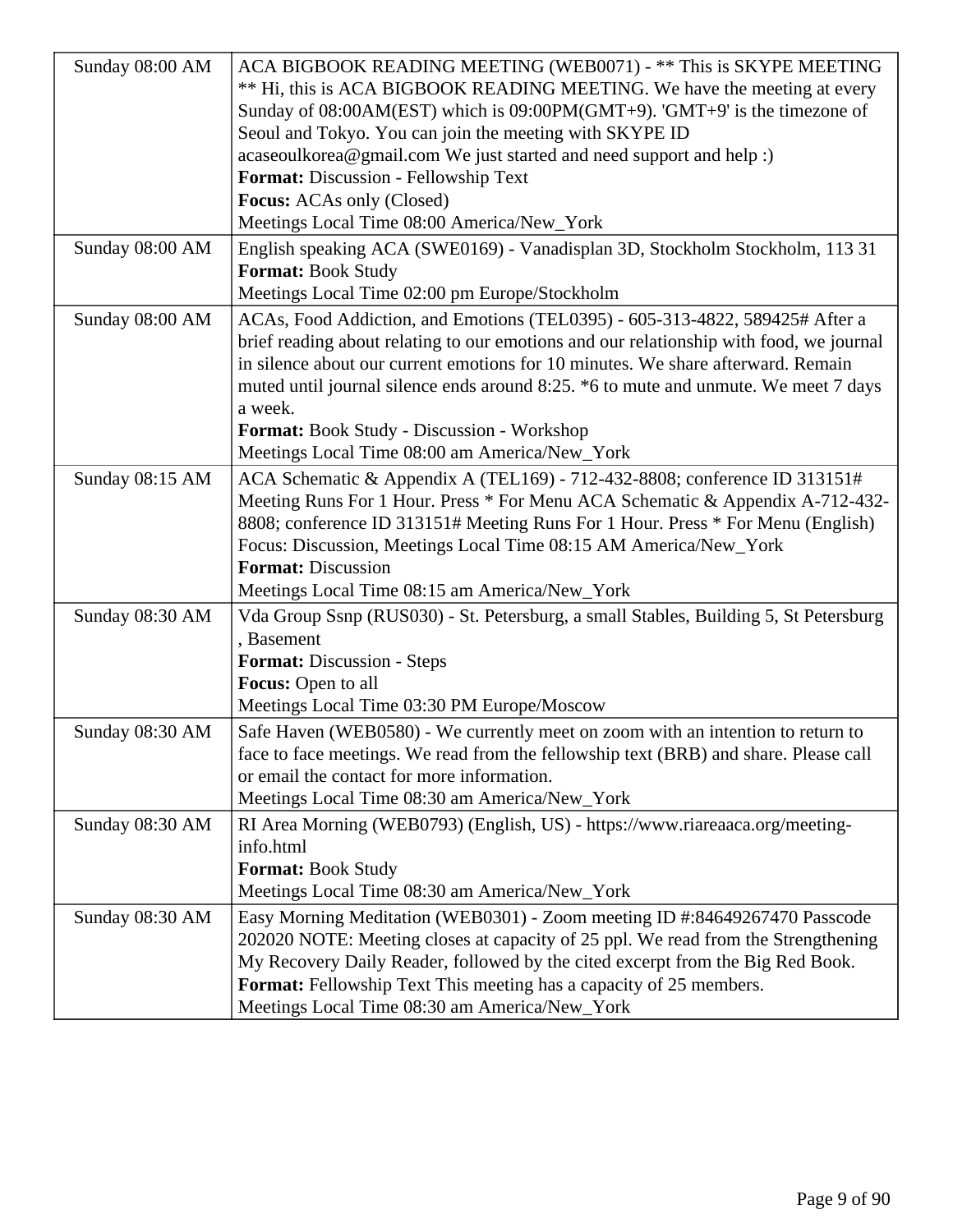| Sunday 08:45 AM | Een Luchtje Scheppen (NET0017) - Dit is een pop-up parken meeting, Eindhoven<br>Noord Brabant, n.v.t. Dit is een pop-up parken meeting. We ontmoeten elkaar<br>gedurende de zomermaanden in een park in of rond Eindhoven (en af en toe in Den<br>Bosch). De locatie is dus elke week verschillend. Als u interesse in deze meeting heeft,<br>stuur graag een bericht naar eenluchtjescheppen@gmail.com. De meeting locatie wordt<br>op zaterdag aan u doorgestuurd. De meeting duurt tot 16:00. Parfumvrij<br>Focus: ACAs only (Closed) Non Smoking |
|-----------------|------------------------------------------------------------------------------------------------------------------------------------------------------------------------------------------------------------------------------------------------------------------------------------------------------------------------------------------------------------------------------------------------------------------------------------------------------------------------------------------------------------------------------------------------------|
| Sunday 09:00 AM | Meetings Local Time 02:45 pm Europe/Amsterdam<br>ecoming Your Own Loving Parent - Virtual Only (WEB0695) - Zoom link:<br>https://us02web.zoom.us/j/82233307763?pwd=TjRkR2EzZGRoWm1tUFYyV2VFL1V2Zz09<br>Meeting ID: 822 3330 7763 Password: 111222<br>Format: Book Study - Discussion - Fellowship Text Zoom only<br>Meetings Local Time 09:00 am America/New_York                                                                                                                                                                                    |
| Sunday 09:00 AM | (RUS023) - Pr-t Karla Marksa 99/1, Magnitogorsk, Dom Artistov Cirka<br>Format: Discussion - Steps - Book Study - Fellowship Text<br><b>Focus:</b> ACAs only (Closed)<br>Meetings Local Time 06:00 PM Asia/Yekaterinburg                                                                                                                                                                                                                                                                                                                              |
| Sunday 09:00 AM | Adult Child in Recovery (TEL0402) - Focus on Chapter 7, the 12 steps of ACA from<br>Big Red Book Call 712 432 8808 Access Code 324515# - (Press *1 to un-mute and<br>speak, press *1 again after speaking to mute) - This group meets daily, all 7 days, from<br>$9 - 10:15.$<br><b>Format:</b> Discussion - Steps<br>Meetings Local Time 09:00 am America/New_York                                                                                                                                                                                  |
| Sunday 09:00 AM | Kittery ACA Step Meeting (ME0042) - During the pandemic we are offering the<br>meeting on Zoom. Please contact the secretary for more information!<br><b>Format:</b> Book Study - Discussion - Steps<br>Notes: Non Smoking - Wheelchair Access - Non Smoking, Wheelchair Access,<br>Meetings Local Time 09:00 am America/New_York                                                                                                                                                                                                                    |
| Sunday 09:00 AM | Becoming Your Own Loving Parent (FL159) - 1408 N Killian Drive, #105, North<br>Palm Beach Florida, 33403 This meeting has been moved from Northlake Blvd to N<br>Killian Dr.<br><b>Format:</b> Discussion - Fellowship Text Non Smoking<br>Meetings Local Time 09:00 am America/New_York                                                                                                                                                                                                                                                             |
| Sunday 09:00 AM | Išeitis (eng. Sollution) (LTU0001) - When You arrive, knock the smallest door, don't<br>be afraid. We will open the door. If You are in trouble just call.<br>Format: Book Study - Speaker - Steps<br><b>Focus:</b> Beginners This meeting is online meeting.<br>Meetings Local Time 04:00 pm Europe/Vilnius                                                                                                                                                                                                                                         |
| Sunday 09:00 AM | Do talk, do trust, do feel (MA0075) - Fitchburg Art Museum, 185 Elm Street,<br>Fitchburg Massachusetts, 04120 Follow signs/GPS to Fitchburg Art Museum, 185 Elm<br>St, Fitchburg, MA 01420<br>Format: Book Study - Discussion - Fellowship Text<br>Notes: Non Smoking - Non Smoking, We focus on the Laundry List workbook.<br>Meetings Local Time 09:00 am America/New_York                                                                                                                                                                         |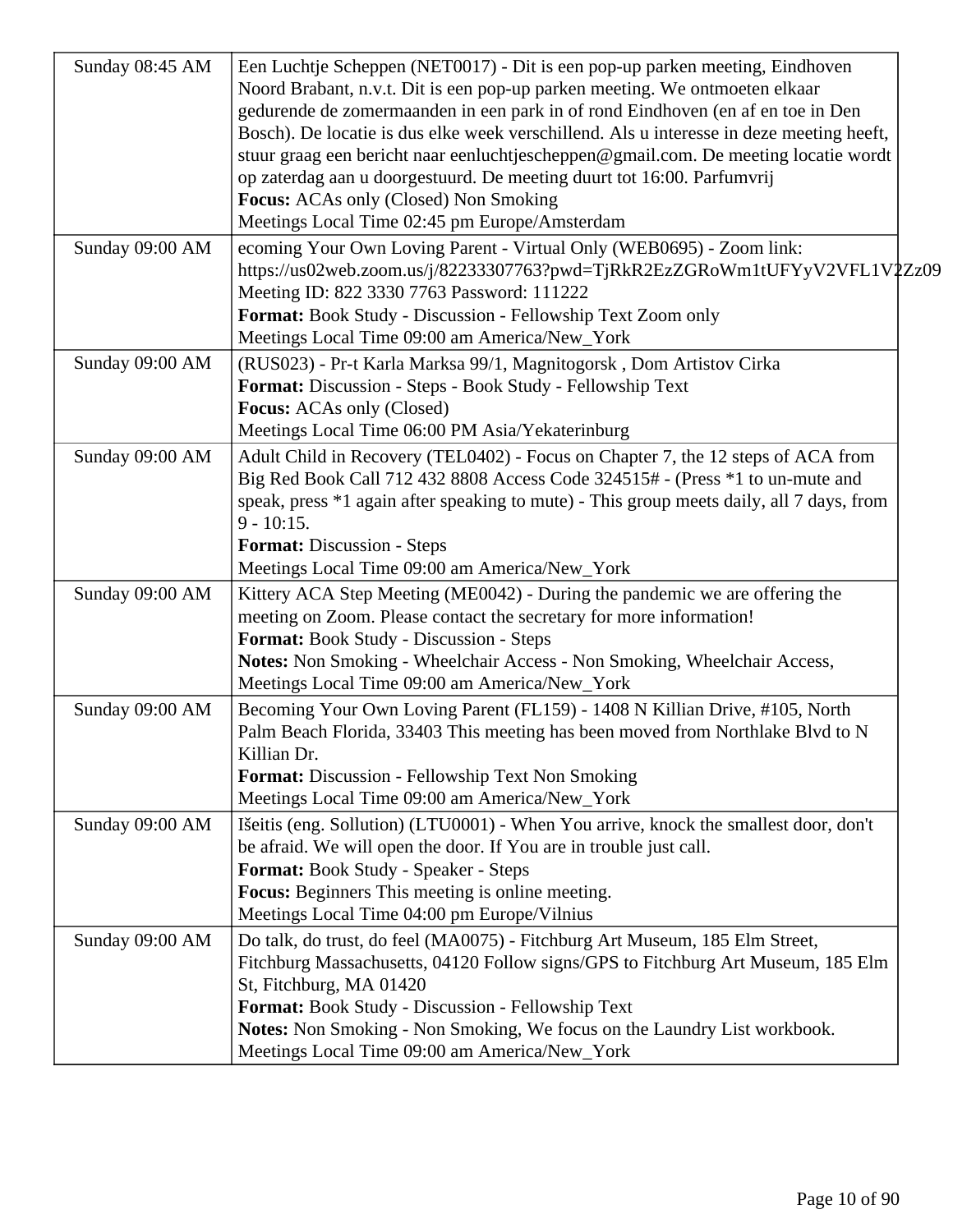| Sunday 09:00 AM | Eliot, Maine, Writing Meeting (WEB0451) - This is a ZOOM meeting open to all. No<br>writing experience or expertise is necessary. Contact the Meeting Representative for<br>more information and to obtain a link to our ZOOM Room. |
|-----------------|-------------------------------------------------------------------------------------------------------------------------------------------------------------------------------------------------------------------------------------|
|                 | <b>Format:</b> Workshop This is a Writing Meeting as defined in the BRB on page 567.<br>Meetings Local Time 09:00 am America/New_York                                                                                               |
| Sunday 09:00 AM | Sunday Morning Hope (PA041) - Abington Hosp, 1200 Old York Rd, Abington<br>Pennsylvania, 19001 Zoom Meeting iD: 203 295 0136 Passcode: 659161 Dial in<br>number: 929 205 6099                                                       |
|                 | Format: Discussion - Fellowship Text - Steps - Speaker                                                                                                                                                                              |
|                 | <b>Focus: Beginners</b>                                                                                                                                                                                                             |
|                 | Notes: Wheelchair Access - Non Smoking - Wheelchair Access, Non Smoking, Non                                                                                                                                                        |
|                 | Smoking                                                                                                                                                                                                                             |
|                 | Meetings Local Time 09:00 am America/New_York                                                                                                                                                                                       |
| Sunday 09:00 AM | (TEL0372) - Traits Meeting 302-202-1108 call contact person(s) for pin. Chuck@ 229-<br>300-6435 or Manny @ 561-632-0451                                                                                                             |
|                 | <b>Format: Book Study</b>                                                                                                                                                                                                           |
|                 | Focus: Men-Only - ACAs only (Closed)                                                                                                                                                                                                |
|                 | Meetings Local Time 09:00 am America/New_York                                                                                                                                                                                       |
| Sunday 09:30 AM | ACA Den Bosch (NET0013) - Sonniusstraat 3, 's-Hertogenbosch Noord-Brabant, 5212                                                                                                                                                     |
|                 | AJ kwartier lopen vanaf 's-Hertogenbosch CS The meeting is Dutch, sharing is in                                                                                                                                                     |
|                 | whatever language you feel most comfortable speaking in.                                                                                                                                                                            |
|                 | Format: Book Study - Fellowship Text - Speaker - Steps Non Smoking                                                                                                                                                                  |
|                 | Meetings Local Time 03:30 pm Europe/Amsterdam                                                                                                                                                                                       |
| Sunday 09:30 AM | Adult Children With Children (TEL150) - 7124328808 pin number 372957#                                                                                                                                                               |
|                 | Meeting time will begin at 9:30am and end at 10:45am                                                                                                                                                                                |
|                 | <b>Format: Discussion</b>                                                                                                                                                                                                           |
|                 | Meetings Local Time 09:30 AM America/New_York                                                                                                                                                                                       |
| Sunday 10:00 AM | (POL011) - Wilenska 69, Warsaw,                                                                                                                                                                                                     |
|                 | <b>Format:</b> Discussion - Steps                                                                                                                                                                                                   |
|                 | Focus: Open to all                                                                                                                                                                                                                  |
|                 | Meetings Local Time 04:00 PM Europe/Warsaw                                                                                                                                                                                          |
| Sunday 10:00 AM | Innermost Group (CT095) - 287 Main St, Niantic Connecticut, 06357 We are meeting                                                                                                                                                    |
|                 | at the Arthur Murray Dance Studio. Parking is in the rear of the building. Zoom                                                                                                                                                     |
|                 | Meeting also same time. Zoom ID: 856 8442 3584 Zoom Password: Tony A<br><b>Format: Discussion</b>                                                                                                                                   |
|                 | Notes: Wheelchair Access - Wheelchair Access,                                                                                                                                                                                       |
|                 | Meetings Local Time 10:00 am America/New_York                                                                                                                                                                                       |
| Sunday 10:00 AM | VMESTE (RUS0040) - Doneckaya 16, of. 402, Volgograd -, On Tuesdays we meet at                                                                                                                                                       |
|                 | 7 p.m. We have online meeting at the link: https://join.skype.com/mGFfwE3o6GbJ                                                                                                                                                      |
|                 | On Sundays at 5 p.m. we have face to face live meetings at the address in our listing:                                                                                                                                              |
|                 | bus station Rokossovskogo or kinoteatr Rodina (??????, ?????????, ????????? 16, ??.                                                                                                                                                 |
|                 |                                                                                                                                                                                                                                     |
|                 | Format: Book Study - Discussion - Fellowship Text - Speaker - Steps Non Smoking                                                                                                                                                     |
|                 | Meetings Local Time 5:00pm Europe/Volgograd                                                                                                                                                                                         |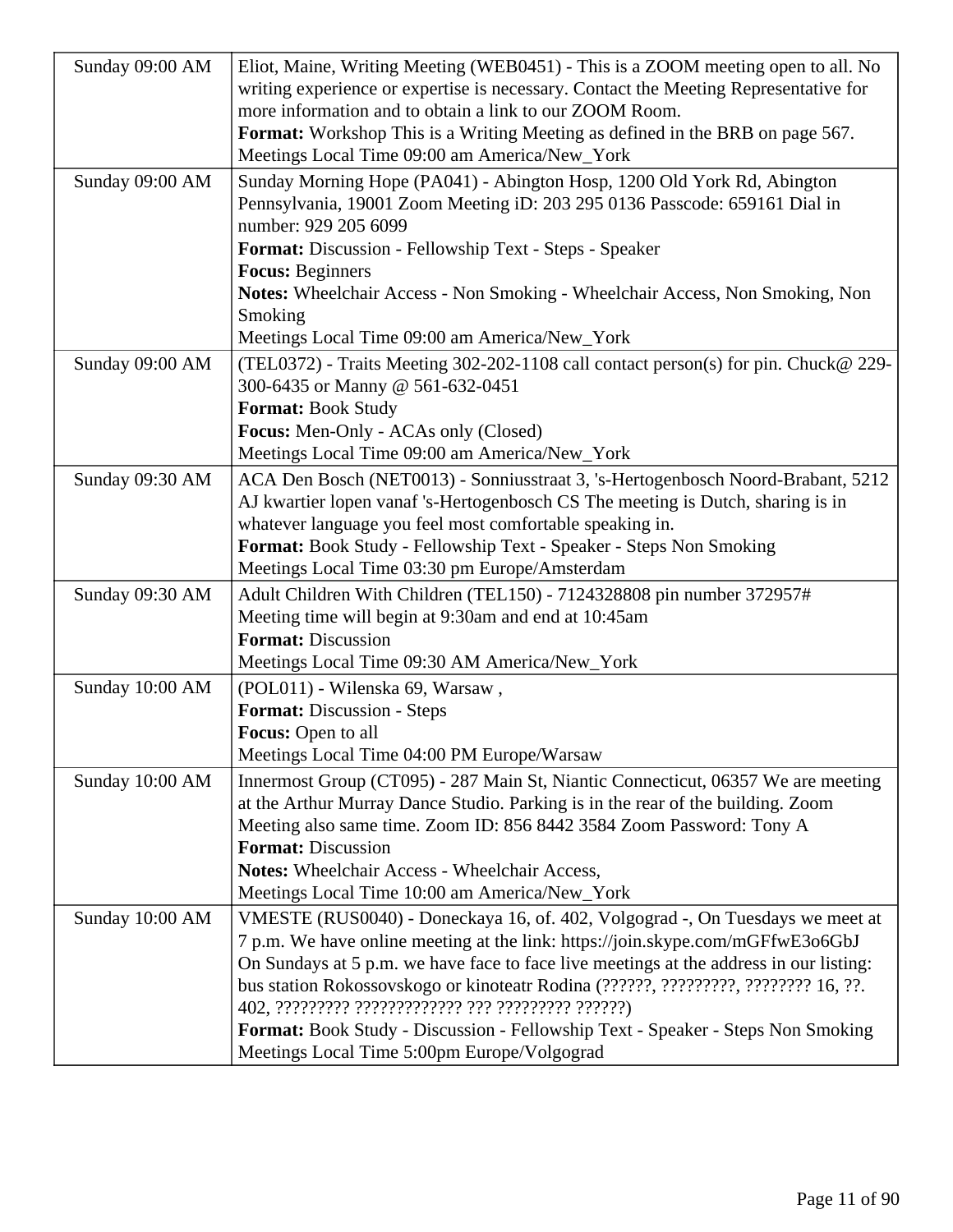| Sunday 10:00 AM | LACA (TX0206) - Due to public health concerns regarding COVID-19, LakewayACA<br>meetings are now being held virtually via Zoom until it is safe to resume face toface |
|-----------------|-----------------------------------------------------------------------------------------------------------------------------------------------------------------------|
|                 | meetings.                                                                                                                                                             |
|                 | Our Zoom ID is: 441 650 8134. The meetings now require a password to enter. Please<br>send an email to knowthatoneisme@gmail.com to request the password.             |
|                 | Format: Book Study - Discussion - Fellowship Text - Steps                                                                                                             |
|                 | Focus: Beginners - Young Adult (Ages 18 to 26)                                                                                                                        |
|                 | Meetings Local Time 09:00 am America/Chicago                                                                                                                          |
| Sunday 10:00 AM | ACA Formosan Group (WEB0036) - Topic: Big Red Book Study & Daily                                                                                                      |
|                 | Affirmations Time: Sundays @ 22:00 Taiwan (GMT+8)                                                                                                                     |
|                 | https://us02web.zoom.us/j/81866700732?pwd=cnFCWVJrOVNhTnBGQ0c1NWtoN21\$Zz09                                                                                           |
|                 | Meeting ID: 818 6670 0732 Passcode: 439906 "With help from our ACA support                                                                                            |
|                 | group, we will slowly release our dysfunctional behaviors." — ACA Promise #11                                                                                         |
|                 | Format: Book Study - Fellowship Text                                                                                                                                  |
|                 | Meetings Local Time 10:00 pm Asia/Taipei                                                                                                                              |
| Sunday 10:00 AM | New Leaf ACOA (PA105) - NOTE: This meeting is now online only. Please join us on                                                                                      |
|                 | Zoom. Contact Jennifer B at 267-441-3089.                                                                                                                             |
|                 | Format: Book Study - Discussion - Fellowship Text - Speaker - Steps                                                                                                   |
|                 | <b>Notes:</b> Non Smoking - Non Smoking,                                                                                                                              |
|                 | Meetings Local Time 10:00 am America/New_York                                                                                                                         |
| Sunday 10:00 AM | Hermitage Seeking Sanity (TN056) - ** Currently only Zoom** until farther notice                                                                                      |
|                 | Please reach out to a contact person for the meeting link and password, preferably in                                                                                 |
|                 | advance. Request after meeting time                                                                                                                                   |
|                 | Format: Discussion - Fellowship Text                                                                                                                                  |
|                 | <b>Notes:</b> Needs Support - Needs Support, Non Smoking<br>Meetings Local Time 09:00 am America/Chicago                                                              |
|                 |                                                                                                                                                                       |
| Sunday 10:00 AM | ACA Daily Affirmations (WEB0394) - We read from the ACA Daily Affirmations,<br>Strengthening My Recovery and then 3 min shares. A link to the daily reading can be    |
|                 | found here: https://adultchildren.org/meditation/ Zoom: 843 1083 1627 Passcode: 1234                                                                                  |
|                 | Format: Book Study                                                                                                                                                    |
|                 | Meetings Local Time 07:00 am America/Los_Angeles                                                                                                                      |
| Sunday 10:00 AM | Sunday Mornings (WEB0754) - Meetings are run exclusively via zoom. Please email                                                                                       |
|                 | sundaymorningmeetings@gmail.com for meeting information.                                                                                                              |
|                 | Meetings Local Time 10:00 am America/New_York                                                                                                                         |
| Sunday 10:00 AM | ACA 11TH STEP MEDITATION (MO0045) - 333 S. Kirkwood Rd. 3rd floor,                                                                                                    |
|                 | Kirkwood Missouri, 63122 Enter through the back of the building                                                                                                       |
|                 | Format: Discussion - Fellowship Text - Steps                                                                                                                          |
|                 | Notes: Wheelchair Access - Non Smoking - Wheelchair Access, Non Smoking,                                                                                              |
|                 | Meetings Local Time 09:00 am America/Chicago                                                                                                                          |
| Sunday 10:00 AM | (SWE107) - Dragarbrunsgatan 54, Uppsala sweden, 1tr, Baptistkyrkans lokal                                                                                             |
|                 | <b>Format: Discussion</b>                                                                                                                                             |
|                 | Focus: Open to all                                                                                                                                                    |
|                 | Meetings Local Time 04:00 PM Europe/Stockholm                                                                                                                         |
| Sunday 10:00 AM | Sunday Morning Serenity Aca (MI061) - Westland Shopping Center, 35000 W.                                                                                              |
|                 | Warren, Westland Michigan, 48185 Downstairs In The Community Room                                                                                                     |
|                 | Format: Discussion - Steps - Book Study - Felowship Text                                                                                                              |
|                 | Focus: Open to all Non Smoking-1 - 2 Miles East Of I-275                                                                                                              |
|                 | Meetings Local Time 10:00 AM America/Detroit                                                                                                                          |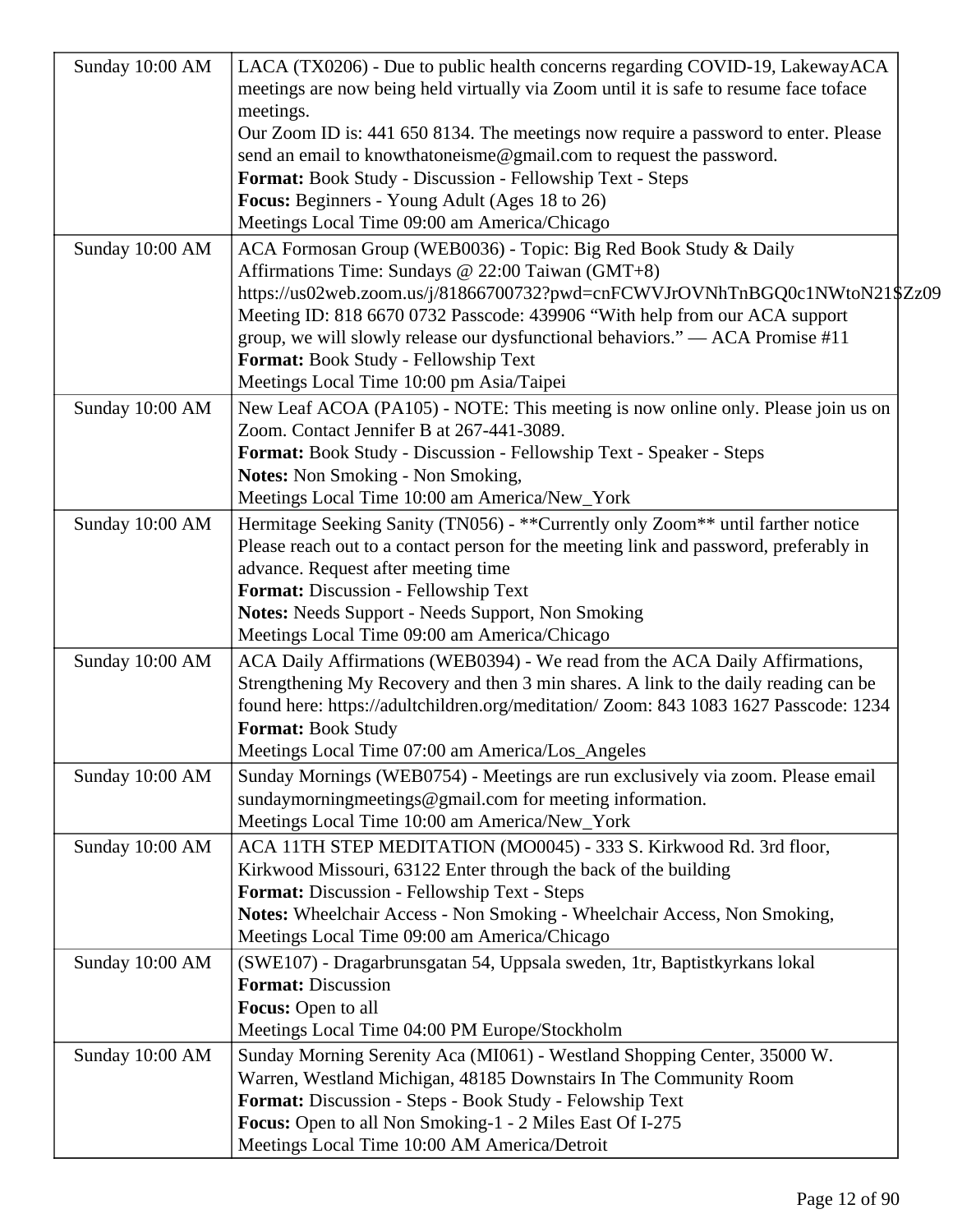| Sunday 10:00 AM | Sunday mornings (PA0157) - Meetings are currently being run via zoom. Prior to the                                                                                                                                                                                                                                                                                                      |
|-----------------|-----------------------------------------------------------------------------------------------------------------------------------------------------------------------------------------------------------------------------------------------------------------------------------------------------------------------------------------------------------------------------------------|
|                 | pandemic, this meeting was held in Wynnewood, PA.                                                                                                                                                                                                                                                                                                                                       |
|                 | Format: Discussion - Fellowship Text - Book Study - Steps - Speaker Please email                                                                                                                                                                                                                                                                                                        |
|                 | sundaymorningsACA@gmail.com for more information.                                                                                                                                                                                                                                                                                                                                       |
|                 | Meetings Local Time 10:00 am America/New_York                                                                                                                                                                                                                                                                                                                                           |
| Sunday 10:00 AM | ACA By The Sea (MA035) - 275 W. Broadway, South Boston Massachusetts, 02127<br>The Laborue Center, Parking and Meeting Entrance on D street, 10:00 AM to 11:30<br>PM. Due to Covid, our meeting is held in a ZOOM room. For the ZOOM info, please<br>email serenitybytheseagroup@gmail.com<br>Format: Book Study - Discussion - Fellowship Text<br><b>Focus:</b> Women Only Non Smoking |
|                 | Meetings Local Time 10:00 am America/New_York                                                                                                                                                                                                                                                                                                                                           |
| Sunday 10:00 AM | Eada (CAN0384) - 2970, Boulevard Sainte-Anne, Québec Local 5, QUEBEC Quebec,<br>G1E 3J3 Rencontre du dimanche 10h-12h de la fraternité EADA 230 avenue Proulx,<br>ville Vanier. G1M 1W6 nous occuperons le 1er étage. POUR LES RENCONTRES EN<br>FRANCAIS: WWW.EADA.QC.CA Informations: 418-953-7997<br>Format: Discussion - Fellowship Text - Steps                                     |
|                 | Notes: Non Smoking - Non Smoking, intergroupe de Québec                                                                                                                                                                                                                                                                                                                                 |
|                 | Meetings Local Time 10:00 am America/New_York                                                                                                                                                                                                                                                                                                                                           |
| Sunday 10:00 AM | (SWE113) - Drottning Kristinasvag 7, Karlstad sweden, Norrstrandskyrkans moteslokal                                                                                                                                                                                                                                                                                                     |
|                 | <b>Format: Discussion</b>                                                                                                                                                                                                                                                                                                                                                               |
|                 | <b>Focus:</b> Open to all                                                                                                                                                                                                                                                                                                                                                               |
|                 | Meetings Local Time 04:00 PM Europe/Stockholm                                                                                                                                                                                                                                                                                                                                           |
| Sunday 10:00 AM | Begushiye po volnam (RUS0041) - Grina street, 3, korpus 2. Narcological Health<br>centre 7. M, Moscow Moscow, 117216.                                                                                                                                                                                                                                                                   |
|                 | Format: Book Study - Discussion - Speaker - Steps                                                                                                                                                                                                                                                                                                                                       |
|                 | Meetings Local Time 05:00 pm Europe/Moscow                                                                                                                                                                                                                                                                                                                                              |
| Sunday 10:30 AM | (SWE026) - Blekingegatan 31A, Helsingborg, (gaveln, Delar Med Aa)                                                                                                                                                                                                                                                                                                                       |
|                 | <b>Format: Discussion</b>                                                                                                                                                                                                                                                                                                                                                               |
|                 | <b>Focus:</b> Open to all                                                                                                                                                                                                                                                                                                                                                               |
|                 | Meetings Local Time 04:30 PM Europe/Stockholm                                                                                                                                                                                                                                                                                                                                           |
| Sunday 10:30 AM | ????????? ??????? (RUS0063) - ?. ??????, ??????????????? ????????, ?. 6, ???????                                                                                                                                                                                                                                                                                                        |
|                 | ? 177 (?? ??. ??? ???<br>Meetings Local Time 05:30 pm Europe/Moscow                                                                                                                                                                                                                                                                                                                     |
| Sunday 10:30 AM | London Russian speaking meeting (UKI0013) - Russian Orthodox Church, 67                                                                                                                                                                                                                                                                                                                 |
|                 | Enismore Gardens, London London, SW7 1NH                                                                                                                                                                                                                                                                                                                                                |
|                 | <b>Format: Discussion</b>                                                                                                                                                                                                                                                                                                                                                               |
|                 | Meetings Local Time 03:30 pm Europe/London                                                                                                                                                                                                                                                                                                                                              |
|                 |                                                                                                                                                                                                                                                                                                                                                                                         |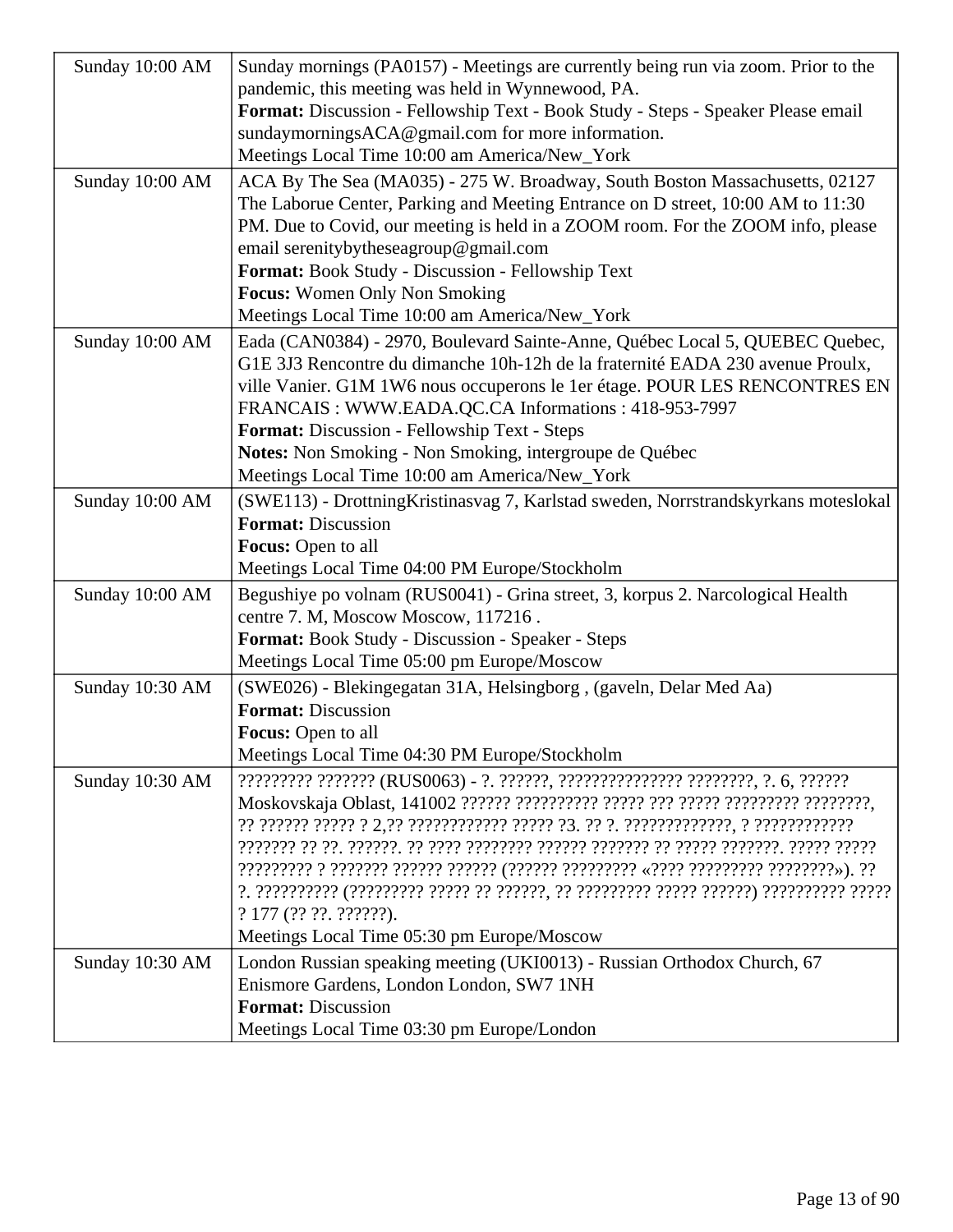| Sunday 10:30 AM | Step Work Meeting (DEU0002) (Deutsch (German)) - Please send an E Mail to get the<br>Meeting Adress and further Informations. Bitte schicke eine E Mail um die Meeting<br>Adresse und weitere Informationen zu bekommen. Requirement for participation at the<br>Step Work Meeting: 6 "normal" Meetings Voraussetzung zur Teilnahme am Schritte-<br>Arbeits-Meeting ist die vorherige Teilnahme an mindestens 6 normalen ACA-<br>Meetings<br><b>Format: Steps</b><br>Notes: Non Smoking - Non Smoking, New arrivals are asked to attend 6 regular ACA<br>meetings (Neuankömmlinge werden gebeten, erst 6 normale ACA Meetings zu<br>besuchen)<br>Meetings Local Time 04:30 pm Europe/Berlin                                                                                                        |  |
|-----------------|----------------------------------------------------------------------------------------------------------------------------------------------------------------------------------------------------------------------------------------------------------------------------------------------------------------------------------------------------------------------------------------------------------------------------------------------------------------------------------------------------------------------------------------------------------------------------------------------------------------------------------------------------------------------------------------------------------------------------------------------------------------------------------------------------|--|
| Sunday 10:30 AM | ACA Women's Big Red Book Study (WEB0663) - For ID and Passcode please<br>text/call or email Lisa in Ca 818.445.9901 or email AcaRecoverySisters@gmail.com<br><b>Focus:</b> Women Only<br>Meetings Local Time 07:30 am America/Los_Angeles                                                                                                                                                                                                                                                                                                                                                                                                                                                                                                                                                          |  |
| Sunday 10:30 AM | Sunday Morning ACA (CO0061) - Now meeting on Zoom. Click the Meeting Contact<br>button to get more information.<br>Format: Book Study<br>Meetings Local Time 08:30 am America/Denver                                                                                                                                                                                                                                                                                                                                                                                                                                                                                                                                                                                                               |  |
| Sunday 11:00 AM | With the Help of Our Higher Power (WEB0495) - Please join us for readings related to<br>false self formation and true self expression + mindfulness practices to help us connect<br>with and speak from our heart (our authentic self). This is a 60-minute meeting with<br>readings and practices. Meeting ID: 881 9790 7675 Passcode: ilikeyou Join Zoom<br>Meeting:<br>https://us02web.zoom.us/j/88197907675?pwd=NUNOdC9sWit3WTBUb0hTRnVtMmg4UT09<br>Meetings Local Time 08:00 am America/Los_Angeles                                                                                                                                                                                                                                                                                           |  |
| Sunday 11:00 AM | Valencia English Speaking (SPA0027) - C/ Pouet de San Vicente 1, Valencia<br>Valencia, 46003 C/ Pouet de San Vicente 1, Parroquia (church). Alley is next to C/ del<br>Mar 51, the last alley on that main street, first door on the left. (There are no meetings<br>for the month of August)<br>Format: Discussion - Fellowship Text - Book Study - Steps<br><b>Focus:</b> Open to all<br>Meetings Local Time 05:00 pm Europe/Madrid                                                                                                                                                                                                                                                                                                                                                              |  |
| Sunday 11:00 AM | Courage to Change (WEB0351) - https://us02web.zoom.us/j/89174728022 ZOOM ID<br>891 747 28022 We study the Laundry List Characteristics guided by the Laundry List<br>Workbook one characteristic at a time. If you are in need of a personal chat there are<br>fellow travelers available to sit in a breakout room with you, please make your needs<br>known to the chair. This is a camera on meeting.<br>Format: Book Study - Discussion We study the Laundry List Characteristics guided<br>by the Laundry List Workbook one characteristic at a time. If you are in need of a<br>personal chat there are fellow travelers available to sit in a breakout room with you,<br>please make your needs known to the chair. This is a camera on meeting.<br>Meetings Local Time 07:00 pm Asia/Dubai |  |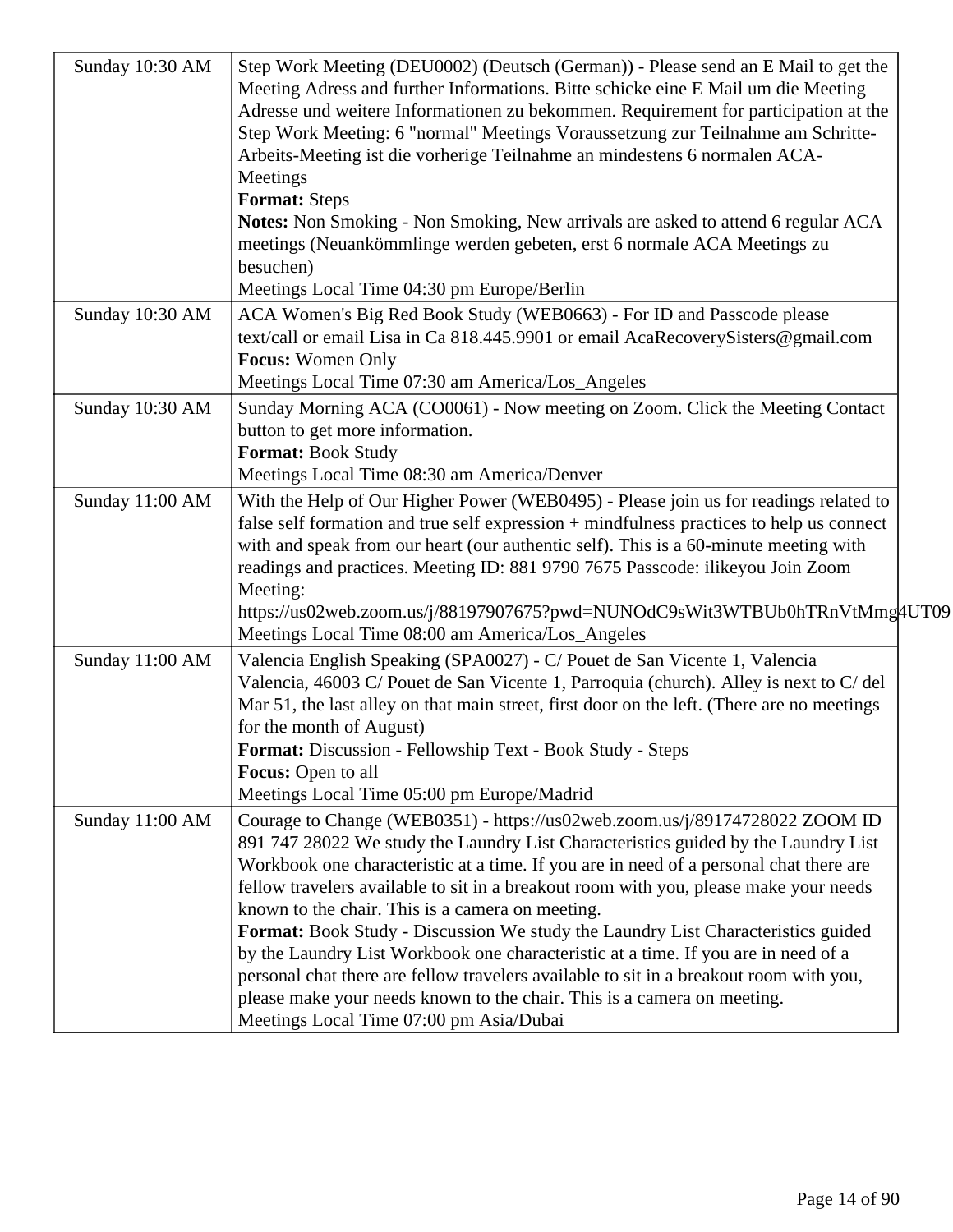| Sunday 11:00 AM | Sunday ACA Big Red Book (MN126) - As of January 16, 2022, the ACA St. Paul              |
|-----------------|-----------------------------------------------------------------------------------------|
|                 | Sunday Morning meeting has returned to meeting only on Zoom. See contact info to        |
|                 | request Zoom information be emailed to you. Click                                       |
|                 | Format: Book Study - Discussion                                                         |
|                 | Notes: Non Smoking - Non Smoking, Open to all who identify as adult children of         |
|                 | alcoholic(s) or dysfunctional families.                                                 |
|                 | Meetings Local Time 10:00 am America/Chicago                                            |
| Sunday 11:00 AM | ACA Schematic - Secular Sunday (WEB0781) -                                              |
|                 | The ACA Schematic is a diagram that shows how the ACA recovery tools may be             |
|                 | implemented to live with greater awareness of how the effects of childhood trauma       |
|                 | continue to operate in our lives today.                                                 |
|                 |                                                                                         |
|                 | Sundays: 8am Pacific   11am Eastern   GMT 4pm                                           |
|                 | Zoom ID: 851 4127 1794   Passcode: talionic                                             |
|                 |                                                                                         |
|                 | Format: Discussion - Fellowship Text                                                    |
|                 | Focus: Beginners - Secular/Agnostic/Atheist                                             |
|                 | By recognizing, acknowledging and releasing the stored psycho-physiological effects     |
|                 | of childhood trauma induced (CPTSD) with the Six Essential Recovery Tasks, 12           |
|                 | Steps, Reparenting, and support of our Fellow Travellers, we will come to know and      |
|                 | begin to act as our True Selves.                                                        |
|                 | + NEWCOMERS TO ACA ARE WELCOME! +                                                       |
|                 | We use secular versions of the ACA literature.                                          |
|                 |                                                                                         |
|                 | Meetings Local Time 08:00 am America/Los_Angeles                                        |
| Sunday 11:00 AM | Patras ACA 2 (GRC0004) - 30 Plateia Georgiou (Square), Patras Ahaia, 26222 1st          |
|                 | floor (Inside the stait). Due to Covid-19, this meeting currently held on Skype: Send   |
|                 | request to "??? ??????" Skype contact.                                                  |
|                 | Format: Fellowship Text - Book Study - Steps - Speaker - Workshop                       |
|                 | Meetings Local Time 06:00 pm Europe/Athens                                              |
| Sunday 11:00 AM | Patras ACA (GRE0012) - 30 Plateia Georgiou (Square), Patras Patras, 26222 1st floor     |
|                 | (Inside the stait). Due to Covid-19, this meeting currently held on Skype: Send request |
|                 | to our contact email.                                                                   |
|                 | <b>Format:</b> Fellowship Text - Book Study - Steps - Speaker - Workshop                |
|                 | Meetings Local Time 06:00 pm Europe/Athens                                              |
| Sunday 11:00 AM | Jyvaskyla Aal-Ryhma (FIN038) - Hannikaisenkatu 27-29, Jyvaskyla , 40740 Aseman          |
|                 | Pysakki, Near By Hotel Milton                                                           |
|                 | <b>Format:</b> Discussion Non Smoking                                                   |
|                 | Meetings Local Time 06:00 PM Europe/Helsinki                                            |
| Sunday 11:00 AM | Women's Self Care (CA1494) - Please reach meeting contact for zoom information.         |
|                 | 8AM PST We read from the 12 step prayer book and do some writing & work on              |
|                 | letting go of the self doubt and self abandonment that we have held onto for so long.   |
|                 | <b>Format:</b> Book Study - Discussion                                                  |
|                 | <b>Focus:</b> Women Only                                                                |
|                 | Meetings Local Time 08:00 am America/Los_Angeles                                        |
| Sunday 11:00 AM | (FIN046) - Helenenkatu 34 A, Hyvink?, 05800                                             |
|                 | <b>Format:</b> Discussion - Steps                                                       |
|                 | Focus: Open to all                                                                      |
|                 | Meetings Local Time 06:00 PM Europe/Helsinki                                            |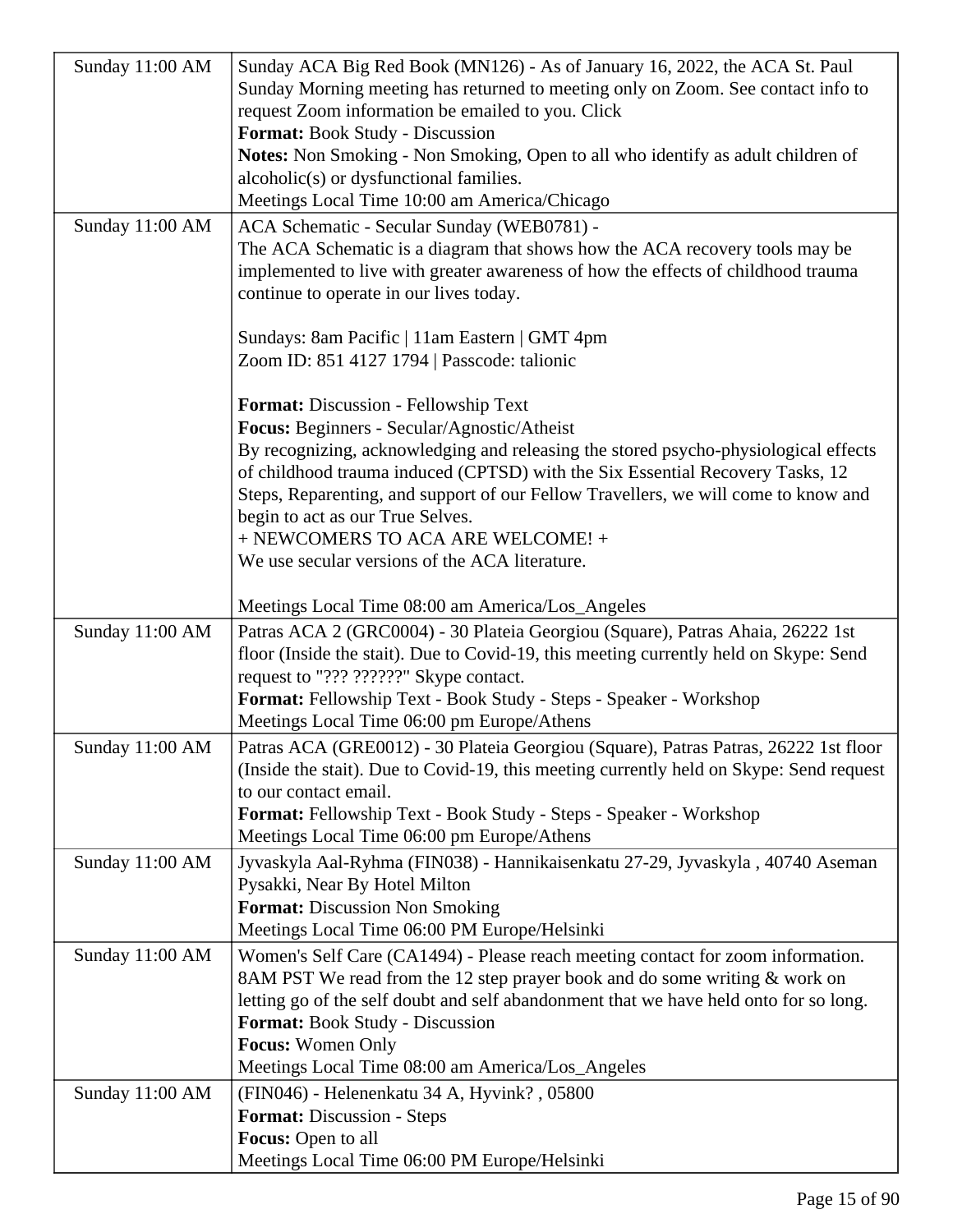| Sunday 11:00 AM | The First Line (TEL0364) - -- 712-432-8808 access code 2220900# -- Note: calls from               |
|-----------------|---------------------------------------------------------------------------------------------------|
|                 | blocked numbers will not have access to the meeting. If your number is blocked you                |
|                 | will have to dial *82 and then the telephone number to get into the room. Safety                  |
|                 | protocols will be in place during the meeting and the after-meeting fellowship time. -            |
|                 | We read from Chapters 8 and 15 of the Big Red Book.                                               |
|                 | Format: Discussion - Fellowship Text                                                              |
|                 | Meetings Local Time 11:00 am America/New_York                                                     |
| Sunday 11:00 AM | ACA Göttingen (DEU0001) (Deutsch) - Von-Siebold-Straße 5, Goettingen Lower                        |
|                 | Saxony, 37077 !ACHTUNG! Wegen der Corona Krise kann das Meeting derzeit nicht                     |
|                 | in den Räumlichkeiten stattfinden. Wir bieten alternativ ein Telefonmeeting über                  |
|                 | freeconferencecall.com an Einwahlnummer 0221/98203406 Pin: 413513 Meeting ID:                     |
|                 | aca-goettingen<br>In der                                                                          |
|                 | Psychiatrischen Uniklinik Göttingen. Gruppenraum 5 im Erdgeschoss.                                |
|                 | Format: Discussion - Fellowship Text                                                              |
|                 | Focus: Open to all                                                                                |
|                 | Notes: Wheelchair Access - Non Smoking - Wheelchair Access, Non Smoking, Alle                     |
|                 | Personen ab 18 Jahre sind herzlich willkommen!                                                    |
|                 | Meetings Local Time 05:00 pm Europe/Berlin                                                        |
| Sunday 11:00 AM | (FIN042) - Mariankatu 16, 15100 Lahti, Lahti, Meeting Room "foibe" In Cellar, Ring                |
|                 | Door Bell                                                                                         |
|                 | Format: Discussion - Steps - Book Study                                                           |
|                 | Focus: Open to all Non Smoking                                                                    |
|                 | Meetings Local Time 06:00 PM Europe/Helsinki                                                      |
| Sunday 11:00 AM | (SWE022) - näsbydalsvägen 14, TÃ,,BY sweden, 18337.                                               |
|                 | <b>Format: Discussion</b>                                                                         |
|                 | Focus: Open to all                                                                                |
|                 | Meetings Local Time 05:00 pm Europe/Stockholm                                                     |
|                 |                                                                                                   |
| Sunday 11:00 AM | Keskiviikon keskeneräiset (FIN045) - Kunnallissairaalantie 38 C, Turku Varsinais-<br>Suomi, 20810 |
|                 | <b>Format:</b> Steps                                                                              |
|                 | <b>Notes:</b> Non Smoking - Non Smoking,                                                          |
|                 | Meetings Local Time 06:00 pm Europe/Helsinki                                                      |
|                 |                                                                                                   |
| Sunday 11:00 AM | Tony A - The ACOA Experience - Weekender (WEB0572) -                                              |
|                 | <b>Format: Discussion</b>                                                                         |
|                 | Meetings Local Time 08:00 am America/Vancouver                                                    |
| Sunday 11:00 AM | ACA Breakfast Club (WEB0084) - WEB0085 ACA Afternoon Meeting-To join any of                       |
|                 | our meetings, go to StepChat.com and click on the 'Login to Chat Now' link. Click on              |
|                 | the word REGISTER at the top to choose your username and password. Login and                      |
|                 | click on the ACA Meeting Room link.                                                               |
|                 | Format: Discussion - Fellowship Text                                                              |
|                 | Meetings Local Time 11:00 am America/New_York                                                     |
| Sunday 11:00 AM | (FIN048) - Felix Forminkatu 4, Karjaa, Ratatuvan Tiloissa/Bilingual Swedish/finnish               |
|                 | Format: Discussion - Steps - Book Study - Fellowship Text                                         |
|                 | Focus: Open to all                                                                                |
|                 | Meetings Local Time 06:00 PM Europe/Helsinki                                                      |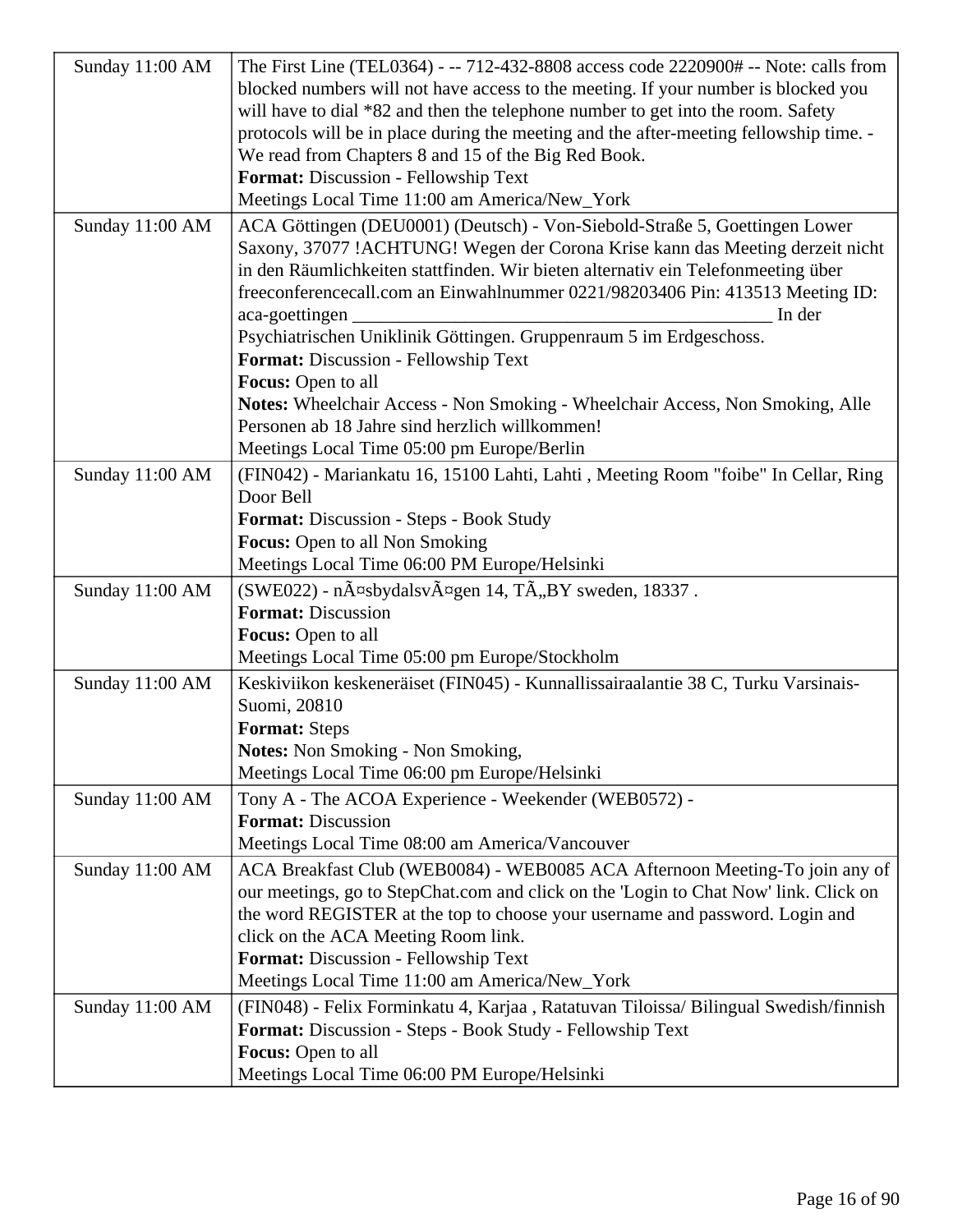| Sunday 11:30 AM | Sunday 1130AM Workbook Meeting (OH073) - 5742 Hamilton Ave., CincinnatiOhio,<br>45224 College Hill Presbyterian Church, Meeting is in Room 204. Meeting endsat |
|-----------------|----------------------------------------------------------------------------------------------------------------------------------------------------------------|
|                 | 12:45PM. We must be out of the building by 1:00pm as the building closes at that time                                                                          |
|                 | <b>Format: Steps</b><br>Notes: Non Smoking - Wheelchair Access - Non Smoking, Wheelchair Access,                                                               |
|                 | Meetings Local Time 11:30 am America/New_York                                                                                                                  |
| Sunday 11:30 AM | ODNALEZC SIEBIE (NOR0032) - Kirkeveien 61, Oslo Oslo, 0177 Wejscie pomiedzy                                                                                    |
|                 | McDonald's a poczta, 6 pietro, domofon LinkOslo                                                                                                                |
|                 | <b>Format: Steps</b>                                                                                                                                           |
|                 | <b>Focus:</b> Open to all Non Smoking or Smoking on the balcony                                                                                                |
|                 | Meetings Local Time 05:30 pm Europe/Oslo                                                                                                                       |
| Sunday 11:30 AM | aal-imatra (FIN0060) - Koskikatu 2, Imatra Etela-Karjala, 55120<br><b>Format:</b> Discussion - Steps                                                           |
|                 | Focus: Beginners - Open to all                                                                                                                                 |
|                 | Notes: Non Smoking - Non Smoking,                                                                                                                              |
|                 | Meetings Local Time 06:30 pm Europe/Helsinki                                                                                                                   |
| Sunday 11:30 AM | Men's Yellow Workbook (MO0062) - 3974 Humphrey St, St Louis Missouri, 63116                                                                                    |
|                 | <b>Format:</b> Book Study - Steps                                                                                                                              |
|                 | Focus: Men-Only - ACAs only (Closed)                                                                                                                           |
|                 | Meetings Local Time 10:30 am America/Chicago                                                                                                                   |
| Sunday 11:30 AM | No Mental Defense ACA (CO0101) - 10210 West 26th Ave #12, Lakewood Colorado,                                                                                   |
|                 | 80215<br><b>Format: Discussion</b>                                                                                                                             |
|                 | Meetings Local Time 09:30 am America/Denver                                                                                                                    |
| Sunday 11:30 AM | Steps to Emotional Sobriety (NY0157) - Old Dutch Church in person, Kingston NEW                                                                                |
|                 | YORK, 12401 use either door of the church - press blue square if you're at handicap                                                                            |
|                 | entrance. go upstairs and look for sign on door to the OMG room.                                                                                               |
|                 | <b>Format: Book Study</b>                                                                                                                                      |
|                 | Notes: Needs Support - Non Smoking - Needs Support, Non Smoking,                                                                                               |
|                 | Meetings Local Time 11:30 am America/New_York                                                                                                                  |
| Sunday 11:45 AM | Acoa Sun Morning Step Study (TX092) - The Lambda Center, 1201 West Clay Street,                                                                                |
|                 | Houston Texas, 77019 This is an online meeting via Zoom.<br>Format: Discussion - Steps                                                                         |
|                 | Focus: LGBTQ+                                                                                                                                                  |
|                 | Notes: Non Smoking - Non Smoking, Here's link to join the meeting via                                                                                          |
|                 | Zoom:https://us02web.zoom.us/j/89859872968?pwd=OC9Vc1JyZjAxR1dsVzZTUTJFYU9tdz                                                                                  |
|                 | ID: 898-5987-2968   Passcode: 188089For further info on if the meeting has returned                                                                            |
|                 | to in person, please visit: https://lambdahouston.com/                                                                                                         |
|                 | Meetings Local Time 10:45 am America/Chicago                                                                                                                   |
| Sunday 11:45 AM | A Safe Place For You- *6 to mute and unmute (TEL0390) - The phone number is 667-                                                                               |
|                 | 770-1523 and the access code to enter is 871076#<br>Format: Discussion Newcomers to ACA are welcome!                                                           |
|                 | Meetings Local Time 11:45 am America/New_York                                                                                                                  |
| Sunday 11:45 AM | Nowa nadzieja (UKI0111) - 71A Northcroft Road, London London, W13 9SS                                                                                          |
|                 | Northfields Community Centre, Room 3                                                                                                                           |
|                 | Format: 12 Step Study Group - Book Study - Discussion - Fellowship Text - Speaker -                                                                            |
|                 | Traditions                                                                                                                                                     |
|                 | Meetings Local Time 04:45 pm Europe/London                                                                                                                     |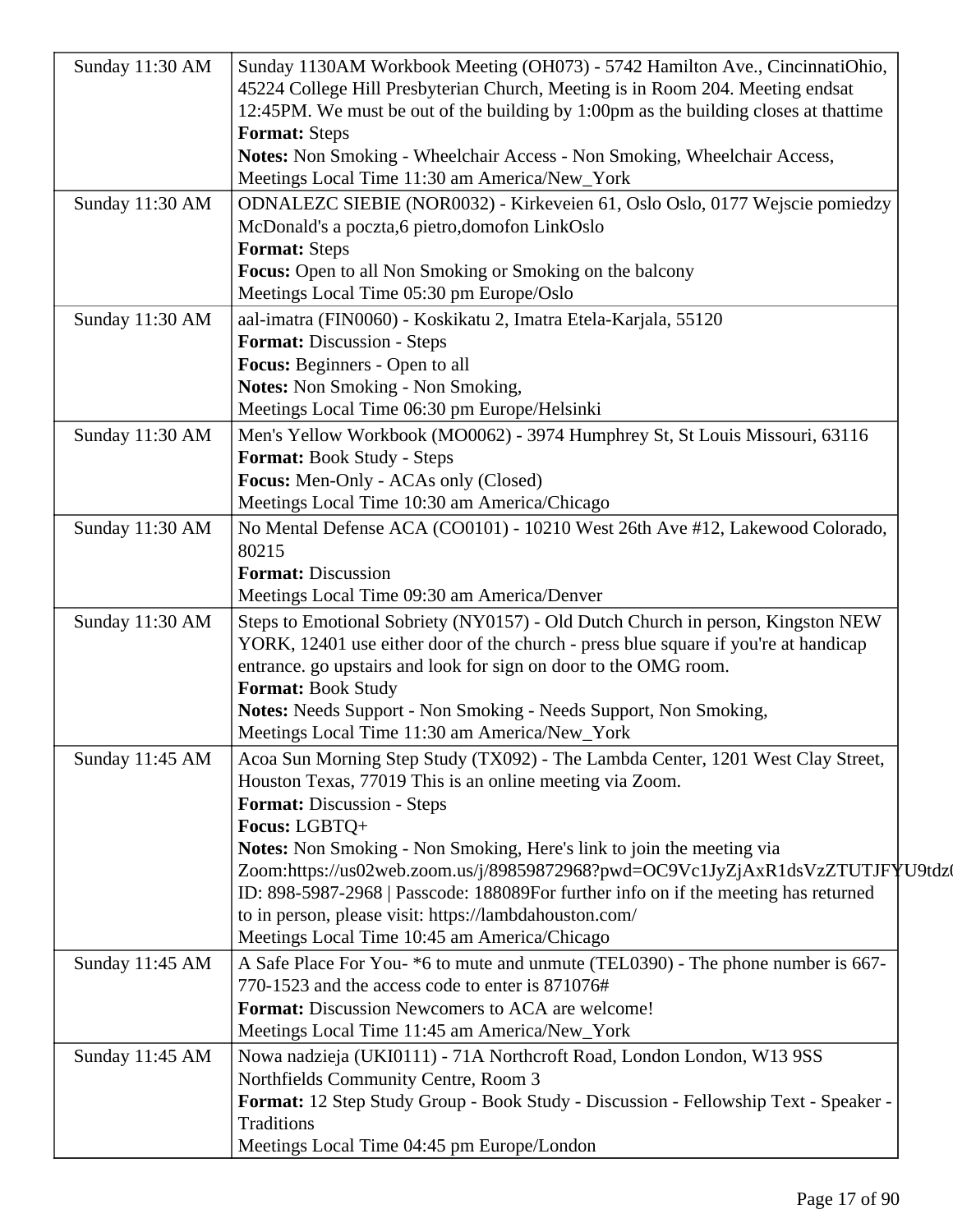| Sunday 12:00 PM | (SWE131) - Carlavagen 60, Eskilstuna sweden, Entrance att the backside, yard<br><b>Format: Discussion</b> |
|-----------------|-----------------------------------------------------------------------------------------------------------|
|                 |                                                                                                           |
|                 | Focus: Open to all                                                                                        |
|                 | Meetings Local Time 06:00 pm Europe/Stockholm                                                             |
| Sunday 12:00 PM | ACA 4x4 meeting (WEB066) - ACA 4x4 meeting, each week we read one Trait from                              |
|                 | Laundry List Workbook and then share about it. Sunday 7:00PM Eastern European                             |
|                 | Time EET. UTC/GMT +2H LATVIAN language only! To join this meeting: write to                               |
|                 | Skype user sapulce_4x4 before meeting. PAB 4x4 sapulce, katru reizi viena pazime.                         |
|                 | Lai piedalitos raksti Skype lietotajam sapulce_4x4 pirms sapulces. Sapulces notiek                        |
|                 | Svetdienas pl 19 pec Latvijas laika Skype programma.                                                      |
|                 | <b>Format: Discussion</b>                                                                                 |
|                 | Meetings Local Time 07:00 pm Europe/Riga                                                                  |
| Sunday 12:00 PM | ACA Chapel Hill Online Meetings. Welcome to everyone from an alcoholic or                                 |
|                 | otherwise dysfunctional home (WEB0112) - Contact us for Zoom information:                                 |
|                 | acachapelhill@gmail.com EVERYDAY AT NOON EST                                                              |
|                 | Monday - Laundry List Workbook                                                                            |
|                 | <b>Tuesday - Topic Meeting</b>                                                                            |
|                 | Wednesday - Big Red Book                                                                                  |
|                 | Thursday - Traditions                                                                                     |
|                 | Friday - Loving Parent Guidebook                                                                          |
|                 | Saturday - Topic Meeting                                                                                  |
|                 | Sunday - Beginners Meeting                                                                                |
|                 | <b>Focus:</b> Beginners For Meeting information :                                                         |
|                 | https://docs.google.com/document/d/10SIsXKex6nFFynCtQ-                                                    |
|                 | cPhkJzUuH9kHshcV5r7AGn66o/edit?usp=sharing                                                                |
|                 | Meetings Local Time 12:00 pm America/New_York                                                             |
| Sunday 12:00 PM | ACA Kvinnegruppe (NOR0030) - Kirkeveien 61, Oslo Oslo, 0364 Call Link at the                              |
|                 | side of the entrance.                                                                                     |
|                 | <b>Format:</b> Discussion - Steps                                                                         |
|                 | <b>Focus:</b> Women Only                                                                                  |
|                 | Meetings Local Time 06:00 pm Europe/Oslo                                                                  |
| Sunday 12:00 PM | ACOA Chattanooga and Beyond (WEB0155) - Please join us on Zoom at 12PM EST.                               |
|                 | This meeting begins with the ACA Daily Affirmation, followed by an open discussion.                       |
|                 | LGBTQ+ friendly. We welcome you! This is a closed meeting for those identifying as                        |
|                 | ACA's only. The Zoom ID is 236-555-662. The passord is CHATTACA.                                          |
|                 | Alternatively, here is the link to enter the meeting:                                                     |
|                 | https://us04web.zoom.us/j/236555662?pwd=DVlukw_GLdKwIumekTziMw                                            |
|                 | <b>Format: Discussion</b>                                                                                 |
|                 | Focus: LGBTQ+                                                                                             |
|                 | Meetings Local Time 12:00 pm America/New_York                                                             |
| Sunday 12:00 PM | (SWE136) - Johannes kyrkogång 1, Goteborg sweden, Johanneskyrkan                                          |
|                 | <b>Format: Discussion</b>                                                                                 |
|                 | Meetings Local Time 06:00 pm Europe/Stockholm                                                             |
| Sunday 12:00 PM | (SWE041) - Åbygatan 1, Norrköping sweden, N/A                                                             |
|                 | <b>Format: Discussion</b>                                                                                 |
|                 | Focus: Open to all                                                                                        |
|                 | Meetings Local Time 06:00 pm Europe/Stockholm                                                             |
| Sunday 12:00 PM | $(WEB0771) -$                                                                                             |
|                 | Meetings Local Time 11:00 am America/Chicago                                                              |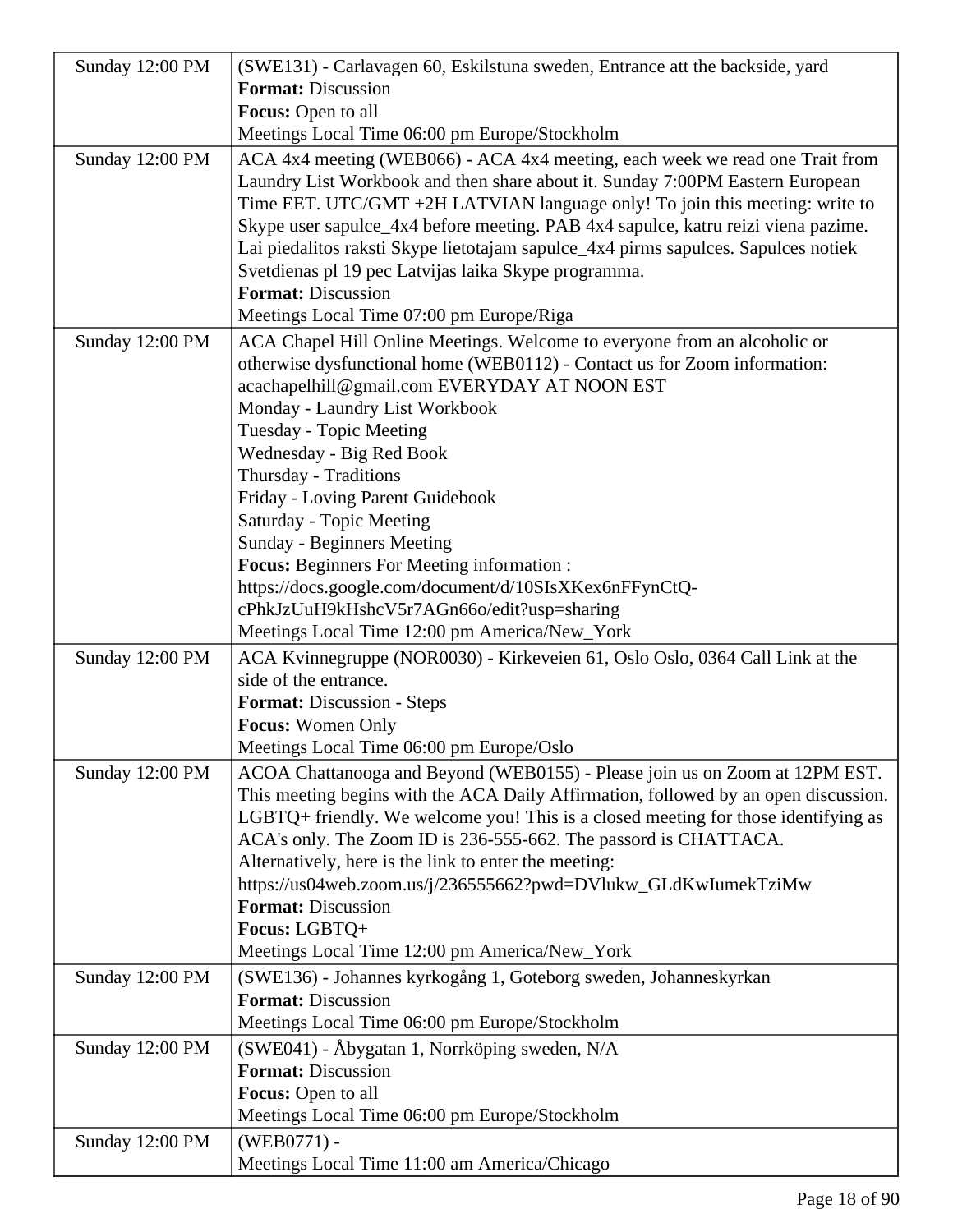|                 | Sunday 12:00 PM   PEACA (ZAF0003) - Thursday - 1H00 express meeting, Intro to ACA (+-21 weeks) at |
|-----------------|---------------------------------------------------------------------------------------------------|
|                 | 12 pm SAST - Meeting ID: 813 8264 8768 Passcode: PEACA                                            |
|                 | Sunday - 1H30 meeting, BRB Study (+-2 years) at 6 pm SAST - Meeting ID: 875 9641                  |
|                 | 4756 Passcode: PEACA                                                                              |
|                 | Format: Fellowship Text Welcome to share in Afrikaans                                             |
|                 | Meetings Local Time 06:00 pm Africa/Johannesburg                                                  |
| Sunday 12:00 PM | Way to yourself (BLR0002) (Russian language) - Yakub Kolas street, 52, Novopock                   |
|                 | Vicebsk, 211448 Parish of the Church of the Sacred Heart of Jesus Christ in                       |
|                 | Novopolotsk                                                                                       |
|                 | Format: Book Study - Discussion - Fellowship Text - Steps                                         |
|                 | Focus: Beginners - Secular/Agnostic/Atheist                                                       |
|                 | Meetings Local Time 07:00 pm Europe/Minsk                                                         |
| Sunday 12:00 PM | Westlake Sunday Meeting and Fe (TX146) - 2525 Wallingwood Drive, Austin Texas,                    |
|                 | 78746 Bldg. 7 Ste. 703                                                                            |
|                 | Format: Discussion Non Smoking                                                                    |
|                 | Meetings Local Time 11:00 AM America/Chicago                                                      |
| Sunday 12:00 PM | (SWE154) - Bredgatan 19, Lund N/A, Vänskapenshus, 1 satir upp                                     |
|                 | Format: Discussion                                                                                |
|                 | Focus: Open to all                                                                                |
|                 | Meetings Local Time 06:00 pm Europe/Stockholm                                                     |
| Sunday 12:00 PM | Neguju?i roditelj (WEB0869) (Serbian/Croatian) - Sastajemo se svake druge sedmice.                |
|                 | Pišite nam na email da biste dobili vreme slede?eg sastanka i zoom link.                          |
|                 | Format: Loving Parent Guidebook                                                                   |
|                 | Meetings Local Time 06:00 pm Europe/Belgrade                                                      |
| Sunday 12:00 PM | ACA CHAT (WEB0092) -                                                                              |
|                 | . Go tohttps://acachat.conand click to enter Chat.                                                |
|                 | • Register a username and then login with it.                                                     |
|                 | • Meetings are text-based (no video) and take place in the Meeting Room.                          |
|                 | • Main Chat Rooms are open 24/7/365 for fellowship, fun, and support.                             |
|                 | • Current as of June 2022!                                                                        |
|                 | Format: Book Study - Discussion - Fellowship Text - Laundry Lists Workbook -                      |
|                 | Loving Parent Guidebook - Steps                                                                   |
|                 | Meetings Local Time 12:00 pm America/New_York                                                     |
| Sunday 12:00 PM | A New Hope ACA Beginners Meeting - Connections (WEB0140) - Using the ACA                          |
|                 | Beginners Meeting Handbook available for free at https://www.ACAhope.com                          |
|                 | (Handbook is derived from fellowhship texts, but not itself conference approved)                  |
|                 | Newcomer/beginner focus (those in ACA less than a year), open to all adult children.              |
|                 | Zoom meeting link: https://us02web.zoom.us/j/89221782321 - password: 603201.                      |
|                 | American Sign Language (ASL) interpreter available with advance request.                          |
|                 | Focus: Beginners                                                                                  |
|                 | Meetings Local Time 12:00 pm America/New_York                                                     |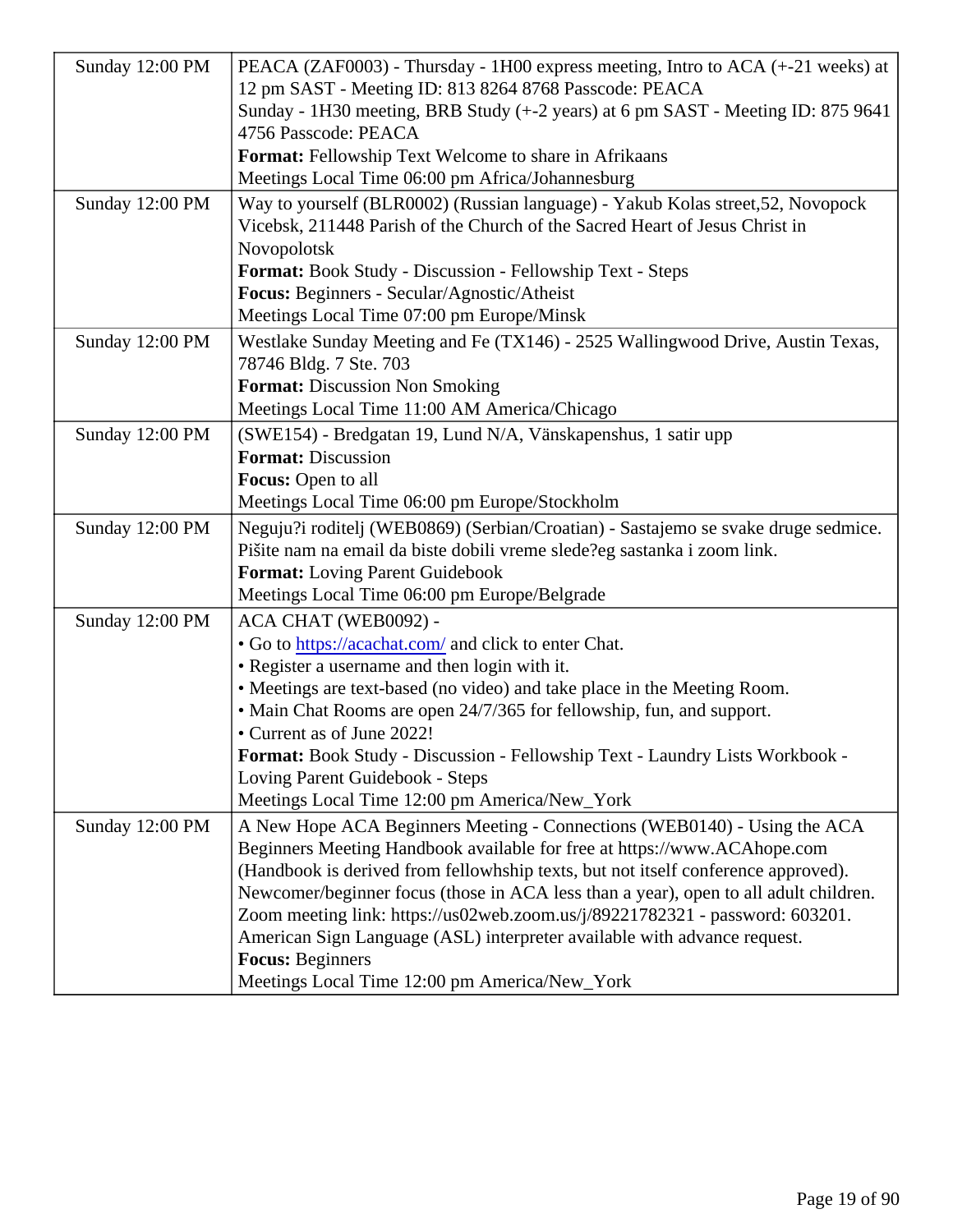| Sunday 12:00 PM | ACA Anger Release (WEB0516) - To ensure meeting safety, please email                       |
|-----------------|--------------------------------------------------------------------------------------------|
|                 | adultchild12steps@gmail.com for Zoom meeting ID and passcode. This meeting is              |
|                 | locked after it begins. The goal of this meeting is to give you a place to explore your    |
|                 | resentments, release your anger and find out about its sources in your childhood. Only     |
|                 | by processing the repressed anger will we be free of it, and gain the ability to not act   |
|                 | out on it day to day. We encourage the use of optional tools such as pillows, plastic      |
|                 | bats, curse words, etc. to express anger. There are strict guidelines for sharing in order |
|                 | to support participants' well-being.                                                       |
|                 | Format: Fellowship Text - Workshop                                                         |
|                 | Meetings Local Time 09:00 am America/Los_Angeles                                           |
| Sunday 12:00 PM | (SWE138) - Hjälmgatan 17, Linköping Sweden, Ansgarskyrkan, in the area                     |
|                 | Gottfridsberg                                                                              |
|                 | <b>Format: Discussion</b>                                                                  |
|                 | <b>Focus:</b> Open to all                                                                  |
|                 | Meetings Local Time 06:00 pm Europe/Stockholm                                              |
| Sunday 12:15 PM | Sun ACA Big Red Book (MN115) - A weekly rotation of volunteers act as trusted              |
|                 | servants. Members take turns reading aloud. We read the ACA serenity prayer,               |
|                 | problem/laundry list, solution, steps, Daily Affirmation, several pages of the Big Red     |
|                 | Book and the traditions. We spend about 30 minutes in breakout rooms (3-5 people) to       |
|                 | share our feelings, reflections on the readings, and our recovery journey. We conclude     |
|                 | together with the promises and with the serenity prayer. To join please send a message     |
|                 | to aca1115sunday@gmail.com or 507-312-9423 for a Zoom meeting invitation.                  |
|                 | Format: Book Study                                                                         |
|                 | Notes: Non Smoking - Non Smoking, This meeting is for people identifying as adult          |
|                 | children from alcoholic or dysfunctional families.                                         |
|                 | Meetings Local Time 11:15 AM America/Chicago                                               |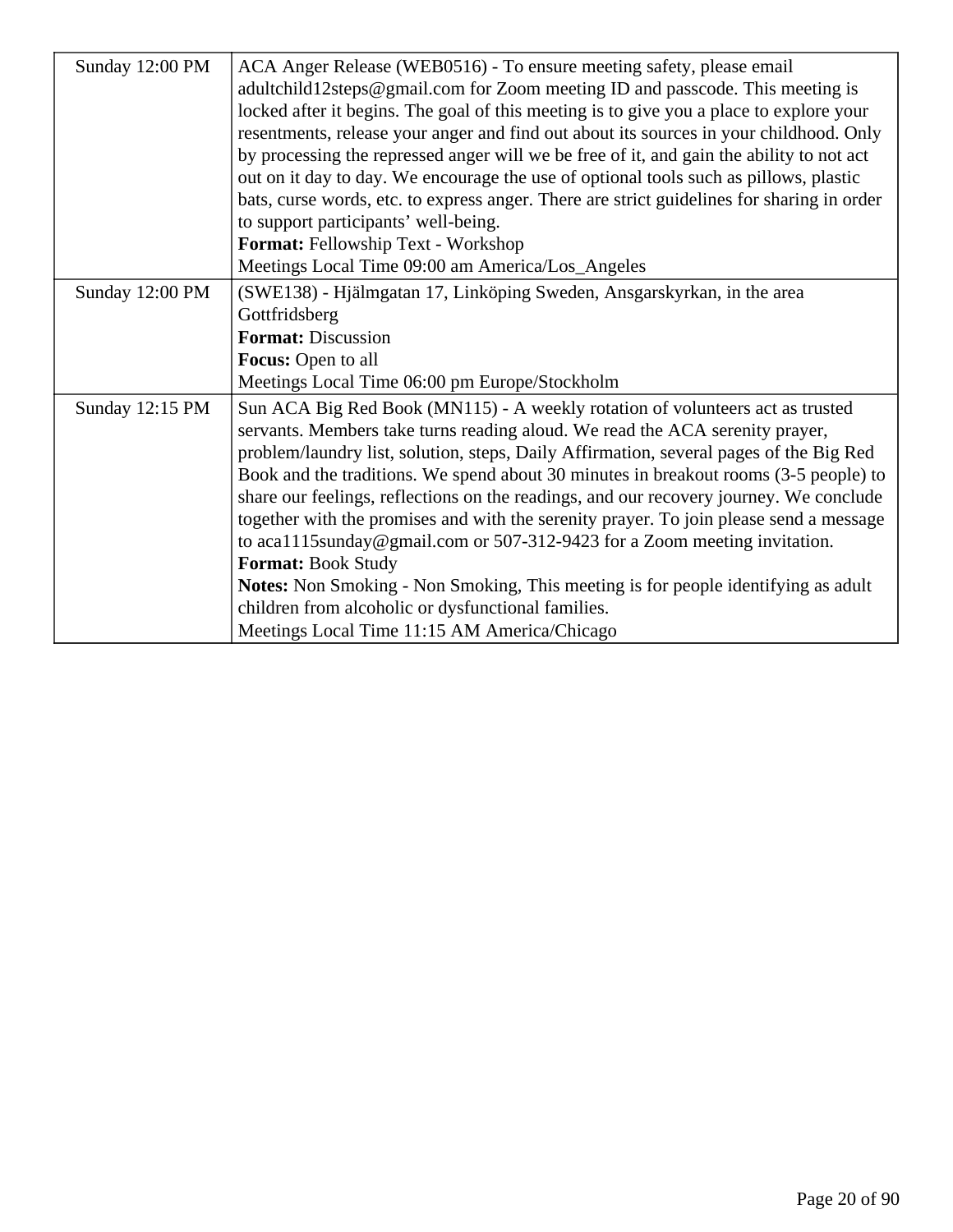| Sunday 12:15 PM | Big Red Book Study-Cavalier Club West Alano ACA Sunday (MN0172) - 7179                                                                                                  |
|-----------------|-------------------------------------------------------------------------------------------------------------------------------------------------------------------------|
|                 | Washington Ave S, Edina Minnesota, 55439 Please contact Bill B at                                                                                                       |
|                 | billbee123@gmail.com or text 952-500-3393 to confirm whether this IN PERSONonly                                                                                         |
|                 | meeting will be held on a weekly basis until this posting is updated to includewhich                                                                                    |
|                 | Sundays that this meeting will be held IN PERSON on a more consistent basis.                                                                                            |
|                 |                                                                                                                                                                         |
|                 |                                                                                                                                                                         |
|                 | *A second trusted person is needed to be available on alternating Sundays to open the                                                                                   |
|                 | building, manage setup and, at end of meeting, secure the building. This is to be                                                                                       |
|                 | coordinated with Bill B. IN PERSON-Cavalier Club West Alano-- Cross street:                                                                                             |
|                 | Washington Ave S and Valley View Rd. PARKING REQUIREMENTS: Park in any of                                                                                               |
|                 | the many unassigned spots. Located near and visible from the frontage road of SR-169                                                                                    |
|                 | /US-169 South at the Valley View exit. Turn immediately into the commercial building                                                                                    |
|                 | parking lot. CVWA faces the frontage road. Cardinal Location: NORTH of I-494                                                                                            |
|                 | SOUTH of MN-62 WEST of Hwy 100 EAST of MN-212                                                                                                                           |
|                 | Format: Book Study - Discussion Please contact Bill B at billbee123@gmail.com or                                                                                        |
|                 | text 952-500-3393 to confirm which Sundays this meeting will be held on a weekly                                                                                        |
|                 | basis until this posting is updated to list which Sundays the meeting will be held in                                                                                   |
|                 | person on a more consistent basis. *A second trusted person is needed to be available                                                                                   |
|                 | on alternating Sundays to open the building, manage setup and, at end of meeting,                                                                                       |
|                 | secure the building. This is to be coordinated with Bill B. 1.5 hour meeting. 1st half:                                                                                 |
|                 | Read approximately 10 pages of the ACA's Red Book.2nd half: Small group (4 groups                                                                                       |
|                 | max) breakout sessions in separate rooms for Feelings Check-in and Reactions to                                                                                         |
|                 | reading or sharing what is weighing on your heart.                                                                                                                      |
|                 | Meetings Local Time 11:15 am America/Chicago                                                                                                                            |
| Sunday 12:30 PM | (WI0156) - 311 Division Street, Oshkosh Wisconsin, 54901 Meeting is held at Trinity                                                                                     |
|                 | Episcopal Church Enter Parish Office building which is located on Division St. Enter                                                                                    |
|                 | door and go up stairs and to your left.                                                                                                                                 |
|                 | Format: Discussion - Fellowship Text - Steps                                                                                                                            |
|                 | Notes: Non Smoking - Non Smoking, Newcomers are welcome but we expect                                                                                                   |
|                 | everyone to adhere to the No Crosstalk Rule each week. Thanks<br>Meetings Local Time 11:30 am America/Chicago                                                           |
|                 |                                                                                                                                                                         |
| Sunday 12:30 PM | How do you eat an elephant? (DEN0095) - Lindevang Kirke, Hattesens Allé 12,                                                                                             |
|                 | Copenhagen Frederiksberg, DK-2000 Close to trainstation: Peter Bangs Vej station<br>Bus 9A busstop: Dalgas Boulevard (Peter Bangs Vej) Entrance on the east side of the |
|                 | church. socializing between meetings, You are free to share in your own language                                                                                        |
|                 | <b>Format: Fellowship Text - Steps</b>                                                                                                                                  |
|                 | <b>Focus: Beginners</b>                                                                                                                                                 |
|                 | <b>Notes:</b> Non Smoking - Non Smoking,                                                                                                                                |
|                 | Meetings Local Time 06:30 pm Europe/Copenhagen                                                                                                                          |
| Sunday 12:30 PM | Sunday's Laundry List (IL0229) - 867 N Dearborn, Chicago, 60610 Hazelden Chicago                                                                                        |
|                 | (lecture hall) Red Line - Chicago Ave. stop; please note Chicago has closures due to                                                                                    |
|                 | the COVID19 pandemic. Check with the facility before trying to attend this meeting.                                                                                     |
|                 | Format: Book Study - Discussion                                                                                                                                         |
|                 | Meetings Local Time 11:30 am America/Chicago                                                                                                                            |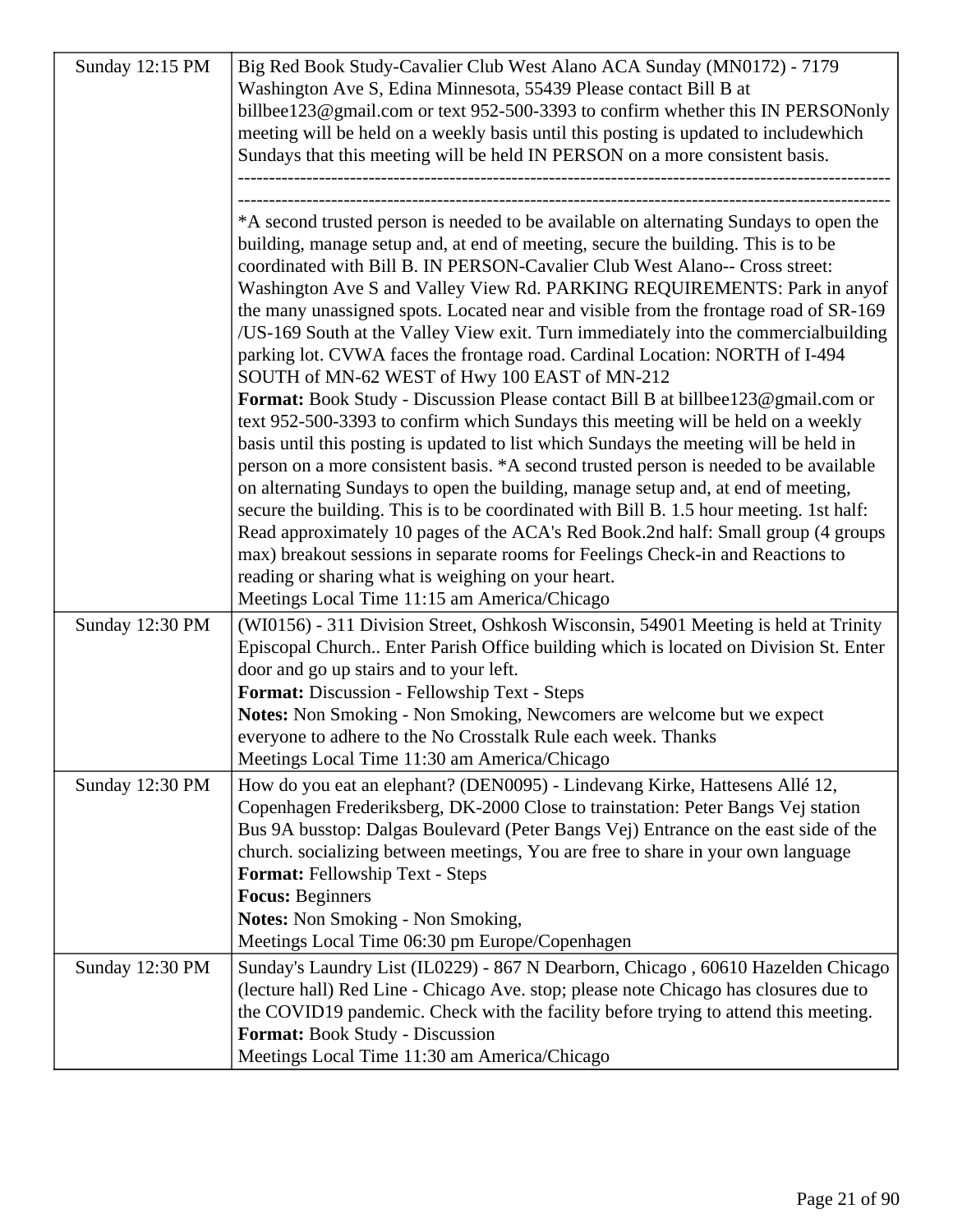| Hazelden Sunday Laundry List Meeting (WEB0101) - Meeting time 11:30AM Central<br>Standard Time (Chicago) each Sunday. Please disregard whatever time is listed in<br>other areas of the website. 11:30am CST is the correct meeting time. Email/text (no                                                                                                                                                                                                                                      |                                                                                                                                                                                                                                                                                                                                                                                                                                                                                                                                                                                                                                                                                                                                                                                                                                                                                                                                                                                                                                                                                                                                |
|-----------------------------------------------------------------------------------------------------------------------------------------------------------------------------------------------------------------------------------------------------------------------------------------------------------------------------------------------------------------------------------------------------------------------------------------------------------------------------------------------|--------------------------------------------------------------------------------------------------------------------------------------------------------------------------------------------------------------------------------------------------------------------------------------------------------------------------------------------------------------------------------------------------------------------------------------------------------------------------------------------------------------------------------------------------------------------------------------------------------------------------------------------------------------------------------------------------------------------------------------------------------------------------------------------------------------------------------------------------------------------------------------------------------------------------------------------------------------------------------------------------------------------------------------------------------------------------------------------------------------------------------|
| password will be answered after the start of the meeting. Each week we review a<br>Laundry List Trait from the workbook and share our reactions. Join Zoom Meeting<br>https://zoom.us/j/5220923905 Meeting ID: 522 092 3905 Dial by your location +1 312<br>626 6799 US (Chicago) Find your local number: https://zoom.us/u/abLvo3xCLD                                                                                                                                                        |                                                                                                                                                                                                                                                                                                                                                                                                                                                                                                                                                                                                                                                                                                                                                                                                                                                                                                                                                                                                                                                                                                                                |
|                                                                                                                                                                                                                                                                                                                                                                                                                                                                                               |                                                                                                                                                                                                                                                                                                                                                                                                                                                                                                                                                                                                                                                                                                                                                                                                                                                                                                                                                                                                                                                                                                                                |
|                                                                                                                                                                                                                                                                                                                                                                                                                                                                                               |                                                                                                                                                                                                                                                                                                                                                                                                                                                                                                                                                                                                                                                                                                                                                                                                                                                                                                                                                                                                                                                                                                                                |
|                                                                                                                                                                                                                                                                                                                                                                                                                                                                                               |                                                                                                                                                                                                                                                                                                                                                                                                                                                                                                                                                                                                                                                                                                                                                                                                                                                                                                                                                                                                                                                                                                                                |
| Butterfly Effect (WEB0476) - Skype aca.homegroup                                                                                                                                                                                                                                                                                                                                                                                                                                              |                                                                                                                                                                                                                                                                                                                                                                                                                                                                                                                                                                                                                                                                                                                                                                                                                                                                                                                                                                                                                                                                                                                                |
| Format: Discussion - Fellowship Text - Steps - Speaker                                                                                                                                                                                                                                                                                                                                                                                                                                        |                                                                                                                                                                                                                                                                                                                                                                                                                                                                                                                                                                                                                                                                                                                                                                                                                                                                                                                                                                                                                                                                                                                                |
|                                                                                                                                                                                                                                                                                                                                                                                                                                                                                               |                                                                                                                                                                                                                                                                                                                                                                                                                                                                                                                                                                                                                                                                                                                                                                                                                                                                                                                                                                                                                                                                                                                                |
| (SWE049) - Lilla Vattugraend 4 (Olofsgaarden), Gävle,                                                                                                                                                                                                                                                                                                                                                                                                                                         |                                                                                                                                                                                                                                                                                                                                                                                                                                                                                                                                                                                                                                                                                                                                                                                                                                                                                                                                                                                                                                                                                                                                |
| <b>Format: Discussion</b>                                                                                                                                                                                                                                                                                                                                                                                                                                                                     |                                                                                                                                                                                                                                                                                                                                                                                                                                                                                                                                                                                                                                                                                                                                                                                                                                                                                                                                                                                                                                                                                                                                |
| Focus: Open to all                                                                                                                                                                                                                                                                                                                                                                                                                                                                            |                                                                                                                                                                                                                                                                                                                                                                                                                                                                                                                                                                                                                                                                                                                                                                                                                                                                                                                                                                                                                                                                                                                                |
| Meetings Local Time 07:00 PM Europe/Stockholm                                                                                                                                                                                                                                                                                                                                                                                                                                                 |                                                                                                                                                                                                                                                                                                                                                                                                                                                                                                                                                                                                                                                                                                                                                                                                                                                                                                                                                                                                                                                                                                                                |
| (SWE139) - Murbergsv.32, Harnosand, Folkogskolan Villan: Tj?dern, Entrance On                                                                                                                                                                                                                                                                                                                                                                                                                 |                                                                                                                                                                                                                                                                                                                                                                                                                                                                                                                                                                                                                                                                                                                                                                                                                                                                                                                                                                                                                                                                                                                                |
|                                                                                                                                                                                                                                                                                                                                                                                                                                                                                               |                                                                                                                                                                                                                                                                                                                                                                                                                                                                                                                                                                                                                                                                                                                                                                                                                                                                                                                                                                                                                                                                                                                                |
|                                                                                                                                                                                                                                                                                                                                                                                                                                                                                               |                                                                                                                                                                                                                                                                                                                                                                                                                                                                                                                                                                                                                                                                                                                                                                                                                                                                                                                                                                                                                                                                                                                                |
|                                                                                                                                                                                                                                                                                                                                                                                                                                                                                               |                                                                                                                                                                                                                                                                                                                                                                                                                                                                                                                                                                                                                                                                                                                                                                                                                                                                                                                                                                                                                                                                                                                                |
|                                                                                                                                                                                                                                                                                                                                                                                                                                                                                               |                                                                                                                                                                                                                                                                                                                                                                                                                                                                                                                                                                                                                                                                                                                                                                                                                                                                                                                                                                                                                                                                                                                                |
| Passcode: 646568 By gradually releasing the burden of unexpressed grief, we slowly<br>move out of the past. We learn to re-parent ourselves with gentleness, humor, love and<br>respect. This is a 75 minute meeting with readings and practices for remembering,<br>feeling, releasing stuck grief in a supportive setting. Update: We now alternate our<br>format. One week grief, the next week toxic shame.<br>https://us02web.zoom.us/j/85957449667?pwd=d1hRZWlWRmo1MUNpcWVMWjhnMµJpZz09 |                                                                                                                                                                                                                                                                                                                                                                                                                                                                                                                                                                                                                                                                                                                                                                                                                                                                                                                                                                                                                                                                                                                                |
|                                                                                                                                                                                                                                                                                                                                                                                                                                                                                               |                                                                                                                                                                                                                                                                                                                                                                                                                                                                                                                                                                                                                                                                                                                                                                                                                                                                                                                                                                                                                                                                                                                                |
|                                                                                                                                                                                                                                                                                                                                                                                                                                                                                               |                                                                                                                                                                                                                                                                                                                                                                                                                                                                                                                                                                                                                                                                                                                                                                                                                                                                                                                                                                                                                                                                                                                                |
|                                                                                                                                                                                                                                                                                                                                                                                                                                                                                               |                                                                                                                                                                                                                                                                                                                                                                                                                                                                                                                                                                                                                                                                                                                                                                                                                                                                                                                                                                                                                                                                                                                                |
|                                                                                                                                                                                                                                                                                                                                                                                                                                                                                               |                                                                                                                                                                                                                                                                                                                                                                                                                                                                                                                                                                                                                                                                                                                                                                                                                                                                                                                                                                                                                                                                                                                                |
|                                                                                                                                                                                                                                                                                                                                                                                                                                                                                               |                                                                                                                                                                                                                                                                                                                                                                                                                                                                                                                                                                                                                                                                                                                                                                                                                                                                                                                                                                                                                                                                                                                                |
|                                                                                                                                                                                                                                                                                                                                                                                                                                                                                               |                                                                                                                                                                                                                                                                                                                                                                                                                                                                                                                                                                                                                                                                                                                                                                                                                                                                                                                                                                                                                                                                                                                                |
| Focus: Open to All                                                                                                                                                                                                                                                                                                                                                                                                                                                                            |                                                                                                                                                                                                                                                                                                                                                                                                                                                                                                                                                                                                                                                                                                                                                                                                                                                                                                                                                                                                                                                                                                                                |
|                                                                                                                                                                                                                                                                                                                                                                                                                                                                                               | Sunday Night Brussels Meeting (BEL0009) - Meeting has gone online for the moment.<br>Contact us to join our WhatsApp group if interested to know more about how to join<br>our meeting.<br>Format: Discussion - Fellowship Text - Steps<br>Notes: Non Smoking - Wheelchair Access - Non Smoking, Wheelchair Access,<br>Meetings Local Time 06:30 pm Europe/Brussels<br>phone calls please) the group contact for meeting password. No requests for the<br>Format: Discussion - Fellowship Text<br><b>Focus: Beginners</b><br>Meetings Local Time 11:30 am America/Chicago<br>Meetings Local Time 07:30 pm Europe/Moscow<br>The Back<br><b>Format: Discussion</b><br>Focus: Open to all<br>Meetings Local Time 07:00 PM Europe/Stockholm<br>Healing Stuck Grief (WEB0447) - Join Zoom Meeting Meeting ID: 859 5744 9667<br>Meetings Local Time 10:00 am America/Los_Angeles<br>DDA - Dospele Deti Alkoholiku (CZE003) -<br>Format: Book Study - Fellowship Text - Steps<br>Meetings Local Time 07:00 pm Europe/Prague<br>ACA-Løkka (NOR0034) - Helgesens gate 62B, Oslo Oslo, 0558<br>Format: Fellowship Text - Steps - Speaker |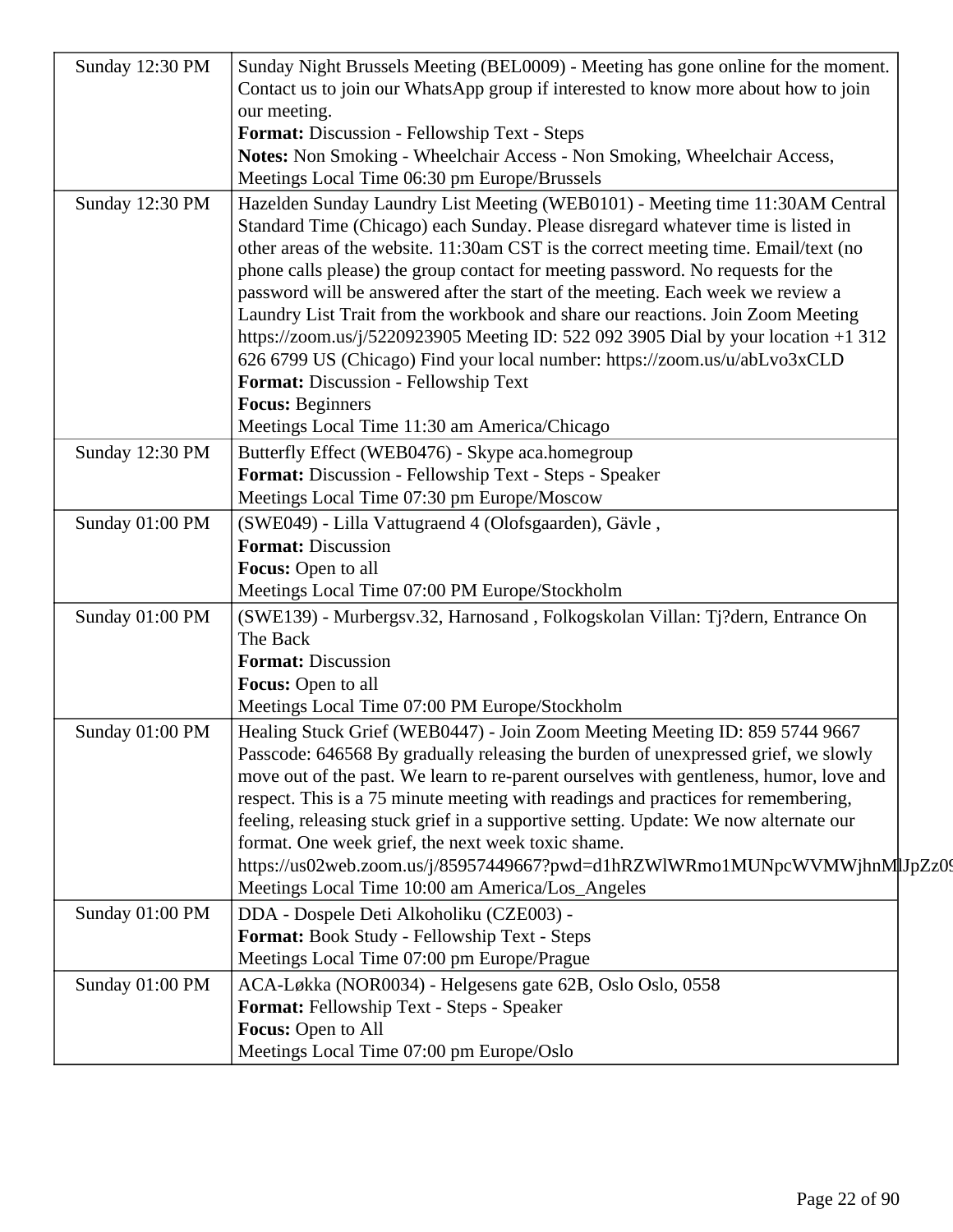| Sunday 01:00 PM | AOOA - Anonimni odrasli otroci alkoholikov & disfunkcionalnih družin (SVN0001)                                      |
|-----------------|---------------------------------------------------------------------------------------------------------------------|
|                 | (slovenian - english) - ULICA JANEZA PAVLA II 13, LJUBLJANA<br>Osrednjeslovenska, 1000 Side entrance (Ulica talcev) |
|                 | Format: Book Study - Discussion - Fellowship Text - Speaker - Steps - Workshop                                      |
|                 | Notes: Non Smoking - Non Smoking, Literature in the moment is only in english                                       |
|                 | language.                                                                                                           |
|                 | Meetings Local Time 07:00 pm Europe/Ljubljana                                                                       |
| Sunday 01:00 PM | ACA Berlin (DEU0004) - Schönhauser Allee 182, Berlin Berlin, 10119 das Meeting                                      |
|                 | startet am 4.8! Dann bitte den Schildern folgen in den ersten Stock des alten                                       |
|                 | Schulgebäudes rechts auf dem Hof, dort den Gang entlang, die letzte Tür rechts im                                   |
|                 | Bernhard-Lichtenberg-Raum.                                                                                          |
|                 | Format: Fellowship Text                                                                                             |
|                 | Focus: Beginners - Open to all                                                                                      |
|                 | Notes: Non Smoking - Non Smoking,                                                                                   |
|                 | Meetings Local Time 07:00 pm Europe/Berlin                                                                          |
| Sunday 01:00 PM | Berlin Online (WEB0640) - The meeting begins at 19:00, Berlin time. We bring an                                     |
|                 | ACA related topic and we share on that or we read the daily affirmation. Please get in                              |
|                 | touch to receive the link to the Zoom room.                                                                         |
|                 | Meetings Local Time 07:00 pm Europe/Berlin                                                                          |
| Sunday 01:00 PM | ACA Slow Walk & Meeting (AZ0161) - varies every month, Tucson Arizona, 85713                                        |
|                 | Call or text 520-250-0456 Alison for current location. Second Sunday of the month                                   |
|                 | only. Once a month. Walk and a meeting. Feb walk is at Sanctuary Cove in NW                                         |
|                 | Tucson. Once a month. First we walk and then we have a meeting.                                                     |
|                 | Meetings Local Time 10:00 am America/Phoenix                                                                        |
| Sunday 01:00 PM | London LGBTQI, Gender Non-Conforming and Community ACA meeting                                                      |
|                 | (WEB0496) - 90-minute online ACA meeting with a focus on members who identify                                       |
|                 | as LGBTQI+ and/or questioning. Join Zoom Meeting                                                                    |
|                 | https://us02web.zoom.us/j/85496901148?pwd=cWFIV25RWkN6aERueWpNUVUvQnM0dz09                                          |
|                 | For manual access: Meeting ID: 854 9690 1148 Password: 12steps                                                      |
|                 | Format: Book Study - Fellowship Text - Speaker                                                                      |
|                 | Focus: LGBTQ+                                                                                                       |
|                 | Meetings Local Time 06:00 pm Europe/London                                                                          |
| Sunday 01:00 PM | Newbury Inner Child Recovery Meeting (GBR0006) - Currently Zoom Meeting due to                                      |
|                 | CV-19 Meeting ID: 316 086 0301 Password: Please email or call meeting contact in                                    |
|                 | advance for password. Newcomers welcome. Please call in advance with any                                            |
|                 | questions.                                                                                                          |
|                 | <b>Format:</b> Discussion - Steps Yellow Step Workbook Study                                                        |
|                 | Meetings Local Time 06:00 pm Europe/London                                                                          |
| Sunday 01:00 PM | Comenzar de nuevo (WEB0513) (Spanish/Español) - Zoom ID 3696161442 Password                                         |
|                 | 2019                                                                                                                |
|                 | <b>Format:</b> Book Study Group number 041                                                                          |
|                 | Meetings Local Time 12:00 pm America/Mexico_City                                                                    |
| Sunday 01:00 PM | Comenzar de Nuevo (MEX0041) - Vía Zoom id 369 616 1442 Contraseña 2019 Grupo                                        |
|                 | en línea                                                                                                            |
|                 | Format: Fellowship Text                                                                                             |
|                 | Meetings Local Time 12:00 pm America/Mexico_City                                                                    |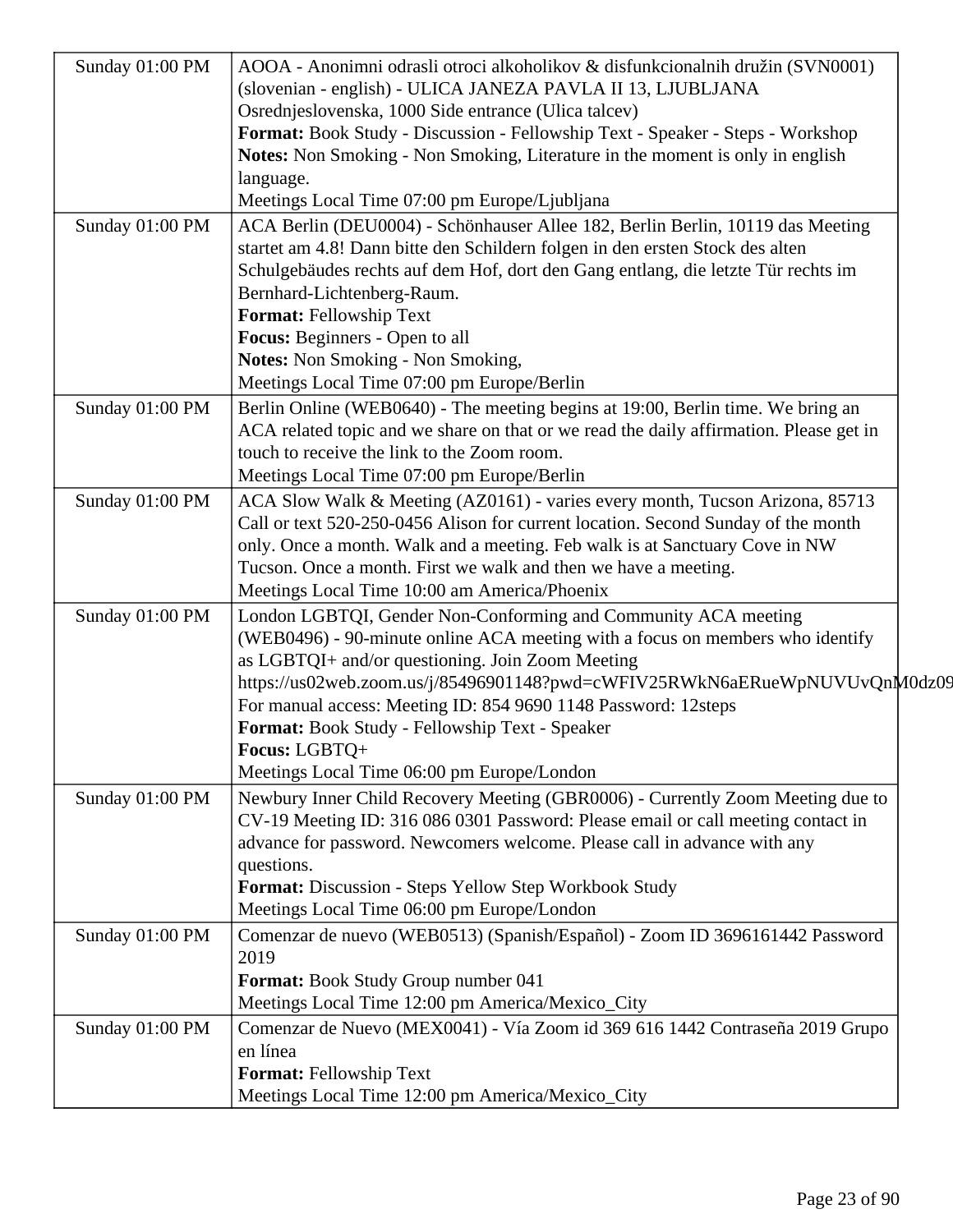| Sunday 01:00 PM |                                                                                        |
|-----------------|----------------------------------------------------------------------------------------|
|                 | Ithaca ACA - Sunday (NY0243) - 518 W Seneca St, Ithaca New York, 14850 Ithaca          |
|                 | Community Recovery, 2nd floor                                                          |
|                 | https://us02web.zoom.us/j/81470423398?pwd=YUpuckIvV3dncklGbGUwYlJLY1MyQT09             |
|                 | Meeting ID: 814 7042 3398 email ACAinIthaca@gmail.com for meeting password             |
|                 | Format: Discussion - Fellowship Text                                                   |
|                 | <b>Notes:</b> Non Smoking - Non Smoking,                                               |
|                 | Meetings Local Time 01:00 pm America/New_York                                          |
| Sunday 01:10 PM | LPG2 (CA1527) - 81777 Avenue 48, Indio California, 92201                               |
|                 | <b>Format:</b> Loving Parent Guidebook                                                 |
|                 | Meetings Local Time 10:10 am America/Los_Angeles                                       |
| Sunday 01:30 PM | ACA English Madrid (ESP0003) - IGLESIA CATEDRAL DEL REDENTOR CALLE                     |
|                 | DE LA BENEFICIENCIA, 18, Madrid Madrid, 28004 This English-speaking ACA                |
|                 | meeting is in the 12-step room of the Iglesia Catedral del Redentor, which is an       |
|                 | Anglican Church, directly across from a little coffee shop and a market on Calle de la |
|                 | Beneficencia. You can see a lot of stickers in the window for other fellowships, the   |
|                 | door is the wooden door just next to the window. Parking can be complicated but it's   |
|                 | only about a block to Metro Tribunal. The meeting is now Sundays 7:30pm to 9pm.        |
|                 | We hope to see you there.                                                              |
|                 | Format: Discussion - Fellowship Text - Book Study - Steps - Speaker - Workshop         |
|                 | <b>Focus:</b> ACAs only (Closed)                                                       |
|                 | Notes: Non Smoking - Needs Support - Non Smoking, Needs Support,                       |
|                 | Meetings Local Time 07:30 pm Europe/Madrid                                             |
|                 |                                                                                        |
| Sunday 01:30 PM | The Laundry List en Big Red Boek onderwerpen. (NET009) (Nederlands, men kan ook        |
|                 | delen Ik het Engels) - TOT NADER BERICHT ALLEEN ONLINE!! (PER                          |
|                 | NOVEMBER 2021 een HYBRIDE bijeenkomst geworden met online via ZOOM en                  |
|                 | FYSIEK in de Jellinek, Jacob Obrechtstraat 92 te Amsterdam. Zondag vanaf 16:00 uur     |
|                 | is te informeren of het fysieke deel doorgaat via $+31$ 6 46714006. Vraag aan de       |
|                 | receptie of via het tel.nr. in welke ruimte de bijeenkomst is.)                        |
|                 | Format: Book Study - Discussion - Fellowship Text                                      |
|                 | Notes: Non Smoking - Wheelchair Access - Non Smoking, Wheelchair Access, Een           |
|                 | 1,5 uur durende bijeenkomt met onderwerpen uit het Grote Rode Boek (BRB) en Tony       |
|                 | A Laundry List Boek. Men kan in het Engels delen. Virtuele deur open vanaf ca. 19:20   |
|                 | uur. Elke 3de zondag van de maand voorafgaand een BM van max. 30 min. om 19:00         |
|                 | uur (in breakout room).                                                                |
|                 | Meetings Local Time 07:30 pm Europe/Amsterdam                                          |
| Sunday 01:30 PM | (SWE006) - Vaestra storg 4 (Foersamlingshemmet), Kristianstad,                         |
|                 | <b>Format: Discussion</b>                                                              |
|                 | Focus: Open to all                                                                     |
|                 | Meetings Local Time 07:30 pm Europe/Stockholm                                          |
| Sunday 01:30 PM | Beyond Mere Survival I (CA218) - 515 Cortland Ave., San Francisco California,          |
|                 | 94110 Bernal Heights Community Center - Meeting via zoom while the center is           |
|                 | closed - App -                                                                         |
|                 | https://zoom.us/j/404193425?pwd=OWJRTjVpT05GZ1BibnN4bS9oMmVkZz09 Or                    |
|                 |                                                                                        |
|                 | Phone - 669 900 6833 Meeting ID: 404 193 425 and pwd 782401                            |
|                 | Format: Discussion - Fellowship Text - Book Study - Steps - Speaker                    |
|                 | Notes: Wheelchair Access - Non Smoking - Wheelchair Access, Non Smoking, Non           |
|                 | Smoking                                                                                |
|                 | Meetings Local Time 10:30 am America/Los_Angeles                                       |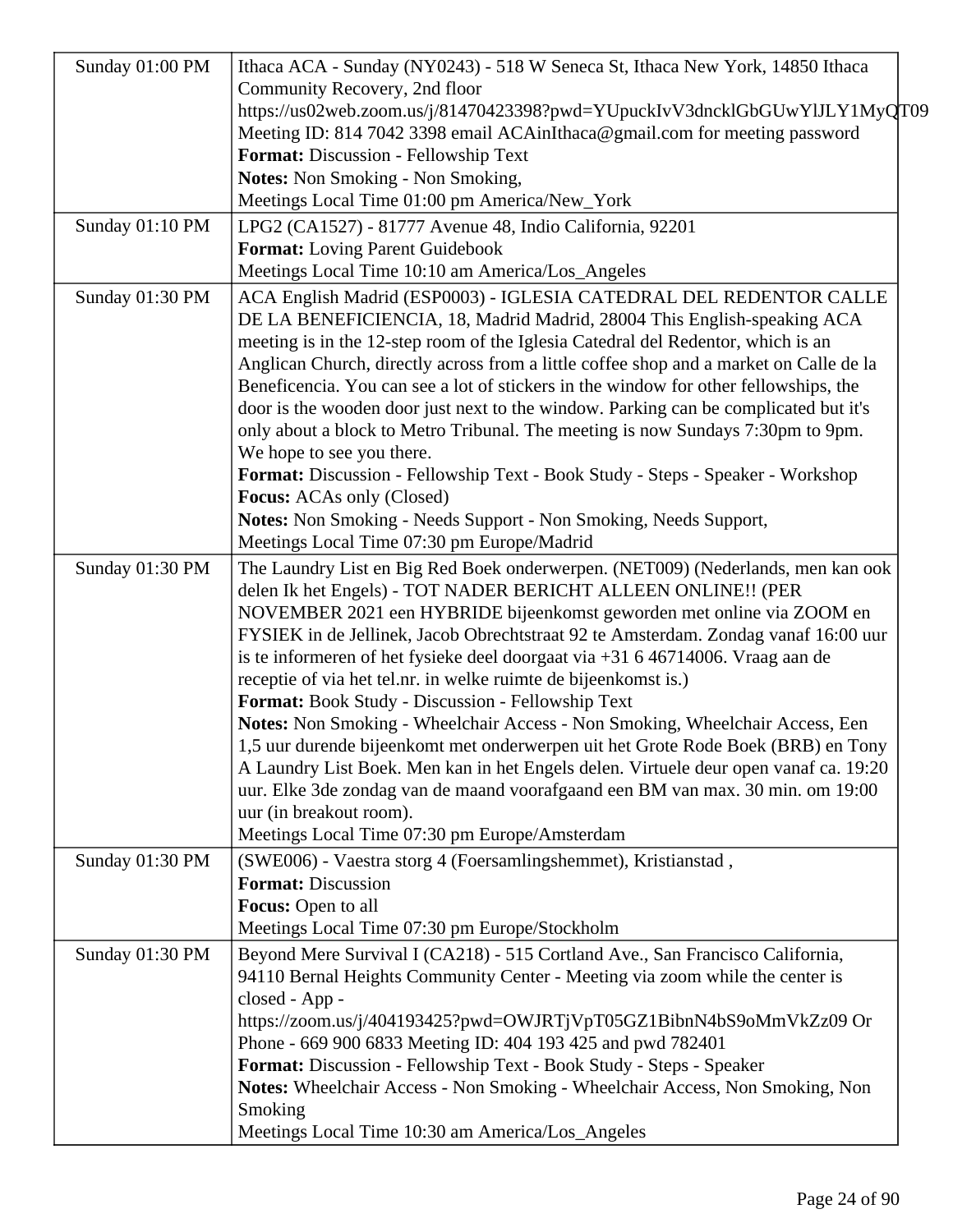| Sunday 01:30 PM | Breath Of Fresh Air (CA1467) - 1300 Rose Street, Berkeley California, 94702 This is                                         |
|-----------------|-----------------------------------------------------------------------------------------------------------------------------|
|                 | an outdoor meeting located at Cedar Rose Park                                                                               |
|                 | Format: Book Study - Discussion - Speaker                                                                                   |
|                 | Notes: Non Smoking - Non Smoking, We are meeting in the amphitheater next to the                                            |
|                 | playground. Bring a folding chair. Please be mindful of social distancing and COVID                                         |
|                 | 19 protocol.                                                                                                                |
|                 | Meetings Local Time 10:30 am America/Los_Angeles                                                                            |
| Sunday 01:30 PM | Fourteen Traits (WI112) - Sunday 12:30pm CST - Laundry List Traits Workbook                                                 |
|                 | Meeting:                                                                                                                    |
|                 | https://us02web.zoom.us/j/536246427?pwd=MlZkV3JqRDllWDRIQVRxSWlicEtCZz09                                                    |
|                 | Meeting ID: 536 246 427 Passcode: 12345                                                                                     |
|                 | Format: Discussion - Steps                                                                                                  |
|                 | <b>Focus: Beginners</b>                                                                                                     |
|                 | Notes: Non Smoking - Non Smoking,                                                                                           |
|                 | Meetings Local Time 12:30 pm America/Chicago                                                                                |
| Sunday 01:30 PM | Aca Barcelona (SPA025) - Carrer d'Enric Granados, 6, Barcelona ., 08007 Esglesia De                                         |
|                 | Sant Gaieta English-speaking are welcome                                                                                    |
|                 | Format: Book Study - Discussion - Fellowship Text - Speaker - Steps Non Smoking                                             |
|                 | Meetings Local Time 07:30 PM Europe/Madrid                                                                                  |
| Sunday 01:30 PM | ACA Fareham Online (WEB0690) - Please contact David (07913257801) or Kate                                                   |
|                 | (07877036304) or email acafareham@gmail.com for the zoom log in details.                                                    |
|                 | Format: Book Study - Fellowship Text - Laundry Lists Workbook - Speaker Monthly                                             |
|                 | schedule: Wk 1 - Step of the month Wk 2 - ACA Topic share Wk 3 - BRB reading Wk                                             |
|                 | 4 - Trait reading Wk 5 - Tradition                                                                                          |
|                 | Meetings Local Time 06:30 pm Europe/London                                                                                  |
| Sunday 01:45 PM | Swenglish ACA Stockholm (SWE0159) - St Paulsgatan 39 A (entrance at street level),                                          |
|                 | Stockholm Stockholm, 118 48 Swenglish meetings are ACA meetings in both Swedish                                             |
|                 | and English. The meeting format and the texts read are in English but you can share in                                      |
|                 | either Swedish or English. Closest subway station is Mariatorget. Take the Polishuset/                                      |
|                 | Torkel Knutssongatan exit and when you get to the street level, take a left and then                                        |
|                 | walk up St Paulsgatan. You will soon see a yellow house on your right and at the end                                        |
|                 | of it you will find a door with the number 39 A on it. Welcome! meetings in both                                            |
|                 | Swedish and English. The meeting format and the texts read are in English but you can<br>share in either Swedish or English |
|                 | <b>Format: Discussion - Book Study</b>                                                                                      |
|                 | <b>Focus:</b> Open to all Non Smoking                                                                                       |
|                 | Meetings Local Time 07:45 pm Europe/Stockholm                                                                               |
| Sunday 02:00 PM | Fight Club (WEB0611) - We meet to share the experience we had as children growing                                           |
|                 | up in an alcoholic or otherwise dysfunctional home, how that experience infected us                                         |
|                 | then, and how it affects us today. By practicing the 12 Steps, by focusing on the                                           |
|                 | Solution, and by accepting a God of our understanding, we find freedom from the                                             |
|                 | effects of alcoholism and other family dysfunction. We identify with "The Problem"                                          |
|                 | and learn to live in "The Solution", one day at a time.                                                                     |
|                 | To receive the Zoom meeting credentials for this meeting, send an email to                                                  |
|                 | ACAFightClub@gmail.com with "meeting" in the subject line.                                                                  |
|                 | Format: Discussion - Steps                                                                                                  |
|                 | Focus: Beginners - Men-Only                                                                                                 |
|                 | Meetings Local Time 02:00 pm America/New_York                                                                               |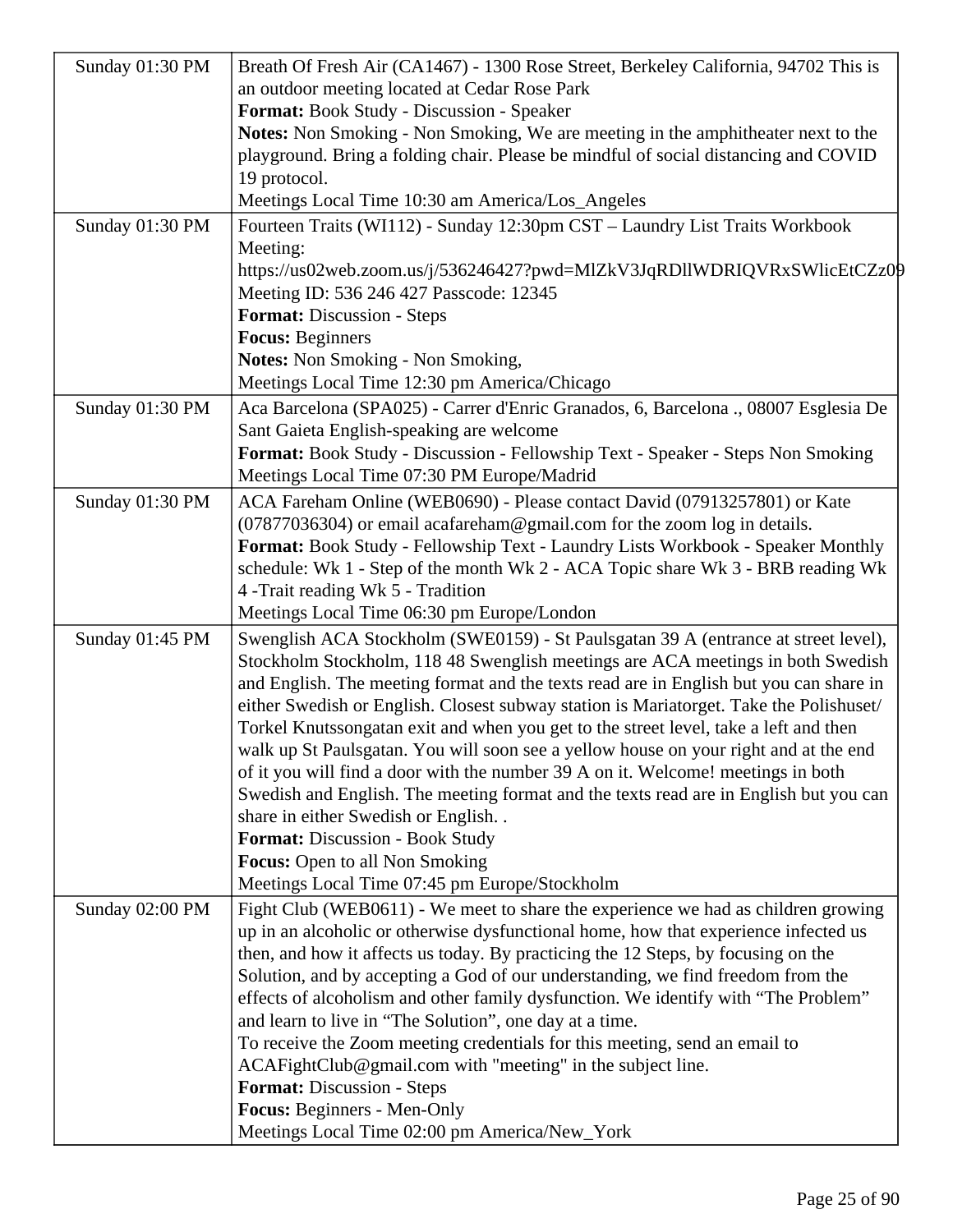| Sunday 02:00 PM | Trauma Informed -- The Solution - Your Own Loving Parent (CA1426) - ZOOM -: )            |
|-----------------|------------------------------------------------------------------------------------------|
|                 | Sign in: 5259344795 Password: 727987 Please text Eileen at (510) 520-4251 if you         |
|                 | have problems getting into the meeting                                                   |
|                 | Format: Book Study Includes Meditation at beginning of meeting and often a Meeting       |
|                 | After the Meeting for 30 minutes after to discuss trauma informed skills, practice       |
|                 | somatic soothing practices, and address individual concerns or questions.                |
|                 | Meetings Local Time 11:00 am America/Los_Angeles                                         |
| Sunday 02:00 PM | Sunday Daily Reading (WEB0863) - This is an Online video conference meeting. (not        |
|                 | Zoom) The Chairperson is visible on screen and members sharing are visible on screen     |
|                 | if they desire. The meeting time is 02:00 PM Sunday USA East Coast time. Go to the       |
|                 | website www.intherooms.com to set up a free user account to have access to the           |
|                 | meetings. There is no cost to set up an account or attend the meeting. After you set up  |
|                 | your account Click on The VIDEO MEETING words to see the meeting times adjusted          |
|                 | for your time zone. Look for the ACA meetings on the schedule.                           |
|                 | Meetings Local Time 02:00 pm America/New_York                                            |
| Sunday 02:00 PM | ACA Afternoon Meeting (WEB0085) - To join any of our meetings, go to                     |
|                 | StepChat.com and click on the 'Login to Chat Now' link. Click on the word                |
|                 | REGISTER at the top to choose your username and password. Login and click on the         |
|                 | ACA Meeting Room link.                                                                   |
|                 | Format: Discussion - Fellowship Text Login to Lounge. 3-dot menu for Room List.          |
|                 | Meetings Local Time 02:00 pm America/New_York                                            |
| Sunday 02:00 PM | ACA Atlanta Ridgeview (GA020) - Ridgeview Institute Day Hospital 4015 South              |
|                 | Cobb Dr SE, Smyrna Georgia, 30080 We meet in rooms 1&2 in the Day Hospital.              |
|                 | Turn right at the stop sign and the Day Hospital is at the top of the hill on the right. |
|                 | Format: Book Study - Discussion - Fellowship Text - Steps                                |
|                 | <b>Focus: Beginners</b>                                                                  |
|                 | <b>Notes:</b> Non Smoking - Non Smoking, As of 8/1/21 this meeting is returning to in    |
|                 | person. Masks are required.                                                              |
|                 | Meetings Local Time 02:00 pm America/New_York                                            |
| Sunday 02:00 PM | ACA's in the Workplace (TEL0406) - 712-432-3900 Access code 546033#                      |
|                 | <b>Format: Discussion - Book Study</b>                                                   |
|                 | Focus: ACAs only (Closed) Chapter 14 BRB                                                 |
|                 | Meetings Local Time 02:00 pm America/New_York                                            |
| Sunday 02:00 PM | ACA Haven (WEB0592) - This meeting is available for anyone who would like to             |
|                 | connect virtually instead of in person. We hope to allow those with the need to          |
|                 | continue to meet via Zoom during the current crisis and ongoing for all who just         |
|                 | cannot make it to an in person meeting. If you would like the link to join, please email |
|                 | ACAHaven@gmail.com                                                                       |
|                 | <b>Format: Book Study</b>                                                                |
|                 | Meetings Local Time 02:00 pm America/New_York                                            |
| Sunday 02:00 PM | Braking the Cycle (NC0092) - 3900 Bridges Street-Peer Recovery Building, Morehead        |
|                 | City North Carolina, 28557 The meeting is in the Peer Recovery building located next     |
|                 | to the Carteret County Health Department.                                                |
|                 | Format: Discussion - Book Study - Steps                                                  |
|                 | <b>Focus:</b> Open to All                                                                |
|                 | Notes: Wheelchair Access - Non Smoking - Wheelchair Access, Non Smoking,                 |
|                 | Meetings Local Time 02:00 pm America/New_York                                            |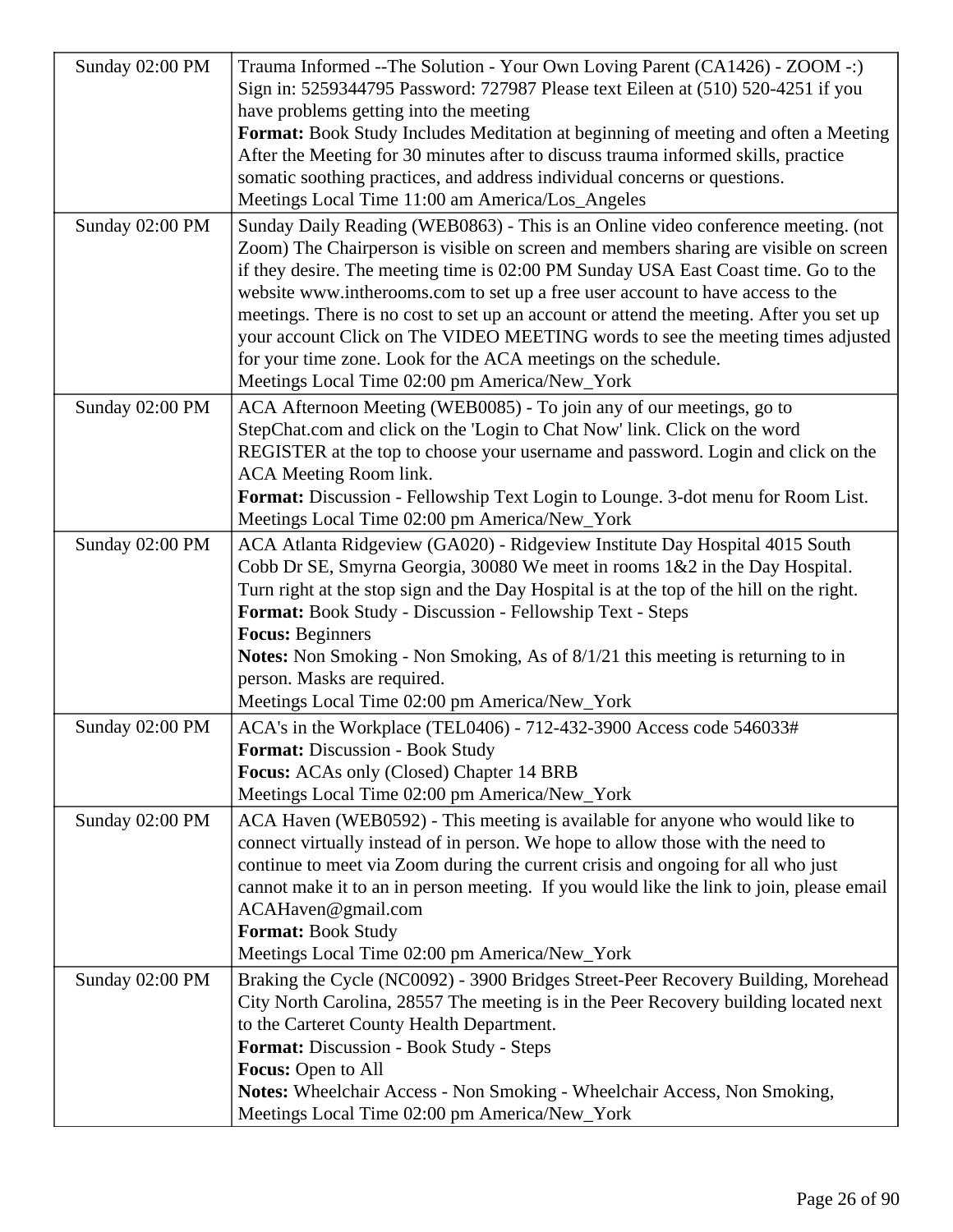| Sunday 02:00 PM | La Paz (ESP0001) - Avda. Dr. Garcia Rogel, 10 Ermita N. Sra. Montserrat, Torrevieja                                                      |
|-----------------|------------------------------------------------------------------------------------------------------------------------------------------|
|                 | Alacant, 03183 Urbanización residencial Villa Sol, Ermita N. Sra. Montserrat                                                             |
|                 | Format: Discussion - Fellowship Text - Book Study - Steps                                                                                |
|                 | Focus: Open to all                                                                                                                       |
|                 | <b>Notes:</b> Smoking - Smoking,                                                                                                         |
|                 | Meetings Local Time 08:00 pm Europe/Madrid                                                                                               |
| Sunday 02:00 PM | Primary Purpose ACA (CO0102) - 2535 Airport Rd, Colorado Springs Colorado,                                                               |
|                 | 80910 The facility is located in a Strip Mall, Maps will take you to Tahoe Blvd, off                                                     |
|                 | from Circle Drive                                                                                                                        |
|                 | <b>Format:</b> Steps                                                                                                                     |
|                 | <b>Notes:</b> Needs Support - Non Smoking - Needs Support, Non Smoking,                                                                  |
|                 | Meetings Local Time 12:00 pm America/Denver                                                                                              |
| Sunday 02:00 PM | Awakening Our Loving Parent (WEB0172) - Meeting ID: 867-0843-5678 pwd:711 or                                                             |
|                 | via de website https://acafellowworldtravelers.com/                                                                                      |
|                 | Format: Loving Parent Guidebook Starting on the 3rd October 2021: We will go                                                             |
|                 | through the The Loving Parent Guidebook: The Solution is to Become Your Own                                                              |
|                 | Loving Parent. Everyone is welcome. Meeting will be closed after introductions time.<br>Meetings Local Time 08:00 pm Europe/Brussels     |
|                 |                                                                                                                                          |
| Sunday 02:00 PM | HH ACA (SC0037) - 107 Mathews Dr, Hilton Head South Carolina, 29926 YANA<br>Club                                                         |
|                 | <b>Format:</b> Book Study - Discussion                                                                                                   |
|                 | <b>Focus:</b> Beginners                                                                                                                  |
|                 | Notes: Fragrance Free - Non Smoking - Fragrance Free, Non Smoking,                                                                       |
|                 | Meetings Local Time 02:00 pm America/New_York                                                                                            |
| Sunday 02:00 PM | ACA (WEB0201) - Adult Children of Alcoholics-This is an Online video conference                                                          |
|                 | meeting. The Chairperson is visible on screen and members sharing are visible on                                                         |
|                 | screen if they desire. The meeting time is 02:00 PM Sunday East Coast of the USA                                                         |
|                 | time. Go to the website www.intherooms.com to setup a free user account in order to                                                      |
|                 | have access to the meetings. There is no cost to setup an account or attend the meeting.                                                 |
|                 | After you set up your account Click on The VIDEO MEETING words to see the                                                                |
|                 | meeting times adjusted for your time zone. Look for the ACA meetings on the                                                              |
|                 | schedule.                                                                                                                                |
|                 | <b>Format:</b> Book Study Focusing on Chapters 7 and 8 in the Big Red Book                                                               |
|                 | Meetings Local Time 02:00 pm America/New_York                                                                                            |
| Sunday 02:00 PM | Women's Guided Imagery (WEB0431) - Drawn from ACA Strengthing our Recovery                                                               |
|                 | Meditation's Book. For the ID and Passcode, please text/call Lisa in Ca 818.445.9901<br>or email ACARecoverySisters@gmail.com Thank you. |
|                 | <b>Focus:</b> Women Only Zoom Meeting                                                                                                    |
|                 | Meetings Local Time 11:00 am America/Los_Angeles                                                                                         |
| Sunday 02:00 PM | (WEB0555) -                                                                                                                              |
|                 | <b>Focus:</b> Beginners                                                                                                                  |
|                 | Meetings Local Time 10:00 am America/Anchorage                                                                                           |
| Sunday 02:00 PM | (PA0169) - 168 sports zone dr, Northumberland Pennsylvania, 17857 Quiet talks and                                                        |
|                 | meditation                                                                                                                               |
|                 | Format: Book Study - Steps                                                                                                               |
|                 | Focus: Beginners - Women Only                                                                                                            |
|                 | Meetings Local Time 02:00 pm America/New_York                                                                                            |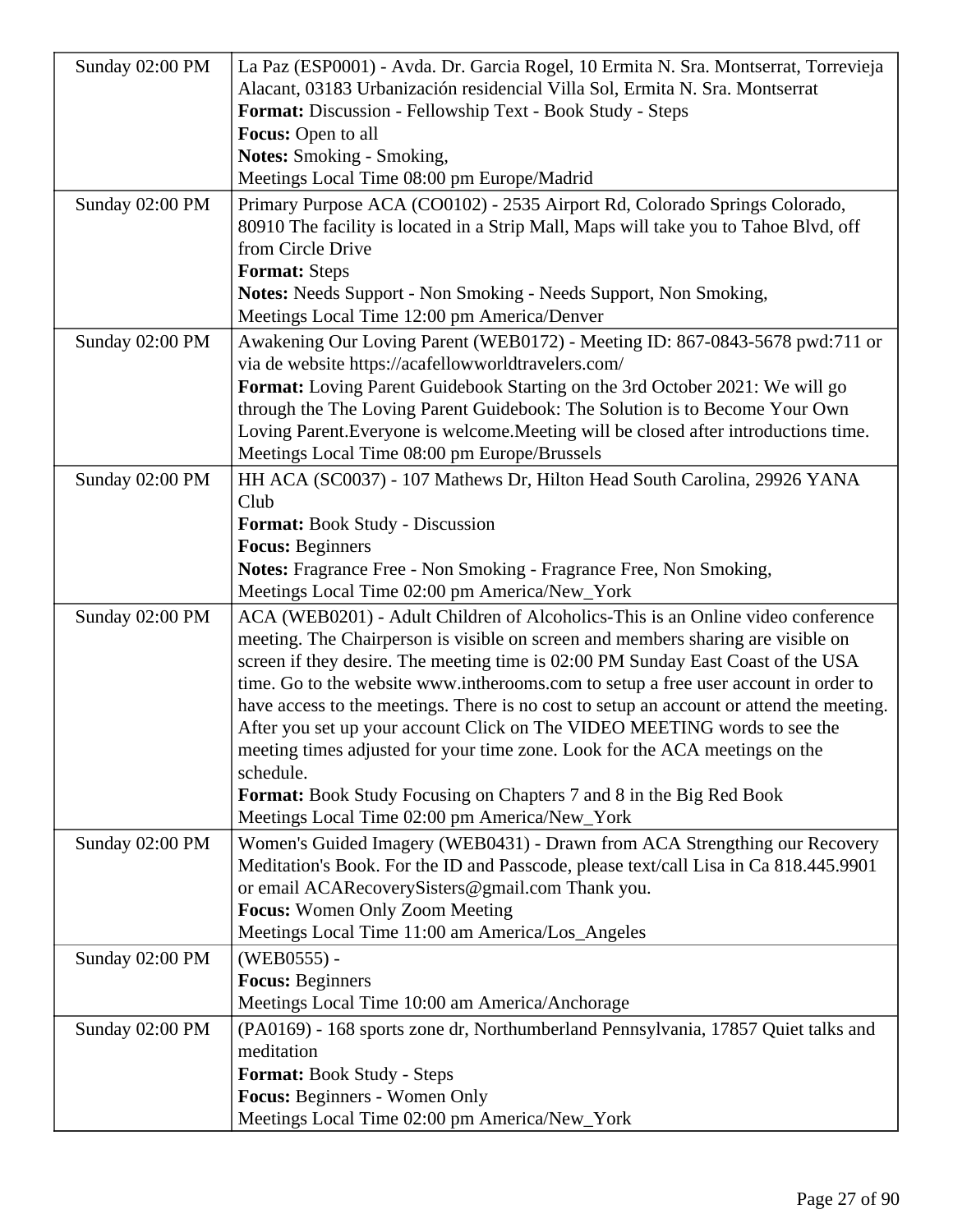| Sunday 02:00 PM | (NC0089) - 2003 Bay st, Morehead City North Carolina, 28557 Parking in front of                                                                                   |
|-----------------|-------------------------------------------------------------------------------------------------------------------------------------------------------------------|
|                 | building and on Bay st.                                                                                                                                           |
|                 | Format: Book Study - Discussion - Speaker                                                                                                                         |
|                 | <b>Focus: Beginners</b>                                                                                                                                           |
|                 | Notes: Non Smoking - Wheelchair Access - Non Smoking, Wheelchair Access,                                                                                          |
|                 | Meetings Local Time 02:00 pm America/New_York                                                                                                                     |
| Sunday 02:00 PM | Womxn & Non-Binary ACA's (WEB0384) - We meet Sunday's at 7pm GMT/11am                                                                                             |
|                 | PST/2pm EST/1pm CST for 90 minutes. This meeting is only open to members who                                                                                      |
|                 | identify as a Cis/Trans Womxn or as a Non-Binary Person & part of The Global                                                                                      |
|                 | Majority. We do this to safely explore race issues. People of The Global Majority are                                                                             |
|                 | defined as people who are descendants of: Africa, Asia, Indigenous Australia, Native                                                                              |
|                 | America, identify as Latina/Latinx or Chicana/Chicanx, people from the Middle East,                                                                               |
|                 | or anyone of mixed racial heritage including one or more of the above. Meeting                                                                                    |
|                 | Format: Week $1 =$ Womxn & Non-Binary Adult Child Questionnaire Week $2 =$ Non-                                                                                   |
|                 | dominant Hand Writing (Inner Child Work) $w/$ Breakout Rooms Week $3 =$ Racial Step                                                                               |
|                 | Work and Step of the Month Week $4 =$ Tradition of the Month BRB reading $w/$                                                                                     |
|                 | Breakout Rooms Week $5 =$ Speaker Meeting or Big Red Book reading Please email                                                                                    |
|                 | meeting contact in advance of meeting to obtain access. Note: This meeting asks all                                                                               |
|                 | members that when speaking please do so with video on & face in view.                                                                                             |
|                 | Format: Book Study - Fellowship Text - Speaker<br>Focus: Beginners - LGBTQ+ - BIPOC - Women Only                                                                  |
|                 | Meetings Local Time 11:00 am America/Los_Angeles                                                                                                                  |
|                 |                                                                                                                                                                   |
| Sunday 02:00 PM | Windsor Sunday Evening ACA (GBR0033) - All Saints Church Hall, All Saints<br>Church Frances Rd., Windsor Berkshire, SL4 1HU The Church Hall is to the left of the |
|                 | church car park entrance via a small pathway. Plenty of parking.                                                                                                  |
|                 | Format: Discussion - Fellowship Text - Laundry Lists Workbook                                                                                                     |
|                 | Notes: Non Smoking - Wheelchair Access - Non Smoking, Wheelchair Access, All are                                                                                  |
|                 | welcome                                                                                                                                                           |
|                 | Meetings Local Time 07:00 pm Europe/London                                                                                                                        |
| Sunday 02:00 PM | Inner child (CZE004) (Czech, Slovak) - ?udová 1, Trnava, 91701 online meeting: see                                                                                |
|                 | more information www.cs-dda.eu                                                                                                                                    |
|                 | Format: Book Study - Loving Parent Guidebook - Steps                                                                                                              |
|                 | Meetings Local Time 08:00 pm Europe/Bratislava                                                                                                                    |
| Sunday 02:30 PM | Pierre Group (SD0005) - 325 S. Garfield Ave, Pierre, 57501 We have received                                                                                       |
|                 | information that this meeting may not be active. If we do not hear from anyone                                                                                    |
|                 | associated with it by July 21, 2022, this meeting will be removed from our meeting                                                                                |
|                 | list. Please email us at meetings@acawso.org                                                                                                                      |
|                 | Off the truck route (Garfield Ave.) at the Alano Club House                                                                                                       |
|                 | <b>Format:</b> Book Study - Discussion - Fellowship Text - Speaker - Steps                                                                                        |
|                 | Meetings Local Time 01:30 pm America/Chicago                                                                                                                      |
| Sunday 02:30 PM | Fellow Travelors (PA0163) - 257 S. 45th St., Philadelphia Pennsylvania, 19104 We                                                                                  |
|                 | have moved to a zoom meeting. please email the contact for the link to the meeting.                                                                               |
|                 | Format: Discussion - Book Study - Steps - Speaker                                                                                                                 |
|                 | Notes: Wheelchair Access - Non Smoking - Wheelchair Access, Non Smoking,                                                                                          |
|                 | Meetings Local Time 02:30 pm America/New_York                                                                                                                     |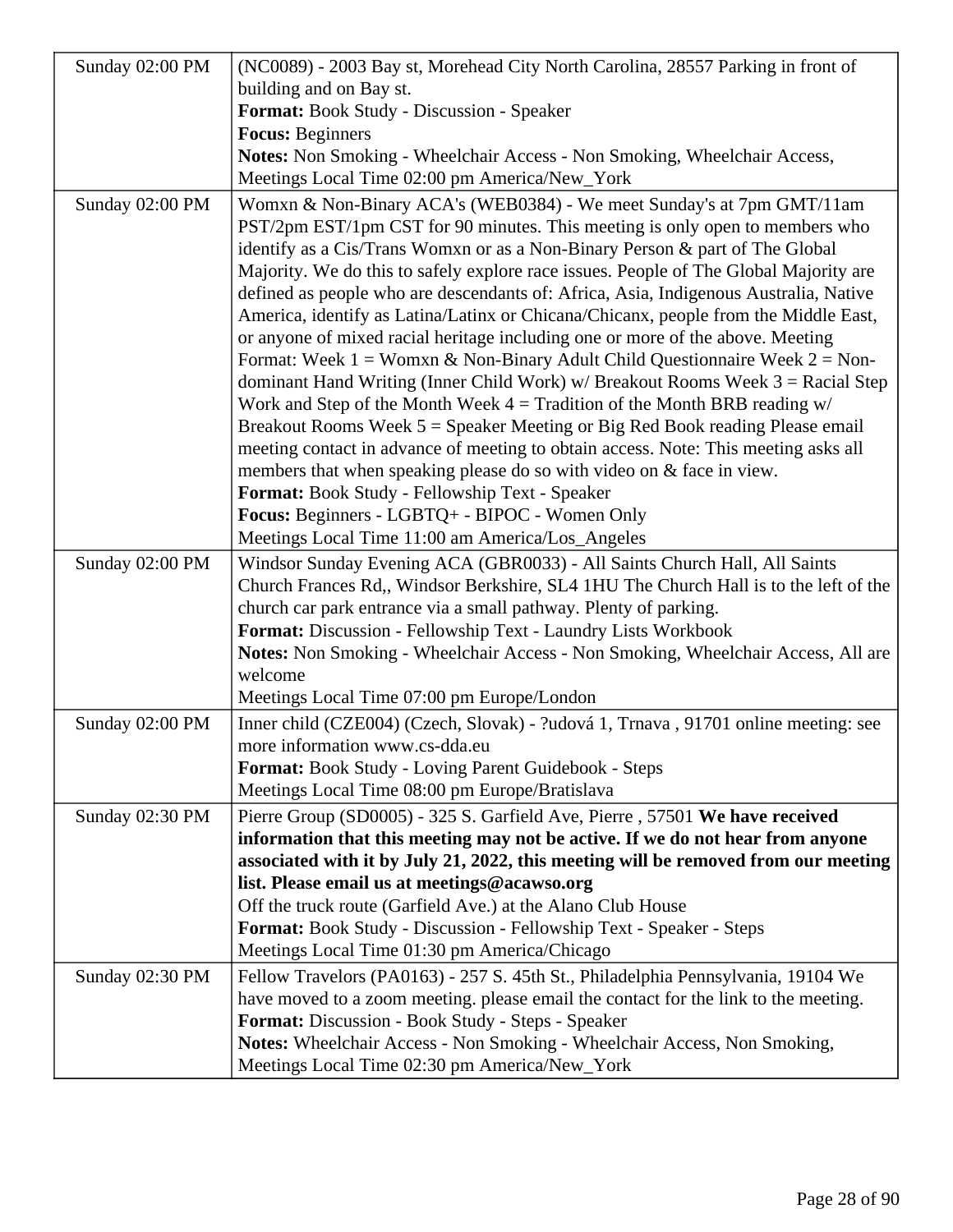| Sunday 02:30 PM | ACA - Íslandi (ISL0001) (Icelandic) - Kópavogsbraut, Kópavogur Iceland, 200 Go to                   |
|-----------------|-----------------------------------------------------------------------------------------------------|
|                 | the white house in kópavogsbraut 17 and go down on the right side. Room D.                          |
|                 | Format: 12 Step Study Group - Book Study - Discussion - Fellowship Text - Steps                     |
|                 | <b>Focus: Beginners</b>                                                                             |
|                 | Notes: Needs Support - Needs Support,                                                               |
|                 | Meetings Local Time 07:30 pm Europe/Dublin                                                          |
| Sunday 02:30 PM | Memphis Queer ACA (TN0115) - 2080 Vinton Ave, Memphis Tennessee, 38104                              |
|                 | Closest cross streets at Union and Cooper. This is a private residence.                             |
|                 | Format: Book Study - Discussion - Fellowship Text                                                   |
|                 | Focus: LGBTQ+                                                                                       |
|                 | Notes: Non Smoking - Non Smoking, This meeting is a Big Red Book study for all                      |
|                 | those who identify as LGBTQIA+, Queer or Allies in the Memphis area. Please email                   |
|                 | the listed contact person before coming to your first meeting, as this is held at                   |
|                 | someone's home. Thank you!                                                                          |
|                 | Meetings Local Time 01:30 pm America/Chicago                                                        |
| Sunday 02:30 PM | Hydaburg 12 Steps (AK0023) - One Postal Way, HYDABURG Alaska, 99922                                 |
|                 | Meeting in Hydaburg in the High School every Saturday except the first Saturday of                  |
|                 | the month then meeting the first Saturday of each month in Klawock at the Senior                    |
|                 | Center Meetings start at 10:30                                                                      |
|                 | Format: Fellowship Text                                                                             |
|                 | Focus: Open to All                                                                                  |
|                 | <b>Notes:</b> Wheelchair Access - Non Smoking Wheelchair Access, Non Smoking                        |
|                 | Meetings Local Time 10:30 am America/Sitka                                                          |
| Sunday 03:00 PM | BIPOC Single Mothers in ACA (WEB0680) - This is an ACA meeting for single                           |
|                 | BIPOC mothers - anyone who identifies as African, Asian, indigenous Australian,                     |
|                 | indigenous South, Central and North American, people of color from the Islands and                  |
|                 | the Middle East or anyone of mixed racial heritage including one or more of the above.              |
|                 | BIPOC LBGTQIA+ friendly. Zoom ID: 822 7520 4547 Please email the meeting                            |
|                 | contact for password information.                                                                   |
|                 | Format: Loving Parent Guidebook                                                                     |
|                 | Focus: BIPOC - Women Only                                                                           |
|                 | Meetings Local Time 03:00 pm America/New_York                                                       |
| Sunday 03:00 PM | Nuevos caminos ACA (TEL0440) - Reuniones en español vía telefónica/Phone                            |
|                 | Spanish meeting. Código de acceso/Access code: 637678#. Teléfono/Telephone: +1                      |
|                 | 7742204000. Para más información/For more information:                                              |
|                 | acanuevoscaminos@gmail.com                                                                          |
|                 | <b>Format:</b> Book Study - Steps                                                                   |
|                 | Focus: ACAs only (Closed) acanuevoscaminos@gmail.com                                                |
|                 | Meetings Local Time 03:00 pm America/New_York                                                       |
| Sunday 03:00 PM | Winfield ACOA (PA0141) - 24 State Route 304, Winfield PENNSYLVANIA, 17889                           |
|                 | This meeting will be located at Trinity United Methodist Church located at the traffic              |
|                 | signal in Winfield. MEETS 1ST, 3RD AND 5TH SUNDAY<br><b>Format:</b> Discussion - Book Study - Steps |
|                 | Focus: Beginners - ACAs only (Closed)                                                               |
|                 |                                                                                                     |
|                 | Meetings Local Time 03:00 pm America/New_York                                                       |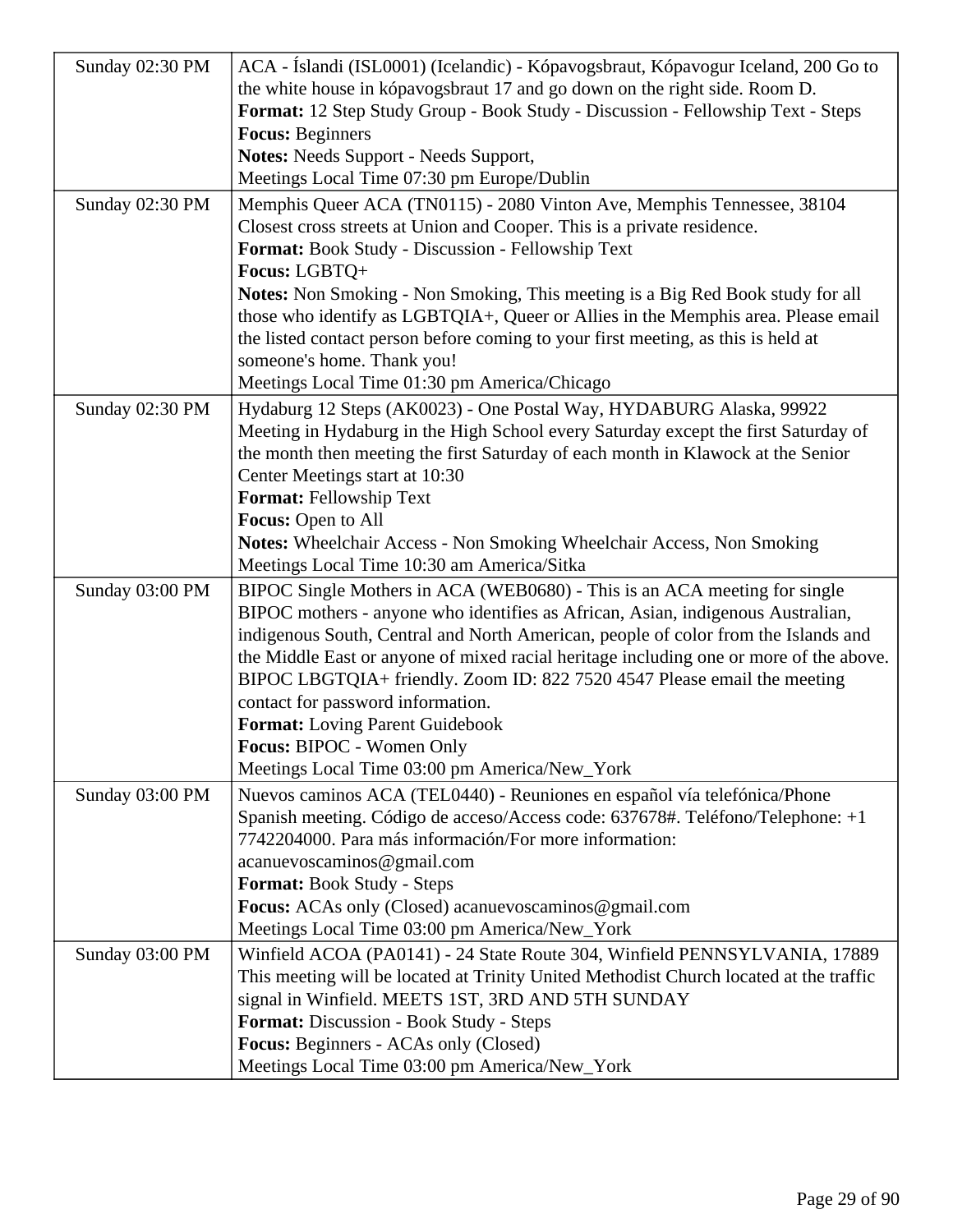| Sunday 03:00 PM | Original Workbook Group (OK020) - 3355 S Jamestown, Tulsa Oklahoma, 74135 The<br>meeting is on the left side of the street in a stand alone building in the parkintheot of<br><b>Christian Congregational Church</b><br>Format: Steps<br>Focus: Open to all<br>Notes: Wheelchair Access - Non Smoking - Wheelchair Access, Non Smoking, Non<br>Smoking<br>Meetings Local Time 02:00 pm America/Chicago                                                                            |
|-----------------|-----------------------------------------------------------------------------------------------------------------------------------------------------------------------------------------------------------------------------------------------------------------------------------------------------------------------------------------------------------------------------------------------------------------------------------------------------------------------------------|
| Sunday 03:00 PM | Clifton Sunday ACOA (NJ0148) - St. Andrews Church, 400 Mount Prospect Rd,<br>Clifton, 07012 Entrance is down the stairs in the front, to the left of the main entrance<br>to St. Andrew's Church-- No Babies or Children Please<br>Format: Discussion - Fellowship Text - Steps<br>Notes: Non Smoking - Non Smoking, As of 10/10/21, we are a hybrid meeting with<br>two ways to join:1. In-person 2. Telephone dial-in # 202-926-1127 Access Code<br>240675                      |
|                 | Meetings Local Time 03:00 pm America/New_York                                                                                                                                                                                                                                                                                                                                                                                                                                     |
| Sunday 03:00 PM | All Inclusive ACA (WA0238) - 15812 116th Ave NE, Bothell Washington, 98011 The<br>meeting is held in a building above an auto mechanic shop same side of Chevron Gas<br>Station next to a Kindercare. Currently street side parking on 116th is only available.<br>Parking lot parking is not permitted at this time. Not accessible to wheelchair. In<br>process of updating contact info<br>Format: Book Study - Steps<br>Focus: Beginners<br>Notes: Non Smoking - Non Smoking, |
|                 | Meetings Local Time 12:00 pm America/Los_Angeles                                                                                                                                                                                                                                                                                                                                                                                                                                  |
| Sunday 03:00 PM | Strengthening My Recovery, Topic Meeting, 12PM PST Daily (WEB0202) - Zoom<br>985 2100 3286 no password<br>Format: Fellowship Text Zoom meeting<br>Meetings Local Time 12:00 pm America/Los_Angeles                                                                                                                                                                                                                                                                                |
| Sunday 03:00 PM | There Is A Solution (PA095) - This meeting is meeting on Zoom. Zoom ID:<br>88349050632 Password: 754203 This a women's only meeting.<br>Format: Book Study<br>Focus: Women Only<br>Meetings Local Time 03:00 pm America/New_York                                                                                                                                                                                                                                                  |
| Sunday 03:00 PM | Serenity Sunday (IN0106) - Suburban North Club, Noblesville Indiana, 46060 The                                                                                                                                                                                                                                                                                                                                                                                                    |
|                 | meeting ID on Zoom is 814 9038 9146 and password is innerchild. ACA Serenity<br>Sunday from 3-4 pm EDT Suburban North Club, Room A, 16065 Prosperity Dr.,<br>Noblesville Topic: ACA Serenity Sunday at Suburban North (Indiana) Time: This is a<br>recurring meeting each Sunday from 3-4 pm Eastern (EDT) time<br>Format: Discussion                                                                                                                                             |
|                 | Notes: Non Smoking - Wheelchair Access - Non Smoking, Wheelchair Access, Opens<br>with meditation/journaling/nondominant handwriting followed by sharing based upon<br>the daily meditation.                                                                                                                                                                                                                                                                                      |
|                 | Meetings Local Time 03:00 pm America/Indiana/Indianapolisual Meeting Link                                                                                                                                                                                                                                                                                                                                                                                                         |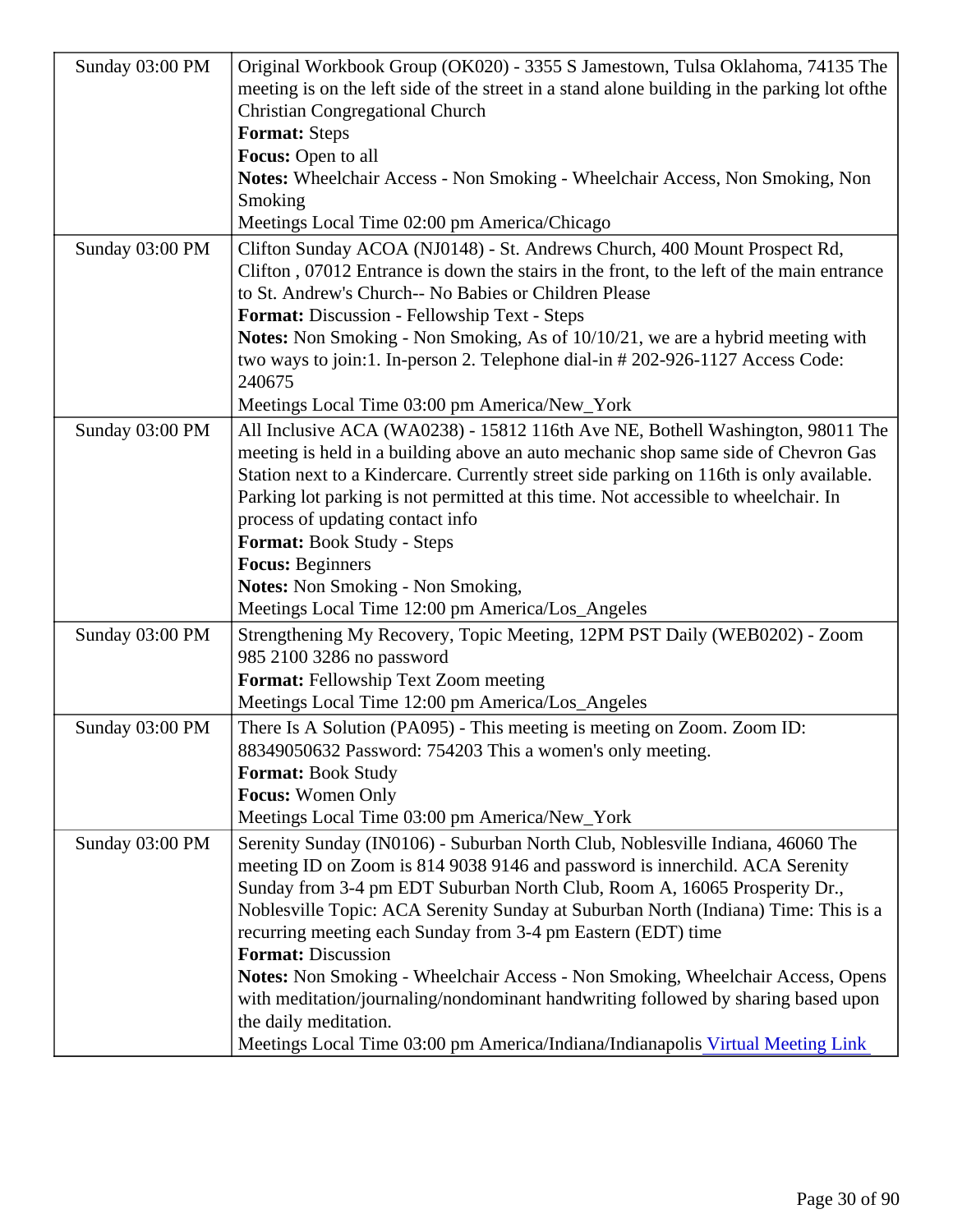| Sunday 03:00 PM | Fellow travelers Tony A. workgroup (WEB0753) -                                     |
|-----------------|------------------------------------------------------------------------------------|
|                 | Format: 12 Step Study Group - Book Study - Steps - Workshop We are the Fellow      |
|                 | Travelers Tony A work group and we study the ACoA experience workbook, Written     |
|                 | by Tony A. We are closed at the moment while we work the Tony A. steps but will    |
|                 | open up again once we move on to the Laundry list.                                 |
|                 |                                                                                    |
|                 | Meetings Local Time 12:00 pm America/Los_Angeles                                   |
| Sunday 03:00 PM | ACA's In the Solution Laundry List 4x4 Meeting (TEL0109) - 712-432-8808 access     |
|                 | code 2473653# -- We meet 7 days a week, 365 days a year. Focus is on recovery      |
|                 | studying and sharing on all four sides of the Laundry List using the BRB and other |
|                 | ACA Literature. Safety protocol in place by group conscience.                      |
|                 | Format: Discussion - Book Study                                                    |
|                 | Meetings Local Time 03:00 pm America/New_York                                      |
| Sunday 03:00 PM | Sanctuary Without Borders Men's Meeting (WEB0219) - Please Email the Contact to    |
|                 | receive the Zoom info for this meeting. It stays the same weekly.                  |
|                 | Format: Discussion - Steps                                                         |
|                 | Focus: Men-Only - Beginners - ACAs only (Closed)                                   |
|                 | <b>Notes:</b> Non Smoking - Non Smoking,                                           |
|                 | Meetings Local Time 03:00 pm America/New_York                                      |
| Sunday 03:30 PM | Sunday Serenity (FL0333) - 700 SW Tenth St, Pompano Beach Florida, 33060 It's in   |
|                 | the 101 Club House                                                                 |
|                 | <b>Format: Discussion</b>                                                          |
|                 | <b>Focus:</b> Open to All                                                          |
|                 | <b>Notes:</b> Wheelchair Access - Non Smoking - Wheelchair Access, Non Smoking,    |
|                 | Meetings Local Time 03:30 pm America/New_York                                      |
| Sunday 03:30 PM | Let's Get Healthy (FL157) - Join Zoom Meeting https://zoom.us/j/145789240 Meeting  |
|                 | ID: 145 789 240 Password: 220375                                                   |
|                 | One tap mobile +13126266799,,145789240# US (Chicago)                               |
|                 | +19292056099,,145789240# US (New York) Dial by your location +1 312 626 6799       |
|                 | US (Chicago) +1 929 205 6099 US (New York) +1 253 215 8782 US +1 301 715 8592      |
|                 | US +1 346 248 7799 US (Houston) +1 669 900 6833 US (San Jose)                      |
|                 | Meeting ID: 145 789 240                                                            |
|                 | <b>Format:</b> Book Study - Discussion Non Smoking                                 |
|                 | Meetings Local Time 03:30 pm America/New_York                                      |
| Sunday 04:00 PM | Women's Adult Children-WAC' (TX0203) - This meeting is now on Zoom.                |
|                 | #9333284392 No password necessary                                                  |
|                 | <b>Format: Book Study</b>                                                          |
|                 | Focus: ACA Teen (Ages 12 to 18) - Women Only                                       |
|                 |                                                                                    |
|                 | Meetings Local Time 03:00 pm America/Chicago                                       |
| Sunday 04:00 PM | (AL0038) - 1600 St Bernard Drive, S.E., Cullman Alabama, 35055 @ St. Bernard       |
|                 | Abbey. Contact us (use the "Meeting Contact" button below), and we'll give you     |
|                 | information about where to park, and what door to enter.                           |
|                 | <b>Focus: Beginners</b>                                                            |
|                 | Meetings Local Time 03:00 pm America/Chicago                                       |
| Sunday 04:00 PM | Healthy Living (MO0069) - West Port Center 1206 Business Loop, Columbia            |
|                 | Missouri, 65202                                                                    |
|                 | <b>Format: Discussion</b>                                                          |
|                 | Focus: Beginners - Young Adult (Ages 18 to 26)                                     |
|                 | Meetings Local Time 03:00 pm America/Chicago                                       |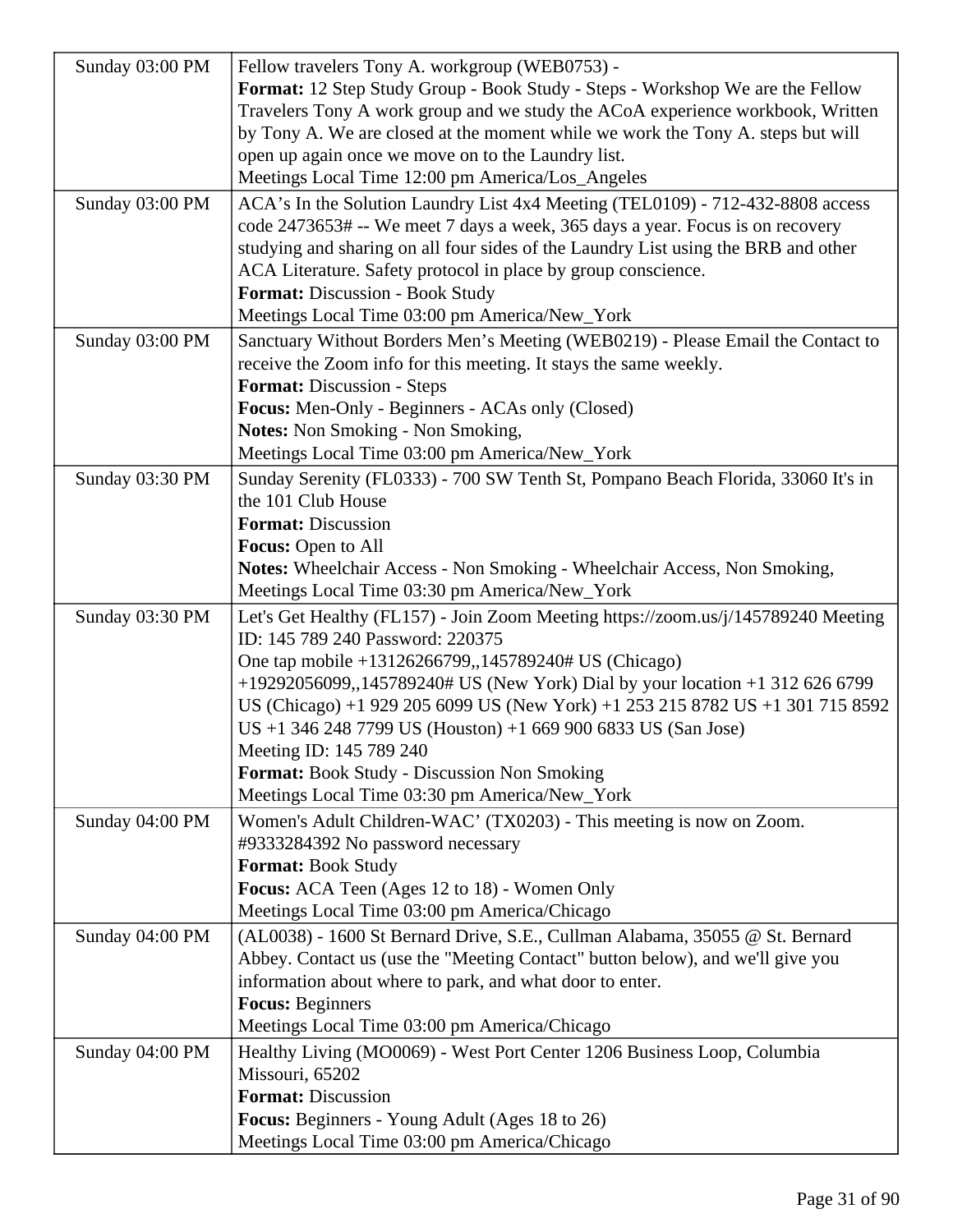| Sunday 04:00 PM | Farmingdale ACA (NY0182) - Here is the ACA Sunday 4pm Zoom meeting link:<br>Zoom meeting link:                                                                                                                                                                                                                                                                                                                                                                                                                                                                                                                                                                                                                 |
|-----------------|----------------------------------------------------------------------------------------------------------------------------------------------------------------------------------------------------------------------------------------------------------------------------------------------------------------------------------------------------------------------------------------------------------------------------------------------------------------------------------------------------------------------------------------------------------------------------------------------------------------------------------------------------------------------------------------------------------------|
|                 | https://zoom.us/j/4468211143?pwd=Ui9VMHpHNEVmT0VRaVRGU0xBQmpQdz09<br>This is an Identity Papers and Big Red Book meetings. Currently a Zoom meetingonly.<br>For questions and more information, please call or text contact person. Ifinterested in<br>turning this meeting back to in-person with Zoom option, please call ortext contact<br>person. We need attendance commitments from enough people to go backto the room.<br>Format: Book Study - Fellowship Text<br><b>Notes:</b> Non Smoking - Non Smoking,<br>Meetings Local Time 04:00 pm America/New_York                                                                                                                                            |
| Sunday 04:00 PM | Dysfunction Junction ACOA (MI0189) - 4834 Georgia Dr, Lake Orion Michigan,                                                                                                                                                                                                                                                                                                                                                                                                                                                                                                                                                                                                                                     |
|                 | 48359 Near Great Lakes Crossing Mall                                                                                                                                                                                                                                                                                                                                                                                                                                                                                                                                                                                                                                                                           |
|                 | Format: 12 Step Study Group - Book Study - Discussion - Fellowship Text - Steps<br>Focus: Beginners - LGBTQ+ - BIPOC - Secular/Agnostic/Atheist - Young Adult<br>(Ages 18 to 26)                                                                                                                                                                                                                                                                                                                                                                                                                                                                                                                               |
|                 | Notes: Child Care Available - Fragrance Free - Needs Support - Smoking - Child Care                                                                                                                                                                                                                                                                                                                                                                                                                                                                                                                                                                                                                            |
|                 | Available, Fragrance Free, Needs Support, Smoking,                                                                                                                                                                                                                                                                                                                                                                                                                                                                                                                                                                                                                                                             |
|                 | Meetings Local Time 04:00 pm America/New_York                                                                                                                                                                                                                                                                                                                                                                                                                                                                                                                                                                                                                                                                  |
| Sunday 04:00 PM | ACA Dallas Big Red Book Meeting (TX119) - 5324 West Northwest Hwy, Dallas                                                                                                                                                                                                                                                                                                                                                                                                                                                                                                                                                                                                                                      |
|                 | Texas, 75220 Meeting takes place via Zoom and in-person Room 1- No Book                                                                                                                                                                                                                                                                                                                                                                                                                                                                                                                                                                                                                                        |
|                 | Necessary Newcomers request Zoom info from meeting contact                                                                                                                                                                                                                                                                                                                                                                                                                                                                                                                                                                                                                                                     |
|                 | Format: Book Study - Discussion - Fellowship Text Non Smoking                                                                                                                                                                                                                                                                                                                                                                                                                                                                                                                                                                                                                                                  |
|                 | Meetings Local Time 03:00 pm America/Chicago                                                                                                                                                                                                                                                                                                                                                                                                                                                                                                                                                                                                                                                                   |
| Sunday 04:00 PM | Recovery Beyond Survival (WEB0655) - WELCOME!! :) CAMERAS REQUIRED.<br>This is a new meeting as of Oct 9, 2021 and needs service support. Although we are a<br>Zoom meeting we commit to the mutual level of support found at in-person meetings.<br>Meeting ID: 783 819 8955 Passcode: 112312 Time: 1pm (PST) US Saturday, Sunday<br>and Monday After ACA and Big Red Book readings (links provided) we pause for 5<br>minutes of Silent Meditation / Non-Dominant Handwriting. All cameras are required to<br>be on and all members fully identifiable in the frame. We celebrate ACA milestones.<br>We warmly welcome you!<br><b>Format: Book Study</b><br>Meetings Local Time 01:00 pm America/Los_Angeles |
| Sunday 04:00 PM | Better Together (TN0097) - 4300 Locksley Lane, Chattanooga Tennessee, 37416<br>Format: Discussion - Fellowship Text - Book Study - Steps - Speaker - Workshop<br>Focus: Open to All<br><b>Notes:</b> Wheelchair Access - Wheelchair Access,<br>Meetings Local Time 04:00 pm America/New_York                                                                                                                                                                                                                                                                                                                                                                                                                   |
| Sunday 04:00 PM | Strengthening My Recovery studying the 4x4 Laundry List (TEL0344) - Telephone<br>meeting - 712-432-8808 Access Code 2473654# --- Safety protocols in effect by group<br>conscience. This meeting is 7 days a week 365 days a year<br>Format: Book Study - Discussion - Fellowship Text<br>Meetings Local Time 04:00 pm America/New_York                                                                                                                                                                                                                                                                                                                                                                        |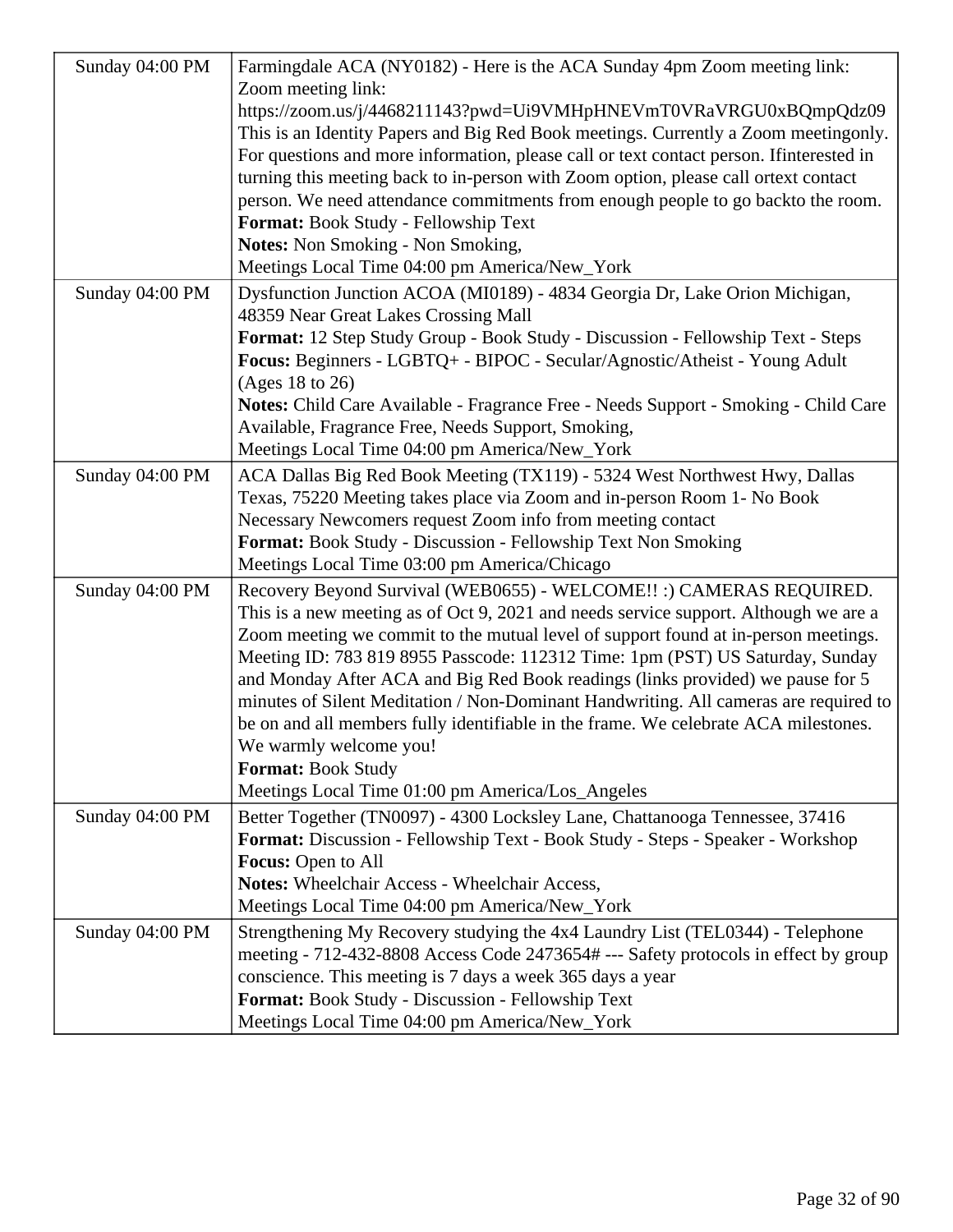| Sunday 04:00 PM | REPARENTING SOLUTIONS Loving Parent Guidebook Study (WEB0840)                              |
|-----------------|--------------------------------------------------------------------------------------------|
|                 | (American English) -                                                                       |
|                 | We meet every Sun for 90-minutes at 4:00 PM Eastern. Room is locked at the start of        |
|                 | the meeting. Waiting room will open 10 minutes prior.                                      |
|                 |                                                                                            |
|                 | <b>Format:</b> Book Study - Discussion - Fellowship Text - Loving Parent Guidebook         |
|                 | Notes: Needs Support - Non Smoking - Needs Support, Non Smoking,                           |
|                 | Meeting includes:                                                                          |
|                 | 1. Feelings check-in;                                                                      |
|                 | 2. ACA readings;                                                                           |
|                 | 3. Loving Parent Guidebook reading study;                                                  |
|                 | 4. Three minutes of journaling, non-dominant handwriting or meditation; and                |
|                 | 5. Sharing and listening to experience, strength and hope.                                 |
|                 | Self-Identification requirement: Before entering the room, please ensure that your         |
|                 | screen name only identifies your first name, last initial, and if you chose, your          |
|                 | pronouns. Profile images and video displays should not contain any text other thanyour     |
|                 | first name, last initial. Safety policies and Crosstalk guidelines in place includingthose |
|                 | at https://www.neusaca.org/best-meeting-practices andhttps://acawso.org/category/ad-       |
|                 | hoc-meeting-and-service-safety-committee/.                                                 |
|                 | Please join us if you identify as an Adult Child of a dysfunctional upbringing with, or    |
|                 | without, the presence of alcohol or drugs. An Adult Child is someone who responds to       |
|                 | adult situations with defense mechanisms learned in childhood (aka The Laundry List        |
|                 | Traits). The solution is to become your own loving parent. Further information is          |
|                 | available at: https://adultchildren.org/literature/aca-is/                                 |
|                 | Age 18 and over. Minors are prohibited.                                                    |
|                 | Meeting ID: 813 8292 5805                                                                  |
|                 | Passcode: \$erenity                                                                        |
|                 |                                                                                            |
|                 | Meetings Local Time 04:00 pm America/New_York                                              |
| Sunday 04:00 PM | (GRC0002) - Georgiou Stavrou 6, 3rd floor No5, Athens Attiki, 10559 Center of              |
|                 | Athens                                                                                     |
|                 | Format: Fellowship Text - Book Study - Steps - Speaker - Workshop                          |
|                 | <b>Focus:</b> ACAs only (Closed)                                                           |
|                 | Meetings Local Time 11:00 pm Europe/Athens                                                 |
| Sunday 04:00 PM | Grateful Heart ACA Group 3 pm CENTRAL TIME (WEB0145) - Zoom 421570 400                     |
|                 | password 968811                                                                            |
|                 | Format: Book Study - Discussion - Steps                                                    |
|                 | Meetings Local Time 03:00 pm America/Chicago                                               |
| Sunday 04:00 PM | Aca online meeting (WEB0283) - Skype meeting                                               |
|                 | https://join.skype.com/YxYMGo8KjdfB Please contact gurshu98@gmail.com for                  |
|                 | further information or queries.                                                            |
|                 | <b>Format:</b> Steps ACA 12 step meeting Topic : each step one by one                      |
|                 | Meetings Local Time 04:00 pm America/New_York                                              |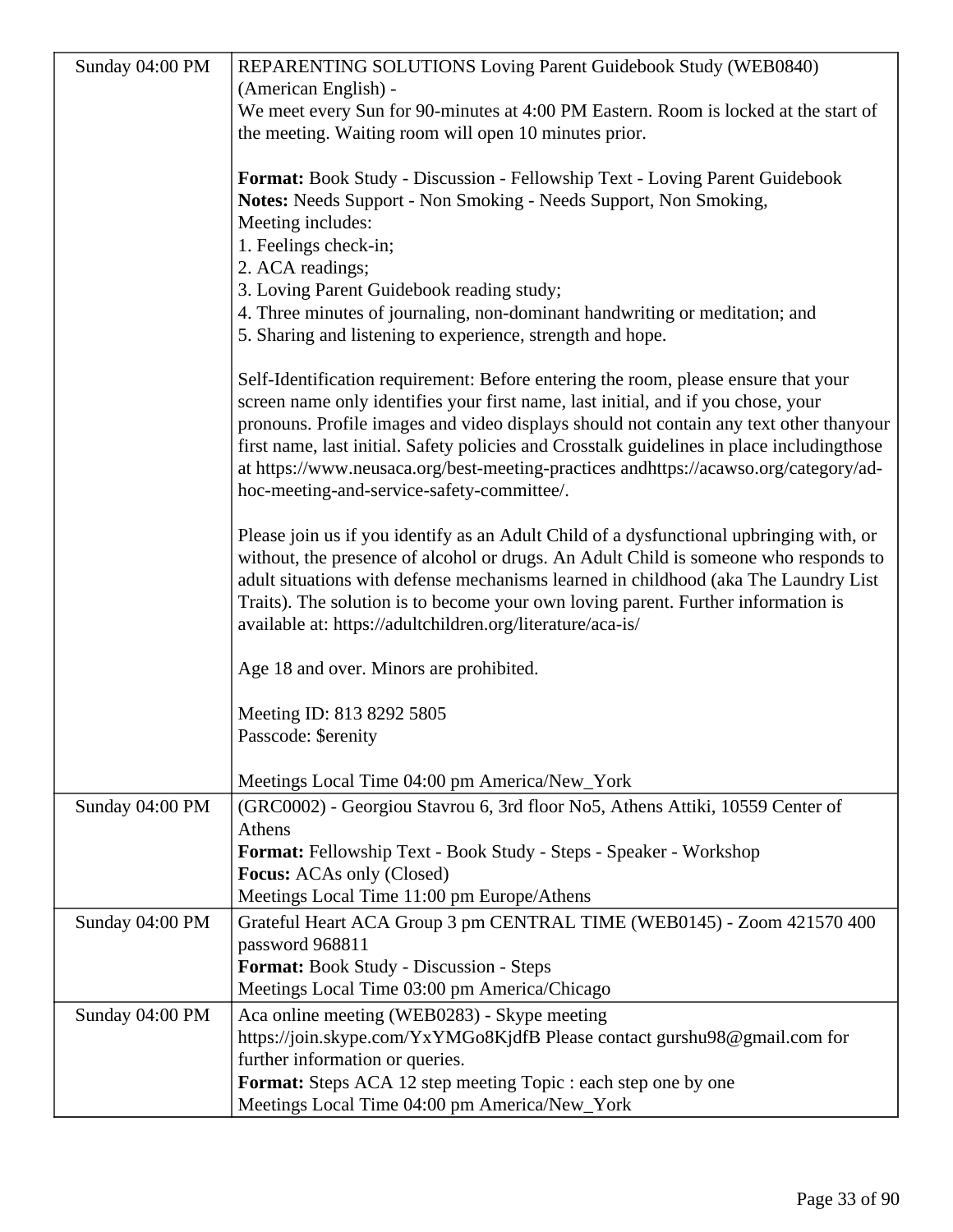| Sunday 04:15 PM | The Solution (MI0173) - 995 N Maple Rd., Ann Arbor Michigan, 48103 Room #3 Ann<br><b>Arbor Alano Club</b>                                               |
|-----------------|---------------------------------------------------------------------------------------------------------------------------------------------------------|
|                 | <b>Format: Discussion</b>                                                                                                                               |
|                 | <b>Focus:</b> ACAs only (Closed)<br>Notes: Wheelchair Access - Non Smoking - Wheelchair Access, Non Smoking,                                            |
|                 | Meetings Local Time 04:15 pm America/Detroit                                                                                                            |
| Sunday 04:30 PM | ACA Mood and Anxiety Disorder Meeting (WEB0586) - Join Zoom Meeting                                                                                     |
|                 | https://us02web.zoom.us/j/81218310686 Meeting ID: 812 1831 0686                                                                                         |
|                 | Format: Discussion - Fellowship Text                                                                                                                    |
|                 | Focus: Beginners - LGBTQ+ - BIPOC This meeting is closed for fellow travelers that                                                                      |
|                 | identify as diagnosed or struggling with mood and anxiety disorders such as major                                                                       |
|                 | depressive, bipolar, SAD, cyclothymic, dysthymia, GAD, PTSD, OCD, and any other                                                                         |
|                 | disorder related challenges. The main causes for these directly connect to recovery in                                                                  |
|                 | ACA.                                                                                                                                                    |
|                 | Meetings Local Time 01:30 pm America/Los_Angeles                                                                                                        |
| Sunday 04:30 PM | Healing in oc (CA1528) - Atlantis park, Garden grove California, 92843 On                                                                               |
|                 | Westmister St. and Atlantis Street at backside of park near children's park                                                                             |
|                 | <b>Format:</b> Loving Parent Guidebook                                                                                                                  |
|                 | Focus: Men-Only                                                                                                                                         |
|                 | Notes: Needs Support - Non Smoking - Needs Support, Non Smoking, Just started                                                                           |
|                 | Meetings Local Time 01:30 pm America/Los_Angeles                                                                                                        |
| Sunday 04:30 PM | Hope And Healing Continues (MD051) - 723 N Market St., Frederick Maryland,<br>21701 Friends Meeting House No Childcare, No Pets allowed inside Building |
|                 | Format: Book Study - Discussion - Steps                                                                                                                 |
|                 | Notes: Non Smoking - Non Smoking, Non Smoking                                                                                                           |
|                 | Meetings Local Time 04:30 pm America/New_York                                                                                                           |
| Sunday 04:30 PM | East Aurora (NY0140) - 970 East Main Street, East Aurora NEW YORK, 14052 The<br>meeting takes place in the Nativity Lutheran Church                     |
|                 | Format: Book Study - Discussion - Steps                                                                                                                 |
|                 | Meetings Local Time 04:30 pm America/New_York                                                                                                           |
| Sunday 04:45 PM | Sunday ACA Yellow Workbook Study (CA1094) - 2101 State Street, Santa Barbara                                                                            |
|                 | California, 93105 Zoom (formerly First Congregational Church At State And Padre)                                                                        |
|                 | Format: Book Study - Discussion - Steps Beginners welcome.                                                                                              |
|                 | Meetings Local Time 01:45 pm America/Los_Angeles                                                                                                        |
| Sunday 05:00 PM | Love Tribe ACA (CT0132) - 27 S Main St., Branford Connecticut, 06405                                                                                    |
|                 | Meetings Local Time 05:00 pm America/New_York                                                                                                           |
| Sunday 05:00 PM | ACA Anger Release Hybrid Meeting (CA1506) - 6666 Green Valley Circle, Culver                                                                            |
|                 | City California, 90230 The inperson meeting is at SHARE! 6666 Green Valley Circle,                                                                      |
|                 | Culver City, CA 90230 To zoom in go to www.shareselfhelp.org and click on Self-                                                                         |
|                 | help Support Groups. Then click on the day of the meeting and scroll down until you                                                                     |
|                 | find the meeting link and the format and readings link.                                                                                                 |
|                 | Meetings Local Time 02:00 pm America/Los_Angeles                                                                                                        |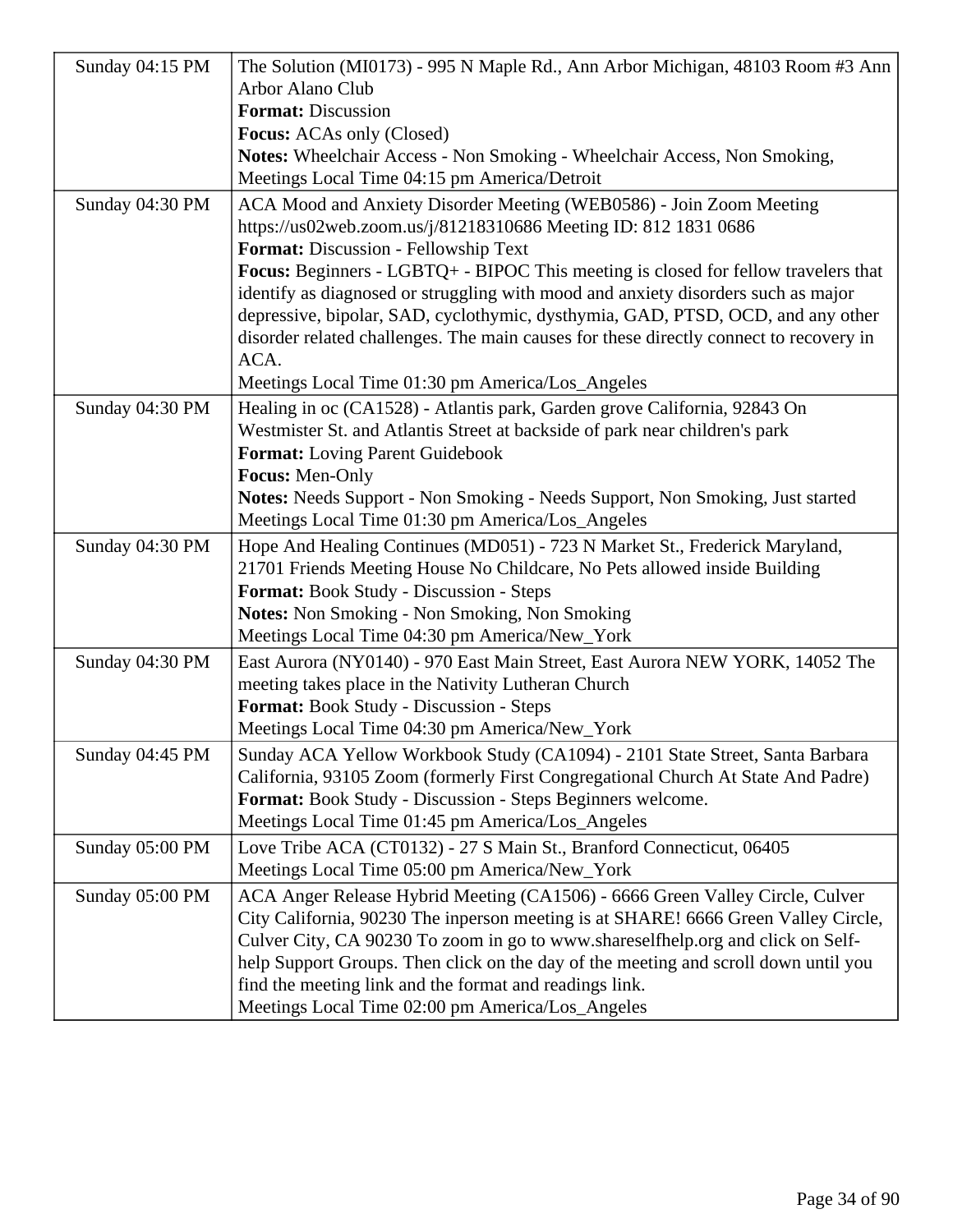| Sunday 05:00 PM | Bruises Heal (NY0234) - 781 Maple Rd, Buffalo New York, 14221 Meetings take<br>place at The Hope Center. Follow signs inside to the meeting room.<br>Format: Book Study - Discussion - Fellowship Text - Steps We meet every Sunday.<br>On the first and third Sundays we do the Step Study. On the second and fourthSundays<br>we do Big Book meetings. On a fifth Sunday we do daily meditation work.<br>(Strengthening My Recovery)                                                                                                                                                   |
|-----------------|------------------------------------------------------------------------------------------------------------------------------------------------------------------------------------------------------------------------------------------------------------------------------------------------------------------------------------------------------------------------------------------------------------------------------------------------------------------------------------------------------------------------------------------------------------------------------------------|
|                 | Meetings Local Time 05:00 pm America/New_York                                                                                                                                                                                                                                                                                                                                                                                                                                                                                                                                            |
| Sunday 05:00 PM | Action & work that heals (TEL0287) - 712-775-7035 - Access Code 621382#<br>Format: Discussion - Fellowship Text - Book Study - Steps<br><b>Focus:</b> ACAs Only (Closed) All participants; please introduce yourselves to keep our<br>meeting safe<br>Meetings Local Time 05:00 pm America/New_York                                                                                                                                                                                                                                                                                      |
| Sunday 05:00 PM | Kensington Womens Workbook Study (MD040) - Kensington Women's Workbook<br>Meeting - UPDATED FOR ONLINE MEETING ONLY (temporary during COVID-<br>19): Please email Newcomer Greeter, Shirley P., for Zoom link. smclp78@gmail.com.<br>We are group reading and reflecting on the Twelve Steps of Adult Children (Yellow)<br>Workbook.<br>Format: 12 Step Study Group - Book Study - Steps<br><b>Focus: Women Only</b><br>Meetings Local Time 05:00 pm America/New_York                                                                                                                    |
| Sunday 05:00 PM | 5th Tradition Group (NE0034) - 11111 South 84th St, Papillion Nebraska, 68046 CHI<br>Health Midlands Hospital. Papillion, NE. Ground Floor, Smith Suite. Parking in front<br>on West side of building. Once in the door, take a left, go down long hall to Smith<br>Suite. Room is on the right under Smith Suite sign.<br>Format: Discussion - Fellowship Text - Steps<br><b>Focus:</b> ACAs only (Closed)<br>Notes: Wheelchair Access - Non Smoking - Wheelchair Access, Non Smoking, No<br>meetings will be held on holiday weekends.<br>Meetings Local Time 04:00 pm America/Chicago |
| Sunday 05:00 PM | Safe Haven (WEB0733) -                                                                                                                                                                                                                                                                                                                                                                                                                                                                                                                                                                   |
|                 | <b>Format: Book Study</b><br>Meetings Local Time 02:00 pm America/Los_Angeles                                                                                                                                                                                                                                                                                                                                                                                                                                                                                                            |
| Sunday 05:00 PM | Manhattan Laundry List Workbook (WEB0792) - 5-6pm est USE THIS ZOOM LINK:<br>https://us02web.zoom.us/j/88639699403 pwd: Sunday5pm Meeting number:<br>88639699403<br>Meetings Local Time 05:00 pm America/New_York                                                                                                                                                                                                                                                                                                                                                                        |
| Sunday 05:00 PM | Womens Filling the Void (Food Issues). (WEB0285) - For ID and Passcode Call/Text<br>Lisa in CA at: 818.445.9901 or Email AcaRecoverySisters@gmail.com<br><b>Focus: Women Only</b><br>Meetings Local Time 02:00 pm America/Los_Angeles                                                                                                                                                                                                                                                                                                                                                    |
| Sunday 05:00 PM | The Red Book Club (MS005) - 5400 Old Canton Rd, Jackson Mississippi, 39211<br>Currently online only. Contact gcshu@comcast.net for information.<br>Format: Book Study - Discussion Non Smoking<br>Meetings Local Time 04:00 pm America/Chicago                                                                                                                                                                                                                                                                                                                                           |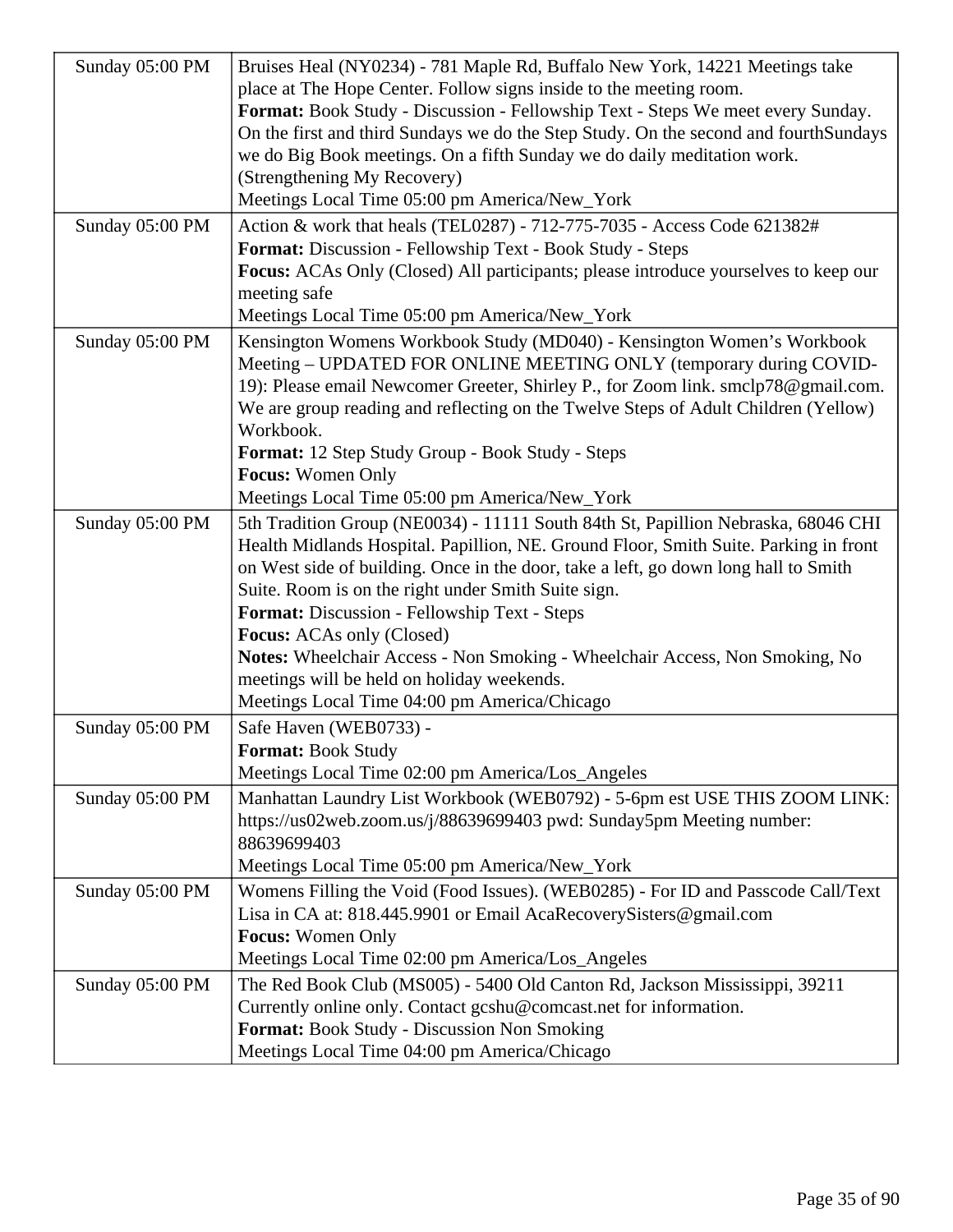| Sunday 05:00 PM | The Laundry List Trait Meeting (TEL0384) - - Telephone number 712-432-8808,<br>access code 2473655# — We meet 7 days a week, 365 days a year. We focus on all 4<br>sides of the Laundry List Traits, one Trait a day, using the brown Laundry List<br>Workbook.— Safety protocols in place by group conscience.<br>Format: Discussion - Book Study                                                                                                                                                    |
|-----------------|-------------------------------------------------------------------------------------------------------------------------------------------------------------------------------------------------------------------------------------------------------------------------------------------------------------------------------------------------------------------------------------------------------------------------------------------------------------------------------------------------------|
| Sunday 05:00 PM | Meetings Local Time 05:00 pm America/New_York<br>Fellow travelers Tony A. workgroup (WEB0753) -<br>Format: 12 Step Study Group - Book Study - Steps - Workshop We are the Fellow<br>Travelers Tony A work group and we study the ACoA experience workbook, Written<br>by Tony A. We are closed at the moment while we work the Tony A. steps but will<br>open up again once we move on to the Laundry list.<br>Meetings Local Time 02:00 pm America/Los_Angeles                                       |
| Sunday 05:00 PM | ACA Yellow Workbook Literature Study (VA111) - 4300 Shore Drive, Virginia Beach<br>Virginia, 23463 Park in back of Baylake Methodist church and follow the red signs to<br>the correct room.<br><b>Format:</b> Discussion - Fellowship Text - Steps Non Smoking<br>Meetings Local Time 05:00 pm America/New_York                                                                                                                                                                                      |
| Sunday 05:00 PM | Sunday ACA Group (CA1265) - Sunday ACA Group Sunday 02:00 pm PST We meet<br>on Free Conference Call. Please contact Mark R via Email or text to receive the access<br>information. We welcome you! Mark R (559) 709-9861 Mark R<br>ACAFresnoSunday@gmail.com<br>Format: Book Study - Discussion<br>Meetings Local Time 02:00 pm America/Los_Angeles                                                                                                                                                   |
| Sunday 05:15 PM | (ME0043) - 142 Center Street, Brewer Maine, 04412 -- You can attend via zoom<br>starting October 10. Please be patient with us as we work out the kinks of starting a<br>hybrid meeting via Zoom. -- Meeting ID: 82409518111 Password: 1212142<br><b>Format: Book Study</b><br>Notes: Non Smoking - Non Smoking,<br>Meetings Local Time 05:15 pm America/New_York                                                                                                                                     |
| Sunday 05:15 PM | Fellow Travelers (MD0065) - Zoom Meeting: ID: 82553564090 Password: Sundays<br><b>Format:</b> Book Study - Discussion - Fellowship Text - Speaker<br><b>Notes:</b> Non Smoking - Non Smoking, Non Smoking<br>Meetings Local Time 05:15 pm America/New_York                                                                                                                                                                                                                                            |
| Sunday 05:30 PM | Park 40 Sunday Meeting (TN0099) - 9217 Park West Blvd, Suite B1, Knoxville<br>Tennessee, 37923 In the North Room of the Park 40 Club (right-hand front door). Park<br>40 is across from the Cracker Barrel in Cedar Bluff.<br>Notes: Needs Support - Non Smoking - Wheelchair Access - Needs Support, Non<br>Smoking, Wheelchair Access,<br>Meetings Local Time 05:30 pm America/New_York                                                                                                             |
| Sunday 05:30 PM | Talk. Trust. Feel. (FL0343) - 1700 Lake Ida Road, Delray Beach Florida, 33445 In<br>Crossroads Club on Lake Ida<br><b>Format:</b> Book Study - Discussion - Loving Parent Guidebook Sunday Nights - We<br>alternate between Big Red Book readings and Strengthening My Recovery readings. If<br>you have these books, please bring your own so you can read along. Thank you.<br>Wednesday Nights - Loving Parent Guidebook readings and discussion.<br>Meetings Local Time 05:30 pm America/New_York |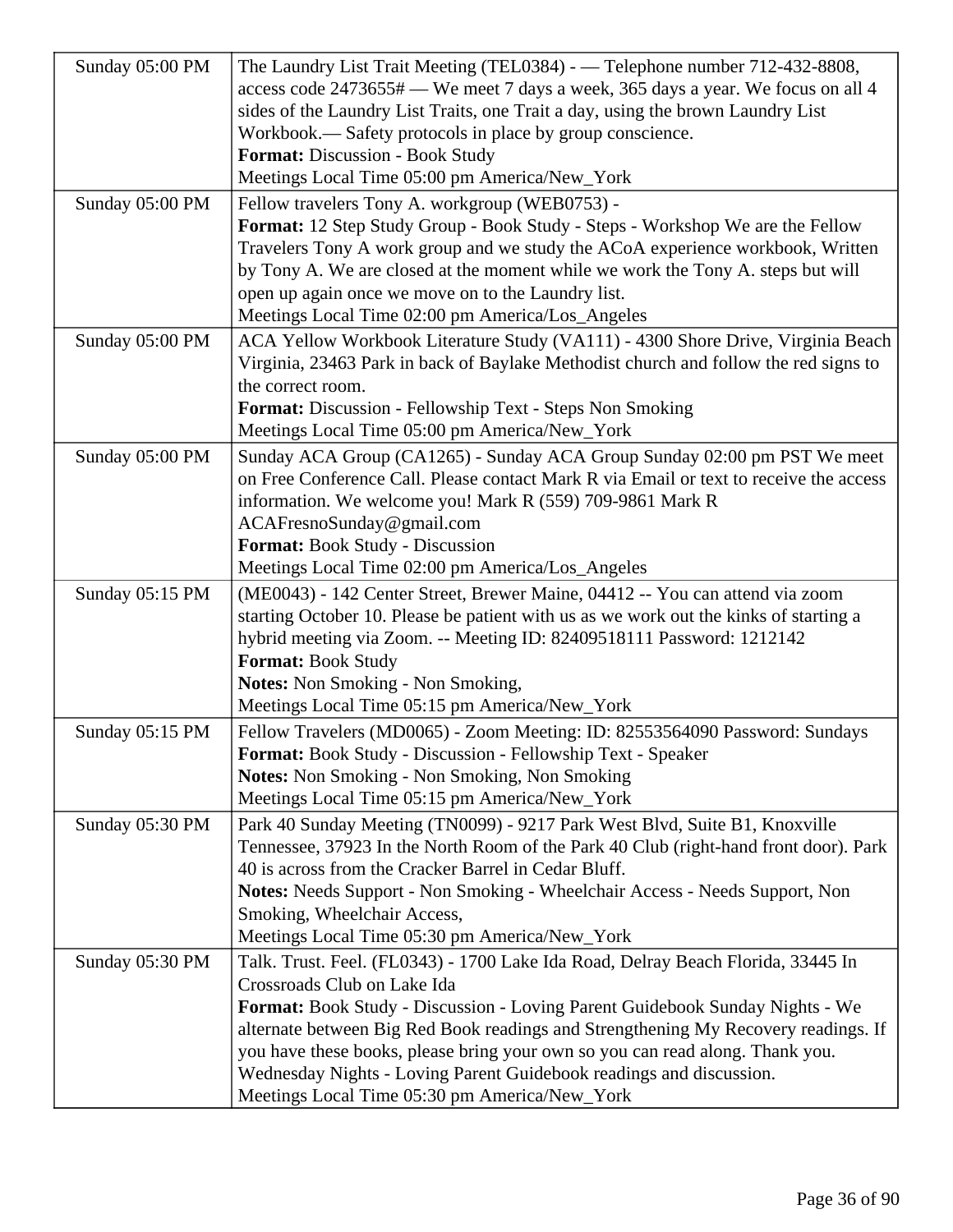| Sunday 06:00 PM | In (CA901) - 1049 Westlake Boulevard (cross St-Hampshire/Agoura Rd), Westlake        |  |
|-----------------|--------------------------------------------------------------------------------------|--|
|                 | Village California, 91361 Zoom Link; ACA Fellowship T.O. & WLV is inviting youto     |  |
|                 | a scheduled Zoom meeting. Topic: Sat & Sun Zoom mtgs. 3pm Time: Aug 8, 2020          |  |
|                 | 02:30 PM Pacific Time (US and Canada) Aug 8, 2020 02:30 PM Aug 9, 2020 02:30         |  |
|                 | PM Aug 15, 2020 02:30 PM Aug 16, 2020 02:30 PM Aug 22, 2020 02:30 PM Aug 23,         |  |
|                 | 2020 02:30 PM Aug 29, 2020 02:30 PM Aug 30, 2020 02:30 PM Sep 5, 2020 02:30          |  |
|                 | PM Sep 6, 2020 02:30 PM Please download and import the following iCalendar (.ics)    |  |
|                 | files to your calendar system. Weekly:                                               |  |
|                 | https://us02web.zoom.us/meeting/tZMldOqtqzgjGNMkvjPA4V5jHGD94M7xsw5I/ics?{csToke     |  |
|                 | wmHZEjY1wlwnvMwEHVFb8HsVma-ZSR8DD Join Zoom Meeting                                  |  |
|                 | https://us02web.zoom.us/j/87833553927?pwd=UEpRaFdpRWtvbG1JNjdkN1F4dFBCUT09           |  |
|                 | Meeting ID: 878 3355 3927 Passcode: 052988 One tap mobile                            |  |
|                 | +16699009128,,87833553927# US (San Jose) +13462487799,,87833553927# US               |  |
|                 | (Houston) Dial by your location +1 669 900 9128 US (San Jose) +1 346 248 7799 US     |  |
|                 | (Houston) +1 253 215 8782 US (Tacoma) +1 301 715 8592 US (Germantown) +1 312         |  |
|                 | 626 6799 US (Chicago) +1 646 558 8656 US (New York) Meeting ID: 878 3355 3927        |  |
|                 | Find your local number: https://us02web.zoom.us/u/kcmhazpuuL                         |  |
|                 | Format: Discussion - Fellowship Text - Book Study - Speaker                          |  |
|                 | Focus: Open to All                                                                   |  |
|                 | Notes: Non Smoking - Needs Support - Non Smoking, Needs Support, Non Smoking         |  |
|                 | Meetings Local Time 03:00 pm America/Los_Angeles                                     |  |
| Sunday 06:00 PM | Yellow Workbook Step Meeting (TEL118) - -- 712-432-8808; Access code 2473656#        |  |
|                 | Closed meeting for ACAs only. Safety protocols in place to keep our meeting safe;    |  |
|                 | dashboard used only as needed.                                                       |  |
|                 | We meet 3 times a week, Tuesday, Friday and Sunday 6 pm ET. We read the entire       |  |
|                 | text and answer all questions. We expect to finish in approximately 12 months. (This |  |
|                 | timing was correct as of 2020.)                                                      |  |
|                 | Format: Book Study - Discussion - Steps                                              |  |
|                 | Meetings Local Time 06:00 pm America/New_York                                        |  |
| Sunday 06:00 PM | ACA Sunlight Loving Parent Guidebook Meeting (CA1501) - 2100 J Street,               |  |
|                 | Sacramento California, 95816 - Enter on J Street. Ring bell. Upstairs in Room 206.   |  |
|                 | Mask is required except in Rm. 206.                                                  |  |
|                 | Format: Book Study - Fellowship Text                                                 |  |
|                 | <b>Notes:</b> Non Smoking - Non Smoking,                                             |  |
|                 | Meetings Local Time 03:00 pm America/Los_Angeles                                     |  |
| Sunday 06:00 PM | Here And Now (MA024) - 10 Milk Street, West Brookfield Massachusetts, 01585          |  |
|                 | Sacred Heart Of Jesus Parish Center                                                  |  |
|                 | On The Corner Of Main St (Rt 9) And Milk St.                                         |  |
|                 | The mtg begins at 6pm.                                                               |  |
|                 | Masks and physical distancing required                                               |  |
|                 | Format: Discussion - Fellowship Text - Steps                                         |  |
|                 | <b>Notes:</b> Non Smoking - Non Smoking,                                             |  |
|                 | Meetings Local Time 06:00 pm America/New_York                                        |  |
| Sunday 06:00 PM | Yellow Workbook Step Study (TEL0360) - 712-432-8808 Access Code 2473656#             |  |
|                 | Safety protocols in place to keep our meeting safe; dashboard used only as needed.   |  |
|                 | Format: Discussion - Book Study                                                      |  |
|                 | <b>Focus:</b> ACAs only (Closed)                                                     |  |
|                 |                                                                                      |  |
|                 | Meetings Local Time 06:00 pm America/New_York                                        |  |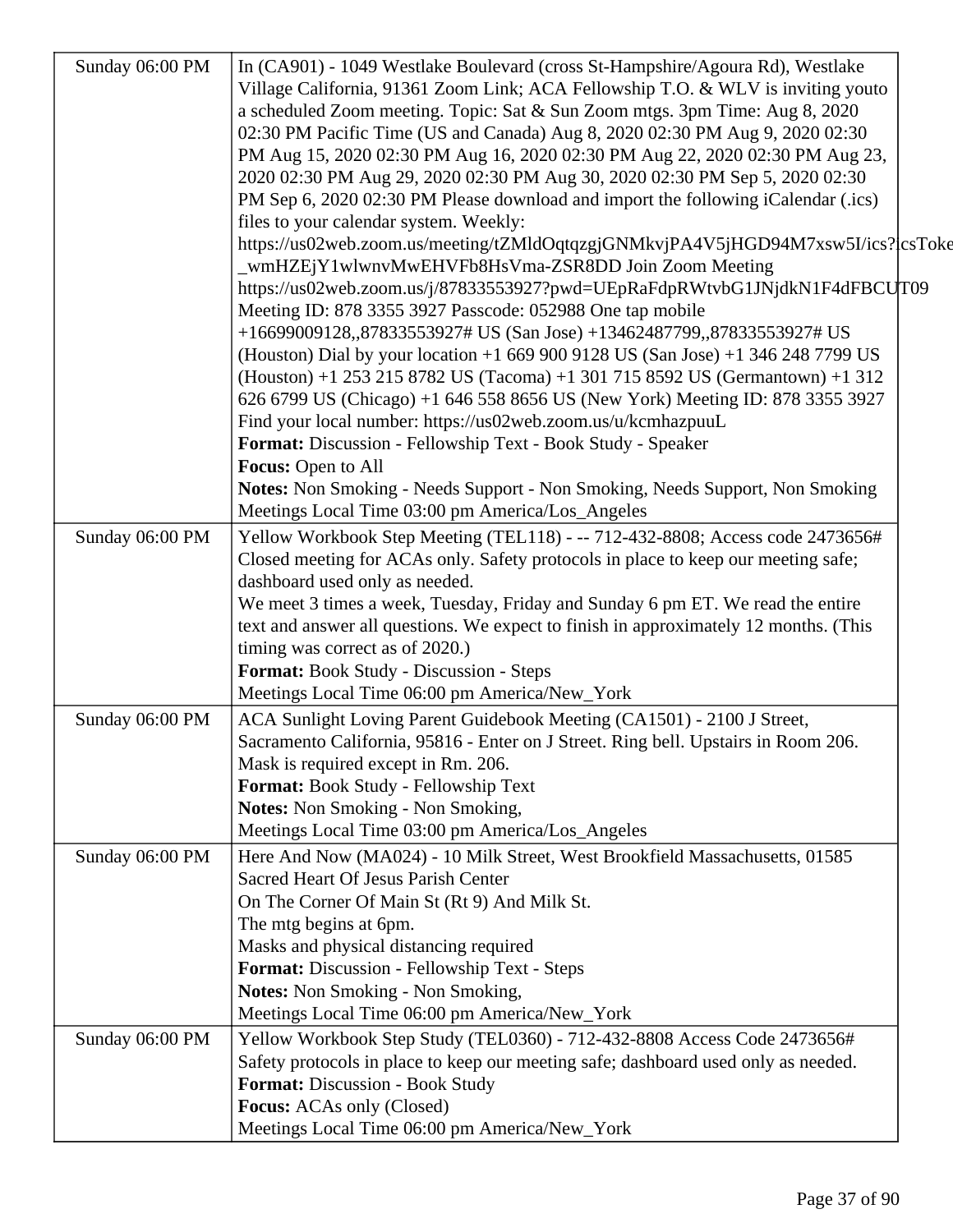| Sunday 06:00 PM | (MA058) - All Saints Church, 44 Park Avenue, Whitman Massachusetts, 02382WHEN<br>YOU ARRIVE AT 44 PARK AVE PLEASE PARK ON THE SAME SIDEAS THE<br>CHURCH NOT ACROSS THE STREET ON THE PARK SIDE OR THEREIS A<br>SIDE STREET OPPOSITE THE CHURCH THAT YOU CAN PARK ON.<br><b>Format: Fellowship Text</b><br>Notes: Wheelchair Access - Wheelchair Access, Non Smoking<br>Meetings Local Time 06:00 PM America/New_York                                                                                                                                                                                                                                                                                                   |
|-----------------|------------------------------------------------------------------------------------------------------------------------------------------------------------------------------------------------------------------------------------------------------------------------------------------------------------------------------------------------------------------------------------------------------------------------------------------------------------------------------------------------------------------------------------------------------------------------------------------------------------------------------------------------------------------------------------------------------------------------|
| Sunday 06:00 PM | Big Kids ACA (FL0323) - 249 E Hewett Rd, Santa Rosa Beach Florida, 32459 Camel<br>Club 249 E Hewett Rd Off Hwy 98 at west end of 30A Temporarily suspended until<br><b>April 1, 2022</b><br>Format: Fellowship Text<br>Notes: Non Smoking - Wheelchair Access - Non Smoking, Wheelchair Access,<br>Yellow workbookMeeting suspended until April 1, 2022<br>Meetings Local Time 05:00 pm America/Chicago                                                                                                                                                                                                                                                                                                                |
| Sunday 06:00 PM | Siempre Vivas Uruguay (WEB0691) (La reunión es en Español.) - ID de reunión: 864<br>5873 0705 Código de acceso: 9638520741 Reunión de Montevideo, Uruguay<br>Format: Book Study - Speaker<br><b>Focus:</b> Women Only<br>Notes: Needs Support - Non Smoking - Needs Support, Non Smoking, A partir del<br>mes de junio 2022 el horario nuevo es Domingos 16:00 horas Uruguay, el que estará a<br>prueba por 90 días. La reunión es para mujeres y disidencias. La cámara debe estar<br>encendida al menos al entrar. Tenemos un formato rotativo: Leemos el Libro Rojo,<br>compartimos, y tenemos panelistas que comparten su experiencia en el programa de<br>ACA.<br>Meetings Local Time 07:00 pm America/Montevideo |
| Sunday 06:00 PM | ACA West Boynton (FL0361) - 9515 Boynton Beach Blvd, Boynton Beach Florida,<br>33472 Group starts May 1, 2022 We're 1/2 mile east of US 441, next to Bethesda<br>Hospital West. Follow the signs to the entrance at the back of the building.<br><b>Format: Discussion</b><br>Notes: Non Smoking - Wheelchair Access - Non Smoking, Wheelchair Access,<br>Discussion of readings from Strengthening My Recovery. If you have this book, please<br>bring it so you can read along. Thank you.<br>Meetings Local Time 06:00 pm America/New_York                                                                                                                                                                          |
| Sunday 06:00 PM | Gentle Sunday Group (PA0148) - 110 Tulane Terrace, Lancaster PENNSYLVANIA,<br>17603 Lancaster Friends Meetinghouse<br>Format: Discussion - Fellowship Text - Book Study - Steps - Speaker<br>Meetings Local Time 06:00 pm America/New_York                                                                                                                                                                                                                                                                                                                                                                                                                                                                             |
| Sunday 06:00 PM | ACA Chair's Choice Topic Meeting (WEB0091) - To join any of our meetings, go to<br>StepChat.com and click on the 'Login to Chat Now' link. Click on the word<br>REGISTER at the top to choose your username and password. Login and click on the<br>ACA Meeting Room link.<br>Format: Book Study - Steps<br>Meetings Local Time 06:00 pm America/New_York                                                                                                                                                                                                                                                                                                                                                              |
| Sunday 06:00 PM | Sunday Conejo Valley ACA (CA1530) - 1600 E. Hillcrest Dr., Thousand Oaks<br>California, 91362<br>Format: Book Study - Discussion - Fellowship Text - Speaker - Steps<br>Meetings Local Time 03:00 pm America/Los_Angeles                                                                                                                                                                                                                                                                                                                                                                                                                                                                                               |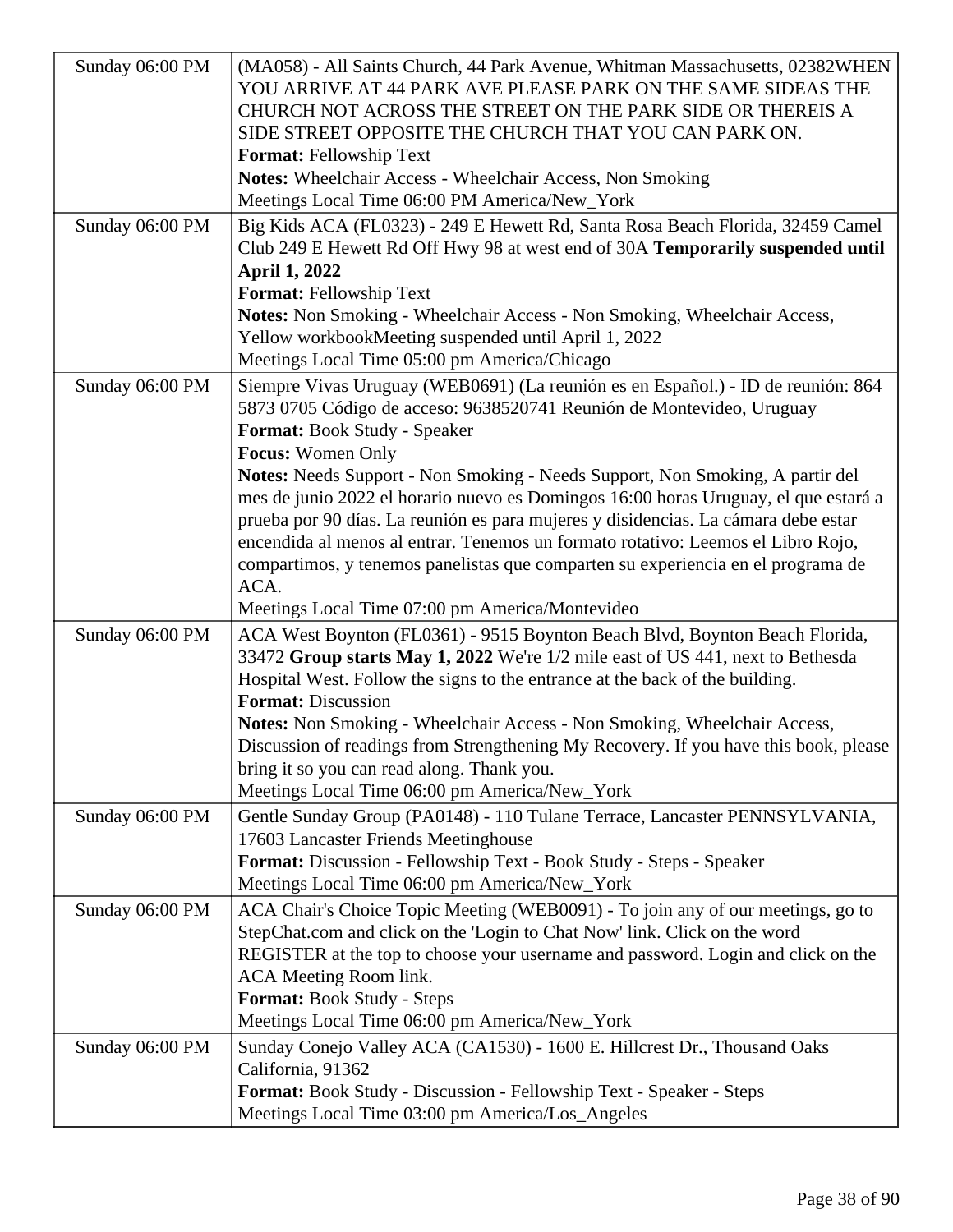| Sunday 06:00 PM | (CA1106) - 6006 Laurel Canyon Blvd, North Hollywood California, 91403 The                                                                            |
|-----------------|------------------------------------------------------------------------------------------------------------------------------------------------------|
|                 | meeting currently meets online, please contact the group via email to find out how                                                                   |
|                 | to attend                                                                                                                                            |
|                 | 6006 Laurel Canyon Blvd. in N. Hollywood it is at the North East corner of Laurel                                                                    |
|                 | Canyon and Oxnard in North Hollywood. Parking is on the street. Great newcomer                                                                       |
|                 | meeting. Please DO NOT park in the strip mall lot or the mattress store next door.                                                                   |
|                 | Great Meeting for Newcomers!                                                                                                                         |
|                 | Format: Book Study - Discussion Non Smoking                                                                                                          |
|                 | Meetings Local Time 3pm America/Los_Angeles                                                                                                          |
| Sunday 06:00 PM | Zoar Road - NO MEETING ON 6/19 (SC0035) - 14729 Thomas Road, Charlotte                                                                               |
|                 | North Carolina, 28278 We are back to in-person meetings. There will be no meeting                                                                    |
|                 | held on $6/19$ . We will resume on $6/26$ .                                                                                                          |
|                 | <b>Format: Fellowship Text</b>                                                                                                                       |
|                 | Notes: Non Smoking - Non Smoking,                                                                                                                    |
|                 | Meetings Local Time 06:00 pm America/New_York                                                                                                        |
|                 |                                                                                                                                                      |
| Sunday 06:00 PM | Sunday Night Strengthening My Recovery (TX081) - Contact meeting for Zoom<br>information: LMAN35 (at) HOTMAIL.COM This San Antonio-based discussion  |
|                 | meeting is on Zoom. All are welcome!                                                                                                                 |
|                 | <b>Format: Discussion</b>                                                                                                                            |
|                 | Notes: Needs Support - Needs Support, This is a discussion meeting about the day's                                                                   |
|                 | reading from Strengthening My Recovery but sharing on any ACA-related topic is                                                                       |
|                 | welcome.                                                                                                                                             |
|                 | Meetings Local Time 05:00 pm America/Chicago                                                                                                         |
|                 |                                                                                                                                                      |
| Sunday 06:00 PM | ACA Big Red Book Study and Share ZOOM (WEB0659) - Zoom.us/j/3873421525<br>Meeting ID 387 342 1525 No password Every Sunday 3pm pacific 5pm central 6 |
|                 | Eastern Meeting is 1.5 hr meeting We read the daily meditation from Strengthening                                                                    |
|                 | My Recovery, and the corresponding page from the Big Red Book of ACA. After                                                                          |
|                 | reading the meditation, we give members an opportunity to share on it. Then we open                                                                  |
|                 | the Big Red Book, read a few paragraphs, and open for sharing, rinse and repeat.                                                                     |
|                 | Format: Book Study - Discussion All are welcome 18 +                                                                                                 |
|                 | Meetings Local Time 05:00 pm America/Chicago                                                                                                         |
| Sunday 06:00 PM | A New Leaf (LA0036) - 6330 Vicksburg St, New Orleans LOUISIANA, 70119 Zoom                                                                           |
|                 | meeting, Meeting Number: 416 875 946 Password: 994 106 6330 Vicksburg- DO NOT                                                                        |
|                 | PARK IN BANK LOT Literature based discussion meeting. 1st Sunday/ writing                                                                            |
|                 | meditation. Last Sunday/ speaker meeting.                                                                                                            |
|                 | Meetings Local Time 05:00 pm America/Chicago                                                                                                         |
| Sunday 06:00 PM | (CA1512) - 15975 Rancherias Rd, Apple Valley California, 92307                                                                                       |
|                 | <b>Format:</b> Discussion                                                                                                                            |
|                 | Focus: Men-Only                                                                                                                                      |
|                 | Meetings Local Time 03:00 pm America/Los_Angeles                                                                                                     |
|                 |                                                                                                                                                      |
| Sunday 06:00 PM | Oaklawn ACA Step Study (TX0199) - 3014 Oak Lawn Ave, Dallas Texas, 75219                                                                             |
|                 | Meeting in-person and online via Zoom until further notice: Meeting ID: 227 906 345;<br>Password: 444948                                             |
|                 |                                                                                                                                                      |
|                 | Format: Book Study - Steps                                                                                                                           |
|                 | Focus: Beginners - LGBTQ+                                                                                                                            |
|                 | <b>Notes:</b> Needs Support - Non Smoking - Needs Support, Non Smoking,                                                                              |
|                 | Meetings Local Time 05:00 pm America/Chicago                                                                                                         |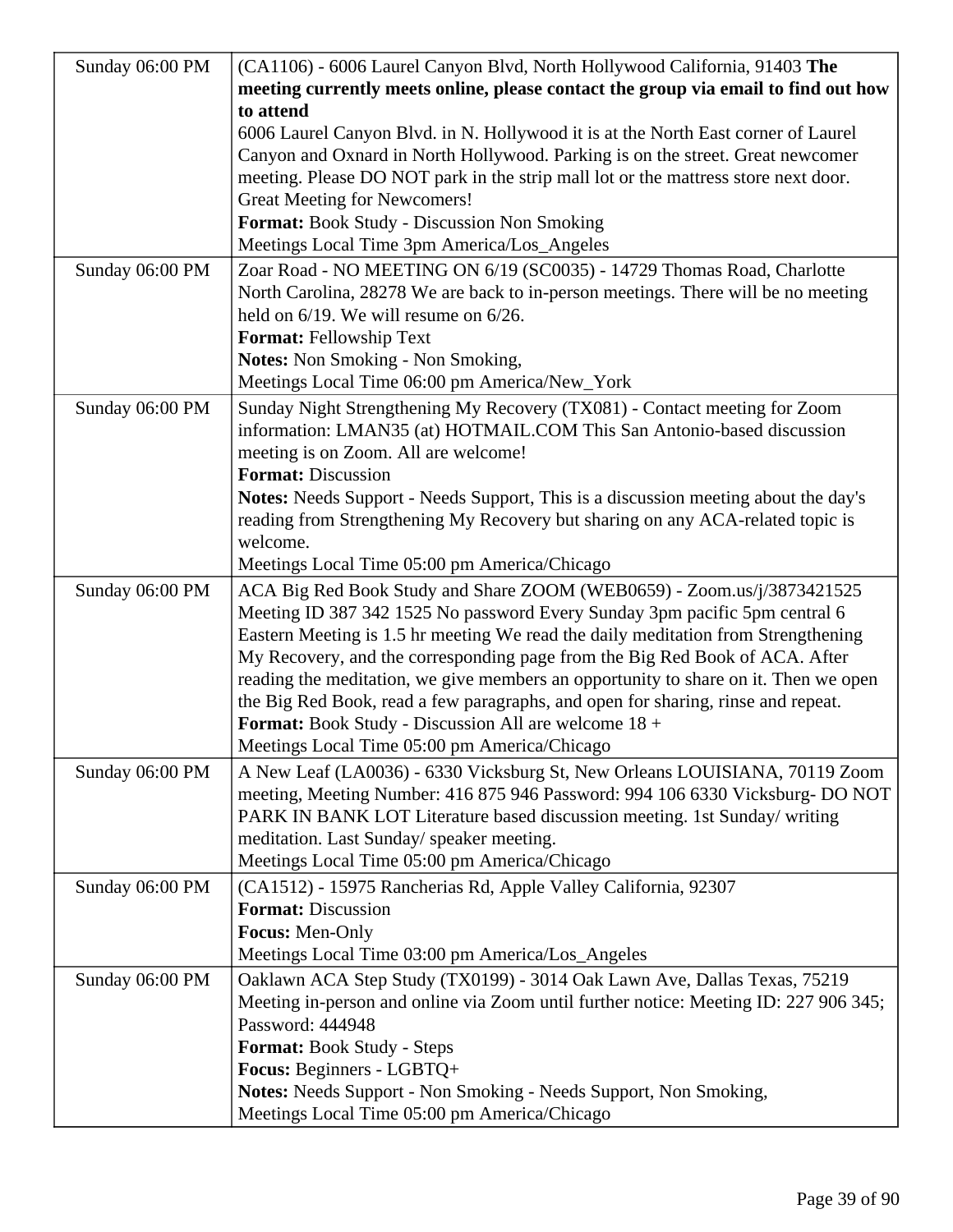| Sunday 06:00 PM | WeAgnostics (WEB0615) - The Zoom information is the SAME for ALLWeAgnostics<br>meetings. All information on how to access the meeting is below themeeting<br>description.                                                                                                                                               |
|-----------------|-------------------------------------------------------------------------------------------------------------------------------------------------------------------------------------------------------------------------------------------------------------------------------------------------------------------------|
|                 | WeAgnostics is open to everyone in ACA. If you are atheist, agnostic, a freethinker,<br>humanist, uncomfortable with the religious language in ACA literature, questioning<br>what Higher Power means to you, or simply looking for a new meeting, then this group<br>might be for you.                                 |
|                 | We are not angry atheists or against a Higher Power. We believe in personal<br>accountability and that ACA recovery can be successful with or without "god." We<br>acknowledge a Judeo/Christian Higher Power does not work for everyone. If you'dlike<br>a secular approach to the 12-steps, we invite you to join us. |
|                 | WeAgnostics supports the following meetings. Note that ALL times are USA Eastern<br>Time                                                                                                                                                                                                                                |
|                 | Monday 7:00 AM<br>Tuesday 7:00 AM<br>Wednesday 7:00 AM (Starts May 4th 2022)                                                                                                                                                                                                                                            |
|                 | Wednesday 6:00 PM (Beginner's Meeting - 1st & 3rd Wednesday of the month)<br>Thursday 6:00 PM<br>Friday 7:00 AM<br>Friday 7:30 PM (2nd & 4th Friday of the month)                                                                                                                                                       |
|                 | Sunday 6:00 PM                                                                                                                                                                                                                                                                                                          |
|                 | There is only one requirement for ACA membership: the desire to recover from the<br>effects of family dysfunction.<br>Join Zoom Meeting                                                                                                                                                                                 |
|                 | https://us02web.zoom.us/j/81437276969                                                                                                                                                                                                                                                                                   |
|                 | Meeting ID: 814 3727 6969<br>Password: 247365                                                                                                                                                                                                                                                                           |
|                 | Access the meeting by telephone:<br>Dial by your location                                                                                                                                                                                                                                                               |
|                 | $+1$ 312 626 6799 US (Chicago)<br>$+1$ 929 205 6099 US (New York)                                                                                                                                                                                                                                                       |
|                 | $+1$ 346 248 7799 US (Houston)                                                                                                                                                                                                                                                                                          |
|                 | $+16699006833$ US (San Jose)<br>$+1$ 253 215 8782 US (Tacoma)                                                                                                                                                                                                                                                           |
|                 | Meeting ID: 814 3727 6969                                                                                                                                                                                                                                                                                               |
|                 | Password: 247365                                                                                                                                                                                                                                                                                                        |
|                 | Focus: Secular/Agnostic/Atheist                                                                                                                                                                                                                                                                                         |
|                 | Meetings Local Time 06:00 pm America/New_York                                                                                                                                                                                                                                                                           |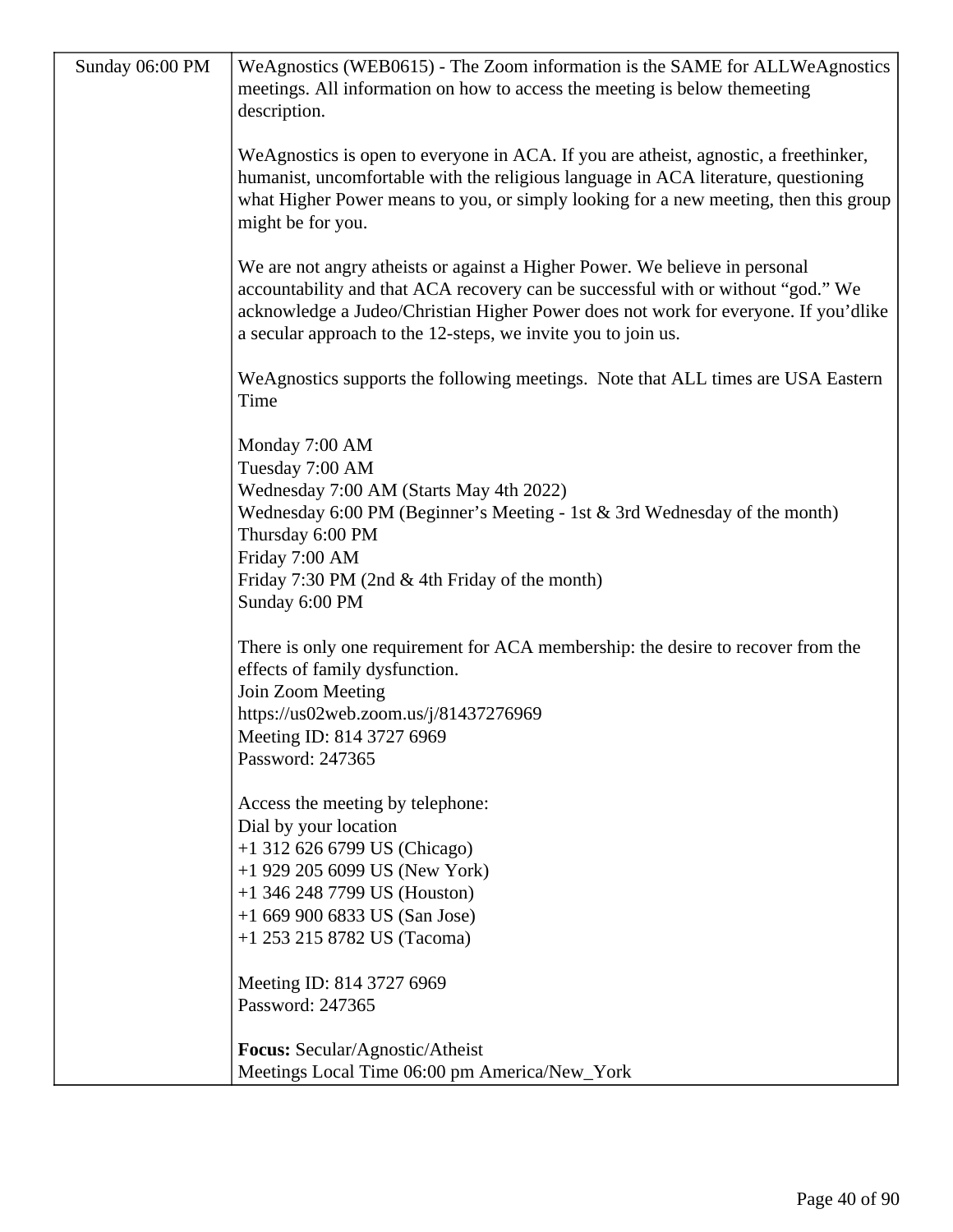| Sunday 06:00 PM | ACOA Hope Full Group (MI0171) - 901 Barber St., Benzonia Michigan, 49616 The                                                                                                                                                                                         |
|-----------------|----------------------------------------------------------------------------------------------------------------------------------------------------------------------------------------------------------------------------------------------------------------------|
|                 | meeting is held in the building adjacent to church parking lot.                                                                                                                                                                                                      |
|                 | Format: Discussion - Fellowship Text                                                                                                                                                                                                                                 |
|                 | <b>Notes:</b> Non Smoking - Non Smoking,                                                                                                                                                                                                                             |
|                 | Meetings Local Time 06:00 pm America/Detroit                                                                                                                                                                                                                         |
| Sunday 06:00 PM | Journey of Hope (CO0086) - 1350 N. 7th Street, Grand Junction Colorado, 81501 This<br>meeting is at New Life Church. You can park in the rear parking lot of the building,<br>and enter the door on the right side of the court yard. Our meeting space is the first |
|                 | door to the right.                                                                                                                                                                                                                                                   |
|                 | <b>Format: Discussion</b>                                                                                                                                                                                                                                            |
|                 | Meetings Local Time 04:00 pm America/Denver                                                                                                                                                                                                                          |
| Sunday 06:00 PM | Safe Zone (NY0215) - 91 Claremont Ave (West 121st St), New York New York,                                                                                                                                                                                            |
|                 | 10027 NOTE: The meeting is currently a telephonic meeting due to the pandemic.                                                                                                                                                                                       |
|                 | Please reach Meeting Contact for information. (Previously met at Riverside Church.)                                                                                                                                                                                  |
|                 | <b>Format: Discussion</b>                                                                                                                                                                                                                                            |
|                 | Notes: Non Smoking - Wheelchair Access - Non Smoking, Wheelchair Access,                                                                                                                                                                                             |
|                 | Meetings Local Time 06:00 pm America/New_York                                                                                                                                                                                                                        |
| Sunday 06:15 PM | ACA Friends in Recovery (WI0140) - 2100 Bainbridge St, La Crosse Wisconsin,                                                                                                                                                                                          |
|                 | 54603 Olivet Lutheran Church on French Island park in rear lot there will be a sign on                                                                                                                                                                               |
|                 | the door                                                                                                                                                                                                                                                             |
|                 | <b>Format:</b> Book Study - Discussion - Fellowship Text - Steps                                                                                                                                                                                                     |
|                 | <b>Notes:</b> Non Smoking - Non Smoking,                                                                                                                                                                                                                             |
|                 | Meetings Local Time 05:15 pm America/Chicago                                                                                                                                                                                                                         |
| Sunday 06:20 PM | (NY0248) - 295 Rt. 59 W, SPRING VALLEY New York, 10977                                                                                                                                                                                                               |
|                 | <b>Format: Book Study</b>                                                                                                                                                                                                                                            |
|                 | <b>Focus:</b> Women Only                                                                                                                                                                                                                                             |
|                 | Notes: Non Smoking - Wheelchair Access - Non Smoking, Wheelchair Access,                                                                                                                                                                                             |
|                 | Meetings Local Time 06:20 pm America/New_York                                                                                                                                                                                                                        |
| Sunday 06:30 PM | Northwest Group Of Aca (TX132) - 12335 Hymeadow Dr. #300 (NCWC), Austin                                                                                                                                                                                              |
|                 | Texas, 78750 This meeting is currently available online on the Zoom App Please use                                                                                                                                                                                   |
|                 | the contact link to get the Zoom info. We'll answer as quick as we can.                                                                                                                                                                                              |
|                 | Format: Discussion - Fellowship Text - Book Study - Steps                                                                                                                                                                                                            |
|                 | <b>Focus:</b> Open to all Non Smoking                                                                                                                                                                                                                                |
|                 | Meetings Local Time 05:30 pm America/Chicago                                                                                                                                                                                                                         |
| Sunday 06:30 PM | Weekly Affirmations (WEB0679) - Zoom information is: Meeting ID: 862 1945 8810                                                                                                                                                                                       |
|                 | Passcode: 361527 Meeting out of Palm Springs , Ca. 4th Sunday of the month: Speaker                                                                                                                                                                                  |
|                 | Meeting                                                                                                                                                                                                                                                              |
|                 | Format: Book Study - Discussion - Speaker                                                                                                                                                                                                                            |
|                 | Meetings Local Time 03:30 pm America/Los_Angeles                                                                                                                                                                                                                     |
| Sunday 06:30 PM | Sunday Meditation Meeting (NM0045) - 509 Cardenas SE, Albuquerque NEW                                                                                                                                                                                                |
|                 | MEXICO, 87109 " Due to covid, only zoom meetings are being held at this time. Call                                                                                                                                                                                   |
|                 | contact person for current information".                                                                                                                                                                                                                             |
|                 | Format: Discussion - Fellowship Text Non Smoking                                                                                                                                                                                                                     |
|                 | Meetings Local Time 04:30 pm America/Denver                                                                                                                                                                                                                          |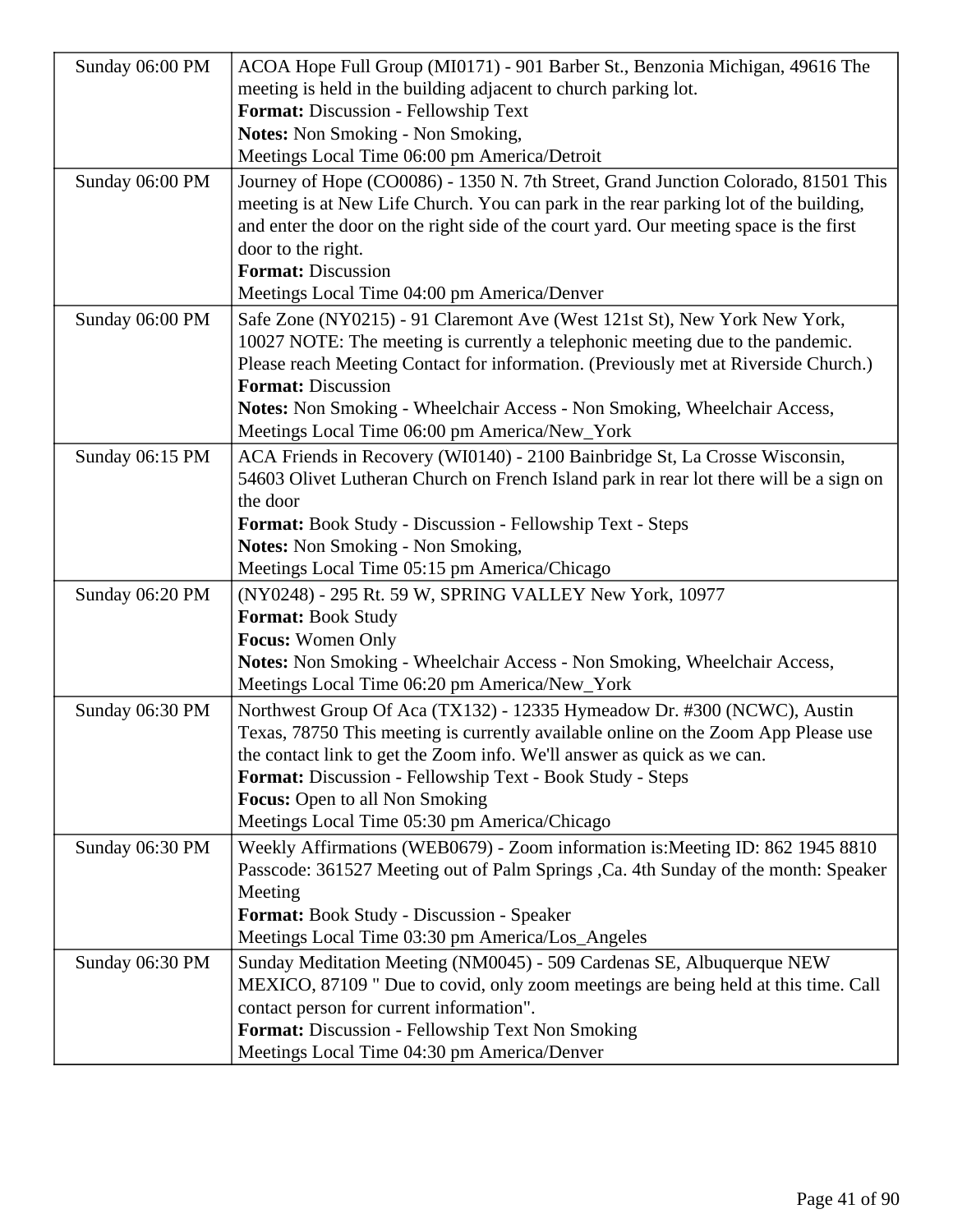| Sunday 06:30 PM | Steps to Serenity (OH0084) - 7121 Murfield Dr., Dublin OHIO, 43017 This meetingno<br>longer meets.                                                                                                                                                            |
|-----------------|---------------------------------------------------------------------------------------------------------------------------------------------------------------------------------------------------------------------------------------------------------------|
|                 | Format: Book Study - Discussion - Fellowship Text                                                                                                                                                                                                             |
|                 | Notes: Needs Support - Wheelchair Access - Needs Support, Wheelchair Access,                                                                                                                                                                                  |
|                 | Meetings Local Time 06:30 pm America/New_York                                                                                                                                                                                                                 |
| Sunday 06:30 PM | New Beginnings (OK037) - 5207 N. Western Avenue, Oklahoma City Oklahoma,                                                                                                                                                                                      |
|                 | 73116 We have an in-person meeting at the Western Club, located at 5207 N. Western<br>Avenue across the street from Bishop McGuiness High School. The meeting room is to<br>the immediate right of the front door entrance. The meeting time is 05:30 PM CST. |
|                 | Thank You.                                                                                                                                                                                                                                                    |
|                 | Format: Discussion - Fellowship Text                                                                                                                                                                                                                          |
|                 | <b>Notes:</b> Non Smoking - Non Smoking,                                                                                                                                                                                                                      |
|                 | Meetings Local Time 05:30 pm America/Chicago                                                                                                                                                                                                                  |
| Sunday 06:30 PM | Stillwaters ACA (IL212) - We are a local online meeting. Please contact us for Zoom<br>information.                                                                                                                                                           |
|                 | <b>Format: Fellowship Text</b>                                                                                                                                                                                                                                |
|                 | Meetings Local Time 05:30 pm America/Chicago                                                                                                                                                                                                                  |
| Sunday 06:30 PM | New Hope ACA (PA078) - All New Hope ACA meetings are currently being held<br>ONLINE.                                                                                                                                                                          |
|                 | *** SUNDAY 6.30p NEW HOPE ACA GENERAL MEETING *** Zoom -                                                                                                                                                                                                      |
|                 | https://zoom.us/j/2036175604, Meeting ID = 203 617 5604. Starting Sept 1st,                                                                                                                                                                                   |
|                 | password will be required - 161659. To call in by phone only, dial any of these: $+1312$                                                                                                                                                                      |
|                 | 626 6799, +1 929 205 6099, +1 253 215 8782, +1 301 715 8592, +1 346 248 7799, +1                                                                                                                                                                              |
|                 | 669 900 6833,                                                                                                                                                                                                                                                 |
|                 | Format: Book Study - Discussion - Fellowship Text - Steps                                                                                                                                                                                                     |
|                 | <b>Notes:</b> Non Smoking - Non Smoking,                                                                                                                                                                                                                      |
|                 | Meetings Local Time 06:30 pm America/New_York                                                                                                                                                                                                                 |
| Sunday 06:30 PM | Sunday Night ACA Recovery London (CAN0391) - Chelsea Green Community<br>Church, 123 Chesterfield Avenue, London Ontario, N5Z 3M9 Chelsea Green                                                                                                                |
|                 | Community Church, come in the main doors, go up the stairs. Meeting room is at top                                                                                                                                                                            |
|                 | of stairs.                                                                                                                                                                                                                                                    |
|                 | <b>Format:</b> Book Study - Discussion - Steps                                                                                                                                                                                                                |
|                 | <b>Notes:</b> Non Smoking - Non Smoking,                                                                                                                                                                                                                      |
|                 | Meetings Local Time 06:30 pm America/New_York                                                                                                                                                                                                                 |
| Sunday 06:30 PM | Sacred Space (WEB0546) - All are welcome Format: Book Study                                                                                                                                                                                                   |
|                 | Meetings Local Time 06:30 pm America/New_York                                                                                                                                                                                                                 |
| Sunday 06:30 PM | Experience, Strength and Hope (SC0028) - 355 Woodruff Rd Suite 303, Greenville<br>South Carolina, 29607 Newcomers are welcome. This is a safe place. 90 minute                                                                                                |
|                 | meeting. Break after 60 minutes. Zoom meeting. New location is FAVOR Greenville                                                                                                                                                                               |
|                 | at 355 Woodruff Road Please contact for zoom information.                                                                                                                                                                                                     |
|                 | Also note: After 30 minutes, if no one is on the zoom call, it will be turned off.                                                                                                                                                                            |
|                 | Format: Book Study - Discussion - Fellowship Text - Loving Parent Guidebook -                                                                                                                                                                                 |
|                 | <b>Steps</b>                                                                                                                                                                                                                                                  |
|                 | <b>Notes:</b> Non Smoking - Non Smoking, 1 1/2 hour meetingbreak at 7:30                                                                                                                                                                                      |
|                 | Meetings Local Time 06:30 pm America/New_York                                                                                                                                                                                                                 |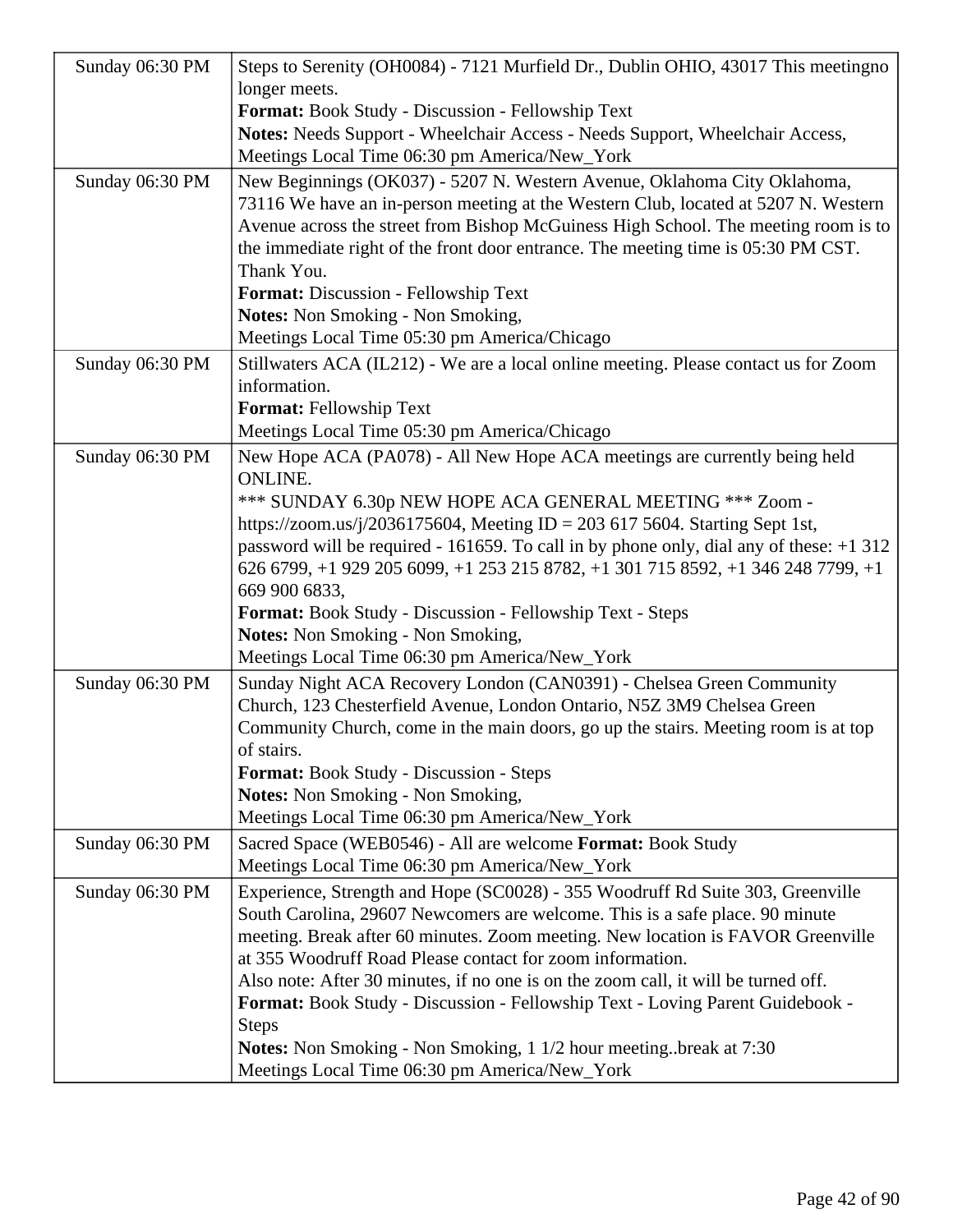| Sunday 06:30 PM                                       | Weekly Affirmations (CA1404) - 125 W. Alemeda, Palm Springs California, 92264<br>this meeting is currently not meeting in person. Please join us on Zoom: ID:                                                                                                                                                                                                                                                                                                                                                                                                                                                                                                                                                                                                                                                                                                                                                                                                                                                                                                                                                                                                                                                                                                                                                                                                                                                                                                                                                                                                                                                                                                                                |
|-------------------------------------------------------|----------------------------------------------------------------------------------------------------------------------------------------------------------------------------------------------------------------------------------------------------------------------------------------------------------------------------------------------------------------------------------------------------------------------------------------------------------------------------------------------------------------------------------------------------------------------------------------------------------------------------------------------------------------------------------------------------------------------------------------------------------------------------------------------------------------------------------------------------------------------------------------------------------------------------------------------------------------------------------------------------------------------------------------------------------------------------------------------------------------------------------------------------------------------------------------------------------------------------------------------------------------------------------------------------------------------------------------------------------------------------------------------------------------------------------------------------------------------------------------------------------------------------------------------------------------------------------------------------------------------------------------------------------------------------------------------|
|                                                       | 86219458810 PW: 361527                                                                                                                                                                                                                                                                                                                                                                                                                                                                                                                                                                                                                                                                                                                                                                                                                                                                                                                                                                                                                                                                                                                                                                                                                                                                                                                                                                                                                                                                                                                                                                                                                                                                       |
|                                                       | Format: Book Study - Discussion - Speaker                                                                                                                                                                                                                                                                                                                                                                                                                                                                                                                                                                                                                                                                                                                                                                                                                                                                                                                                                                                                                                                                                                                                                                                                                                                                                                                                                                                                                                                                                                                                                                                                                                                    |
|                                                       | Meetings Local Time 03:30 pm America/Los_Angeles                                                                                                                                                                                                                                                                                                                                                                                                                                                                                                                                                                                                                                                                                                                                                                                                                                                                                                                                                                                                                                                                                                                                                                                                                                                                                                                                                                                                                                                                                                                                                                                                                                             |
| Sunday 06:30 PM                                       | Steps To Functionality ACA (CAN0341) (English) - 123 Chesterfield Avenue, London<br>Ontario, N5Z 3M9 Chelsea Green Community Church Steps To Functionality ACA.<br>Format: Book Study - Fellowship Text - Steps                                                                                                                                                                                                                                                                                                                                                                                                                                                                                                                                                                                                                                                                                                                                                                                                                                                                                                                                                                                                                                                                                                                                                                                                                                                                                                                                                                                                                                                                              |
|                                                       | Notes: Non Smoking - Wheelchair Access - Non Smoking, Wheelchair Access, Non                                                                                                                                                                                                                                                                                                                                                                                                                                                                                                                                                                                                                                                                                                                                                                                                                                                                                                                                                                                                                                                                                                                                                                                                                                                                                                                                                                                                                                                                                                                                                                                                                 |
|                                                       | Smoking                                                                                                                                                                                                                                                                                                                                                                                                                                                                                                                                                                                                                                                                                                                                                                                                                                                                                                                                                                                                                                                                                                                                                                                                                                                                                                                                                                                                                                                                                                                                                                                                                                                                                      |
|                                                       | Meetings Local Time 06:30 pm America/Toronto                                                                                                                                                                                                                                                                                                                                                                                                                                                                                                                                                                                                                                                                                                                                                                                                                                                                                                                                                                                                                                                                                                                                                                                                                                                                                                                                                                                                                                                                                                                                                                                                                                                 |
| Sunday 06:30 PM                                       | Yellow Brick Road ~ The Loving Parent Guidebook Meeting (WEB0682) (English) -<br><b>Online Zoom Meeting</b>                                                                                                                                                                                                                                                                                                                                                                                                                                                                                                                                                                                                                                                                                                                                                                                                                                                                                                                                                                                                                                                                                                                                                                                                                                                                                                                                                                                                                                                                                                                                                                                  |
|                                                       | Format: Loving Parent Guidebook We are a closed group for now and will post new                                                                                                                                                                                                                                                                                                                                                                                                                                                                                                                                                                                                                                                                                                                                                                                                                                                                                                                                                                                                                                                                                                                                                                                                                                                                                                                                                                                                                                                                                                                                                                                                              |
|                                                       |                                                                                                                                                                                                                                                                                                                                                                                                                                                                                                                                                                                                                                                                                                                                                                                                                                                                                                                                                                                                                                                                                                                                                                                                                                                                                                                                                                                                                                                                                                                                                                                                                                                                                              |
|                                                       |                                                                                                                                                                                                                                                                                                                                                                                                                                                                                                                                                                                                                                                                                                                                                                                                                                                                                                                                                                                                                                                                                                                                                                                                                                                                                                                                                                                                                                                                                                                                                                                                                                                                                              |
| Sunday 06:30 PM                                       | Adult Loving Parent (CA1277) - 2025 Soquel Ave, Santa Cruz CALIFORNIA, 95062                                                                                                                                                                                                                                                                                                                                                                                                                                                                                                                                                                                                                                                                                                                                                                                                                                                                                                                                                                                                                                                                                                                                                                                                                                                                                                                                                                                                                                                                                                                                                                                                                 |
|                                                       |                                                                                                                                                                                                                                                                                                                                                                                                                                                                                                                                                                                                                                                                                                                                                                                                                                                                                                                                                                                                                                                                                                                                                                                                                                                                                                                                                                                                                                                                                                                                                                                                                                                                                              |
|                                                       |                                                                                                                                                                                                                                                                                                                                                                                                                                                                                                                                                                                                                                                                                                                                                                                                                                                                                                                                                                                                                                                                                                                                                                                                                                                                                                                                                                                                                                                                                                                                                                                                                                                                                              |
|                                                       |                                                                                                                                                                                                                                                                                                                                                                                                                                                                                                                                                                                                                                                                                                                                                                                                                                                                                                                                                                                                                                                                                                                                                                                                                                                                                                                                                                                                                                                                                                                                                                                                                                                                                              |
|                                                       |                                                                                                                                                                                                                                                                                                                                                                                                                                                                                                                                                                                                                                                                                                                                                                                                                                                                                                                                                                                                                                                                                                                                                                                                                                                                                                                                                                                                                                                                                                                                                                                                                                                                                              |
|                                                       |                                                                                                                                                                                                                                                                                                                                                                                                                                                                                                                                                                                                                                                                                                                                                                                                                                                                                                                                                                                                                                                                                                                                                                                                                                                                                                                                                                                                                                                                                                                                                                                                                                                                                              |
|                                                       |                                                                                                                                                                                                                                                                                                                                                                                                                                                                                                                                                                                                                                                                                                                                                                                                                                                                                                                                                                                                                                                                                                                                                                                                                                                                                                                                                                                                                                                                                                                                                                                                                                                                                              |
|                                                       |                                                                                                                                                                                                                                                                                                                                                                                                                                                                                                                                                                                                                                                                                                                                                                                                                                                                                                                                                                                                                                                                                                                                                                                                                                                                                                                                                                                                                                                                                                                                                                                                                                                                                              |
|                                                       |                                                                                                                                                                                                                                                                                                                                                                                                                                                                                                                                                                                                                                                                                                                                                                                                                                                                                                                                                                                                                                                                                                                                                                                                                                                                                                                                                                                                                                                                                                                                                                                                                                                                                              |
|                                                       |                                                                                                                                                                                                                                                                                                                                                                                                                                                                                                                                                                                                                                                                                                                                                                                                                                                                                                                                                                                                                                                                                                                                                                                                                                                                                                                                                                                                                                                                                                                                                                                                                                                                                              |
|                                                       |                                                                                                                                                                                                                                                                                                                                                                                                                                                                                                                                                                                                                                                                                                                                                                                                                                                                                                                                                                                                                                                                                                                                                                                                                                                                                                                                                                                                                                                                                                                                                                                                                                                                                              |
|                                                       |                                                                                                                                                                                                                                                                                                                                                                                                                                                                                                                                                                                                                                                                                                                                                                                                                                                                                                                                                                                                                                                                                                                                                                                                                                                                                                                                                                                                                                                                                                                                                                                                                                                                                              |
|                                                       |                                                                                                                                                                                                                                                                                                                                                                                                                                                                                                                                                                                                                                                                                                                                                                                                                                                                                                                                                                                                                                                                                                                                                                                                                                                                                                                                                                                                                                                                                                                                                                                                                                                                                              |
|                                                       |                                                                                                                                                                                                                                                                                                                                                                                                                                                                                                                                                                                                                                                                                                                                                                                                                                                                                                                                                                                                                                                                                                                                                                                                                                                                                                                                                                                                                                                                                                                                                                                                                                                                                              |
|                                                       | Meetings Local Time 06:30 pm America/Toronto                                                                                                                                                                                                                                                                                                                                                                                                                                                                                                                                                                                                                                                                                                                                                                                                                                                                                                                                                                                                                                                                                                                                                                                                                                                                                                                                                                                                                                                                                                                                                                                                                                                 |
| Sunday 06:30 PM                                       | Living Stones (WY0013) - 307 North Main Street, Pavillion Wyoming, 82523                                                                                                                                                                                                                                                                                                                                                                                                                                                                                                                                                                                                                                                                                                                                                                                                                                                                                                                                                                                                                                                                                                                                                                                                                                                                                                                                                                                                                                                                                                                                                                                                                     |
|                                                       | Community United Methodist Church across the corner from the Post Office. We meet                                                                                                                                                                                                                                                                                                                                                                                                                                                                                                                                                                                                                                                                                                                                                                                                                                                                                                                                                                                                                                                                                                                                                                                                                                                                                                                                                                                                                                                                                                                                                                                                            |
|                                                       | in basement side door                                                                                                                                                                                                                                                                                                                                                                                                                                                                                                                                                                                                                                                                                                                                                                                                                                                                                                                                                                                                                                                                                                                                                                                                                                                                                                                                                                                                                                                                                                                                                                                                                                                                        |
|                                                       |                                                                                                                                                                                                                                                                                                                                                                                                                                                                                                                                                                                                                                                                                                                                                                                                                                                                                                                                                                                                                                                                                                                                                                                                                                                                                                                                                                                                                                                                                                                                                                                                                                                                                              |
|                                                       |                                                                                                                                                                                                                                                                                                                                                                                                                                                                                                                                                                                                                                                                                                                                                                                                                                                                                                                                                                                                                                                                                                                                                                                                                                                                                                                                                                                                                                                                                                                                                                                                                                                                                              |
|                                                       |                                                                                                                                                                                                                                                                                                                                                                                                                                                                                                                                                                                                                                                                                                                                                                                                                                                                                                                                                                                                                                                                                                                                                                                                                                                                                                                                                                                                                                                                                                                                                                                                                                                                                              |
|                                                       |                                                                                                                                                                                                                                                                                                                                                                                                                                                                                                                                                                                                                                                                                                                                                                                                                                                                                                                                                                                                                                                                                                                                                                                                                                                                                                                                                                                                                                                                                                                                                                                                                                                                                              |
|                                                       |                                                                                                                                                                                                                                                                                                                                                                                                                                                                                                                                                                                                                                                                                                                                                                                                                                                                                                                                                                                                                                                                                                                                                                                                                                                                                                                                                                                                                                                                                                                                                                                                                                                                                              |
|                                                       |                                                                                                                                                                                                                                                                                                                                                                                                                                                                                                                                                                                                                                                                                                                                                                                                                                                                                                                                                                                                                                                                                                                                                                                                                                                                                                                                                                                                                                                                                                                                                                                                                                                                                              |
|                                                       |                                                                                                                                                                                                                                                                                                                                                                                                                                                                                                                                                                                                                                                                                                                                                                                                                                                                                                                                                                                                                                                                                                                                                                                                                                                                                                                                                                                                                                                                                                                                                                                                                                                                                              |
|                                                       |                                                                                                                                                                                                                                                                                                                                                                                                                                                                                                                                                                                                                                                                                                                                                                                                                                                                                                                                                                                                                                                                                                                                                                                                                                                                                                                                                                                                                                                                                                                                                                                                                                                                                              |
|                                                       |                                                                                                                                                                                                                                                                                                                                                                                                                                                                                                                                                                                                                                                                                                                                                                                                                                                                                                                                                                                                                                                                                                                                                                                                                                                                                                                                                                                                                                                                                                                                                                                                                                                                                              |
|                                                       |                                                                                                                                                                                                                                                                                                                                                                                                                                                                                                                                                                                                                                                                                                                                                                                                                                                                                                                                                                                                                                                                                                                                                                                                                                                                                                                                                                                                                                                                                                                                                                                                                                                                                              |
| Sunday 06:30 PM<br>Sunday 06:30 PM<br>Sunday 06:30 PM | information here if our group conscience decides to open it to new members.<br>Meetings Local Time 08:30 am Australia/Sydney<br>Second floor conference room<br>Format: Discussion - Fellowship Text<br>Meetings Local Time 03:30 pm America/Los_Angeles<br>Healing the Inner Child (NV0076) - 6115 S Rainbow Blvd #103, Las Vegas Nevada,<br>89118<br>Format: Book Study - Discussion - Fellowship Text<br>Notes: Needs Support - Non Smoking - Needs Support, Non Smoking, Newcomers<br>welcome<br>Meetings Local Time 03:30 pm America/Los_Angeles<br>NOVA ACA (CAN0348) - 49 Donlands Ave, Toronto Ontario, M4J 3N5 The meeting<br>group is across the street from the Donlands Subway Station in Toronto. The nearest<br>intersection is Danforth Ave and Donlands Ave. The meeting is at St. David's , 49<br>Donlands Ave., Toronto. There is free parking on the streets on Sundays.<br>Format: Discussion - Fellowship Text - Speaker Non Smoking<br>Format: Discussion - Fellowship Text - Steps<br><b>Focus:</b> Beginners - Open to all<br>Notes: Non Smoking - Non Smoking, 2 meetings a week Wednesday 11:00am<br>Meetings Local Time 04:30 pm America/Denver<br>ACA Porter Square (MA028) - 1815 Massachusetts Ave - Room 2-048, Cambridge<br>Massachusetts, 02138 MA028 is now a virtual meeting on Zoom until further notice.<br>Room opens at 6:00 and closes at 8:30 but meeting runs from 6:30-8:00. (First Sunday<br>of month business meeting runs from 6:00-6:30.) Please email<br>acaportersquare@gmail.com for Zoom information.<br>Format: Book Study - Discussion - Fellowship Text - Speaker - Steps Non Smoking<br>Meetings Local Time 06:30 pm America/New_York |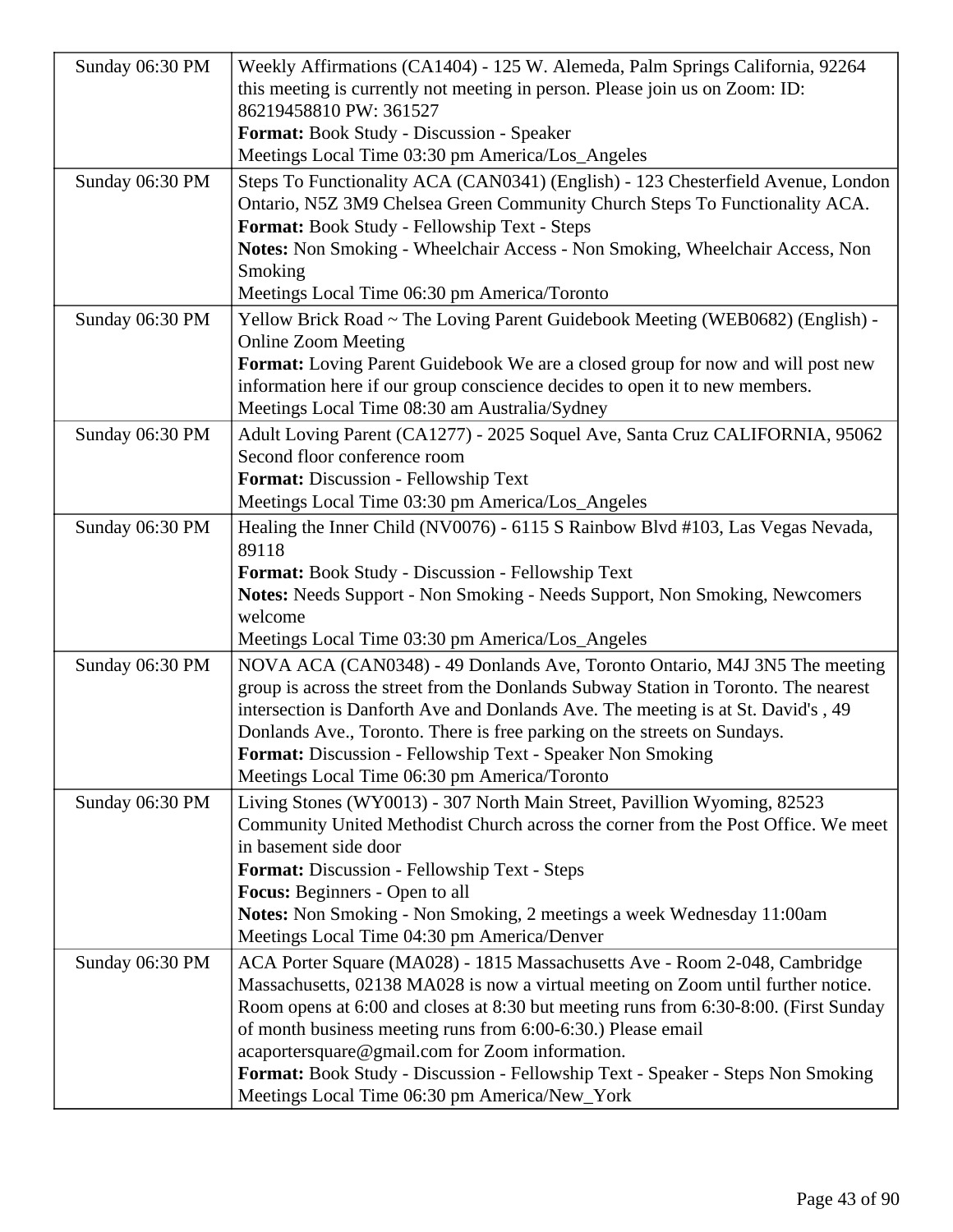| Sunday 06:30 PM | (CA1310) - Online Info 3:30 PST - BRB reading and sharing Zoom ID 856 5979 2806                                                                                                                                                                                                                                                                                                                                                                                                                                                                                                                                                                                                                                                                                                                                                                                                                                                                                                                                                                                       |
|-----------------|-----------------------------------------------------------------------------------------------------------------------------------------------------------------------------------------------------------------------------------------------------------------------------------------------------------------------------------------------------------------------------------------------------------------------------------------------------------------------------------------------------------------------------------------------------------------------------------------------------------------------------------------------------------------------------------------------------------------------------------------------------------------------------------------------------------------------------------------------------------------------------------------------------------------------------------------------------------------------------------------------------------------------------------------------------------------------|
|                 | Zoom PW sunaca                                                                                                                                                                                                                                                                                                                                                                                                                                                                                                                                                                                                                                                                                                                                                                                                                                                                                                                                                                                                                                                        |
|                 | Format: Book Study - Discussion - Fellowship Text                                                                                                                                                                                                                                                                                                                                                                                                                                                                                                                                                                                                                                                                                                                                                                                                                                                                                                                                                                                                                     |
|                 | Meetings Local Time 03:30 pm America/Los_Angeles                                                                                                                                                                                                                                                                                                                                                                                                                                                                                                                                                                                                                                                                                                                                                                                                                                                                                                                                                                                                                      |
| Sunday 07:00 PM | Out of the Weeds (FL139) - MEETING ONLINE UNTIL FURTHER NOTICE Please<br>download and import the following iCalendar (.ics) files to your calendar system.<br>Weekly: https://us02web.zoom.us/meeting/tZUlfu2opjssG9NamLZZFY-<br>i5TWoaaPSR5YG/ics?icsToken=98tyKuGppjIuGtyVthiARpwcGor4LPTxiGJdjfpznRLJORp1)<br>Y9Z1PbN-IOvi Join Zoom Meeting<br>https://us02web.zoom.us/j/81894080617?pwd=dXdZeURYV1BIRHAxUHBKekYrOFJvQT09<br>NEW MEETING DETAILS Meeting ID: 818 9408 0617 Passcode: 028844 One tap<br>mobile +16465588656,,81894080617#,,,,*028844# US (New York)<br>+13017158592,,81894080617#,,,,*028844# US (Washington DC) Dial by your<br>location +1 646 558 8656 US (New York) +1 301 715 8592 US (Washington DC) +1<br>312 626 6799 US (Chicago) +1 669 900 9128 US (San Jose) +1 253 215 8782 US<br>(Tacoma) +1 346 248 7799 US (Houston) Meeting ID: 818 9408 0617 Passcode:<br>028844 Find your local number: https://us02web.zoom.us/u/kdhKrqXtOn Physical<br>directions when meetings begin in-person again: Turn into the entrance that states St. |
|                 | Kieran's Catholic Church/Immaculata-LaSalle High School. Stay to the right past the<br>athletic field and the church. Park in the lot to the left. There is a patio with several<br>meeting rooms on the left. the meeting room is the last one on the end. Non Smoking<br>Meetings Local Time 07:00 pm America/New_York                                                                                                                                                                                                                                                                                                                                                                                                                                                                                                                                                                                                                                                                                                                                              |
| Sunday 07:00 PM | ACA Sunlight Loving Parent Guidebook Meeting (WEB0769) - See acanorcal.com for<br>a list of our zoom meetings or send email to acanorcalzoom@gmail.com.<br>Format: Loving Parent Guidebook<br>Meetings Local Time 04:00 pm America/Los_Angeles                                                                                                                                                                                                                                                                                                                                                                                                                                                                                                                                                                                                                                                                                                                                                                                                                        |
| Sunday 07:00 PM | Solution on Sunday (SOS) Gay Men's Affinity Group (CA1498) - 626 N Robertson<br>Blvd, West Hollywood California, 90069 West Hollywood Recovery Center, Room 1<br>Focus: LGBTQ+ - Men-Only Please note, if you do not self-identify as a gay man,<br>please consider attending an alternative meeting such as the Saturday men's meeting at<br>the West Hollywood Recovery Center or the Saturday Farmer's Market meeting for all<br>ACAs. We ask this so we can maintain the sense of safety this meeting provides for<br>gay men. Free 2-hour validated parking is available at 625 N San Vicente Blvd next to<br>the West Hollywood Library.<br>Meetings Local Time 04:00 pm America/Los_Angeles                                                                                                                                                                                                                                                                                                                                                                    |
| Sunday 07:00 PM | Growing Up Together (NC041) - We used to meet at Hickory's Women's Resource<br>Center in Hickory, NC, but during the coronavirus pandemic of 2020-2022 we've<br>move to a Zoom online format - meeting every Sunday and Thursday @ 7 pm ET. You<br>are welcome to join this Zoom meeting: https://zoom.us/j/87875106907 (no password).<br>Contact us for more information.<br><b>Format:</b> Discussion<br>Meetings Local Time 07:00 pm America/New_York                                                                                                                                                                                                                                                                                                                                                                                                                                                                                                                                                                                                              |
| Sunday 07:00 PM | Original Acoa Grp Of Saratoga (NY079) - 24 Circular St., Saratoga Springs New<br>York, 12866 Nolan House New England Presbyterian Church<br>Format: Discussion - Steps Non Smoking<br>Meetings Local Time 07:00 PM America/New_York                                                                                                                                                                                                                                                                                                                                                                                                                                                                                                                                                                                                                                                                                                                                                                                                                                   |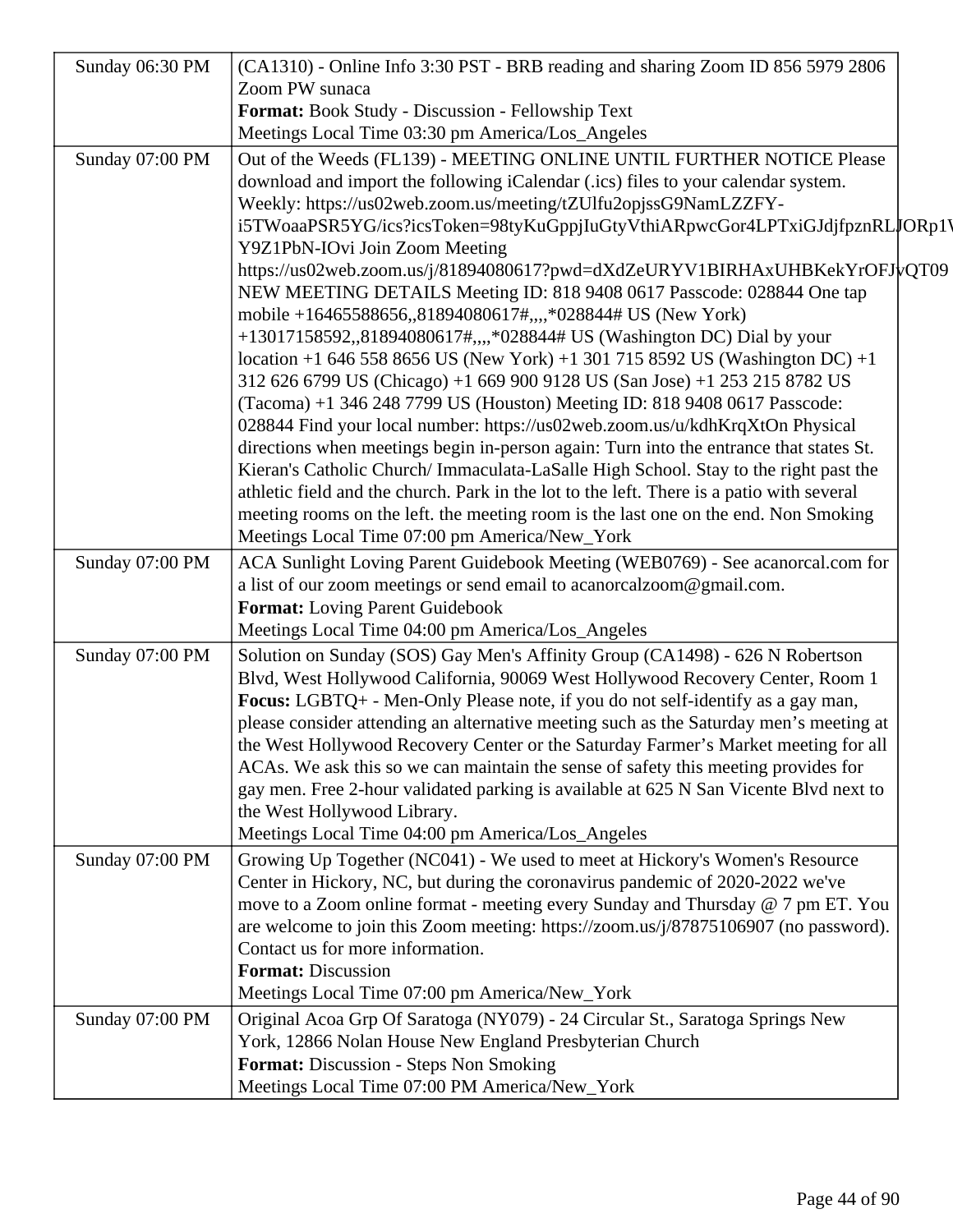| Sunday 07:00 PM | Turnersville ACA Group (NJ0156) - 176 Stagecoach Rd, Sicklerville NEW JERSEY,                                                                                                                                                                                                                                                                                                                                                                                                                                                                                                                                |
|-----------------|--------------------------------------------------------------------------------------------------------------------------------------------------------------------------------------------------------------------------------------------------------------------------------------------------------------------------------------------------------------------------------------------------------------------------------------------------------------------------------------------------------------------------------------------------------------------------------------------------------------|
|                 | 08081 Behind St. Bartolomeo's Church in far rear of parking lot, one-story building.                                                                                                                                                                                                                                                                                                                                                                                                                                                                                                                         |
|                 | Right-hand hallway, Room 8. 7:00-8:00pm                                                                                                                                                                                                                                                                                                                                                                                                                                                                                                                                                                      |
|                 | Format: Fellowship Text - Speaker - Steps                                                                                                                                                                                                                                                                                                                                                                                                                                                                                                                                                                    |
|                 | <b>Notes:</b> Non Smoking - Non Smoking, Plenty of free parking                                                                                                                                                                                                                                                                                                                                                                                                                                                                                                                                              |
|                 | Meetings Local Time 07:00 pm America/New_York                                                                                                                                                                                                                                                                                                                                                                                                                                                                                                                                                                |
| Sunday 07:00 PM | Greater New York Intergroup Monthly Speaker Meeting (TEL0343) - ONCE A<br>MONTH LAST SUNDAY OF MONTH *** ONLY*** 712-770-5600 access code<br>878556# The chairperson shares for 10 minutes or reads from ACA literature on Step<br>of the Month and one or two ACA speakers share for up to 10 mins each. This is<br>followed by open sharing among the group members. The speaker qualification<br>portions of the meetings will be recorded for later access of experience, strength, and<br>hope. Open shares WILL NOT be recorded. LAST SUNDAY OF MONTH<br>Format: Steps - Speaker<br>Focus: Open to all |
|                 | Meetings Local Time 07:00 pm America/New_York                                                                                                                                                                                                                                                                                                                                                                                                                                                                                                                                                                |
| Sunday 07:00 PM | Creative Recovery (IN0086) - 405 College Ave, Richmond Indiana, 47374 7PM-<br>8:15PM EST We are a Homegroup that welcomes newcomers. We are LGBTQIA+<br>affirming group, yet we are not exclusive and welcome everyone wanting to heal. We<br>are an Open Meeting and a Friendly group! Copy and paste the following link into<br>your address bar:<br>https://us02web.zoom.us/j/4552139165?pwd=LzQ5bkVVMIA0QjZDNnNGUlpNb1F1dz09                                                                                                                                                                             |
|                 | If you are already logged into Zoom, simply enter the following Meeting ID: 455 213<br>9165 PASSWORD: SundayACA                                                                                                                                                                                                                                                                                                                                                                                                                                                                                              |
|                 | Format: Discussion - Fellowship Text                                                                                                                                                                                                                                                                                                                                                                                                                                                                                                                                                                         |
|                 | Focus: Beginners - LGBTQ+ Please contact Hoot at creativerecoveryaca@gmail.com<br>if you intend to participate in person, to confirm that he will be available to host you at<br>the physical location. Please allow up to 12 hours for a response. This is a newly<br>forming local meeting location that has been running weekly via Zoom since 03/2020.<br>Meetings Local Time 07:00 pm America/New_York                                                                                                                                                                                                  |
| Sunday 07:00 PM | Sponsor Sponsee Connection (WEB0780) - We progress from hurting, to healing, to<br>helping-TOGETHER Practice relationships and learning how to TALK TRUST FEEL<br>Join Zoom Meeting https://us02web.zoom.us/j/82435886082                                                                                                                                                                                                                                                                                                                                                                                    |
|                 | Meeting ID: 824 3588 6082 NO PASSWORD One tap mobile<br>+13462487799,,82435886082# US (Houston) +12532158782,,82435886082# US<br>(Tacoma) Dial by your location +1 346 248 7799 US (Houston) +1 253 215 8782 US<br>$(Tacoma) + 16699006833 US (San Jose) + 13017158592 US (Washington DC) + 1$<br>312 626 6799 US (Chicago) +1 929 436 2866 US (New York) Meeting ID: 824 3588<br><b>6082 NO PASSWORD</b>                                                                                                                                                                                                    |
|                 | Find your local number: https://us02web.zoom.us/u/kQrRHhN9j                                                                                                                                                                                                                                                                                                                                                                                                                                                                                                                                                  |
|                 | Format: Discussion - Fellowship Text                                                                                                                                                                                                                                                                                                                                                                                                                                                                                                                                                                         |
|                 | Meetings Local Time 06:00 pm America/Chicago                                                                                                                                                                                                                                                                                                                                                                                                                                                                                                                                                                 |
| Sunday 07:00 PM | Carry the Message (WEB0479) - Zoom ID 86163226071 Password. 283808 Follow<br>the Big Red Book meeting format on pg. 562-265 BRB. Newcomers welcome. Focus<br>to carry the message of hope and recovery through the ACA Steps and Traditions.<br>Format: Book Study read & discuss the Big Red Book<br>Meetings Local Time 07:00 pm America/New_York                                                                                                                                                                                                                                                          |
|                 |                                                                                                                                                                                                                                                                                                                                                                                                                                                                                                                                                                                                              |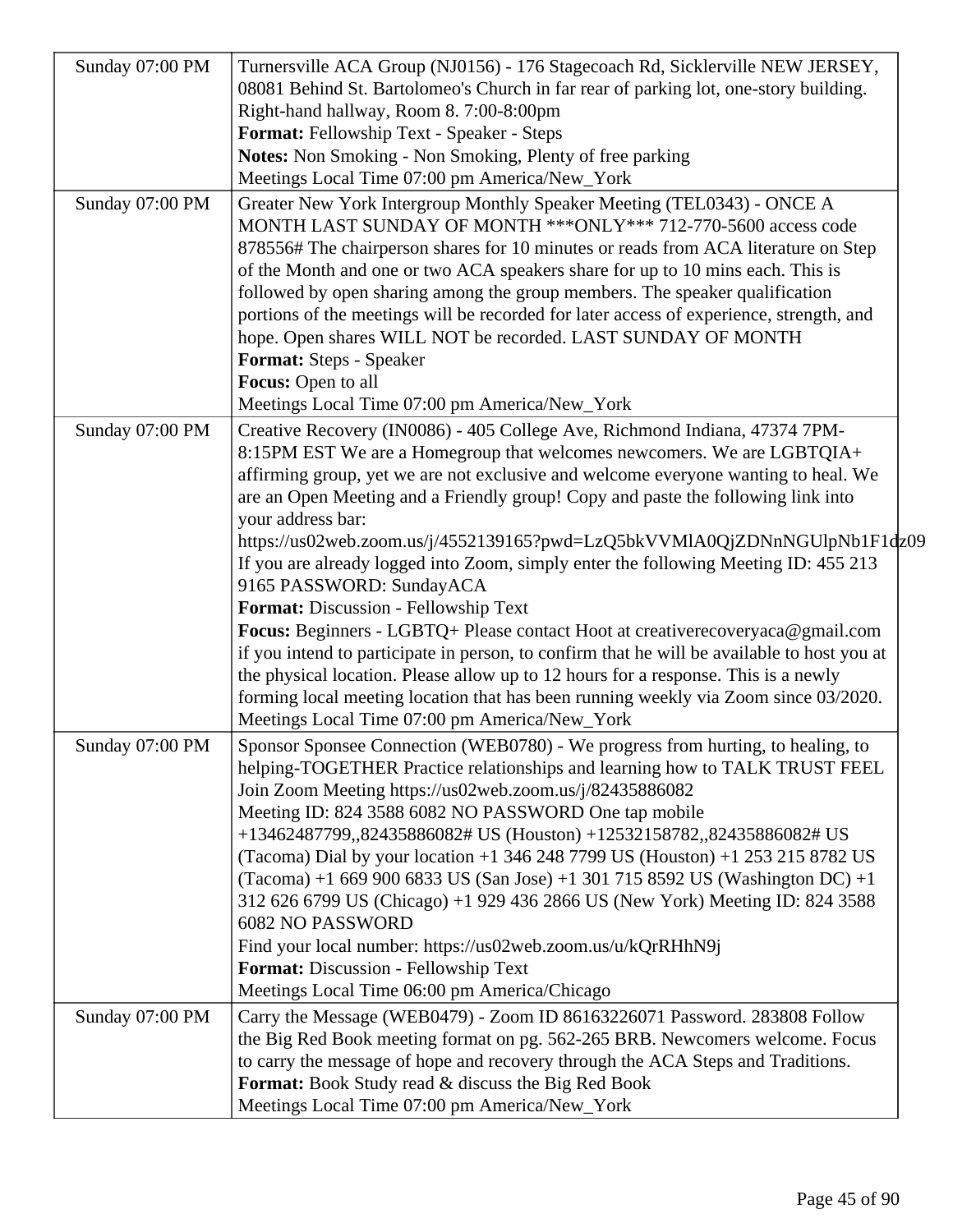| Sunday 07:00 PM | Sunday Nite ACOA (ID0056) - 403 N. Hayes, Pocatello Idaho, 83201 This is in The                                     |  |
|-----------------|---------------------------------------------------------------------------------------------------------------------|--|
|                 | Bannock Youth house. Use the NORTH facing entrance. The entrance faces Saint                                        |  |
|                 | Joesphs Church.                                                                                                     |  |
|                 | Format: 12 Step Study Group - Book Study - Speaker                                                                  |  |
|                 | Focus: Beginners - LGBTQ+ - BIPOC - Secular/Agnostic/Atheist - Young Adult<br>(Ages 18 to 26)                       |  |
|                 | Notes: Fragrance Free - Needs Support - Non Smoking - Fragrance Free, Needs                                         |  |
|                 | Support, Non Smoking, Face masks are used if you are not vaccinated.                                                |  |
|                 | Meetings Local Time 05:00 pm America/Denver                                                                         |  |
| Sunday 07:00 PM | (WEB0549) - This meeting is being cancelled Here are our zoom IDs: Monday                                           |  |
|                 | meeting 729 914 770 Password 096844 Thursday meeting 282 729 505 Password<br>040356                                 |  |
|                 | Format: Book Study - Discussion                                                                                     |  |
|                 | Focus: Beginners - LGBTQ+ - BIPOC - Secular/Agnostic/Atheist                                                        |  |
|                 | Meetings Local Time 07:00 pm America/New_York                                                                       |  |
| Sunday 07:00 PM | Sunday Steps (WEB0397) - Meeting link:                                                                              |  |
|                 | https://us02web.zooms/j/82624046661?pwd=V0NVZUU1ZWFLVkhWQzV5NGpkVHYz09                                              |  |
|                 | Participant Code: 82624046661 Passcode: 009842 Any questions, please contact us at                                  |  |
|                 | sundaystepsaca@gmail.com. Looking forward to seeing you.                                                            |  |
|                 | Format: Steps Step focus with speaker lead and reading from red or yellow book.                                     |  |
|                 | Steps rotate each quarter and on the last week of the quarter the topic will be the                                 |  |
|                 | Solution.                                                                                                           |  |
|                 | Meetings Local Time 07:00 pm America/New_York                                                                       |  |
| Sunday 07:00 PM | Expect the Best (MA064) - We are presently using an online-only format until we find                                |  |
|                 | a new in-person location in the Framingham, MA area. Here is our online log-in                                      |  |
|                 | information for those who do not already have the Zoom information:                                                 |  |
|                 | https://us02web.zoom.us/j/85411086110?pwd=NUVqeVNIdk9vOExQSmxCVDRtR0tYzz09                                          |  |
|                 | Meeting ID: 854 1108 6110 Passcode: 839754 PLEASE NOTE: Be sure to log in                                           |  |
|                 | before 7:10 PM. The meeting is locked at that time to provide a more secure online                                  |  |
|                 | environment.                                                                                                        |  |
|                 | Format: Book Study - Discussion - Fellowship Text Non Smoking                                                       |  |
|                 | Meetings Local Time 07:00 pm America/New_York                                                                       |  |
| Sunday 07:00 PM | ACA Opening Meeting (HI0034) - 15-3039 Pahoa Village Road, Pahoa Hawaii, 96778                                      |  |
|                 | Format: 12 Step Study Group - Discussion - Speaker                                                                  |  |
|                 | Focus: ACA Teen (Ages 12 to 18) - Beginners - LGBTQ+ - BIPOC                                                        |  |
|                 | Notes: Fragrance Free - Non Smoking - Fragrance Free, Non Smoking,<br>Meetings Local Time 01:00 pm Pacific/Honolulu |  |
| Sunday 07:00 PM | HS365ACOA (WEB0719) - Email: hs365acoa@gmail.com                                                                    |  |
|                 | Format: 12 Step Study Group - Fellowship Text                                                                       |  |
|                 | Meetings Local Time 06:00 pm America/Chicago                                                                        |  |
|                 |                                                                                                                     |  |
| Sunday 07:00 PM | (MI116) - 1st Presbyterian Church 508 Franklin St, Grand Haven Michigan, 49417                                      |  |
|                 | Please enter the church through the parking lot off of Clinton Street. We meet in the                               |  |
|                 | conference room to the right of the entry doors.<br><b>Format:</b> Discussion                                       |  |
|                 | Focus: Open to all                                                                                                  |  |
|                 | Notes: Wheelchair Access - Non Smoking - Wheelchair Access, Non Smoking, Non                                        |  |
|                 | Smoking                                                                                                             |  |
|                 | Meetings Local Time 07:00 pm America/Detroit                                                                        |  |
|                 |                                                                                                                     |  |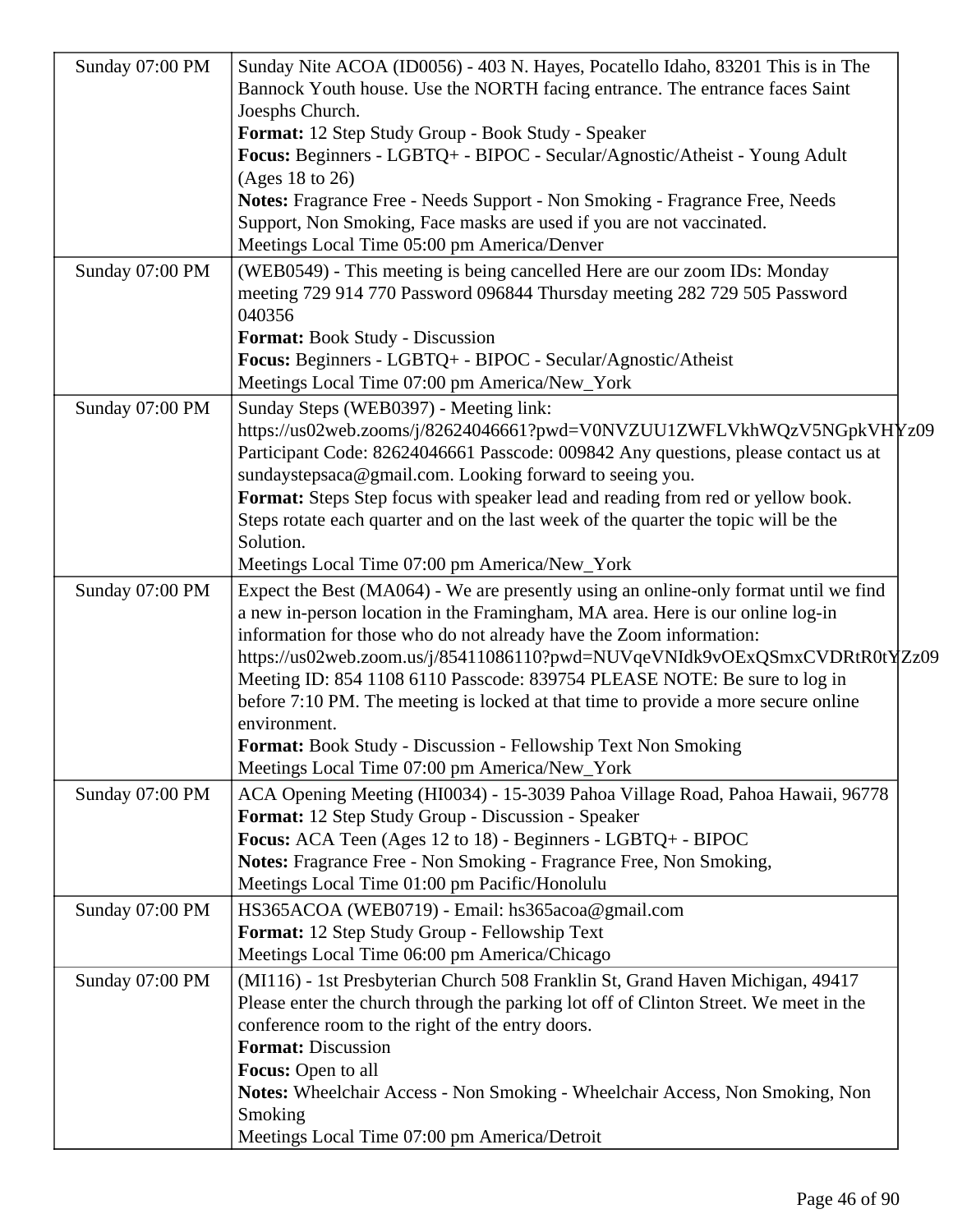|                 | Sunday 07:00 PM   Safe & Sane Sundays (CA1496) - 3025 Alhambra Dr., Cameron Park Cal966772,                                                          |  |
|-----------------|------------------------------------------------------------------------------------------------------------------------------------------------------|--|
|                 | North end of airport frontage road.                                                                                                                  |  |
|                 | Format: 12 Step Study Group - Book Study - Discussion - Fellowship Text - Speaker                                                                    |  |
|                 | Notes: Needs Support - Needs Support, New comers are welcome come join us!                                                                           |  |
|                 | Meetings Local Time 04:00 pm America/Los_Angeles                                                                                                     |  |
|                 | Sunday 07:00 PM   Fellow Travelers (MO0053) - 115 S. Washington St., Union Missouri, 63084 Meeting                                                   |  |
|                 | held at Zion Church of Christ, enter through front double doors.                                                                                     |  |
|                 | Format: Discussion - Book Study - Steps                                                                                                              |  |
|                 | Focus: Open to All                                                                                                                                   |  |
|                 | Notes: Wheelchair Access - Non Smoking - Wheelchair Access, Non Smoking,                                                                             |  |
|                 | Meetings Local Time 06:00 pm America/Chicago                                                                                                         |  |
| Sunday 07:00 PM | Growing Up Together (WEB0152)https://zoom.us/j/87875106907                                                                                           |  |
|                 | We are open to all - Newcomers Welcome! - Open Discussion group meeting                                                                              |  |
|                 | We run the meeting for an hour and a half.                                                                                                           |  |
|                 | There is no password or sign-up needed for this meeting. We do utilize the waiting                                                                   |  |
|                 | room feature in Zoom and have at least one host and co-host to keep the room \$afe.                                                                  |  |
|                 | Come join us and lets start Growing Up Together!                                                                                                     |  |
|                 | Format: Discussion                                                                                                                                   |  |
|                 | Focus: Beginners https://zoom.us/j/87875106907                                                                                                       |  |
|                 | Meetings Local Time 07:00 pm America/New_York                                                                                                        |  |
| Sunday 07:00 PM | Saratoga Sunday (TEL0419) - Original ACoA Group of Saratoga-topic/discussion or                                                                      |  |
|                 | BRB step meeting. Join Zoom Meeting from your browser                                                                                                |  |
|                 | https://us02web.zoom.us/j/8057715233 Meeting ID: 805 771 5233 No passcode                                                                            |  |
|                 | required. "Social Distancing" restrictions and will resume at Nolan House when the                                                                   |  |
|                 | Governor allows us to meet in person safely.                                                                                                         |  |
|                 | Format: Discussion - Fellowship Text - Book Study - Steps Telephone Meeting                                                                          |  |
|                 | Meetings Local Time 07:00 pm America/New_York                                                                                                        |  |
|                 | Sunday 07:00 PM   Sanctuary Without Borders (WEB0111) - Sanctuary Without Borders: A safe virtual                                                    |  |
|                 | space for DAILY zoom-based ACA meetings. Newcomers welcome! Daily 6am:<br>Strengthening My Recovery reader/Big Red Book; Daily 8am: Strengthening My |  |
|                 | Recovery reader; M-F 12 Noon-12:45pm : host choice; Daily 7pm: various formats                                                                       |  |
|                 | including Big Red Book, Loving Inner Parent, ACA literature, Creative Recovery.                                                                      |  |
|                 | speaker, and host's choice. Password changes monthly. Contact                                                                                        |  |
|                 | sanctuaryWOborders@gmail.com for the welcome letter which includes the current                                                                       |  |
|                 | meeting schedule, description, and ZOOM access. Because anonymity and safety are                                                                     |  |
|                 | priorities, please ensure your email protects your privacy (such as last name, signature                                                             |  |
|                 | lines, or business address).                                                                                                                         |  |
|                 | Format: 12 Step Study Group - Book Study - Discussion - Fellowship Text - Loving                                                                     |  |
|                 | Parent Guidebook - Speaker - Steps                                                                                                                   |  |
|                 | Meetings Local Time 07:00 pm America/New_York                                                                                                        |  |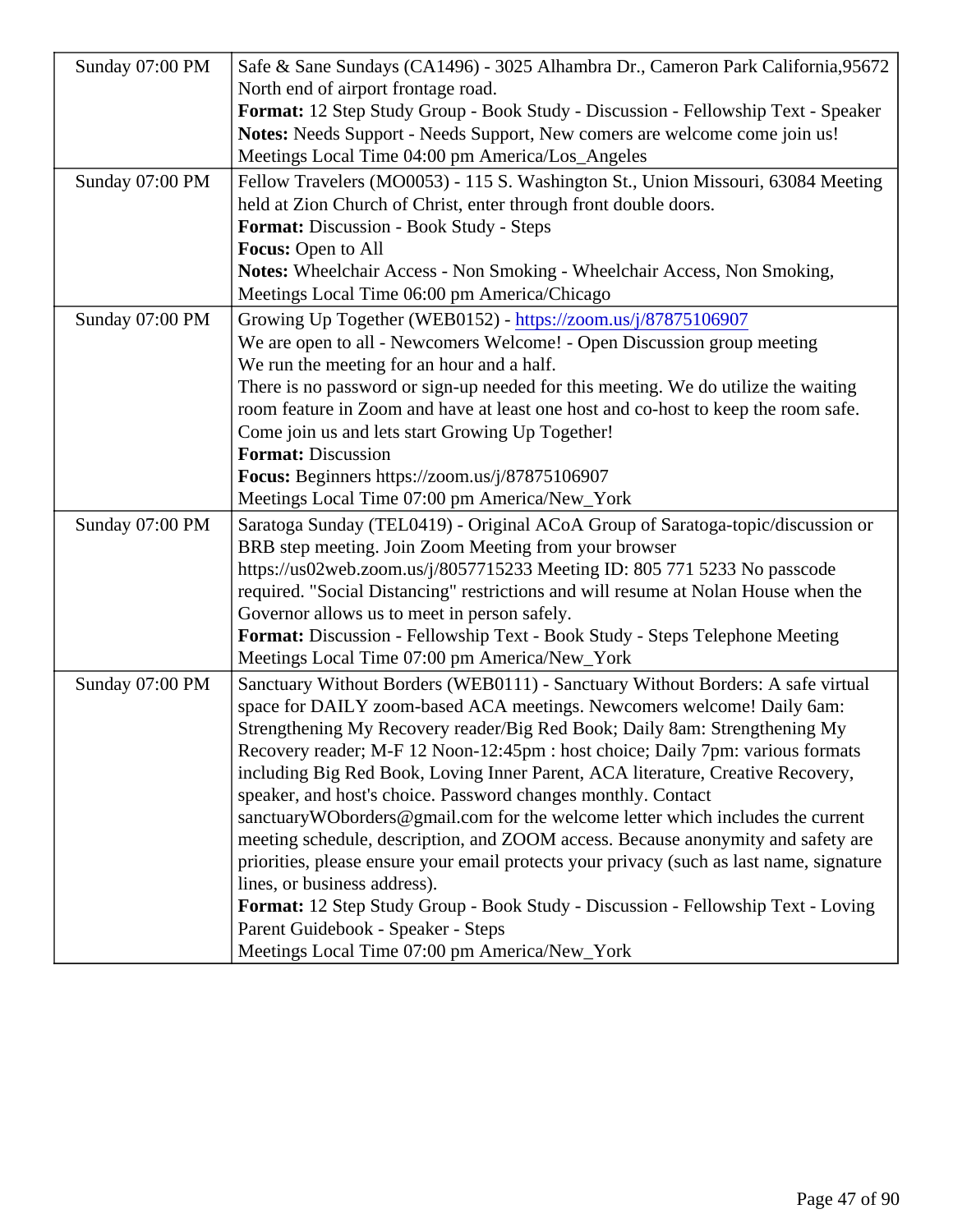| Sunday 07:00 PM | Grateful Adult Children of Alcoholics (TX0204) - 611 S. Graham St., Stephenville                                                                            |
|-----------------|-------------------------------------------------------------------------------------------------------------------------------------------------------------|
|                 | Texas, 76401 We have 4 meetings - Tuesday, Thursday and Sunday at 6 pm - and                                                                                |
|                 | Saturday at 1:30 pm. All groups meet in the small room connected to the AAclubhouse                                                                         |
|                 | (door closest to the parking lot). The Sunday meeting is a closed (ACA'sonly) meeting.                                                                      |
|                 | Our other meetings are open meetings.                                                                                                                       |
|                 | Tuesday: Big Red Book                                                                                                                                       |
|                 | Thursday: Step Study                                                                                                                                        |
|                 | <b>Saturday: Loving Parent Guidebook</b>                                                                                                                    |
|                 | <b>Sunday: Laundry Lists Workbook</b>                                                                                                                       |
|                 | Format: 12 Step Study Group - Book Study - Laundry Lists Workbook - Loving                                                                                  |
|                 | <b>Parent Guidebook</b>                                                                                                                                     |
|                 | <b>Notes:</b> Non Smoking - Non Smoking,                                                                                                                    |
|                 | Meetings Local Time 06:00 pm America/Chicago                                                                                                                |
|                 |                                                                                                                                                             |
| Sunday 07:00 PM | Sunday Night Blameless Recovery (WEB0114) - Sunday Night Blameless Recovery,<br>weekly at 7:00 PM EST. The meeting will lock around 7:20 PM. This Blameless |
|                 |                                                                                                                                                             |
|                 | Recovery meeting focuses on moving from blame to acceptance as we heal our<br>wounds and trauma experienced in our family of origin.                        |
|                 | Join the Zoom meeting by copying this link into your browser:                                                                                               |
|                 |                                                                                                                                                             |
|                 | https://us06web.zoom.us/j/85404684056                                                                                                                       |
|                 | Please have your Zoom profile show a name: a first name, a middle name, or an initial -<br>just something that the meeting leader can say to call on you.   |
|                 |                                                                                                                                                             |
|                 | Format: Discussion - Steps                                                                                                                                  |
|                 | Meetings Local Time 07:00 pm America/New_York                                                                                                               |
| Sunday 07:00 PM | Bellevue Sunday Afternoon (WA0233) - 1221 148th Ave NE, Bellevue Washington,                                                                                |
|                 | 98007 To attend in person: Meeting is in Room 108 downstairs in the Bellevue                                                                                |
|                 | Christian Reformed Church. From the parking lot, walk along the left side of the                                                                            |
|                 | church to the downstairs entrance. Go straight through the large room to the hallway                                                                        |
|                 | with numbered rooms.                                                                                                                                        |
|                 | To attend online: Launch your web browser and enter the following URL:                                                                                      |
|                 | http://bit.ly/BellevueSundayACA                                                                                                                             |
|                 | Format: Book Study - Discussion                                                                                                                             |
|                 | <b>Notes:</b> Non Smoking - Non Smoking,                                                                                                                    |
|                 | Meetings Local Time 04:00 pm America/Los_Angeles                                                                                                            |
| Sunday 07:00 PM | Sunday Night ACA (VA091) - 6215 Rolling Road, Room 261, Springfield Virginia,                                                                               |
|                 | 22152 Meeting is suspended due to the COVID virus until further notice. We meet on                                                                          |
|                 | Zoom. Email the meeting contact for details.                                                                                                                |
|                 | <b>Format: Discussion</b>                                                                                                                                   |
|                 | Notes: Needs Support - Needs Support, Non Smoking                                                                                                           |
|                 | Meetings Local Time 07:00 pm America/New_York                                                                                                               |
| Sunday 07:00 PM | CNY Women's Group (WEB0261) - Anyone identifying as a woman is welcome to                                                                                   |
|                 | attend. Zoom ID is 824-3362-5498 Password is 8675309                                                                                                        |
|                 | <b>Format: Discussion</b>                                                                                                                                   |
|                 | <b>Focus:</b> Women Only                                                                                                                                    |
|                 | Meetings Local Time 07:00 pm America/New_York                                                                                                               |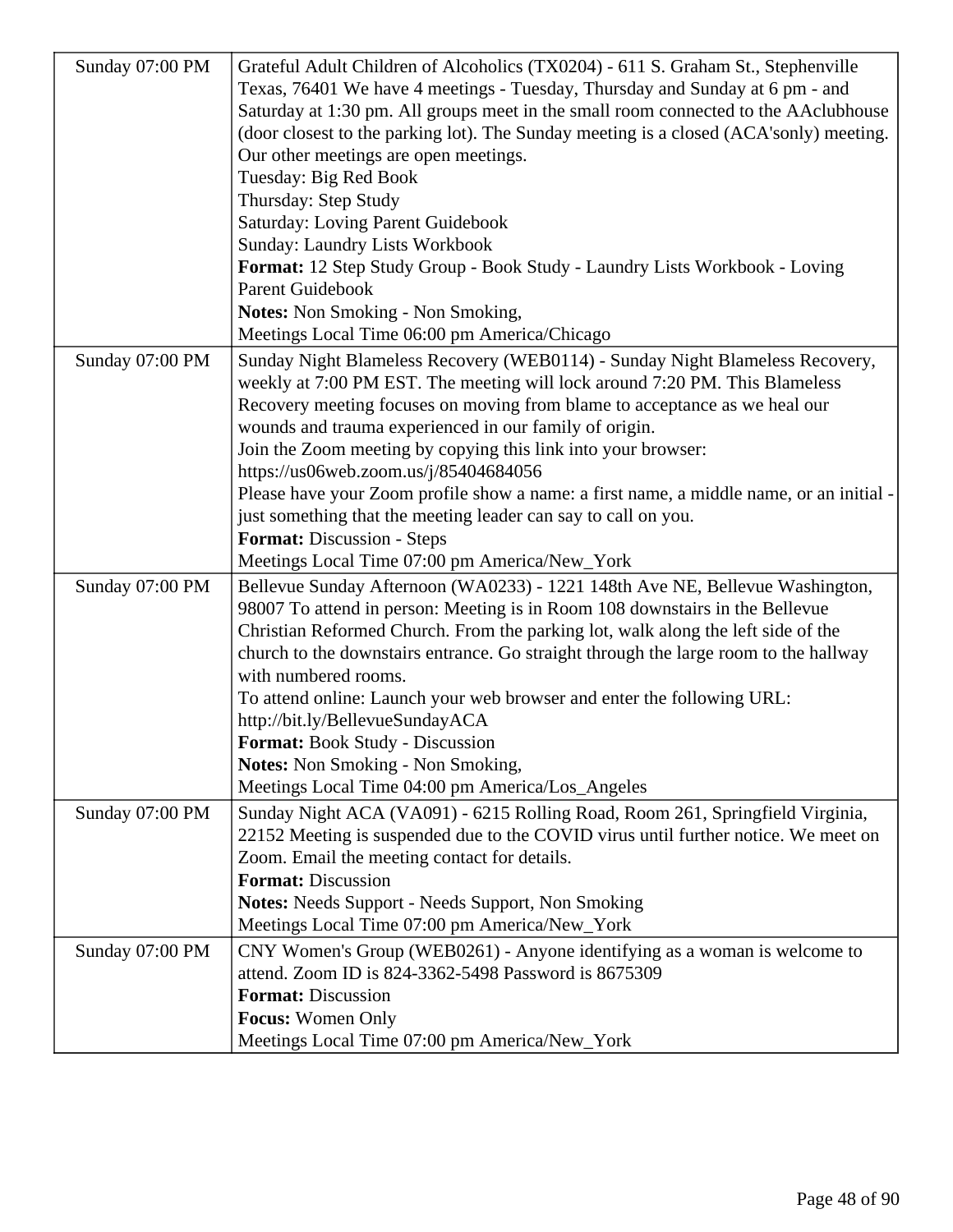| Sunday 07:00 PM | (WV0008) - 1014 Main St., Wellsburg West Virginia, 26070 In fellowship hall around       |
|-----------------|------------------------------------------------------------------------------------------|
|                 | side of church. This meeting is currently suspended due to lack of interest. Please call |
|                 | before coming.                                                                           |
|                 | Format: Discussion - Fellowship Text - Steps                                             |
|                 | Notes: Needs Support - Non Smoking - Needs Support, Non Smoking, This meeting is         |
|                 | currently suspended due to lack of interest. Please call before coming.                  |
|                 | Meetings Local Time 07:00 pm America/New_York                                            |
| Sunday 07:00 PM | Open discussion (KY0030) - 1328 Griffith Avenue, Owensboro Kentucky, 42301               |
|                 | Meeting currently 2nd Monday of each month                                               |
|                 | <b>Format: Discussion</b>                                                                |
|                 | Focus: Open to All                                                                       |
|                 | <b>Notes:</b> Smoking - Wheelchair Access - Smoking, Wheelchair Access,                  |
|                 | Meetings Local Time 06:00 pm America/Chicago                                             |
| Sunday 07:00 PM | ACA Clean Laundry (WA0211) - The Zoom meeting ID is 821 4196 9814 and the                |
|                 | password is 105 877. The meeting time has not changed, but is the same: Sundays          |
|                 | from 4 pm to 5pm PST.                                                                    |
|                 | Format: Discussion - Fellowship Text - Speaker                                           |
|                 | Notes: Non Smoking - Non Smoking, We meet on Zoom only                                   |
|                 | Meetings Local Time 04:00 pm America/Los_Angeles                                         |
| Sunday 07:00 PM | Becoming Your Own Loving Parent (CAN0383) - 1440 W 12th Ave, Vancouver                   |
|                 | British Columbia, V6H1M8 In this meeting we read from the Big Red Book and listen        |
|                 | to a guided meditation on becoming your own loving parent. After the meditation we       |
|                 | sit quietly for 8 minutes to practice non-dominant handwriting and/or sit lovingly with  |
|                 | the inner child followed by sharing. — It's an intimate and supportive group.            |
|                 | Newcomers are welcome, however familiarity with the ACA program is suggested. -          |
|                 | Holy Trinity Anglican Church: Room is located on the 3rd floor in the yellow room.       |
|                 | Signs are provided for ease of direction.                                                |
|                 | Format: Book Study - Discussion - Fellowship Text - Steps - Workshop                     |
|                 | Notes: Wheelchair Access - Wheelchair Access,                                            |
|                 | Meetings Local Time 04:00 pm America/Vancouver                                           |
|                 |                                                                                          |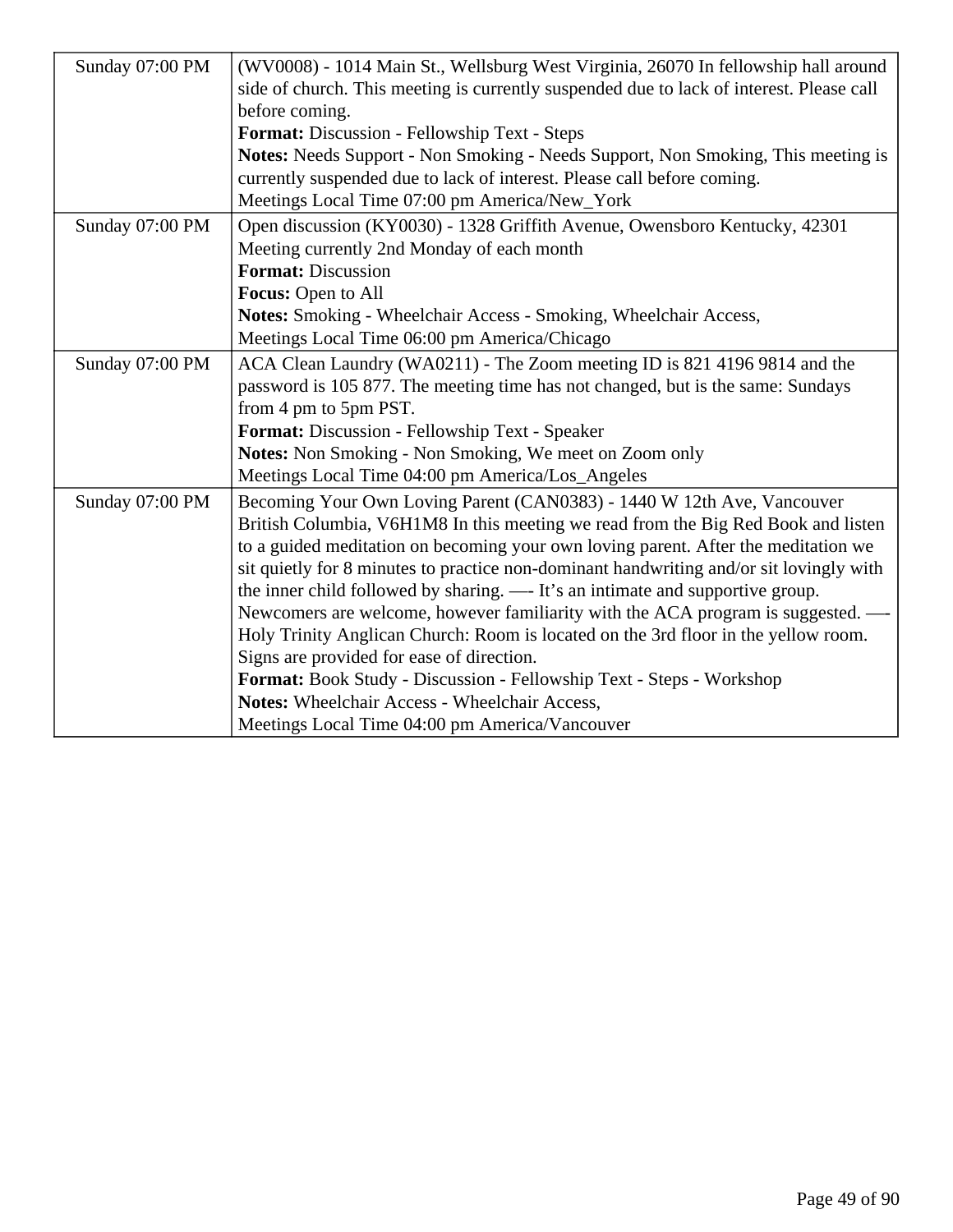| Sunday 07:00 PM | Hurting to Healing to Helping (VA102) - 116 West Broad St., Falls Church Virginia,<br>22046 Look for the blue fabric awning with the words Unity Club on it in white<br>lettering. Then go up the stairs inside to Room 2. Our physical address is at 116 W |
|-----------------|-------------------------------------------------------------------------------------------------------------------------------------------------------------------------------------------------------------------------------------------------------------|
|                 | Broad St, Falls Church, VA 22046, The Unity Club - Upstairs, Room 2                                                                                                                                                                                         |
|                 | No childcare. Parking can be tricky. Look for the Public Parking signs that say 2 hours,                                                                                                                                                                    |
|                 | or if all else fails, use the 3 story cement parking garage (free on weekends) on Park                                                                                                                                                                      |
|                 | Ave (yes its really called Park Ave) which is east of Broad St by about 100 yards or<br>more.                                                                                                                                                               |
|                 | Format: Book Study - Discussion - Fellowship Text - Laundry Lists Workbook - Steps                                                                                                                                                                          |
|                 | Notes: Non Smoking - Non Smoking, As of June of 2021 we are both at Unity Club                                                                                                                                                                              |
|                 | (face to face), but also available as a zoom meeting online. Email us for phone call                                                                                                                                                                        |
|                 | in/link in info if you cannot attend in person as we are linking the two together for                                                                                                                                                                       |
|                 | Hybrid style meeting. We are identified as a Closed style meeting (which means you                                                                                                                                                                          |
|                 | should not be a reporter or student doing research but rather be looking to experience                                                                                                                                                                      |
|                 | healing for yourself or for your family) -- BUT -- we want to welcome all who believe                                                                                                                                                                       |
|                 | they may be or are from dysfunctional/shame based homes and/or alcoholic upbringing                                                                                                                                                                         |
|                 | etc. Even homes where alcohol was not directly involved satisfy the definition if                                                                                                                                                                           |
|                 | dysfunction, depression, or shame are the result in your life. There is no requirement to<br>have literature or even to share at all during our meetings. We use a 3-week cycle of                                                                          |
|                 | topics: Laundry List (Trait readings from Laundry List Workbook), 12 steps (Big Red                                                                                                                                                                         |
|                 | Book) and then Solution oriented Topics (from Chapter 8 also in Big Red Book) Please                                                                                                                                                                        |
|                 | give us a try, we would love to meet you and to welcome you to our fellowship.                                                                                                                                                                              |
|                 | Meetings Local Time 07:00 pm America/New_York                                                                                                                                                                                                               |
| Sunday 07:00 PM | Help To Heal (VA0134) - 26 South 3rd St, Warrenton, 20186 The Meeting Place                                                                                                                                                                                 |
|                 | adjacent to the municipal city parking lot (previously Salvation Army)                                                                                                                                                                                      |
|                 | <b>Format: Discussion</b>                                                                                                                                                                                                                                   |
|                 | Meetings Local Time 07:00 pm America/New_York                                                                                                                                                                                                               |
| Sunday 07:00 PM | Sunday Brunch and ACA Book Study Discussion (CA1216) - Southside Park and T                                                                                                                                                                                 |
|                 | Street, Sacramento California, 95818 We reached out to this meeting in February to                                                                                                                                                                          |
|                 | see if it is still active but received no response. If you have information about it,                                                                                                                                                                       |
|                 | please email us at meetings@acawso.org. Otherwise, it will be removed from the                                                                                                                                                                              |
|                 | meeting list on June 30, 2022.                                                                                                                                                                                                                              |
|                 | We are meeting at Southside park by the stage picnic table availability                                                                                                                                                                                     |
|                 | Format: Book Study - Discussion                                                                                                                                                                                                                             |
|                 | Meetings Local Time 04:00 pm America/Los_Angeles                                                                                                                                                                                                            |
| Sunday 07:00 PM | Serenity Sunday (CA1181) - Zoom ID: 805-888-1234 No password Bring your Big                                                                                                                                                                                 |
|                 | Red Book and Daily Affirmations book Audio and video on please                                                                                                                                                                                              |
|                 | Format: Book Study - Discussion - Fellowship Text - Speaker - Steps                                                                                                                                                                                         |
|                 | Notes: Non Smoking - Non Smoking, Non Smoking                                                                                                                                                                                                               |
|                 | Meetings Local Time 04:00 pm America/Los_Angeles                                                                                                                                                                                                            |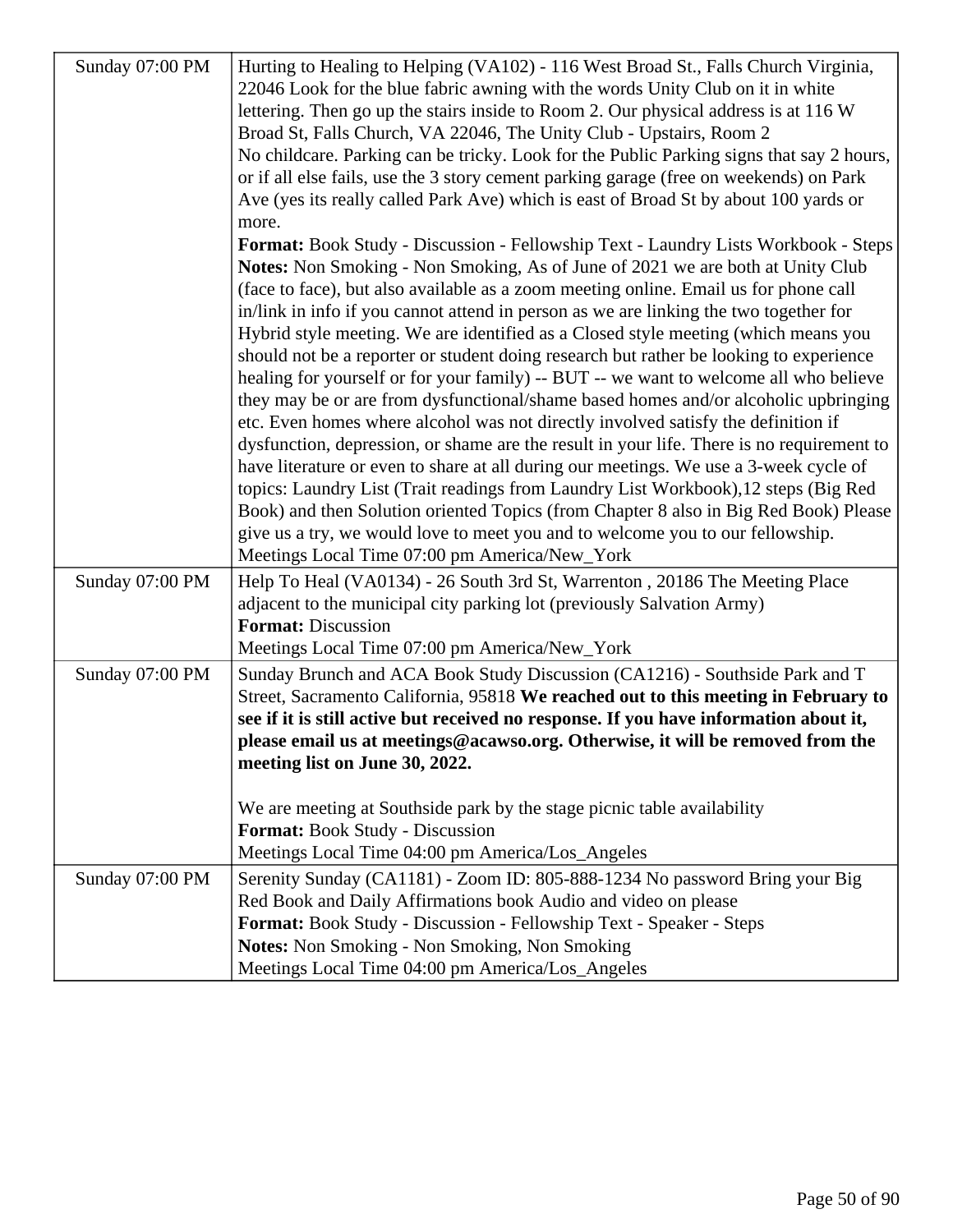| Sunday 07:00 PM | Sandpoint Way (WA0207) - 4710 NE 70th Street, Seattle Washington, 98115                                                                                                   |
|-----------------|---------------------------------------------------------------------------------------------------------------------------------------------------------------------------|
|                 | Sandpoint Way ACA Group (Seattle, WA) meets each week IN-PERSON & ONLINE                                                                                                  |
|                 | simultaneously. This is a hybrid meeting. We meet each Sunday from 4-530pm PST.                                                                                           |
|                 | To access the meeting online via zoom: Zoom ID: 322 968 1030. Password: sandpoint.                                                                                        |
|                 | Physical location for in person meeting: Sandpoint Community Methodist Church.                                                                                            |
|                 | 4710 NE 70th Street. 98115. Church entrance is around back from the parking lot. We                                                                                       |
|                 | meet in the Fireside Room. Wearing a mask and physical distancing are required for in-                                                                                    |
|                 | person attendance, per church policy. Participants in person have the choice to be                                                                                        |
|                 | visible on-camera or not, but their shares will be heard (audio) by all in attendance.                                                                                    |
|                 | Format: Book Study - Discussion - Fellowship Text - Steps                                                                                                                 |
|                 | <b>Notes:</b> Non Smoking - Non Smoking,                                                                                                                                  |
|                 | Meetings Local Time 04:00 pm America/Los_Angeles                                                                                                                          |
|                 |                                                                                                                                                                           |
| Sunday 07:00 PM | Little River ACA (FL0292) - 51 NE 82nd Terrace, Miami Florida, 33138 This is a 12<br>Step Clubhouse. Look for black iron fence on the corner, murals on the walls. We are |
|                 |                                                                                                                                                                           |
|                 | in the smaller room on the right. Here's the zoom link for this hybrid meeting:                                                                                           |
|                 | https://us02web.zoom.us/j/4702143980 (Password: butterfly)                                                                                                                |
|                 | <b>Format: Book Study</b>                                                                                                                                                 |
|                 | Meetings Local Time 07:00 pm America/New_York                                                                                                                             |
| Sunday 07:15 PM | ACA Steps and Solution Big Red Book Meeting (DC0020) - 1638 R Street NW,                                                                                                  |
|                 | Washington District of Columbia, 20009 ONLINE ONLY for now. Once-a-month in-                                                                                              |
|                 | person meeting for fellowship will be announced in advance at the meeting. Zoom:                                                                                          |
|                 | https://zoom.us/j/4343507964?pwd=TW5wMk1mMWt3ZFN0OTgxMWZPY2hJUT09                                                                                                         |
|                 | If the link is not used, then enter meeting# 4343507964 and password 136216 at the                                                                                        |
|                 | Zoom website or in the zoom app. Phone users dial (929) 436-2866 and enter the same                                                                                       |
|                 | meeting number and password.                                                                                                                                              |
|                 | <b>Format:</b> Fellowship Text IN PERSON meeting approximately 1 time per month.                                                                                          |
|                 | ONLINE only meeting other Sundays.                                                                                                                                        |
|                 | Meetings Local Time 07:15 pm America/New_York                                                                                                                             |
| Sunday 07:30 PM | Bay Ridge Mens ACA group (NY0190) - St. Patricks, 9511 4th Ave, Brooklyn NEW                                                                                              |
|                 | YORK, 11209 Join us at the Bay Ridge Brooklyn Mens ACA group where we meet to                                                                                             |
|                 | share our experiences of recovery in an atmosphere of mutual respect. Our format                                                                                          |
|                 | includes listening to speakers, book study and Twelve Step discussion. Saints Patricks                                                                                    |
|                 | is located at the last stop (95 st.) on the R train. If your coming up from Fourth Ave                                                                                    |
|                 | just walk toward the arches off to right side of the Churches main entrance. Go under                                                                                     |
|                 | the arches and enter the brown door on the left and head downstairs. There is also                                                                                        |
|                 | parking available in the back.                                                                                                                                            |
|                 | Format: Discussion - Book Study - Steps - Speaker                                                                                                                         |
|                 | Focus: Men-Only                                                                                                                                                           |
|                 | <b>Notes:</b> Non Smoking Non Smoking                                                                                                                                     |
|                 | Meetings Local Time 07:30 pm America/New_York                                                                                                                             |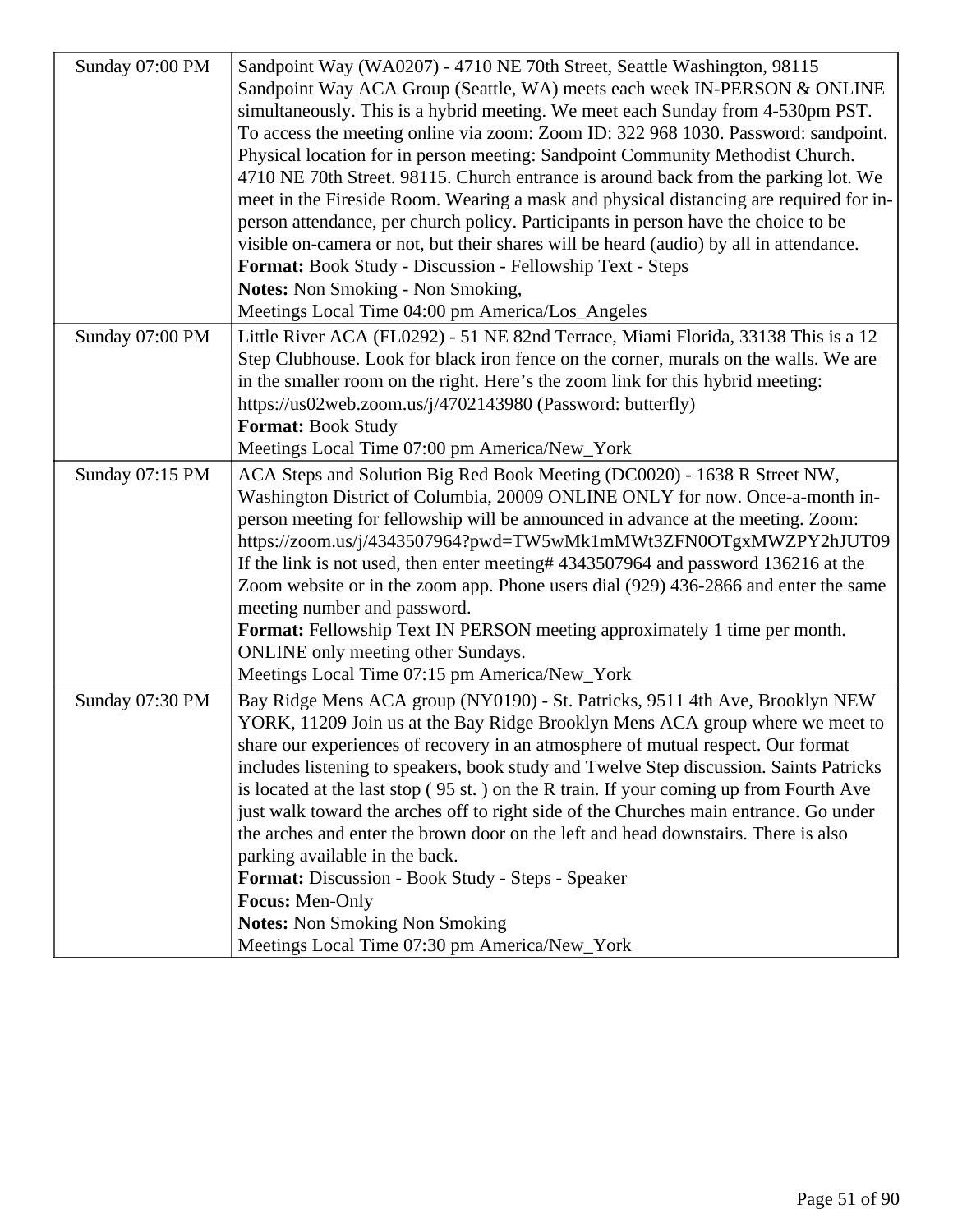| Sunday 07:30 PM | The Loving Parent Guidebook - Study group (WEB0716) - This meeting was createdto<br>go through the Loving Parent Guidebook. All ACA's regardless of experience are<br>welcome. We will start at the beginning of the workbook starting January 9th, 2022.<br>This is a zoom meeting requesting video participation. Zoom Link:<br>https://us02web.zoom.us/j/89514432637?pwd=dmc1RVRtV3h5VW9HNTRMUEozTzJDQT09<br>Zoom ID: 89514432637 Password: Nurturing To dial in by phone, find your local<br>number: Meeting ID: 895 1443 2637 Passcode: 503882970<br>Format: Loving Parent Guidebook Topic: The Loving Parent GuidebookTime: Every<br>Sunday in 2022 06:30 PM to 7:30 Central Time (US) Weekly - This meeting requests<br>video participation for breakout room sharing.<br>Meetings Local Time 06:30 pm America/Chicago |  |
|-----------------|-------------------------------------------------------------------------------------------------------------------------------------------------------------------------------------------------------------------------------------------------------------------------------------------------------------------------------------------------------------------------------------------------------------------------------------------------------------------------------------------------------------------------------------------------------------------------------------------------------------------------------------------------------------------------------------------------------------------------------------------------------------------------------------------------------------------------------|--|
| Sunday 07:30 PM | Survivors Group (FL103) - 1211 New Jersey Rd, Lakeland Florida, 33801 New Hope<br><b>Community Church</b><br>Format: Discussion - Book Study - Steps - Speaker Non Smoking<br>Meetings Local Time 07:30 PM America/New_York                                                                                                                                                                                                                                                                                                                                                                                                                                                                                                                                                                                                   |  |
| Sunday 07:30 PM | (CA1331) - 925 N Wilson Way (inside Kelly Plumbing's building), Stockton<br>CALIFORNIA, 95205 English with Spanish Speaking Members<br>Format: Book Study - Discussion - Steps<br>Notes: Needs Support - Non Smoking - Needs Support, Non Smoking, Meeting in<br>person and via zoomID# 609 926 1904Password 123456<br>Meetings Local Time 04:30 pm America/Los_Angeles                                                                                                                                                                                                                                                                                                                                                                                                                                                       |  |
| Sunday 07:30 PM | Hastings Aca (MN135) - 207 3rd street east, Hastings Minnesota, 55033<br>Format: Book Study - Discussion Non Smoking-Smoking Allowed Outside Of Bldg<br>Meetings Local Time 06:30 pm America/Chicago                                                                                                                                                                                                                                                                                                                                                                                                                                                                                                                                                                                                                          |  |
| Sunday 07:30 PM | PC Alano - ACA (WEB0419) -<br>https://us04web.zoom.us/j/826735150?pwd=bWZQcUpjMmsvQS9nU2dsSVNjNGhKQJT09<br>Meeting ID: 826 735 150 Password: 004516<br>Format: Book Study - Discussion - Fellowship Text - Speaker - Steps<br>Focus: Beginners - LGBTQ+ - BIPOC - Young Adult (Ages 18 to 26)<br>Meetings Local Time 07:30 pm America/New_York                                                                                                                                                                                                                                                                                                                                                                                                                                                                                |  |
| Sunday 07:30 PM | Park City ACA (UT0038) - We are currently meeting on Zoom; in-person meetings are<br>on hold. For details and updates, visit our website: https://parkcityaca.wordpress.com/<br>Format: Discussion - Fellowship Text<br><b>Notes:</b> Non Smoking - Non Smoking,<br>Meetings Local Time 05:30 pm America/Denver                                                                                                                                                                                                                                                                                                                                                                                                                                                                                                               |  |
| Sunday 07:30 PM | Sunday ACA Skype meeting (WEB0067) - sundayacaskype@gmail.com- ACA<br>meeting every Sunday at 19:30 Central European Time (CET); Please IM directly to<br>account to join meeting. If Skype account name Sunday ACA Skype meeting does not<br>show up (when searching in adding contacts), then it might help to search when using<br>the email address sundayacaskype@gmail.com.<br>Meetings Local Time 07:30 pm America/New_York                                                                                                                                                                                                                                                                                                                                                                                            |  |
| Sunday 07:30 PM | Sunday Steps (Workbook Study) (MO0038) - 830 N Kirkwood Rd, Kirkwood<br>Missouri, 63122 Community of Christ Church Cross Street: N Kirkwood Rd and Swan<br>MASKS REQUIRED Zoom ID: 195 636 812 (Text for PW)<br><b>Format: Book Study</b><br>Notes: Non Smoking - Non Smoking, Non Smoking<br>Meetings Local Time 06:30 pm America/Chicago                                                                                                                                                                                                                                                                                                                                                                                                                                                                                    |  |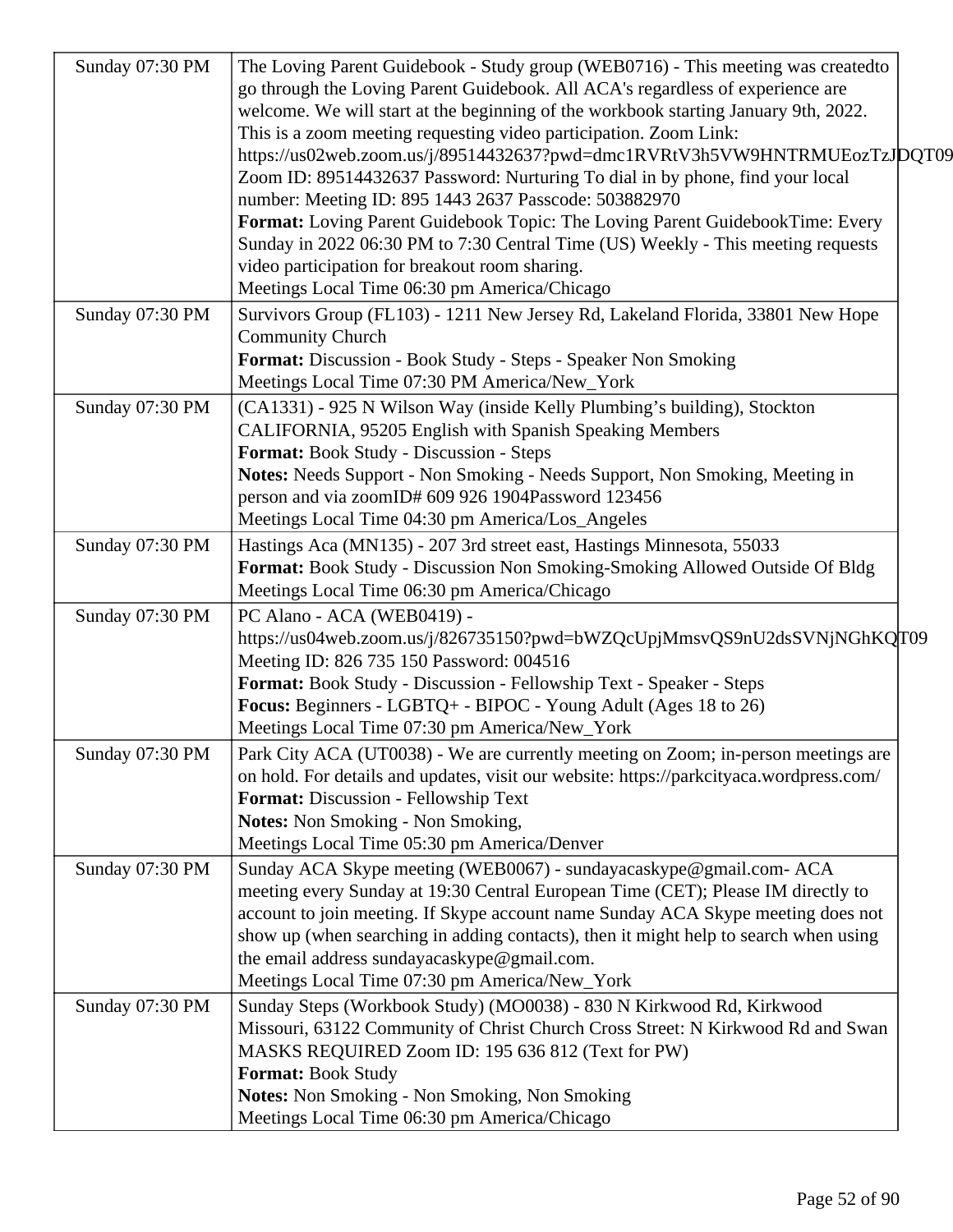| Sunday 07:30 PM | Freedom From the Past (NC0080) - 3835 W WT Harris Blvd, Charlotte NORTH                 |
|-----------------|-----------------------------------------------------------------------------------------|
|                 | CAROLINA, 28269 University City United Methodist Church Room 104 Park and               |
|                 | enter at the back of church through door marked "Church Office"                         |
|                 | <b>Format: Book Study</b>                                                               |
|                 | Notes: Needs Support - Non Smoking - Needs Support, Non Smoking, This meeting is        |
|                 | currently a hybrid, meeting both in-person and online. In-person we meet in a large     |
|                 | room and practice social distancing, with plenty of space to spread out. Wearing masks  |
|                 | is required to participate in-person. This meeting is geared towards newcomers and      |
|                 | needs support.                                                                          |
|                 | Meetings Local Time 07:30 pm America/New_York                                           |
| Sunday 07:30 PM | Sane & Safe ACA Sunday (CA1418) - Welcome, join us. Zoom 453-383-485                    |
|                 | Password 294709 Safe & Sane Zoom meeting is now scheduled from 4:30-5:45 pm             |
|                 | PT, 7:30 pm ET, 12:30 am UK. Red book study, chair, yellow book study and               |
|                 | strengthening my recovery reading and sharing weekly rotation.                          |
|                 | Format: Book Study - Discussion - Fellowship Text - Speaker - Steps                     |
|                 | Notes: Non Smoking - Wheelchair Access - Non Smoking, Wheelchair Access, Zoom           |
|                 | meeting                                                                                 |
|                 | Meetings Local Time 04:30 pm America/Los_Angeles                                        |
| Sunday 08:00 PM | The Loving Parent Guidebook Meeting (WEB0621) -                                         |
|                 | Format: Book Study - Discussion - Loving Parent Guidebook This meeting focuses on       |
|                 | The Loving Parent Guidebook. We read from the LPG book! You will need the book          |
|                 | to fully participate in the meeting--videos are required to be on during the meeting -- |
|                 | Zoom-4424009268--password--73CKbD                                                       |
|                 | Meetings Local Time 05:00 pm America/Los_Angeles                                        |
| Sunday 08:00 PM | Kalispell ACA (MT0041) - 153 N Meridian, Kalispell Montana, 59901 This is an open       |
|                 | meeting. We meet from 6PM to 7:30PM on Sunday night. We read and share from the         |
|                 | Big Red Book for 1 hour and then read and share from the Yellow workbook for 1/2        |
|                 | hour.                                                                                   |
|                 | Meetings Local Time 06:00 pm America/Denver                                             |
| Sunday 08:00 PM | Big Red Book ACA Sunday Meeting (WA0236) - 3410 6th Ave, Tacoma Washington,             |
|                 | 98405 IN PERSON MEETING - Zion Lutheran Church - Park in the back and the               |
|                 | entrance is up the ramp, take the doors on the left.                                    |
|                 | Format: Discussion - Fellowship Text                                                    |
|                 | <b>Notes:</b> Needs Support - Needs Support,                                            |
|                 | Meetings Local Time 05:00 pm America/Los_Angeles                                        |
| Sunday 08:00 PM | ACA Redbook Discussion (CA1090) - 1613 Lake Dr., Encinitas California, 92024            |
|                 | Seaside Center for Spiritual Living 1613 Lake Drive Encinitas, CA 92024 IN              |
|                 | PERSON - also a HYBRID - Zoom (info below) When you get to the church: Go to            |
|                 | most south and east BACK part of the church through to patio - enter the church on the  |
|                 | right to the Rose Room. If you have trouble finding it please call Sara 760-715-1825    |
|                 | Zoom Info: Meeting ID: 870 6855 7981 Password: 153193                                   |
|                 | Format: Book Study - Discussion - Fellowship Text                                       |
|                 | Notes: Fragrance Free - Non Smoking - Fragrance Free, Non Smoking, Not technically      |
|                 | wheelchair access - a few small steps to enter the Rose Room. Sometimes we have the     |
|                 | meeting outside where it would be wheelchair accessible.                                |
|                 | Meetings Local Time 05:00 pm America/Los_Angeles                                        |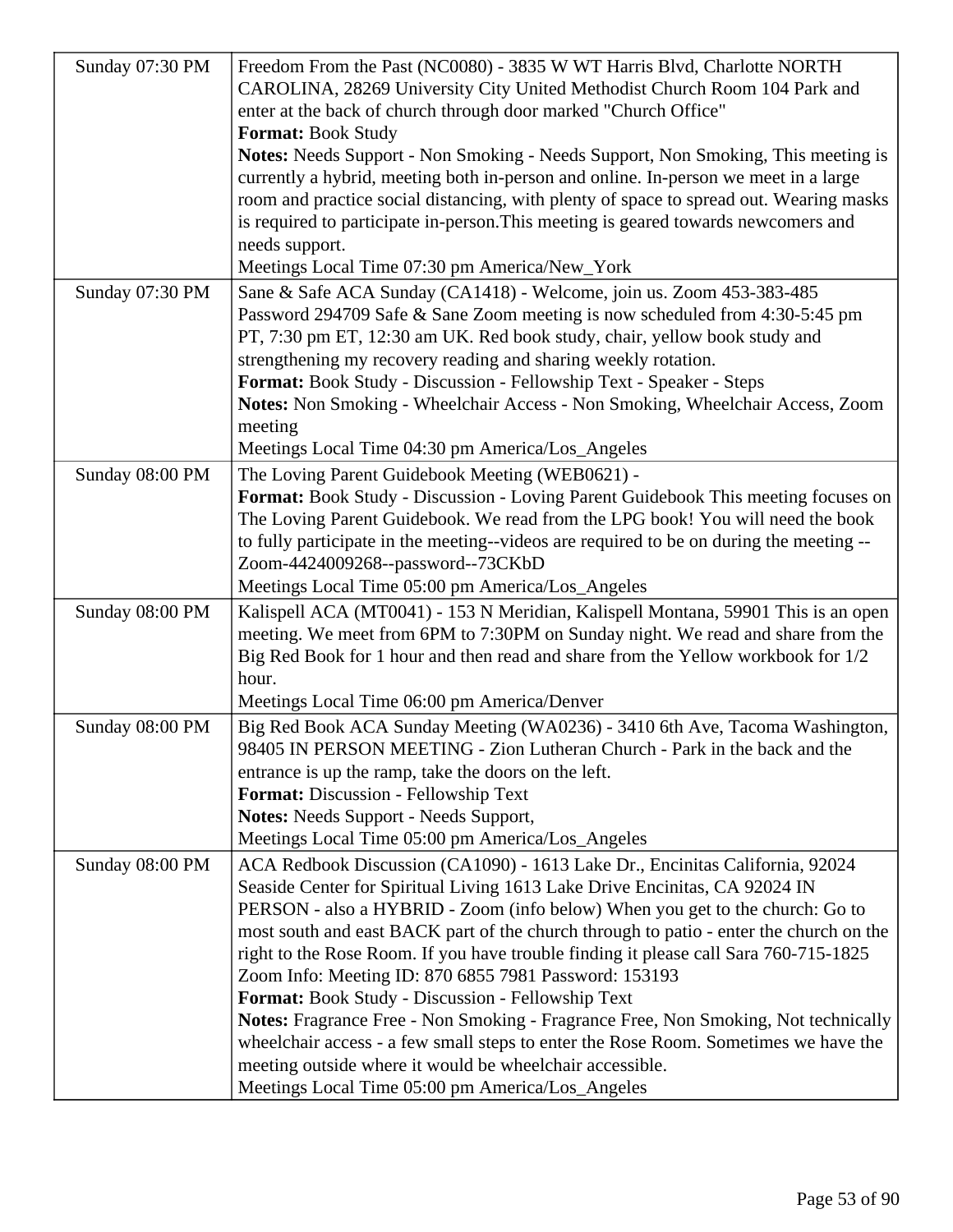| Sunday 08:00 PM | Mound Big Red Book Meeting (MN117) - 2116 Commerce Blvd, Mound Minnesota,<br>55364 Bethel United Methodist - Enter Lower Level                                    |
|-----------------|-------------------------------------------------------------------------------------------------------------------------------------------------------------------|
|                 | <b>Format: Fellowship Text</b>                                                                                                                                    |
|                 | Notes: Needs Support - Non Smoking - Needs Support, Non Smoking, Rear Parking                                                                                     |
|                 | Lot                                                                                                                                                               |
|                 | Meetings Local Time 07:00 pm America/Chicago                                                                                                                      |
| Sunday 08:00 PM | Healing Hearts (MT026) (Non-Smoking, Wheelchair Access, main east-side alley<br>entrance, disabled parking.) - 1025 Central Avenue, Great Falls Montana, 59405    |
|                 | Central Christian Church - 1025 Central Ave, Great Falls -, east-side main alley<br>entrance.                                                                     |
|                 | <b>Format:</b> 12 Step Study Group - Discussion                                                                                                                   |
|                 | Notes: Non Smoking - Wheelchair Access - Non Smoking, Wheelchair Access,                                                                                          |
|                 | Meetings Local Time 06:00 pm America/Denver                                                                                                                       |
| Sunday 08:00 PM | Sunset Serenity (CA1363) - Due to COVID-19- Access Code: 829029729 password<br>191919                                                                             |
|                 | <b>Format: Discussion</b>                                                                                                                                         |
|                 | Meetings Local Time 05:00 pm America/Los_Angeles                                                                                                                  |
| Sunday 08:00 PM | ACOD/ACOA (CA1469) - SANTA MONICA BL, SANTA MONICA California,                                                                                                    |
|                 | 90401 We reached out to this meeting to see if it is still active but received no                                                                                 |
|                 | response. If you have information about it, please email us at                                                                                                    |
|                 | meetings@acawso.org. Otherwise, it will be removed from the meeting list on                                                                                       |
|                 | June 30, 2022.                                                                                                                                                    |
|                 | <b>Format:</b> Speaker                                                                                                                                            |
|                 | Focus: LGBTQ+ - Men-Only EXPERIENCED FOLKS                                                                                                                        |
|                 | Meetings Local Time 05:00 pm America/Los_Angeles                                                                                                                  |
| Sunday 08:00 PM | Connected Reparenting (TEL0481) - Telephone Number: 712-432-3900 Access Code:                                                                                     |
|                 | 349425# Ph. Num.- 712-432-3900 Access Code-349425# This meeting is 90 minutes.                                                                                    |
|                 | We dissect specific memories or current events- identify the feelings, identify the inner                                                                         |
|                 | child or children, give our inner child a chance to speak their peace and then parent                                                                             |
|                 | them with love and respect. We don't do readings because we take that time to allow                                                                               |
|                 | ourselves to feel, deal and heal. There are 5 separate periods of silence, so if you come                                                                         |
|                 | in late please don't interrupt. Hope to hear from you soon!<br>Meetings Local Time 08:00 pm America/New_York                                                      |
|                 |                                                                                                                                                                   |
| Sunday 08:00 PM | Sunday Evening Fellow Travelers Meditation Meeting (NM0049) - 505 Camino de<br>Los Marquez, Santa Fe New Mexico, 87505 Effective 2/13/22, our meeting is a hybrid |
|                 | meeting. If you wish to attend in-person, the address is 505 Camino de los Marquez,                                                                               |
|                 | Santa Fe, NM, 87505. To attend via Zoom, please contact John O to receive the                                                                                     |
|                 | meeting ID $\&$ password. Any questions, and/or request for information, please reach                                                                             |
|                 | out to John O, via text and/or email.                                                                                                                             |
|                 | Format: Discussion - Fellowship Text                                                                                                                              |
|                 | Notes: Fragrance Free - Non Smoking - Wheelchair Access - Fragrance Free, Non                                                                                     |
|                 | Smoking, Wheelchair Access, 10 Minute Silent Meditation                                                                                                           |
|                 | Meetings Local Time 06:00 pm America/Denver                                                                                                                       |
| Sunday 08:00 PM | Lord of Life ACA Group (TX0164) - 3801 S. Panther Creek Drive, The Woodlands                                                                                      |
|                 | TEXAS, 77381 Lord of Life Lutheran Church South Panther Creek near Woodlands                                                                                      |
|                 | Pkwy. Room 24 Second Floor                                                                                                                                        |
|                 | Format: Discussion - Fellowship Text - Steps Non Smoking                                                                                                          |
|                 | Meetings Local Time 07:00 pm America/Chicago                                                                                                                      |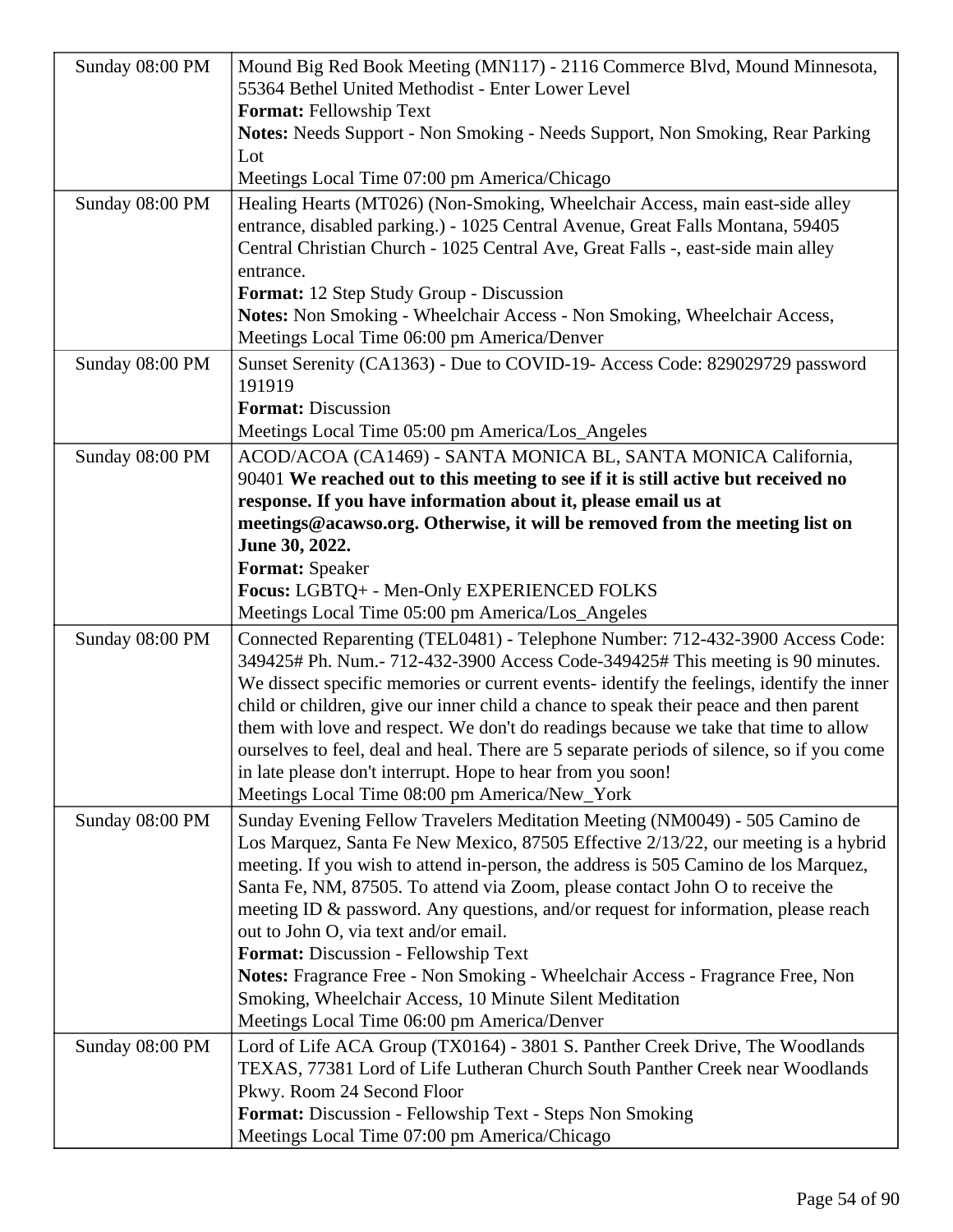| Sunday 08:00 PM | ACA Basel (WEB0250) - Please contact me on aca-basel@gmx.ch for further                 |
|-----------------|-----------------------------------------------------------------------------------------|
|                 | information and meeting-link This meeting takes place on Sundays 08:00pm (CET)          |
|                 | Central European Time.                                                                  |
|                 | Format: Book Study - Fellowship Text - Steps                                            |
|                 | Meetings Local Time 08:00 pm America/New_York                                           |
| Sunday 08:00 PM | Peace ACA (TX0183) - ACA Laundry List Workbook 4x4 Study and Discussion                 |
|                 | (TX0183). Open to all. English. meet via ZOOM only. We study one trait and one          |
|                 | question per meeting. ZOOM ID: 898 051 7114 Passcode: adultchild                        |
|                 | <b>Format:</b> Book Study - Discussion                                                  |
|                 | Meetings Local Time 07:00 pm America/Chicago                                            |
| Sunday 08:00 PM | Red Wings Study Group - Dedicated Yellow & LPG Work (HI0036) - Red Wings                |
|                 | Medal of Honor Park, Honolulu Hawaii, 96816 Southeast side of Diamond Head              |
|                 | Crater Safety Enhanced Zoom & Face-to-Face (Hybrid). Red Wings Study Group has          |
|                 | a focused emphasis on first recognizing, stabilizing any addictive processes; an        |
|                 | essential preliminary work that constitutes ACA Stage One Recovery. Specific to any     |
|                 | substance, process, or behavioral addiction, you are cordially welcome to share any     |
|                 | part of your experience, strength, and hope. Concurrently, using the Yellow & LPG       |
|                 | Workbooks, we also focus on and deal with all aspects of ACA Stage Two Recovery         |
|                 | (xxviii BRB). One-time Zoom Registration is a safety, trust, and comfort measure. For   |
|                 | registration; only your first name and providing an email address is required. Zoom ID  |
|                 | will be sent immediately to the email you register with. There is no passcode. If you   |
|                 | don't already have an email address without your last name being a part of it, you      |
|                 | might consider getting one. Google allows over 10 gmail accounts. Log out of all        |
|                 | existing accounts to see the "create account" option. Register here for Automatic Red   |
|                 | <b>Wings Study Group Approval:</b>                                                      |
|                 | https://us06web.zoom.us/meeting/register/tZwsdu2oqjIjHNRGHi4d-                          |
|                 | MJmm3VwnVUfs-Sf For Zoom attendees, your video turned on is required for the            |
|                 | meeting start and the Zoom is locked after Check-in. After the meeting is locked, using |
|                 | your video becomes your own, optional choice. We alternate the two workbooks by         |
|                 | vote of those present. For participants on Oahu: if possible, please email our study    |
|                 | group if you intend to show up in person. Adjacent to the Red Wings Medal of Honor      |
|                 | park there is free and usually sufficient parking on Paikau Street. No park tables are  |
|                 | provided so we suggest bringing a lawn chair to sit in. This is a quiet, serene, and    |
|                 | uncrowded, residential neighborhood park. Look for our placard, displaying our name;    |
|                 | Red Wings. Feel free to email our study group at gardeninginlove@gmail.com              |
|                 | Meetings Local Time 02:00 pm Pacific/Honolulu                                           |
| Sunday 08:00 PM | Sunday Night Skokie Hospital (IL004) - 9600 Gross Point Road, Skokie Illinois,          |
|                 | 60076 Currently meeting on Zoom. Please email our meeting contact for Zoom              |
|                 | information.                                                                            |
|                 | We will continue to be virtual until Skokie Hospital allows us to return in person.     |
|                 | Notes: Non Smoking - Non Smoking, This is not exclusively a Beginners Meeting, but      |
|                 | Beginners are ALWAYS welcome.                                                           |
|                 | Meetings Local Time 07:00 pm America/Chicago                                            |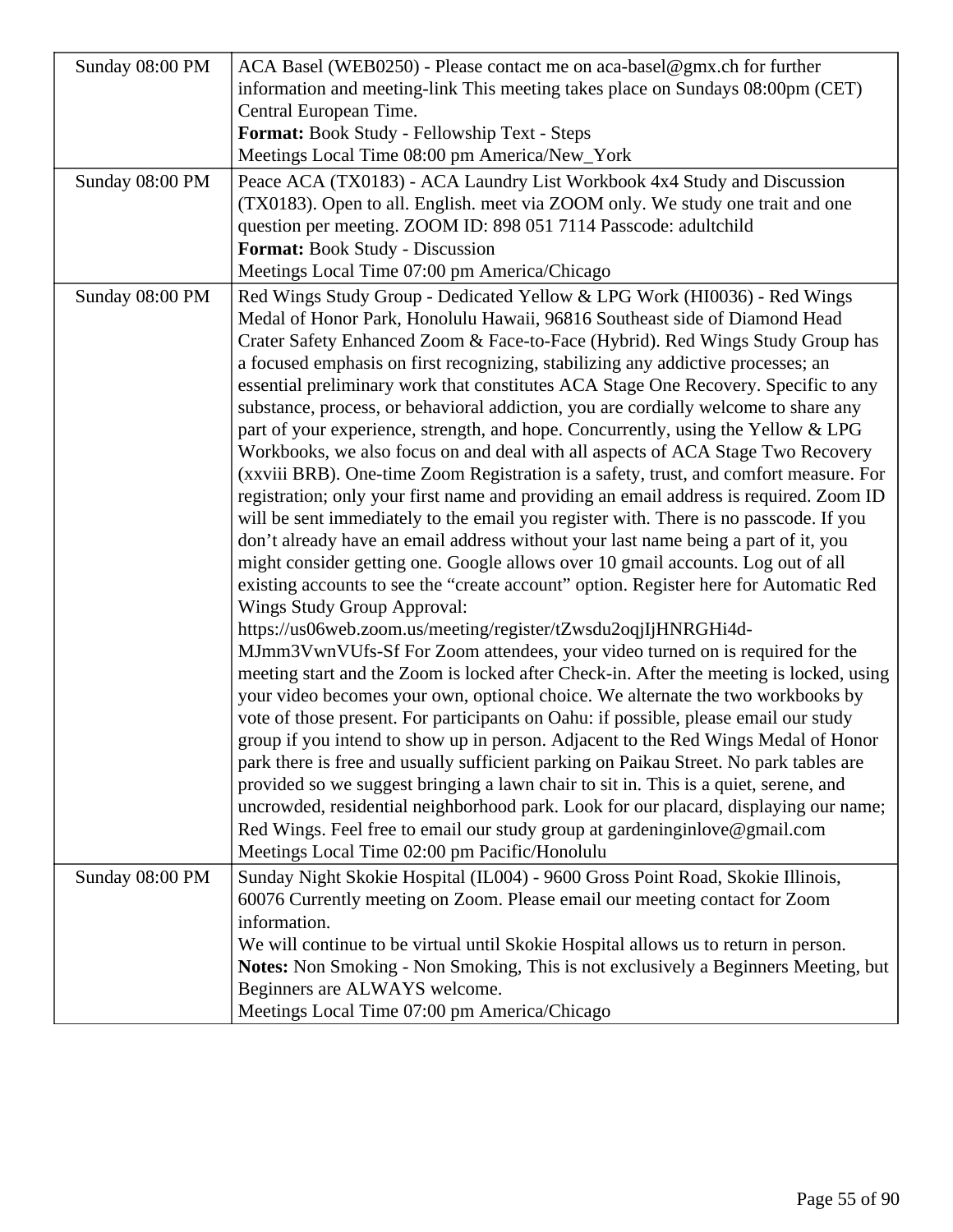|                 | Sunday 08:00 PM   ACA CHAT (WEB0122) -                                                                                                                                                                                                                                                                                                                                      |
|-----------------|-----------------------------------------------------------------------------------------------------------------------------------------------------------------------------------------------------------------------------------------------------------------------------------------------------------------------------------------------------------------------------|
|                 | . Go tohttps://acachat.comand click to enter Chat.                                                                                                                                                                                                                                                                                                                          |
|                 | • Register a username and then login with it.                                                                                                                                                                                                                                                                                                                               |
|                 | • Meetings are text-based (no video) and take place in the Meeting Room.                                                                                                                                                                                                                                                                                                    |
|                 | • Main Chat Rooms are open 24/7/365 for fellowship, fun, and support.                                                                                                                                                                                                                                                                                                       |
|                 | • Current as of June 2022!                                                                                                                                                                                                                                                                                                                                                  |
|                 | Format: Book Study - Discussion - Fellowship Text - Laundry Lists Workbook -                                                                                                                                                                                                                                                                                                |
|                 | Loving Parent Guidebook - Steps                                                                                                                                                                                                                                                                                                                                             |
|                 | Meetings Local Time 08:00 pm America/New_York                                                                                                                                                                                                                                                                                                                               |
| Sunday 08:00 PM | SundayNightZoomMeeting (WEB0789) - Topic: ACA Sunday Night Meeting An<br>ongoing meeting to create a safe community for Fellow Travelers to share experiences<br>We are open to all. Our general format is to do a reading from the various ACA                                                                                                                             |
|                 | literature or a chosen topic by the chairperson. We then open the meeting for shares, d<br>topic or for anything that you need to share. Time: 07:00 PM CST Every week on Sun<br>Zoom App: Meeting ID: 811 7688 7294 Passcode: 088771 EMail:                                                                                                                                |
|                 | ACASundayNightZoomMeeting@gmail.com An ongoing meeting to create a safe<br>community for Fellow Travelers to share experiences. We are open to all. Our general<br>format is to do a reading from the various ACA literature or a chosen topic by the                                                                                                                       |
|                 | chair. We then open the meeting for shares, on topic or for anything that is heavy on<br>your heart.                                                                                                                                                                                                                                                                        |
|                 | Meetings Local Time 07:00 pm America/Chicago                                                                                                                                                                                                                                                                                                                                |
| Sunday 08:07 PM | Una manera diferente de vivir (CA1395) - 32150 Candlewood Dr, Cathedral City<br>California, 92234 For additional information you contact Alejandra Gonzalez 760-905-<br>9804 or Margarita Castillo 760-285-0405<br>Format: Discussion - Fellowship Text - Book Study - Steps - Speaker - Workshop<br>Focus: Open to All<br>Meetings Local Time 05:07 pm America/Los_Angeles |
|                 |                                                                                                                                                                                                                                                                                                                                                                             |
|                 | Sunday 08:15 PM   Facing Denial (NY0204) - 295 W Route 59, Spring Valley New York, 10977 Pine<br>Valley nursing home. Meeting room is through side entrance to left if facing the main<br>entrance. Only door on the left corner of the building. Call contact person to get room<br>information.<br>Format: Discussion - Fellowship Text - Book Study<br>Focus: Men-Only   |
|                 | Notes: Wheelchair Access - Non Smoking - Wheelchair Access, Non Smoking,                                                                                                                                                                                                                                                                                                    |
|                 | Meetings Local Time 08:15 pm America/New_York                                                                                                                                                                                                                                                                                                                               |
| Sunday 08:30 PM | AC women Red Book Study/Various Topics (WEB0332) - For the ID and Passcode<br>Call/Text Lisa in CA 818.445.9901 or Email ACARecoverySisters@gmail.com. Come<br>join us                                                                                                                                                                                                      |
|                 | Focus: Women Only                                                                                                                                                                                                                                                                                                                                                           |
|                 | Meetings Local Time 05:30 pm America/Los_Angeles                                                                                                                                                                                                                                                                                                                            |
|                 |                                                                                                                                                                                                                                                                                                                                                                             |
| Sunday 08:30 PM | Three Legacies (NJ0181) - 26 Pine Blvd, Lakewood New Jersey, 08701 Go around to<br>the back of the building and down the steps. The room is the first one your right.<br>Please email recoverylaunch@gmail.com for more information.<br>Format: 12 Step Study Group - Book Study                                                                                            |
|                 | Meetings Local Time 08:30 pm America/New_York                                                                                                                                                                                                                                                                                                                               |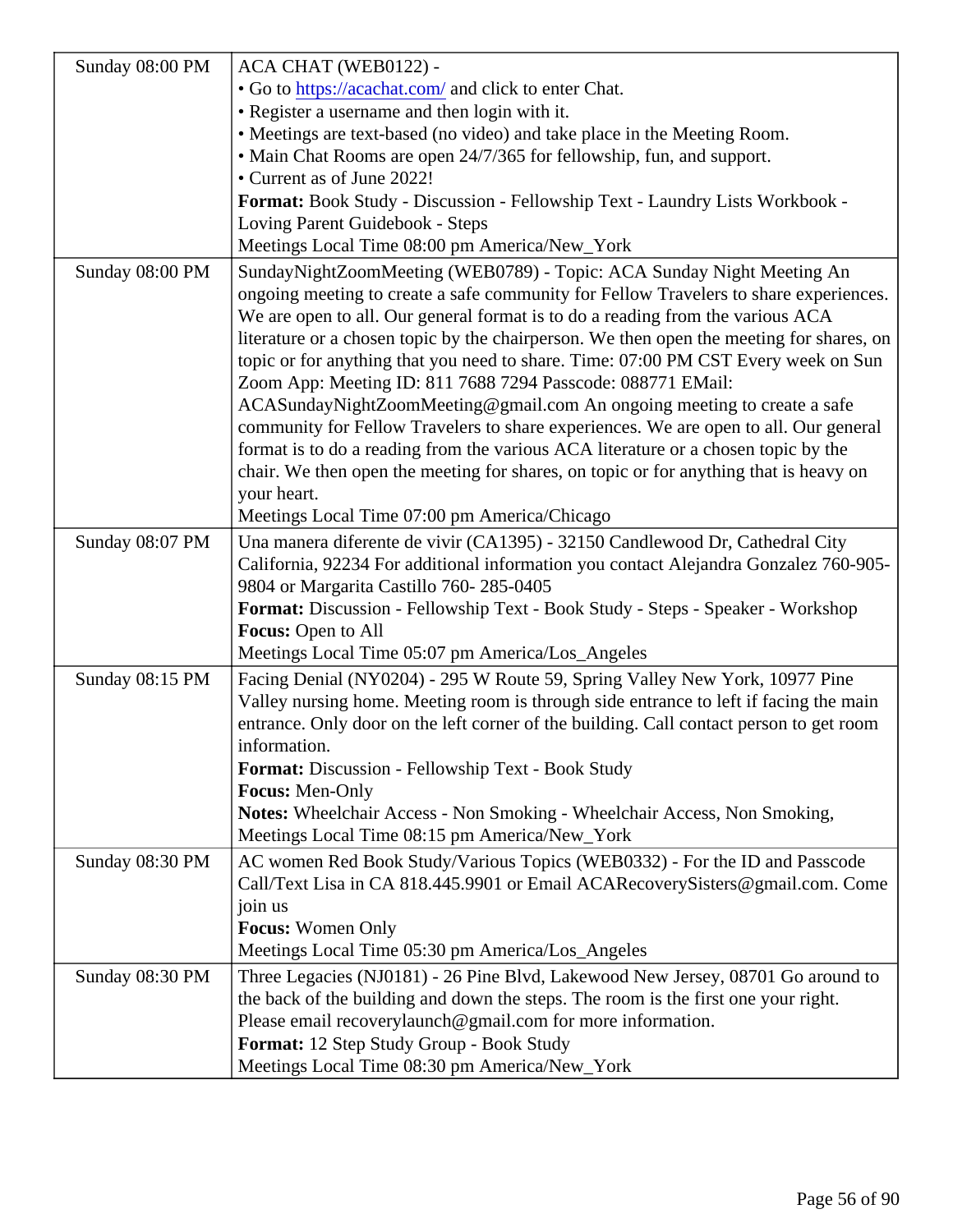|                 | Sunday 08:30 PM   ACA Alternative Lifestyles (WA0224) - Please email before attending so we can send                                                                                                                                                                                                                                                                                                                                                                                                                                                                                                                                                                                                                                                                                               |  |
|-----------------|----------------------------------------------------------------------------------------------------------------------------------------------------------------------------------------------------------------------------------------------------------------------------------------------------------------------------------------------------------------------------------------------------------------------------------------------------------------------------------------------------------------------------------------------------------------------------------------------------------------------------------------------------------------------------------------------------------------------------------------------------------------------------------------------------|--|
|                 | the zoom link to you. We are all welcoming.                                                                                                                                                                                                                                                                                                                                                                                                                                                                                                                                                                                                                                                                                                                                                        |  |
|                 | Format: Discussion - Fellowship Text - Book Study - Steps                                                                                                                                                                                                                                                                                                                                                                                                                                                                                                                                                                                                                                                                                                                                          |  |
|                 | Focus: LGBTQ+                                                                                                                                                                                                                                                                                                                                                                                                                                                                                                                                                                                                                                                                                                                                                                                      |  |
|                 | Notes: Non Smoking - Non Smoking,                                                                                                                                                                                                                                                                                                                                                                                                                                                                                                                                                                                                                                                                                                                                                                  |  |
|                 | Meetings Local Time 05:30 pm America/Los_Angeles                                                                                                                                                                                                                                                                                                                                                                                                                                                                                                                                                                                                                                                                                                                                                   |  |
| Sunday 08:30 PM | Hope For Adult Children Aca (CO015) - 640 Main St, Broomfield Colorado, 80020<br>Brunner Farmhouse, Ne Corner Main/midway Yellow Farmhouse On Hill This is a 90<br>minute meeting combined book study and step study. Currently meeting in person<br>(Masks optional) for folks that have been vaccinated with zoom access for all others.<br>Email contact for zoom info PLEASE NOTE: ON JULY 10 & AUG 16 2022 NO<br>ZOOM ACCESS. OUTDOOR LIVE MEETING ONLY WILL TAKE PLACE AT<br>BIG DRY CREEK PARK, 1700 W 128TH AVE WESTMINSTER CO 80234<br>BEGINNING AT 630 PM AND ENDING AT 8. BRUNNER FARMHOUSE IS<br>UNAVAILABLE FOR MEETINGS ON THE DATES MENTIONED ABOVE.<br>Format: Book Study - Discussion - Steps<br>Notes: Non Smoking - Non Smoking,<br>Meetings Local Time 06:30 pm America/Denver |  |
| Sunday 08:30 PM | EZ Evening Meditation (WEB0872) -                                                                                                                                                                                                                                                                                                                                                                                                                                                                                                                                                                                                                                                                                                                                                                  |  |
|                 | Format: Fellowship Text                                                                                                                                                                                                                                                                                                                                                                                                                                                                                                                                                                                                                                                                                                                                                                            |  |
|                 | Meetings Local Time 08:30 pm America/New_Yorktual Meeting Link                                                                                                                                                                                                                                                                                                                                                                                                                                                                                                                                                                                                                                                                                                                                     |  |
| Sunday 08:30 PM | Costa Mesa (CA837) - 275 Victoria Street, Costa Mesa California, 92627 Sunday                                                                                                                                                                                                                                                                                                                                                                                                                                                                                                                                                                                                                                                                                                                      |  |
|                 | Night Meeting-- College Hospital Medical Bldg. -- to the left of the hospital-- First<br>Floor, Room B-- Take Victoria Street exit from Fwy 55<br>Format: Discussion - Fellowship Text<br>Notes: Non Smoking - Non Smoking, 90 minute meeting. Decisions are made by<br>discussion and group conscience. (Restrooms available on 2nd Floor of building, via<br>elevator, and also in the hospital lobby)<br>Meetings Local Time 05:30 pm America/Los_Angeles                                                                                                                                                                                                                                                                                                                                       |  |
| Sunday 09:00 PM | The ACA 11th Step Meditation Meeting (CA1417) - 36600 Niles Blvd, Fremont<br>California, 94536<br>Format: Steps<br>Focus: ACAs only (Closed)                                                                                                                                                                                                                                                                                                                                                                                                                                                                                                                                                                                                                                                       |  |
|                 | Notes: Wheelchair Access - Non Smoking - Wheelchair Access, Non Smoking, Step<br>11 Meeting.<br>Meetings Local Time 06:00 pm America/Los_Angeles                                                                                                                                                                                                                                                                                                                                                                                                                                                                                                                                                                                                                                                   |  |
| Sunday 09:00 PM | Strengthening Our Recovery (IL226) - 867 N Dearborn 1st Floor Library, Chicago<br>Illinois, 60610 Inside Hazelden Chicago<br>Format: Discussion<br>Focus: ACAs only (Closed) - Beginners<br>Meetings Local Time 08:00 PM America/Chicago                                                                                                                                                                                                                                                                                                                                                                                                                                                                                                                                                           |  |
| Sunday 09:00 PM | ACA Carbondale (WEB0255) - Meetings on Zoom. For link or dial-in phone number,<br>please email acabonedale@gmail.com or send a text to 970-379-3356.<br>Format: Book Study - Discussion - Fellowship Text - Steps Will remain on Zoom<br>permanently.<br>Meetings Local Time 07:00 pm America/Denver                                                                                                                                                                                                                                                                                                                                                                                                                                                                                               |  |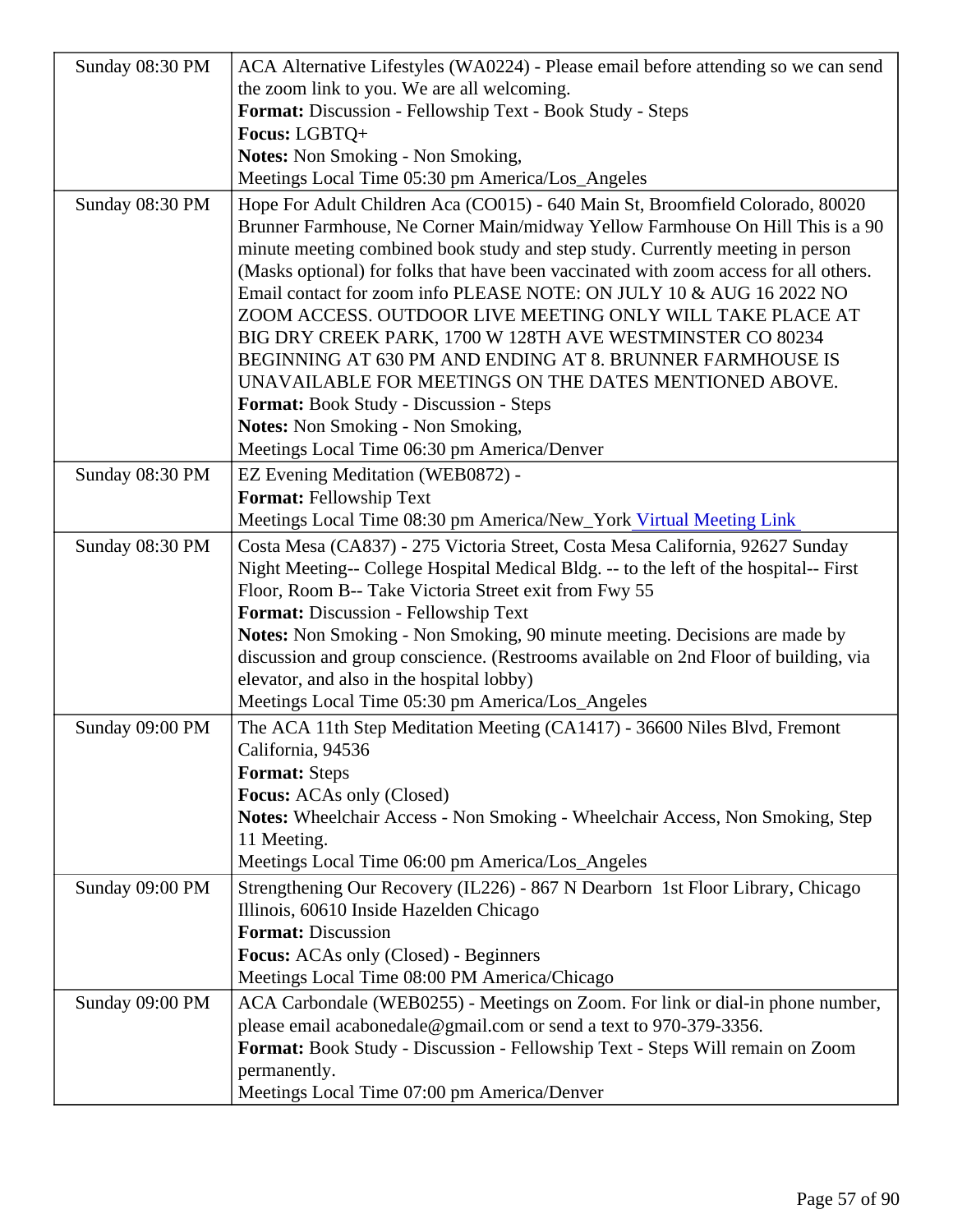| Sunday 09:00 PM | Cordova Hope ACA (TN0094) - 8500 Walnut Grove Rd, Memphis Tennessee, 38018             |
|-----------------|----------------------------------------------------------------------------------------|
|                 | Hope Church: Entrance 1, upstairs, room 225                                            |
|                 | NOTE: We are currently meeting only on Zoom. Please email our meeting contact for      |
|                 | the Zoom link.                                                                         |
|                 | <b>Format: Discussion</b>                                                              |
|                 | <b>Notes:</b> Non Smoking - Non Smoking,                                               |
|                 | Meetings Local Time 08:00 pm America/Chicago                                           |
| Sunday 09:00 PM | Saint George Utah ACA meeting (UT028) - For info how to attend the meeting please      |
|                 | click -meeting contact- button below                                                   |
|                 | ZOOM MEETING!! CONTACT HOST FOR ZOOM MEETING ID                                        |
|                 | <b>Format: Discussion</b>                                                              |
|                 | <b>Notes:</b> Needs Support - Needs Support, Non Smoking                               |
|                 | Meetings Local Time 07:00 pm America/Denver                                            |
| Sunday 09:00 PM | Women's ACA Meeting (ID0045) - 531 S. Main Street #B, Moscow IDAHO, 83843              |
|                 | At the Latah Recovery Center                                                           |
|                 | <b>Format: Discussion</b>                                                              |
|                 | <b>Focus: Women Only</b>                                                               |
|                 | Meetings Local Time 06:00 pm America/Los_Angeles                                       |
| Sunday 09:00 PM | Carbondale Aca (CO023) - Circle Club West, 991 Cowen Dr, Carbondale Colorado,          |
|                 | 81623 We have received information that this meeting may not be active. If we do       |
|                 | not hear from anyone associated with it by July 23, 2022, this meeting will be         |
|                 | removed from our meeting list. Please email us at meetings@acawso.org                  |
|                 | If you're coming from Hwy 82, turn onto Hwy 133 toward Carbondale, take first left     |
|                 | onto Cowen Drive. Turn right almost immediately, cross parking lot to building that is |
|                 | separate and houses Mountain Temps. Go along side of building to door under sign       |
|                 | with triangle within a circle. Inside door are stairs that lead to meeting room.       |
|                 | <b>Format:</b> Discussion - Fellowship Text Non Smoking                                |
|                 | Meetings Local Time 07:00 PM America/Denver                                            |
| Sunday 09:00 PM | The Good Group (WEB0229) - [ON HIATUS - PLAN TO START AGAIN IN                         |
|                 | SEPTEMBER] This is an online ACA Teen/Young Adult meeting for ages 13-21.              |
|                 | Format: Book Study - Discussion - Fellowship Text - Steps - Workshop                   |
|                 | Focus: ACA Teen (Ages 12 to 18) - Beginners - Young Adult (Ages 18 to 26)              |
|                 | Meetings Local Time 06:00 pm America/Los_Angeles                                       |
| Sunday 09:00 PM | Identity 2 (TEL0341) (ENGLISH) - -- Telephone 712-432-3900                             |
|                 | Access code 411175#.                                                                   |
|                 | The Identity Papers                                                                    |
|                 | Chapter 6, 10 and Appendix A                                                           |
|                 | Format: Discussion - Fellowship Text                                                   |
|                 | Meetings Local Time 09:00 pm America/New_York                                          |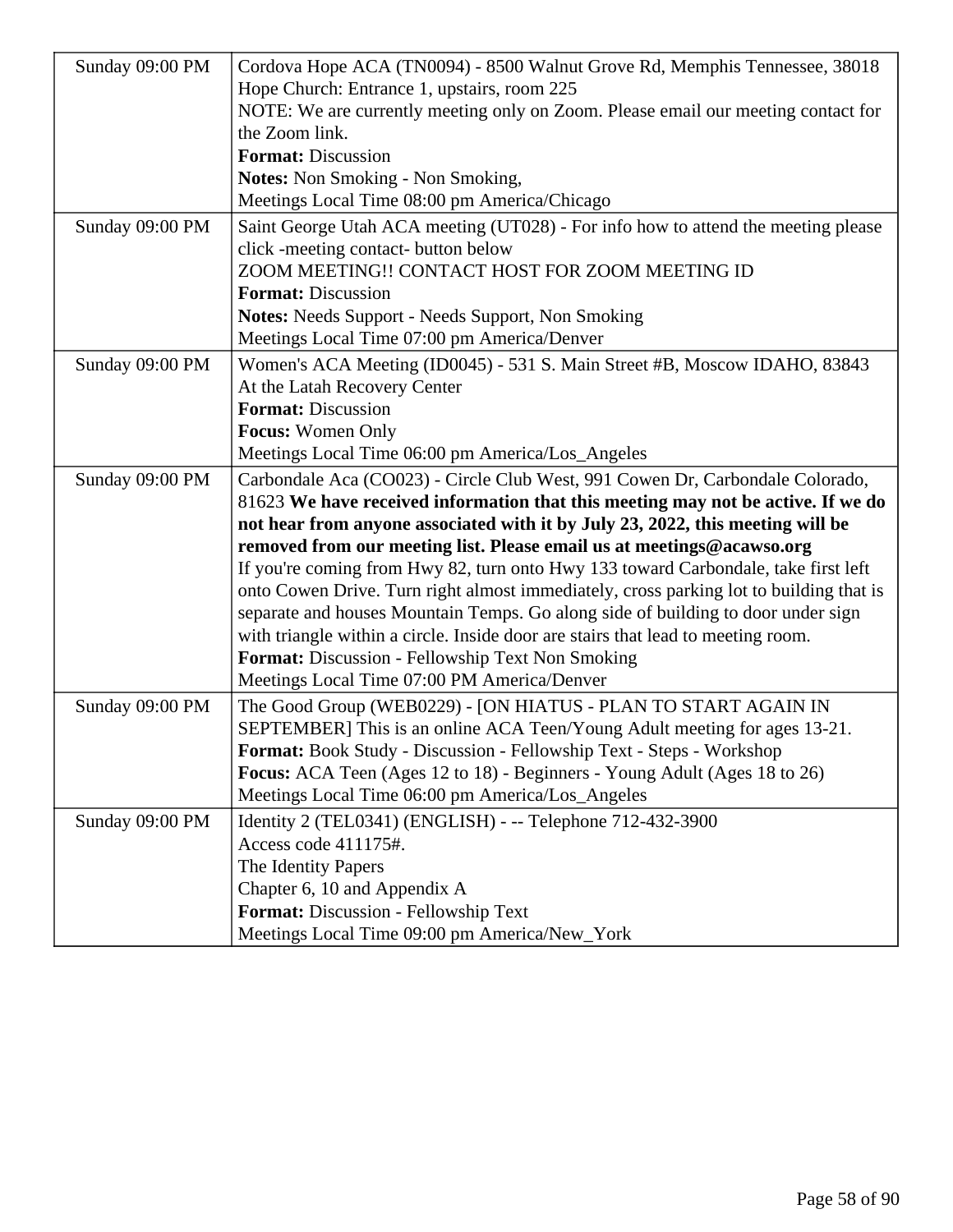| Sunday 09:00 PM | FRACA Front Range ACA (WEB0829) - We welcome everyone in helping to create a              |
|-----------------|-------------------------------------------------------------------------------------------|
|                 | safe community where Fellow Travelers can find support and share their experiences.       |
|                 | Our virtual one-hour meeting grew out of the Serenity, Courage and Wisdom ACA             |
|                 | [Boulder, Colorado] after the group decided to meet in-person. In most meetings we        |
|                 | read from ACA literature [links provided in the chat], or a topic chosen by the           |
|                 | [rotating] chair. Then the meeting is open for everyone to share and get current. Join us |
|                 | on ZOOM via the links below. If you have trouble and need to reach us, please contact     |
|                 | FrontRangeACA@gmail.com. NOTE THE PASSCODE BELOW. FRACA Zoom                              |
|                 | blurb May 9, 2022 FrontRange ACA's Personal Meeting Room Join Zoom Meeting                |
|                 | https://us02web.zoom.us/j/4120066197?pwd=YzlIVVN2MFVtdkZIQkZmbElpUHBBdz09                 |
|                 | Meeting ID: 412 006 6197 Passcode: mb3d9d One tap mobile                                  |
|                 | +16699006833,,4120066197#,,,,*478022# US (San Jose)                                       |
|                 | +13462487799,,4120066197#,,,,*478022# US (Houston) Dial by your location +1 669           |
|                 | 900 6833 US (San Jose) +1 346 248 7799 US (Houston) +1 253 215 8782 US                    |
|                 | (Tacoma) +1 301 715 8592 US (Washington DC) +1 312 626 6799 US (Chicago) +1               |
|                 | 929 205 6099 US (New York) Meeting ID: 412 006 6197. ? for the phone people we            |
|                 | think Passcode: 478022 Find your local number:                                            |
|                 | https://us02web.zoom.us/u/kcvYJNwWHy                                                      |
|                 | Format: Discussion - Fellowship Text                                                      |
|                 | Meetings Local Time 07:00 pm America/Denver                                               |
| Sunday 09:00 PM | Mens Meeting (TEL151) - ACA Men's Group-Contact John 617-734-5491 for access              |
|                 | code. Real time conversation required. Safe to leave a voice message. No Texting          |
|                 | (English) Men-Only, Discussion, Fellowship Text; Daily Reader                             |
|                 | Format: Discussion - Fellowship Text                                                      |
|                 | Focus: Men-Only                                                                           |
|                 | Meetings Local Time 09:00 PM America/New_York                                             |
| Sunday 09:00 PM | Laundry Lists (WEB0287) - http://acamontereybay.org/meetings/aca-laundry-lists-via-       |
|                 | zoom/ for up to date zoom information                                                     |
|                 | <b>Format: Discussion</b>                                                                 |
|                 | Meetings Local Time 06:00 pm America/Los_Angeles                                          |
| Sunday 09:00 PM | Mill Valley Sunday 6:00 (CA1009) - Methodist Church, 410 Sycamore at Camino Alto          |
|                 | classroom 1, Mill Valley California, 94941 ZOOM: Meeting ID: 443 723 375                  |
|                 | Format: Book Study - Discussion - Speaker                                                 |
|                 | Notes: Non Smoking - Non Smoking, Live meetings have resumed as of August                 |
|                 | 1Meeting duration: 6:00-7:15                                                              |
|                 | Meetings Local Time 06:00 pm America/Los_Angeles                                          |
| Sunday 09:00 PM | Process of Recovery SoCal 2 (WEB0207) - Zoom ID: 88578552639 Zoom Password:               |
|                 | 296471 Meeting is scheduled for 100 minutes. 6PM PST Focusing on the BRB. Group           |
|                 | originated 6/14/20 We meet 7 days a week.                                                 |
|                 | Format: Book Study - Discussion - Fellowship Text                                         |
|                 | Meetings Local Time 06:00 pm America/Los_Angeles                                          |
| Sunday 09:15 PM | A Safe Place For You (CAN0344) - 551 Northmount Dr. NW, Calgary Alberta, Street           |
|                 | parking available. Contact Alice for more details 403-808-0831 Alice                      |
|                 | alikirath@me.com                                                                          |
|                 | Format: Book Study - Discussion - Fellowship Text - Steps Non Smoking                     |
|                 | Meetings Local Time 07:15pm America/Edmonton                                              |
|                 |                                                                                           |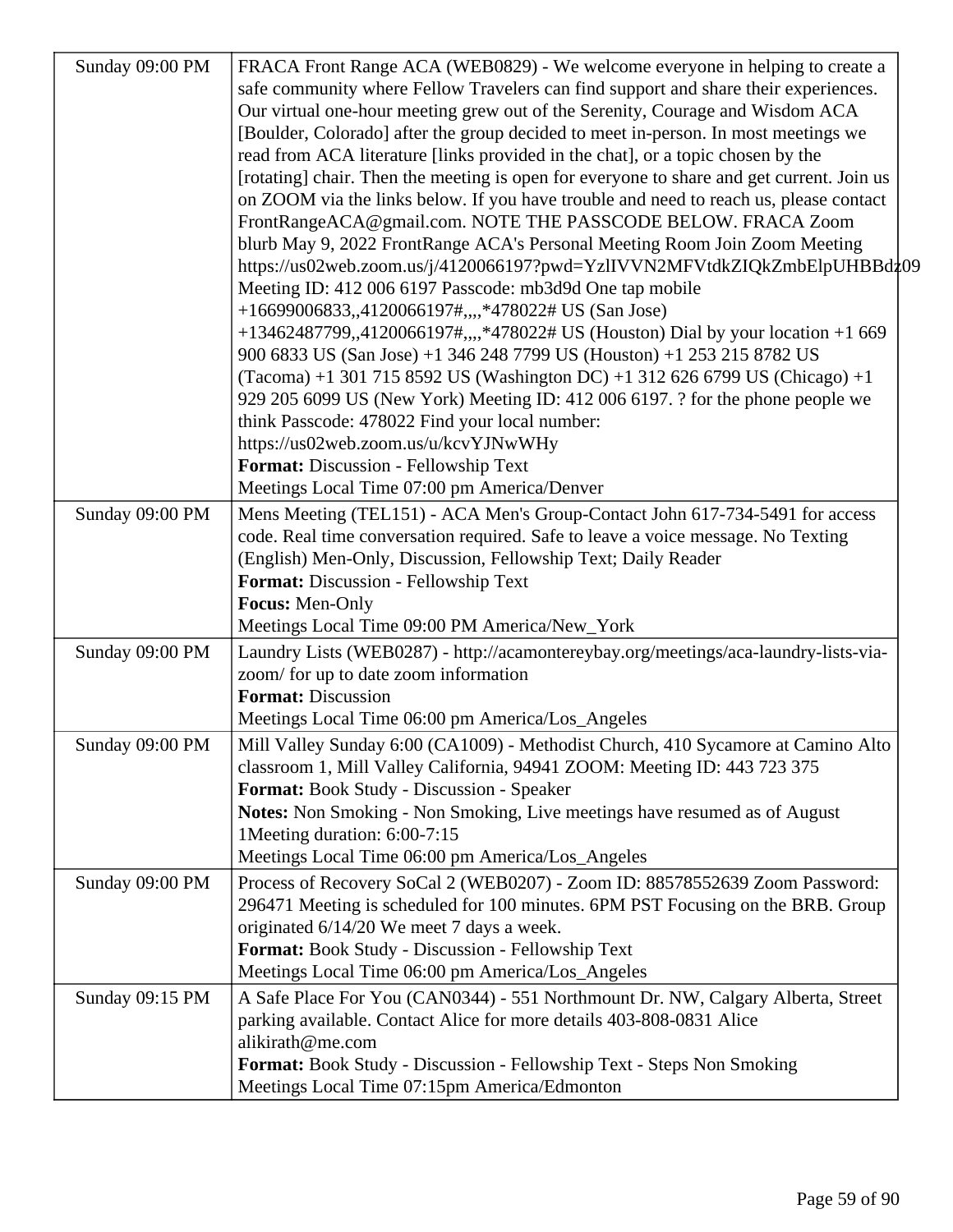| Sunday 09:30 PM | ACA Nighttime Meeting (WEB0088) - ACA Nighttime Meeting-To join any of our                                                                             |
|-----------------|--------------------------------------------------------------------------------------------------------------------------------------------------------|
|                 | meetings, go to StepChat.com and click on the 'Login to Chat Now' link. Click on the                                                                   |
|                 | word REGISTER at the top to choose your username and password. Login and clickon                                                                       |
|                 | the ACA Meeting Room link.                                                                                                                             |
|                 | Format: Discussion - Fellowship Text                                                                                                                   |
|                 | Meetings Local Time 09:30 pm America/New_York                                                                                                          |
| Sunday 09:30 PM | ACA (WA0231) - 600 NE 92nd Ave, Vancouver Washington, 98684 Please email                                                                               |
|                 | contact for Zoom info.                                                                                                                                 |
|                 | <b>Format:</b> Steps                                                                                                                                   |
|                 | Notes: Wheelchair Access - Non Smoking - Needs Support Wheelchair Access, Non                                                                          |
|                 | Smoking, Needs Support                                                                                                                                 |
|                 | Meetings Local Time 06:30 pm America/Los_Angeles                                                                                                       |
| Sunday 09:55 PM | Sydney Lunchtime Club Daily Affirmations (WEB0310) - Lunchtime Club Daily                                                                              |
|                 | Affirmations Mondays to Fridays at 12.00 pm (noon) Sydney Aust time zone                                                                               |
|                 | https://zoom.us/j/418125471?pwd=RDR3a2JkL0pJYzliYi9qcDZ1SC8xZz09 Meeting                                                                               |
|                 | ID 418 125 471 Password 028589 Hope to see you soon                                                                                                    |
|                 | Format: Discussion - Fellowship Text                                                                                                                   |
|                 | Meetings Local Time 11:55 am Australia/Sydney                                                                                                          |
| Sunday 10:00 PM | Monday Bundaberg Aca (AUS042) - Sterling Hall Uniting Church, Bundaberg                                                                                |
|                 | Queensland, 4670 Corner Barolin &n Electra Streets                                                                                                     |
|                 | Format: Steps - Book Study                                                                                                                             |
|                 | Focus: Open to all Entry Via Electra Street                                                                                                            |
|                 | Meetings Local Time 12:00 PM Australia/Brisbane                                                                                                        |
| Sunday 10:00 PM | Loving Parent Guidebook Women's Meeting (WEB0777) - For ID/Passcode please                                                                             |
|                 | Text Ashley (IL) 405-924-9964 or email ACARecoverySisters@gmail.com                                                                                    |
|                 | <b>Format:</b> Loving Parent Guidebook                                                                                                                 |
|                 | Focus: Beginners - Women Only                                                                                                                          |
|                 | Meetings Local Time 09:00 pm America/Chicago                                                                                                           |
| Sunday 10:00 PM | Sunday Serenity (CA1407) - AV Hospital 1600 W Ave J, Lancaster California, 93534                                                                       |
|                 | The Sunday Serenity is not meeting in person at the hospital for the time being. We                                                                    |
|                 | have changed this meeting to a Zoom phone meeting. The Zoom ID # is: 88049809802                                                                       |
|                 | <b>Format: Discussion</b>                                                                                                                              |
|                 | Notes: Wheelchair Access - Non Smoking - Needs Support Wheelchair Access, Non                                                                          |
|                 | Smoking, Needs Support                                                                                                                                 |
|                 | Meetings Local Time 07:00 pm America/Los_Angeles                                                                                                       |
| Sunday 10:00 PM | Safe Spaces for Asians, Asian Americans, Pacific Islanders, and South Asians                                                                           |
|                 | (WEB0761) - Sunday, 7:00 PM to 8:15 PM Pacific                                                                                                         |
|                 | Zoom ID: 947 5535 9483   Passcode: 693326                                                                                                              |
|                 | Self-identified Asians, Asian Americans, Pacific Islanders, and South Asians welcome!                                                                  |
|                 | Format: Discussion - Fellowship Text                                                                                                                   |
|                 | Focus: Beginners - BIPOC Safe Spaces for AAAPISAs in ACA. We read the daily                                                                            |
|                 | ACA meditation from Strengthening My Recovery, and share our experience, strength                                                                      |
|                 | and hope with others who know how you feel.<br>Meetings Local Time 07:00 pm America/Los_Angeles                                                        |
|                 |                                                                                                                                                        |
| Sunday 10:00 PM | ACA Sydney (WEB0606) - https://zoom.us/j/99935598599 Zoom ID 999 3559 8599<br>Passcode ACASydney Free workbook at https://acalunchtime.com/literature/ |
|                 | Format: 12 Step Study Group - Fellowship Text - Steps                                                                                                  |
|                 | Meetings Local Time 12:00 pm Australia/Sydney                                                                                                          |
|                 |                                                                                                                                                        |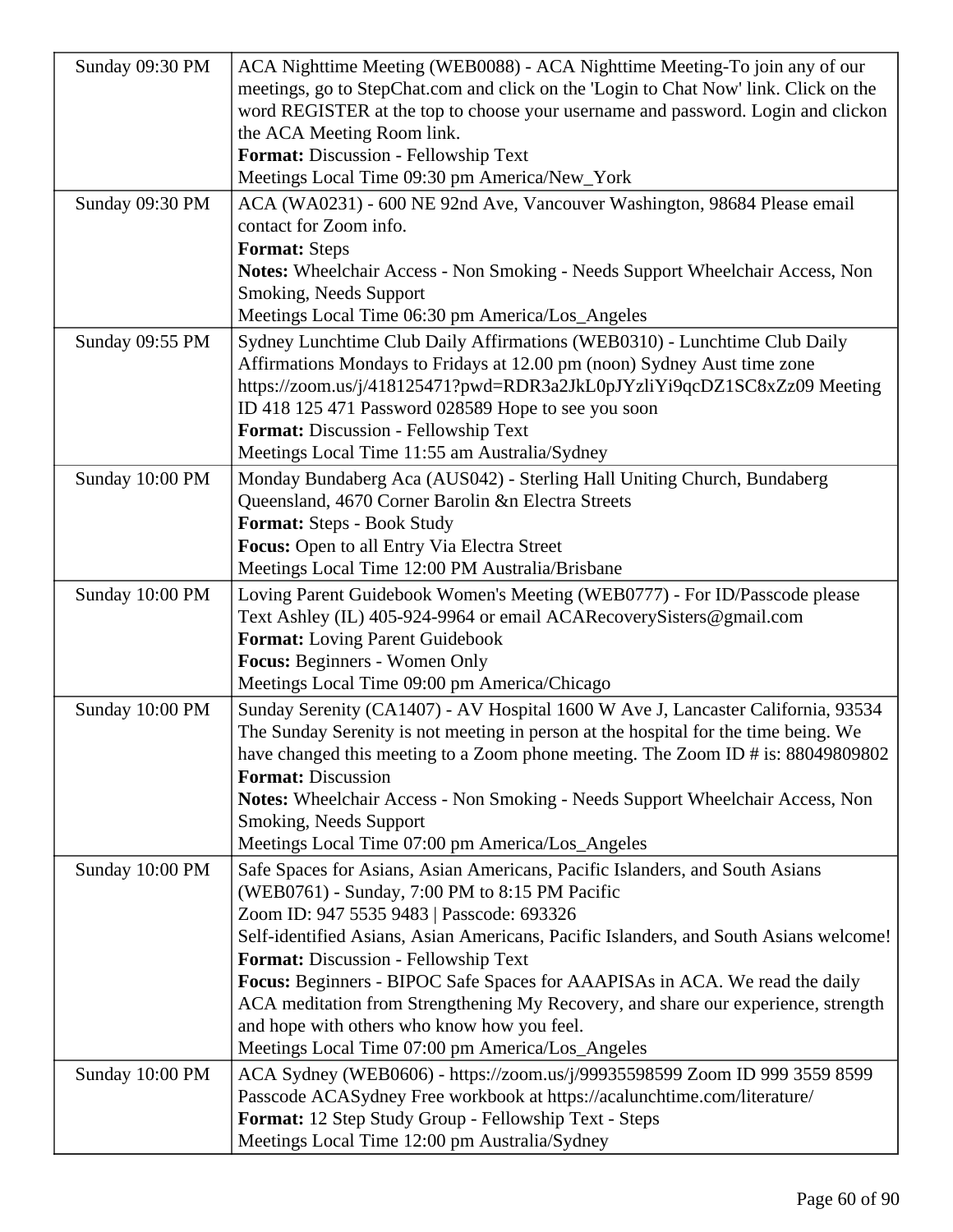| Sunday 10:00 PM | Becoming Your Own Loving Parent (CAN0368) - Note: This meeting lasts 75 minutes<br>from 7pm-8:15pm Pacific Standard Time. This is a Loving Parent/Inner Child meeting.<br>There is a guided meditation from the Big Red Book followed by non-dominant<br>handwriting or silent meditation on the inner child. All are welcome! This ZOOM info<br>has been recently updated: Meeting ID: 897 4163 2066 Password: 458170<br>Format: Discussion - Fellowship Text<br>Meetings Local Time 10:00 pm America/New_York                                                                                                          |
|-----------------|--------------------------------------------------------------------------------------------------------------------------------------------------------------------------------------------------------------------------------------------------------------------------------------------------------------------------------------------------------------------------------------------------------------------------------------------------------------------------------------------------------------------------------------------------------------------------------------------------------------------------|
| Sunday 10:00 PM | Parenting Our Own Children As ACAs (WEB0756) - For ID and Passcode please<br>email: AcaRecoverySisters@gmail.com (english) Open to All, Type: Women Only<br><b>Format: Discussion</b><br>Focus: Women Only This meeting is for ACA members who are parenting their own<br>children and want to connect with other moms, as we learn to parent from a place of<br>love and break the cycle of trauma.<br>Meetings Local Time 07:00 pm America/Los_Angeles                                                                                                                                                                 |
| Sunday 10:00 PM | Any Dysfunctional Family (CA1111) - 73 N. Hill Avenue, Pasadena California, 91106<br>Candlelight In-person meetings at Hill Avenue Grace Church in Pasadena. 73 N. Hill<br>St, Pasadena, CA 91106. Enter parking lot from Hill St. (first driveway from Union.)<br>Meeting parking and entrance is past the restaurant parking area. Enter gate and then<br>go to the door by outdoor playground area. LOOK for ACA meeting signs.<br>Format: Book Study - Discussion - Fellowship Text<br><b>Notes:</b> Non Smoking - Non Smoking, Candlelight<br>Meetings Local Time 07:00 pm America/Los_Angeles                      |
| Sunday 10:00 PM | Becoming Your Own Loving Parent (TEL272) - 712 432 8808 Access Code 247365# -<br>(Press star 1 to un-mute, press star 1 again to mute yourself) - This group meets daily.<br>Topics are Sunday (Ch. 15 BRB), Monday (Tony A), Tuesday (Laundry List),<br>Wednesday (Beginners), Thursday (Ch. 8 BRB), Friday and Saturday are Moderator's<br>Choice. - There is only one requirement for ACA membership: the desire to recover<br>from the effects of family dysfunction.<br>Format: Book Study - Discussion - Fellowship Text<br>Notes: Needs Support - Needs Support,<br>Meetings Local Time 10:00 pm America/New_York |
| Sunday 10:00 PM | Adult Children's Zoom Meeting (temp Closed) (WEB0459) - This meeting is closing<br>for a couple months. Topic: Adult Children's Zoom Meeting Time: This is a recurring<br>meeting Meet anytime<br>Format: Book Study - Discussion<br>Meetings Local Time 08:00 pm America/Denver                                                                                                                                                                                                                                                                                                                                         |
| Sunday 10:00 PM | Nuevos Caminos (new Ways (TEL125) - Conference Phone Number 641-715-3272<br>code 637678# and 1 Reunion en Espanol-Spanish Speaking Meeting Todos los Dias<br>10PM y Sabado a 12PM Every Day 22pm and Saturday 12pm. Hora Este Estandar de<br>USA (Neuva York)-US Stnadard Time (Neuvo York)<br>Meetings Local Time 10:00 PM America/New_York                                                                                                                                                                                                                                                                             |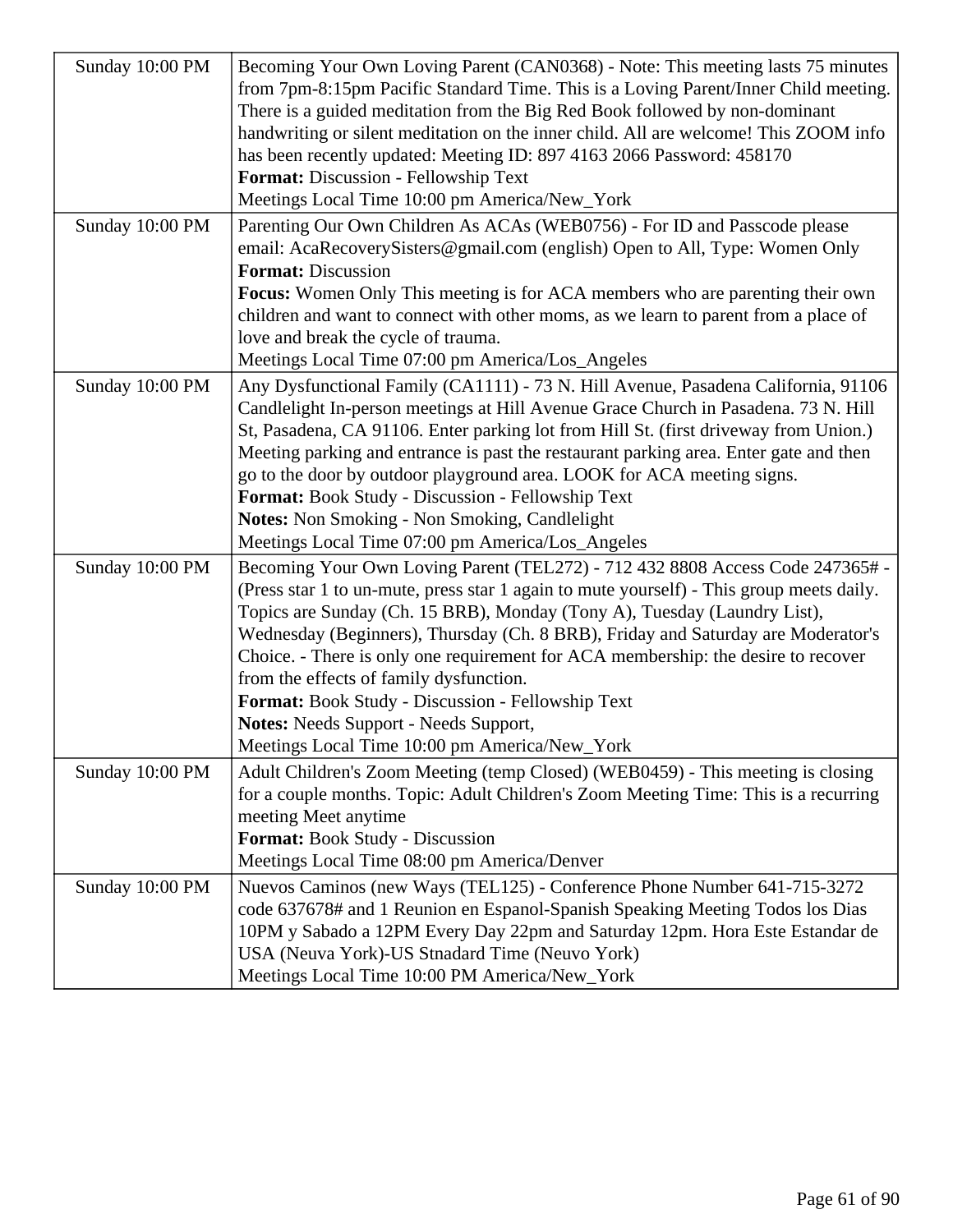| Sunday 10:10 PM | ACAnyDysfunction Discussion (OH0097) - 3546 Church Street, Cincinnati Ohio,<br>45244 Newtown United Methodist Church is less than one block north of the<br>intersection of Rt 32. Church street is to the North (UDF side) though called Newtown<br>Rd to the South (Main Street Grill side) The church is also a Pokémon site, and the<br>location of The Little Free Pantry<br><b>Format: Discussion</b><br>Focus: Open to All<br>Notes: Wheelchair Access - Non Smoking - Wheelchair Access, Non Smoking,<br>Meetings Local Time 07:10 pm America/Phoenix                                                                                                                                                                                                                                                                                                                              |
|-----------------|--------------------------------------------------------------------------------------------------------------------------------------------------------------------------------------------------------------------------------------------------------------------------------------------------------------------------------------------------------------------------------------------------------------------------------------------------------------------------------------------------------------------------------------------------------------------------------------------------------------------------------------------------------------------------------------------------------------------------------------------------------------------------------------------------------------------------------------------------------------------------------------------|
| Sunday 10:30 PM | Pacifica Sunday Night Adult Children (CA1123) - 104 Hilton Way, Pacifica<br>California, 94044 ** Pacifica Sunday Night Adult Children** ** Sharp Park Library**<br>(no longer online as of May 1, 2022)<br><b>Format:</b> Book Study - Discussion - Speaker - Steps<br><b>Notes:</b> Non Smoking - Non Smoking,<br>Meetings Local Time 07:30 pm America/Los_Angeles                                                                                                                                                                                                                                                                                                                                                                                                                                                                                                                        |
| Sunday 11:00 PM | Queer ACA (CA1517) - 626 N Robertson Blvd, West Hollywood California, 90069 At<br>the West Hollywood Recovery Center. Validated parking available at the West<br>Hollywood Library (enter on El Tovar).<br><b>Focus:</b> LGBTQ+ A meeting for ACAs who identify as lesbian, bisexual, queer femme,<br>non-binary, trans, and other expansive genders and sexualities. You are welcome here<br>Meetings Local Time 08:00 pm America/Los_Angeles                                                                                                                                                                                                                                                                                                                                                                                                                                             |
| Sunday 11:00 PM | (MN0161) - 827 Summit Ave, Detroit Lakes Minnesota, 56501 Our meetings are held<br>in the Detroit Lakes Alano Club located on the corner of Holmes Street and Summit<br>Avenue. Please use the Holmes Street entrance by the fence. The coffee is on. Looking<br>forward to seeing you! We have a smoke shack outside. Child care not provided but<br>playroom available for use with Supervision<br>Format: Discussion - Fellowship Text<br>Focus: Open to All<br>Meetings Local Time 08:00 pm America/Phoenix                                                                                                                                                                                                                                                                                                                                                                            |
| Monday 12:00 AM | 24/7 Adult Children (WEB0098) - 24/7 Message Board: ACA&DF. MEETING TIME<br>DOES NOT APPLY.<br>Come share experience, strength, and hope in our international ANONYMOUS 12<br>Step forum open to all adult children of alcoholic / dysfunctional families. We have<br>daily readings, gratitude list, personal shares, and more.<br>https://acoa.activeboard.com/<br>Format: 12 Step Study Group - Discussion<br>Meetings Local Time 12:00 am America/New_York                                                                                                                                                                                                                                                                                                                                                                                                                             |
| Monday 12:00 AM | Europe's Early Risers, Monday (WEB0095) - Zoom ID: 82866149258 - password 711 -<br>audio only, please do not use the video function. English Speaking. In this time of<br>uncertainty, reparenting can help us be in the solution of becoming our own loving<br>parent. This is an important step for us as we develop our own identity that is different<br>than our dysfunctional family role. The roles are family hero, scapegoat, lost child, or<br>some other role. With The Solution, we are on our own, but we are not alone as we<br>were when we were children. We have our ACA group, the fellowship, and a Higher<br>Power to rely upon. With help and support, we learn what it means to be a Loving<br>Parent to ourselves.<br>Format: Discussion - Fellowship Text<br>Focus: Beginners https://acafellowworldtravelers.com<br>Meetings Local Time 06:00 am Europe/Amsterdam |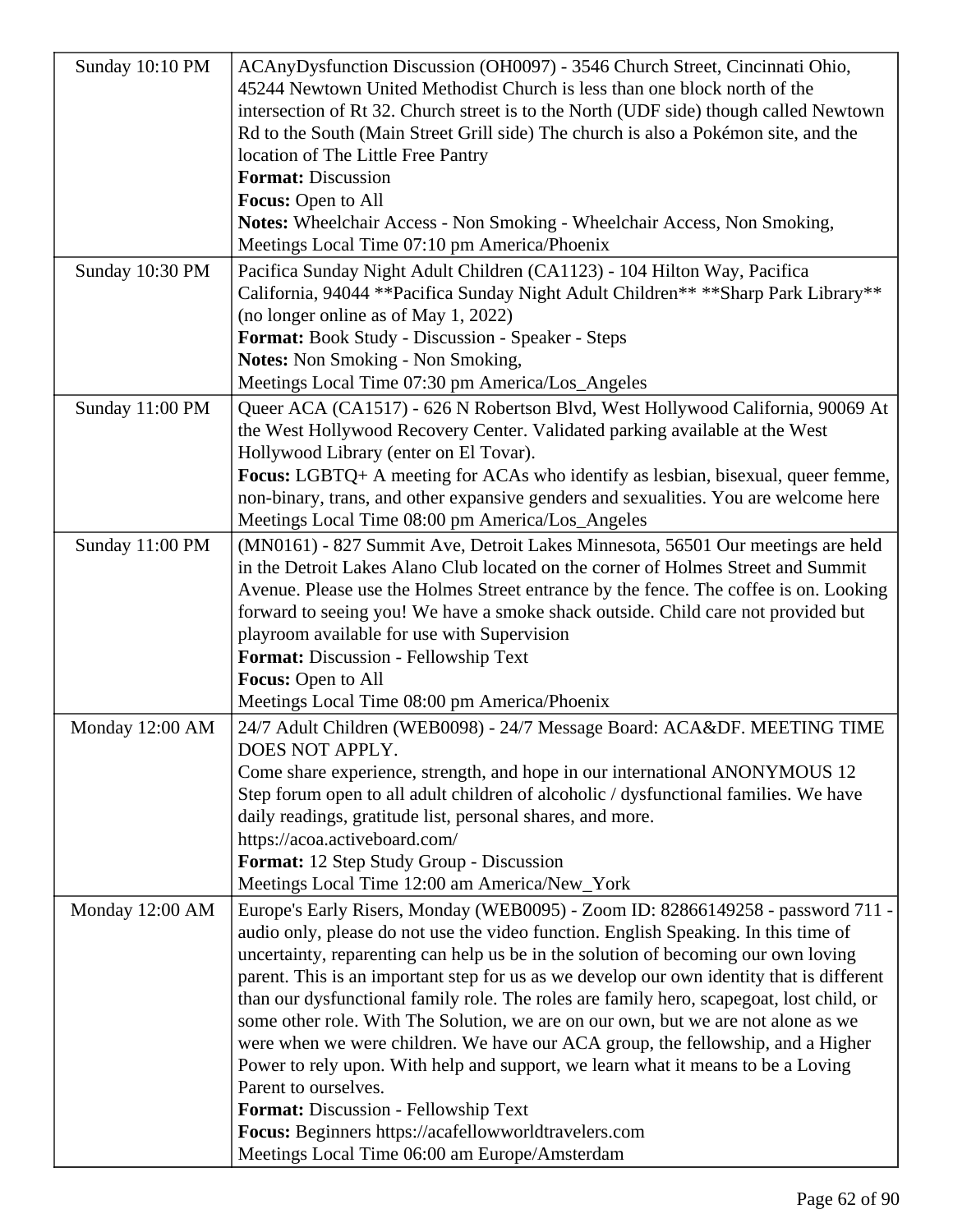| Monday 12:30 AM | Nurture the Inner Child (FRA0018) - Zoom Meeting ID: 864 6791 8924 Password:                                                               |
|-----------------|--------------------------------------------------------------------------------------------------------------------------------------------|
|                 | 313202<br>Format: 12 Step Study Group - Fellowship Text - Loving Parent Guidebook This one-                                                |
|                 | hour-long meeting is for ACA fellow travelers who have already started reparenting                                                         |
|                 | work and who wish to reconnect or deepen the connection with their Inner Child. There                                                      |
|                 | will be an Inner Child reading and a guided meditation from the Loving ParentWB at                                                         |
|                 | every meeting in order to help facilitate this recovery work. We attachparticular                                                          |
|                 | importance to safety guidelines and the traditions as our inner children needgroup                                                         |
|                 | safety. We ask all fellows wishing to attend to show up on time: 6:30am CET on                                                             |
|                 | Monday (9:30pm sunday night Pacific time)                                                                                                  |
|                 | Meetings Local Time 06:30 am Europe/Berlin                                                                                                 |
| Monday 01:15 AM | Przysta? na Mazurach (WEB0773) - Konarskiego, 13 lok. 1, Gi?ycko, 11-500 We stay                                                           |
|                 | together on meeting as long as needed. For link to Skype meeting write on:                                                                 |
|                 | przystan.na.mazurach@gmail.com<br>Format: Book Study - Discussion - Fellowship Text - Laundry Lists Workbook - Steps                       |
|                 | Notes: Non Smoking - Wheelchair Access - Non Smoking, Wheelchair Access, On                                                                |
|                 | Polish public holidays we meet at 8:30 AM                                                                                                  |
|                 | Meetings Local Time 07:15 am Europe/Berlin                                                                                                 |
| Monday 03:00 AM | The Solution group (SWE0163) - S:t Paulsgatan 39 D, Stockholm Stockholm, 11848                                                             |
|                 | Go up the stairs and round to the back of the old yellow house, through the black                                                          |
|                 | double doors by the smoker's bench and it's in the room straight ahead                                                                     |
|                 | Format: Fellowship Text you are welcome to share in another language                                                                       |
|                 | Meetings Local Time 09:00 am Europe/Stockholm                                                                                              |
| Monday 04:00 AM | (WEB0076) (Español) - Look for our meetings in WWW.ACASPAIN.ORG or contact                                                                 |
|                 | acaenlineaskype2021@gmail.com by skype or mail asking to participate in our                                                                |
|                 | meetings or to be member. Puedes localizar nuestras reuniones en                                                                           |
|                 | WWW.ACASPAIN.ORG o contacta el usuario: acaenlineaskype2021@gmail.com en<br>skype, pidiendo participar en nuestra reuniones o ser miembro. |
|                 | Format: Book Study                                                                                                                         |
|                 | Meetings Local Time 10:00 am Europe/Madrid                                                                                                 |
| Monday 04:00 AM | Monday Night ACA Zoom Meeting (WEB0830) - This is a Zoom only meeting Zoom                                                                 |
|                 | ID: 496 494 1848 Passcode: 121414 (Audio only is ok, Video on is optional)                                                                 |
|                 | <b>Format:</b> Book Study - Fellowship Text We welcome those who have grown up as                                                          |
|                 | Adult Children in a family of alcoholism, addiction or other dysfunction. This group                                                       |
|                 | was established in New Zealand - however all international ACA's welcome!                                                                  |
|                 | Meetings Local Time 08:00 pm Pacific/Auckland                                                                                              |
| Monday 04:30 AM | (IDN0001) - Jalan Umalas #1a, Kerobokan, Bali Bali, 80361 This is above Bali Land                                                          |
|                 | Office Real Estate Agency. On the corner of the main road of Jalan Raya Kerobokan                                                          |
|                 | and Jalan Umalas. Please use the side entrance with the metal staircase directly to the                                                    |
|                 | 2nd floor.<br><b>Format:</b> Discussion The meeting is 75 minutes and we have literature available for                                     |
|                 | sale at cost.                                                                                                                              |
|                 | Meetings Local Time 04:30 pm Asia/Shanghai                                                                                                 |
| Monday 05:00 AM | Red Book Topic Meeting (AUS057) - Thebarton Community Centre, Corner South Rd                                                              |
|                 | and, Ashwin Para, Adelaide South Australia, 5032 Thebarton Community Centre                                                                |
|                 | <b>Format: Discussion - Book Study</b>                                                                                                     |
|                 | Notes: Non Smoking - Non Smoking, Non Smoking                                                                                              |
|                 | Meetings Local Time 06:30 pm Australia/Adelaide                                                                                            |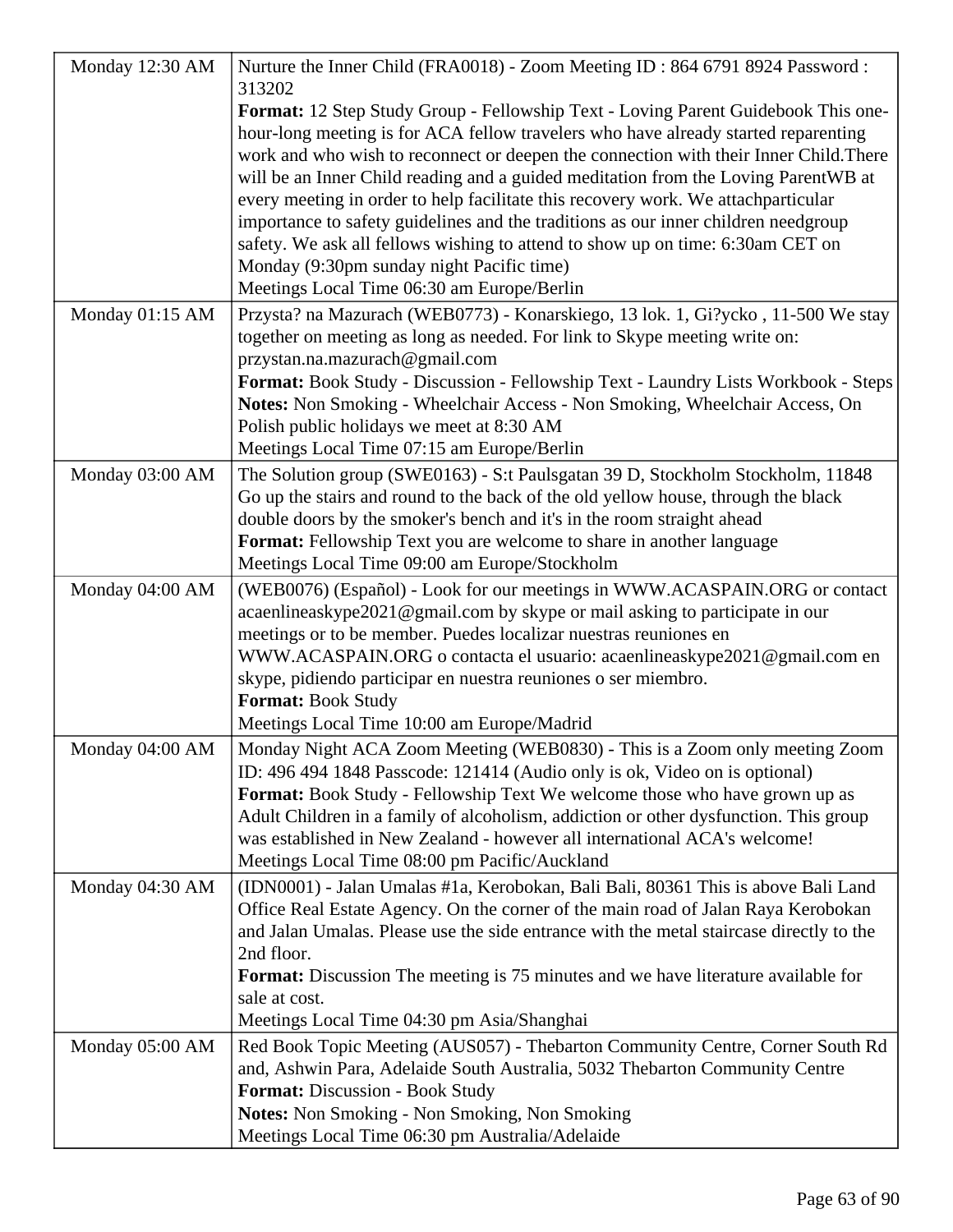| Monday 05:00 AM | Loving Parent Check In Process (WEB0801) - Zoom Meeting Meeting ID:<br>82498547659 Password: 395786<br>Format: Loving Parent Guidebook this is a camera OFF meeting. try to arrive on time                                                                                                                                                                                                                                                                                                                                                                                                                                                                                                                                                                                                                                                                                                                                                                                                                                                                                                                                                                                                                                                                                                                                                                                                                                                                                                                                                                                                                                      |  |
|-----------------|---------------------------------------------------------------------------------------------------------------------------------------------------------------------------------------------------------------------------------------------------------------------------------------------------------------------------------------------------------------------------------------------------------------------------------------------------------------------------------------------------------------------------------------------------------------------------------------------------------------------------------------------------------------------------------------------------------------------------------------------------------------------------------------------------------------------------------------------------------------------------------------------------------------------------------------------------------------------------------------------------------------------------------------------------------------------------------------------------------------------------------------------------------------------------------------------------------------------------------------------------------------------------------------------------------------------------------------------------------------------------------------------------------------------------------------------------------------------------------------------------------------------------------------------------------------------------------------------------------------------------------|--|
|                 | we start with the check in meditation and then share from that.<br>Meetings Local Time 10:00 am Europe/London                                                                                                                                                                                                                                                                                                                                                                                                                                                                                                                                                                                                                                                                                                                                                                                                                                                                                                                                                                                                                                                                                                                                                                                                                                                                                                                                                                                                                                                                                                                   |  |
| Monday 05:00 AM | Sydney Open Steps Study Group (WEB0446) - Sydney Open Steps Study Group<br>Monday 7:00pm - 8.30pm (Sydney Australia Time) Meeting with video on and locked<br>at start time Sharing on The ACA Yellow 12 Steps WorkBook (Step 7 as of January<br>2022) https://zoom.us/j/89593834670 Meeting ID 895 9383 4670 Password SO\$SG<br>Format: 12 Step Study Group - Steps<br>Meetings Local Time 07:00 pm Australia/Sydney                                                                                                                                                                                                                                                                                                                                                                                                                                                                                                                                                                                                                                                                                                                                                                                                                                                                                                                                                                                                                                                                                                                                                                                                           |  |
| Monday 05:00 AM | ACA Marathon (TEL0427) - 2022 4th of July ACOA Telephone Meeting Marathon<br>Welcome to the ACOA 2022 Telephone Meeting Marathon Sign-up! You are invited<br>to strengthen your recovery by Moderating, Back-up Moderating, and Timekeeping.<br>The Marathon begins Monday, July, 4th, 2022, at 5 am est and ends Tuesday, July 5th<br>2022, at 3 am est. Holidays may be a difficult time for adult children. We encourage<br>you to share this phone meeting with anyone who would like to heal from the effects of<br>alcoholism or family dysfunction. You may serve in one of two ways: 1. Attend the<br>meeting. The call-in number is 712-432-8808 access code 247676# 2. Share this<br>Marathon meeting phone number and time with other Adult children and please<br>announce it at all appropriate ACOA meetings. Interested in service? Moderators,<br>Back-Up Moderators, and Timekeepers are needed. For the signup link please text or<br>call Luella at 708-638-3371, stepstudyaca18@gmail.com, or Christa at<br>serveasmoderator@gmail.com For a moderator script please email Ann at<br>anneadultchild@gmail.com or me. Please do not hesitate to contact us with any<br>questions. XO In-Service, Christa, Luella, and Anne Moderator Co-Chairs Luella's<br>Contact info: 708-638-3371 stepstudyaca18@gmail.com Christa's contact info:<br>serveasmoderator@gmail.com 303-359-5804<br>Format: Discussion This Meeting is a telephone meeting that is only used for ACA<br>Marathons throughout the year. This is not a standard every day or weekly meeting.<br>Meetings Local Time 05:00 am America/New_York |  |
| Monday 05:00 AM | York Street Twelve Step Workbook Meeting (AUS0095) - 410 York Street, Ballarat<br>Vic, 3350 The meeting will be held in the side room of the York Street Church of<br><b>Christ</b><br>Format: Steps<br>Focus: Open to all Non Smoking<br>Meetings Local Time 07:00 pm Australia/Melbourne                                                                                                                                                                                                                                                                                                                                                                                                                                                                                                                                                                                                                                                                                                                                                                                                                                                                                                                                                                                                                                                                                                                                                                                                                                                                                                                                      |  |
| Monday 05:15 AM | Loving Parent (AUS0074) - 65 Willoughby Rd, Crows Nest NSW, 2065 Northside<br><b>Baptist Centre</b><br>Format: Book Study<br>Focus: Open to all<br>Meetings Local Time 07:15 pm Australia/Sydney                                                                                                                                                                                                                                                                                                                                                                                                                                                                                                                                                                                                                                                                                                                                                                                                                                                                                                                                                                                                                                                                                                                                                                                                                                                                                                                                                                                                                                |  |
| Monday 05:45 AM | Worth of Unconditional Love & Respect (TEL0515) - The meeting starts on July 1st,<br>2022.<br>Format: Book Study - Fellowship Text - Speaker<br>Focus: Beginners - Women Only<br>Meetings Local Time 05:45 am America/New_Yorktual Meeting Link                                                                                                                                                                                                                                                                                                                                                                                                                                                                                                                                                                                                                                                                                                                                                                                                                                                                                                                                                                                                                                                                                                                                                                                                                                                                                                                                                                                 |  |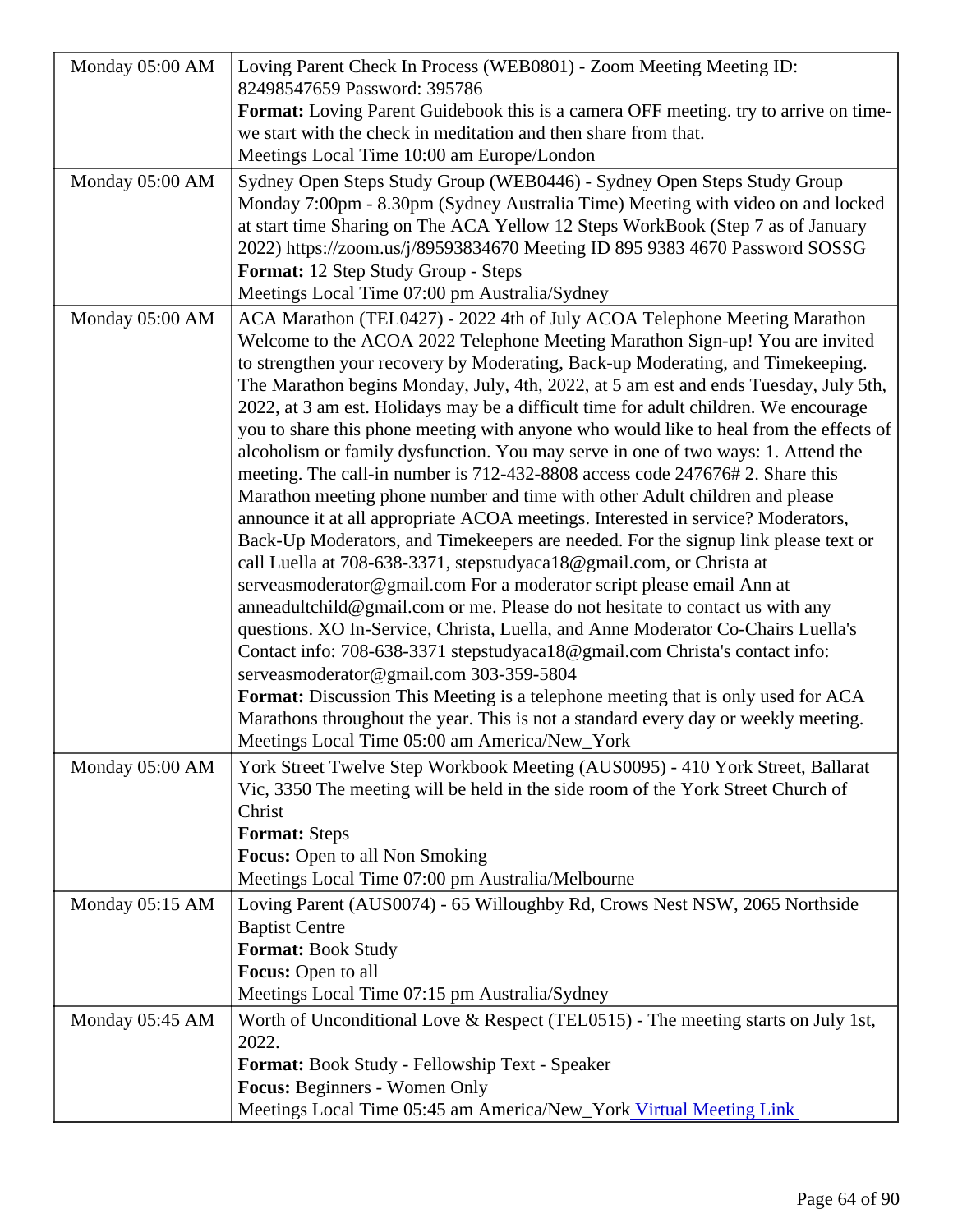| Monday 05:45 AM | Become Your Own Loving Parent (TEL046) - Meeting Time Is Eastern Time712-                       |
|-----------------|-------------------------------------------------------------------------------------------------|
|                 | 432-3900; conference code 247125#                                                               |
|                 | Format: Discussion - Fellowship Text - Speaker Speaker for 15 minutes the last                  |
|                 | Sunday of the month                                                                             |
|                 | Meetings Local Time 05:45 am America/New_York                                                   |
| Monday 06:00 AM | meet12aca (TEL0425) (German / deutsch) - This is a telephone and online meeting in              |
|                 | German. We meet at 12pm - noon Europe Central time Das ist ein Telefon- und                     |
|                 | online-Meeting in deutsch. Wir treffen uns um 12 Uhr mittags. Die Einwahl/Dial-in               |
|                 | number (DE): 030-52014350 Access code: 814478# International dial-in numbers:                   |
|                 | https://fccdl.in/i/meet12aca Online meeting ID: meet12aca Join the online meeting:              |
|                 | https://join.freeconferencecall.com/meet12aca Das Meeting ist offen für alle                    |
|                 | Interessierten email: meet12aca@protonmail.com                                                  |
|                 | <b>Format:</b> Book Study - Discussion It s at noon 12o'clock CET (6am ET). We read the         |
|                 | daily mediatation before sharing.                                                               |
|                 | Meetings Local Time 12:00 pm Europe/Berlin                                                      |
| Monday 06:00 AM | (SWE003) - Sankt Paulsgatan 39 D, Stockholm sweden, Hartwickska Huset, Ingang                   |
|                 | Gaarden                                                                                         |
|                 | <b>Format:</b> Oppet Möte<br>Focus: Open to all - No referens person or e-mail Hartwicska Huset |
|                 | Meetings Local Time 12:00 PM Europe/Stockholm                                                   |
| Monday 06:00 AM | Sanctuary Without Borders (WEB0111) - Sanctuary Without Borders: A safe virtual                 |
|                 | space for DAILY zoom-based ACA meetings. Newcomers welcome! Daily 6am:                          |
|                 | Strengthening My Recovery reader/Big Red Book; Daily 8am: Strengthening My                      |
|                 | Recovery reader; M-F 12 Noon-12:45pm : host choice; Daily 7pm: various formats                  |
|                 | including Big Red Book, Loving Inner Parent, ACA literature, Creative Recovery,                 |
|                 | speaker, and host's choice. Password changes monthly. Contact                                   |
|                 | sanctuaryWOborders@gmail.com for the welcome letter which includes the current                  |
|                 | meeting schedule, description, and ZOOM access. Because anonymity and safety are                |
|                 | priorities, please ensure your email protects your privacy (such as last name, signature        |
|                 | lines, or business address).                                                                    |
|                 | <b>Format:</b> 12 Step Study Group - Book Study - Discussion - Fellowship Text - Loving         |
|                 | Parent Guidebook - Speaker - Steps                                                              |
|                 | Meetings Local Time 06:00 am America/New_York                                                   |
| Monday 06:00 AM | Monday 12pmCET Self-Love Group (WEB0167) - 12 pm Central European Time 11                       |
|                 | am UK Time/BST/London Zoom Id: 879-3057-1435 Password 711 English speaking                      |
|                 | meeting Audio only, no videos please Self Love focused meeting: Read from Big Red               |
|                 | Book Chapter 15: 'Beyond Survival: Practising Self Love' followed by sharing.                   |
|                 | Format: Discussion - Fellowship Text                                                            |
|                 | Meetings Local Time 12:00 pm Europe/Copenhagen                                                  |
| Monday 06:30 AM | (PA0144) - These meetings are currently only on the phone. 917-900-1022 Passcode:               |
|                 | 55310# At some point, we may start face to face meetings. If that happens, we will              |
|                 | meet in the choir room at the Holy Cross Lutheran Church, Nazareth PA. Go to the                |
|                 | back of the church and knock on the door at the far left of the building, the side along        |
|                 | Johnson Road. Meets Monday, Thursday and Saturday                                               |
|                 | Format: Book Study - Discussion - Fellowship Text - Loving Parent Guidebook Non<br>Smoking      |
|                 | Meetings Local Time 06:30 am America/New_York                                                   |
|                 |                                                                                                 |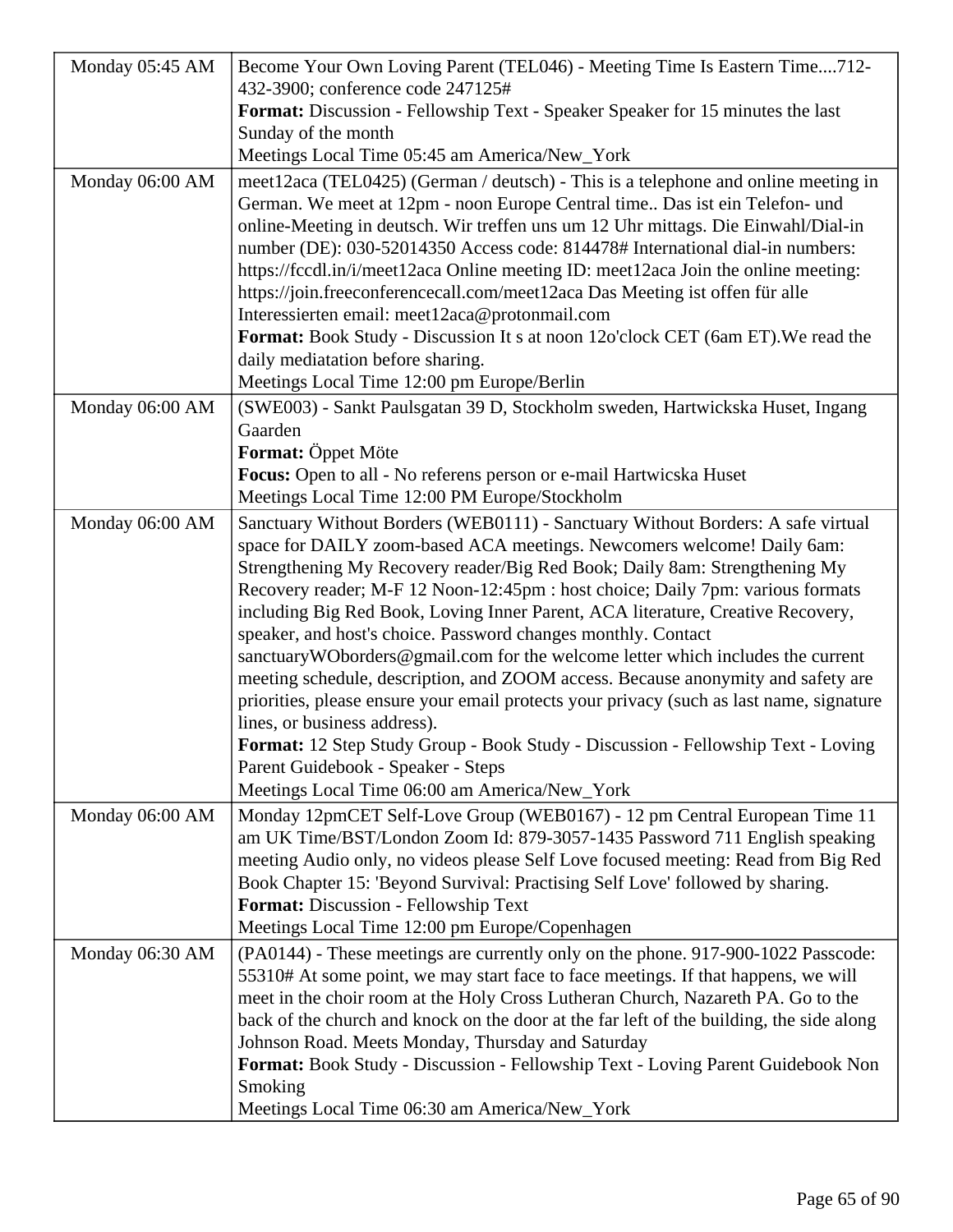| Monday 07:00 AM | Seeking Emotional Integrity (WEB0609) - We meet to explore and discuss the Identity<br>Papers. These documents include the foundational language, focus, and method of<br>recovery that sets ACA apart from similar Twelve Step fellowships. The Identity<br>Papers are printed in the BRB on pp. 81-90 and pp. 353-363 or available in booklet<br>form from shop.adultchildren.org Join us on ZOOM: i<br>https://us02web.zoom.us/j/81437276969 Meeting ID: 814 3727 6969 Passcode:247365<br>Format: Discussion - Fellowship Text<br>Focus: Secular/Agnostic/Atheist<br>Meetings Local Time 07:00 am America/New_York                                                                                                                                                       |
|-----------------|-----------------------------------------------------------------------------------------------------------------------------------------------------------------------------------------------------------------------------------------------------------------------------------------------------------------------------------------------------------------------------------------------------------------------------------------------------------------------------------------------------------------------------------------------------------------------------------------------------------------------------------------------------------------------------------------------------------------------------------------------------------------------------|
| Monday 07:00 AM | ACA Loving Parent Guidebook International (WEB0654) -<br>Every Monday: 11:00 GMT   7:00am EST   12:00pm UK   13:00 S Africa   16:30 India<br>ST   20:00 Japan ST   21:00 AEDT Meeting lasts 75 mins.<br>Meeting ID: 884 6408 4879   Passcode: LPG4u<br><b>Format:</b> Book Study - Discussion - Loving Parent Guidebook<br><b>Focus: Beginners</b><br><b>ACA Loving Parent Guidebook International</b><br>We are reading, practicing the exercises, and listening to the guided meditations from<br>the new LOVING PARENT GUIDEBOOK! With help from our ACA support group<br>we're learning to parent ourselves with gentleness, humor, love, and respect.<br>Beginners Welcome! Guidebook will be shared on screen via Kindle. English<br>transcript enabled through Zoom. |
| Monday 07:00 AM | Meetings Local Time 07:00 pm Asia/Hong_Kong<br>Laundry List 4 X 4 (TEL008) - 667-770-1523 Pin 871076# - Telephone Dial in                                                                                                                                                                                                                                                                                                                                                                                                                                                                                                                                                                                                                                                   |
|                 | Meeting<br>Format: Book Study - Discussion - Fellowship Text<br>Meetings Local Time 07:00 am America/New_York                                                                                                                                                                                                                                                                                                                                                                                                                                                                                                                                                                                                                                                               |
| Monday 07:00 AM | RI Area Morning (WEB0793) (English, US) - https://www.riareaaca.org/meeting-<br>info.html<br><b>Format: Book Study</b><br>Meetings Local Time 07:00 am America/New_York                                                                                                                                                                                                                                                                                                                                                                                                                                                                                                                                                                                                     |
| Monday 07:00 AM | ACA AM Meeting (RI0014) - 201Pittman Street, Providence RHODE ISLAND,<br>02906 Freedom Hall<br>Format: Book Study - Discussion - Fellowship Text - Speaker - Steps<br><b>Focus:</b> Beginners - Young Adult (Ages 18 to 26)<br><b>Notes:</b> Non Smoking - Non Smoking,<br>Meetings Local Time 07:00 am America/New_York                                                                                                                                                                                                                                                                                                                                                                                                                                                    |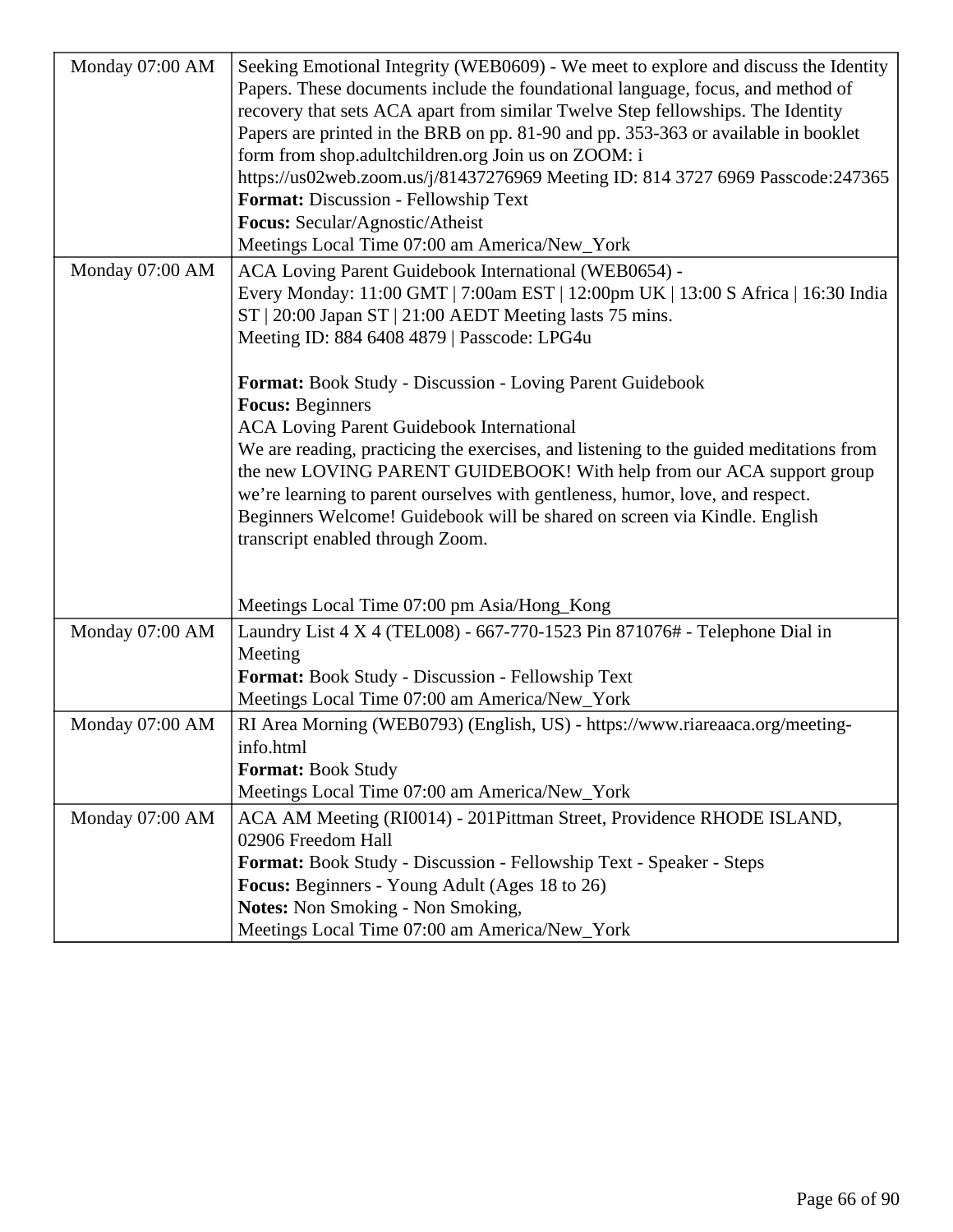| Monday 07:00 AM | ACA Inner Peace Room Groep (WEB0575) (Nederlands) - De ACA Inner PeaceRoom              |
|-----------------|-----------------------------------------------------------------------------------------|
|                 | groep is een Skypechat met online bijeenkomsten. Iedere middag van 13-14 uur, en op     |
|                 | maandag, woensdag, donderdag, vrijdag en zaterdag ook in de avond van 19-20 uur.        |
|                 | Bijeenkomsten zijn 'on demand' en gaan door bij voldoende belangstelling. Jekunt        |
|                 | worden toegevoegd aan de Skypechat door een e-mail bericht te sturen naar:              |
|                 | aca.innerpeace@outlook.com Welkom!                                                      |
|                 | Format: Book Study - Fellowship Text De ACA Inner Peace Room groep is een               |
|                 | Skypechat met online bijeenkomsten. Iedere middag van 13-14 uur, en op maandag,         |
|                 | woensdag, donderdag, vrijdag en zaterdag ook in de avond van 19-20 uur.                 |
|                 | Bijeenkomsten zijn 'on demand' en gaan door bij voldoende belangstelling. Je kunt       |
|                 | worden toegevoegd aan de Skypechat door een e-mail bericht te sturen naar:              |
|                 | aca.innerpeace@outlook.comWelkom!                                                       |
|                 | Meetings Local Time 01:00 pm Europe/Amsterdam                                           |
| Monday 07:30 AM | ACA (THA0006) - 7 Fountains Spiritual Retreat, Huay Kaew, Chiang Mai Chiang             |
|                 | Mai, 50300.                                                                             |
|                 | Format: Discussion - Book Study                                                         |
|                 | Focus: Open to all                                                                      |
|                 | Meetings Local Time 06:30 pm Asia/Bangkok                                               |
| Monday 07:30 AM | ACA Singapore Monday Group (SGP0001) - 11 Jalan Ubi, Block 5, #01-41, Singapore         |
|                 | Singapore, 409074 We Care Community Service (Courage Room)                              |
|                 | Format: Fellowship Text Hybrid with Zoom: Meeting ID: 826 8610 1555 Passcode:           |
|                 | 170636                                                                                  |
|                 | Meetings Local Time 07:30 pm Asia/Singapore                                             |
| Monday 07:30 AM | Bright and Early (KY0027) - Gratz Park Bldg, 3rd Market Street, Lexington Kentucky,     |
|                 | 40509 Strengthening My Recovery Literature. 2020: ONLINE Meeting Only. Email            |
|                 | Group Contact for meeting link. Monday meeting is hybrid, in person at Gratz Park.      |
|                 | Format: Discussion - Fellowship Text                                                    |
|                 | Notes: Non Smoking - Wheelchair Access - Non Smoking, Wheelchair Access, 2020:          |
|                 | ONLINE Meeting Only. Email Group Contact for meeting link.                              |
|                 | Meetings Local Time 07:30 am America/New_York                                           |
| Monday 07:30 AM | Strengthening my Recovery Meditation Meeting (WEB0120) - ZOOM MEETING ID:               |
|                 | 886 8839 0978 [NO PASSWORD NEEDED] : Meeting opens daily by 7:15 AM ET.                 |
|                 | The room closes at 7:35 AM ET $ $ : Dial in: $+1$ 646 558 8656 US (New York) $ $ : Zoom |
|                 | Link: https://us04web.zoom.us/j/88688390978 ******* Other Dial-in numbers: $+1$         |
|                 | 301 715 8592 US (Germantown) +1 312 626 6799 US (Chicago) +1 253 215 8782 US            |
|                 | (Tacoma) +1 346 248 7799 US (Houston) +1 669 900 9128 US (San Jose)   To Find           |
|                 | your dial-in number: https://us02web.zoom.us/u/kcEsR2PF1V ******* [For more             |
|                 | information, email us at info@acamorning.org]                                           |
|                 | Format: Fellowship Text Daily reader, 2min meditation, popcorn shares, closing          |
|                 | reading and second round of shares.                                                     |
|                 | Meetings Local Time 07:30 am America/New_York                                           |
| Monday 08:00 AM | Early Risers (TN0102) - 4645 Walnut Grove Road, Memphis Tennessee, 38117 Due to         |
|                 | COVID-19 Restrictions we are ONLY MEETING VIA ZOOM. please contact the                  |
|                 | group at earlyrisersaca@gmail.com for the zoom room number. Thank you!                  |
|                 | Format: 12 Step Study Group - Book Study                                                |
|                 | Notes: Non Smoking - Non Smoking, Monday - Daily Reader, Strengthening My               |
|                 | RecoveryWednesday - Step Study BRBFriday - Book Study BRB                               |
|                 | Meetings Local Time 07:00 am America/Chicago                                            |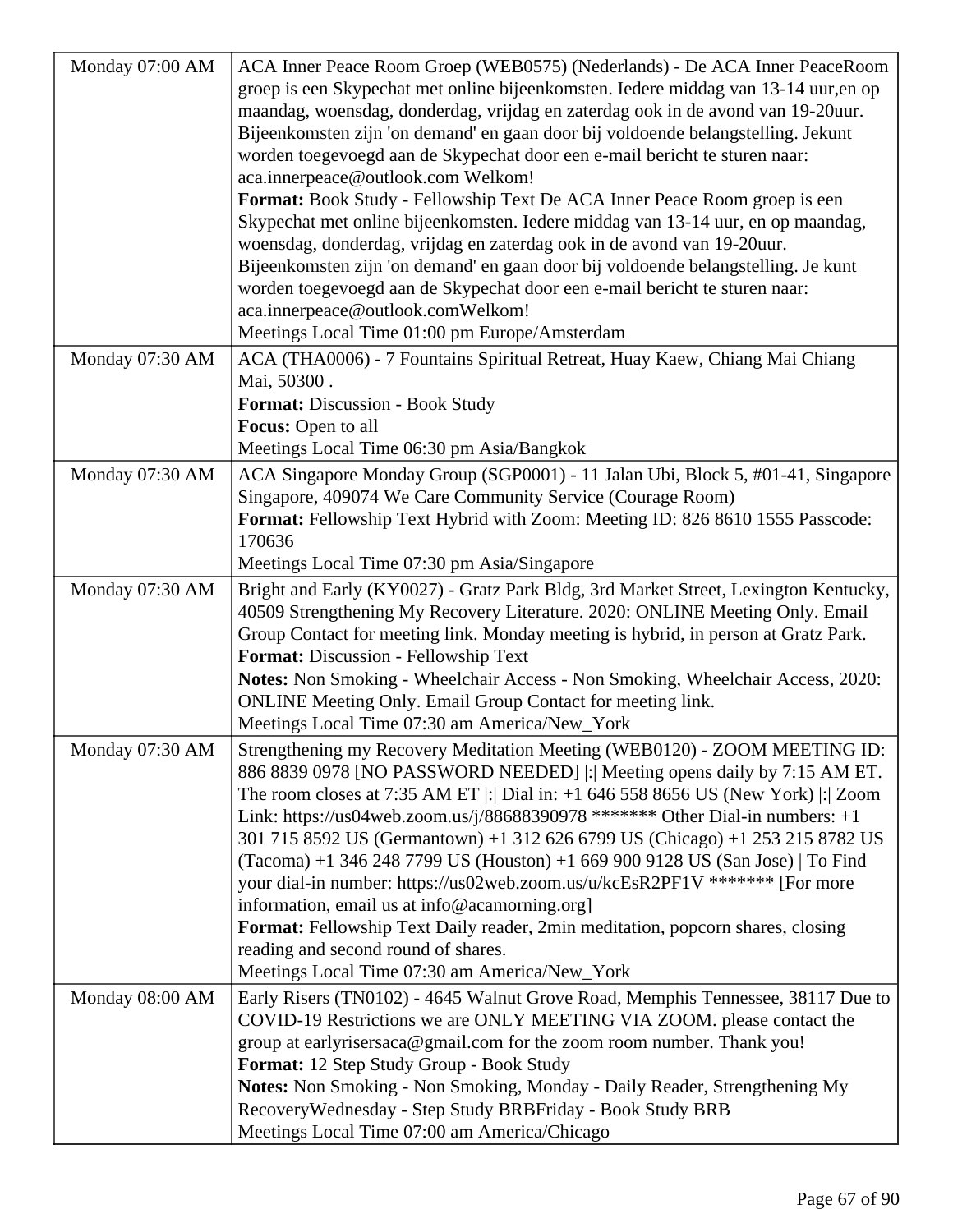| Monday 08:00 AM | ACA in Bonita Springs (FL0228) - This meeting is now via this Zoom                                                                                 |
|-----------------|----------------------------------------------------------------------------------------------------------------------------------------------------|
|                 | link:https://us02web.zoom.us/j/97593632861                                                                                                         |
|                 | Format: Discussion - Fellowship Text                                                                                                               |
|                 | Meetings Local Time 08:00 am America/New_York                                                                                                      |
| Monday 08:00 AM | Patras ACA Online Group 1 (WEB0375) - This meeting is held on Skype: Send                                                                          |
|                 | contact request to "??? ??????" or send an email with your skype name at                                                                           |
|                 | epapatras@gmail.com                                                                                                                                |
|                 | Format: Book Study - Fellowship Text - Speaker - Steps - Workshop                                                                                  |
|                 | Meetings Local Time 08:00 am America/New_York                                                                                                      |
| Monday 08:00 AM | ACAs, Food Addiction, and Emotions (TEL0395) - 605-313-4822, 589425# After a                                                                       |
|                 | brief reading about relating to our emotions and our relationship with food, we journal                                                            |
|                 | in silence about our current emotions for 10 minutes. We share afterward. Remain                                                                   |
|                 | muted until journal silence ends around 8:25. *6 to mute and unmute. We meet 7 days                                                                |
|                 | a week.                                                                                                                                            |
|                 | Format: Book Study - Discussion - Workshop                                                                                                         |
|                 | Meetings Local Time 08:00 am America/New_York                                                                                                      |
| Monday 08:00 AM | (GBR0035) - 123 Charing Cross Road, London London, WC2H 0EW The first                                                                              |
|                 | meeting of the month will be a speaker meeting with the speaker sharing their                                                                      |
|                 | experience, strength and hope. Speaker meetings will be 75 minutes as opposed to the                                                               |
|                 | usual 60 minutes to allow enough time for sharing.                                                                                                 |
|                 | Meetings Local Time 01:00 pm Europe/London                                                                                                         |
| Monday 08:15 AM | ACA Schematic & Appendix A (TEL170) - 712-432-8808; conference ID 313151#                                                                          |
|                 | Meeting Runs For 1 Hour. Press * For Menu ACA Schematic & Appendix A (English)<br>Focus: Discussion, Meetings Local Time 08:15 AM America/New_York |
|                 | <b>Format: Discussion</b>                                                                                                                          |
|                 | Meetings Local Time 08:15 am America/New_York                                                                                                      |
| Monday 08:15 AM | 4 x 4 Traits meeting (RI0029) - 201 Pitman Street, Providence Rhode Island, 02906                                                                  |
|                 | Look for "Freedom Hall" entry door to Salvation Army. Parking in lot across the street.                                                            |
|                 | Format: Discussion - Fellowship Text - Book Study                                                                                                  |
|                 | Focus: Open to All We work with The Laundry List workbook                                                                                          |
|                 | Meetings Local Time 08:15 am America/New_York                                                                                                      |
| Monday 08:30 AM | Easy Morning Meditation (WEB0301) - Zoom meeting ID #:84649267470 Passcode                                                                         |
|                 | 202020 NOTE: Meeting closes at capacity of 25 ppl. We read from the Strengthening                                                                  |
|                 | My Recovery Daily Reader, followed by the cited excerpt from the Big Red Book.                                                                     |
|                 | <b>Format:</b> Fellowship Text This meeting has a capacity of 25 members.                                                                          |
|                 | Meetings Local Time 08:30 am America/New_York                                                                                                      |
| Monday 09:00 AM | Adult Child in Recovery (TEL0402) - Focus on Chapter 7, the 12 steps of ACA from                                                                   |
|                 | Big Red Book Call 712 432 8808 Access Code 324515# - (Press *1 to un-mute and                                                                      |
|                 | speak, press *1 again after speaking to mute) - This group meets daily, all 7 days, from                                                           |
|                 | $9 - 10:15.$                                                                                                                                       |
|                 | <b>Format:</b> Discussion - Steps                                                                                                                  |
|                 | Meetings Local Time 09:00 am America/New_York                                                                                                      |
| Monday 09:00 AM | Patras ACA 2 (GRC0004) - 30 Plateia Georgiou (Square), Patras Ahaia, 26222 1st                                                                     |
|                 | floor (Inside the stait). Due to Covid-19, this meeting currently held on Skype: Send                                                              |
|                 | request to "??? ??????" Skype contact.                                                                                                             |
|                 | Format: Fellowship Text - Book Study - Steps - Speaker - Workshop                                                                                  |
|                 | Meetings Local Time 04:00 pm Europe/Athens                                                                                                         |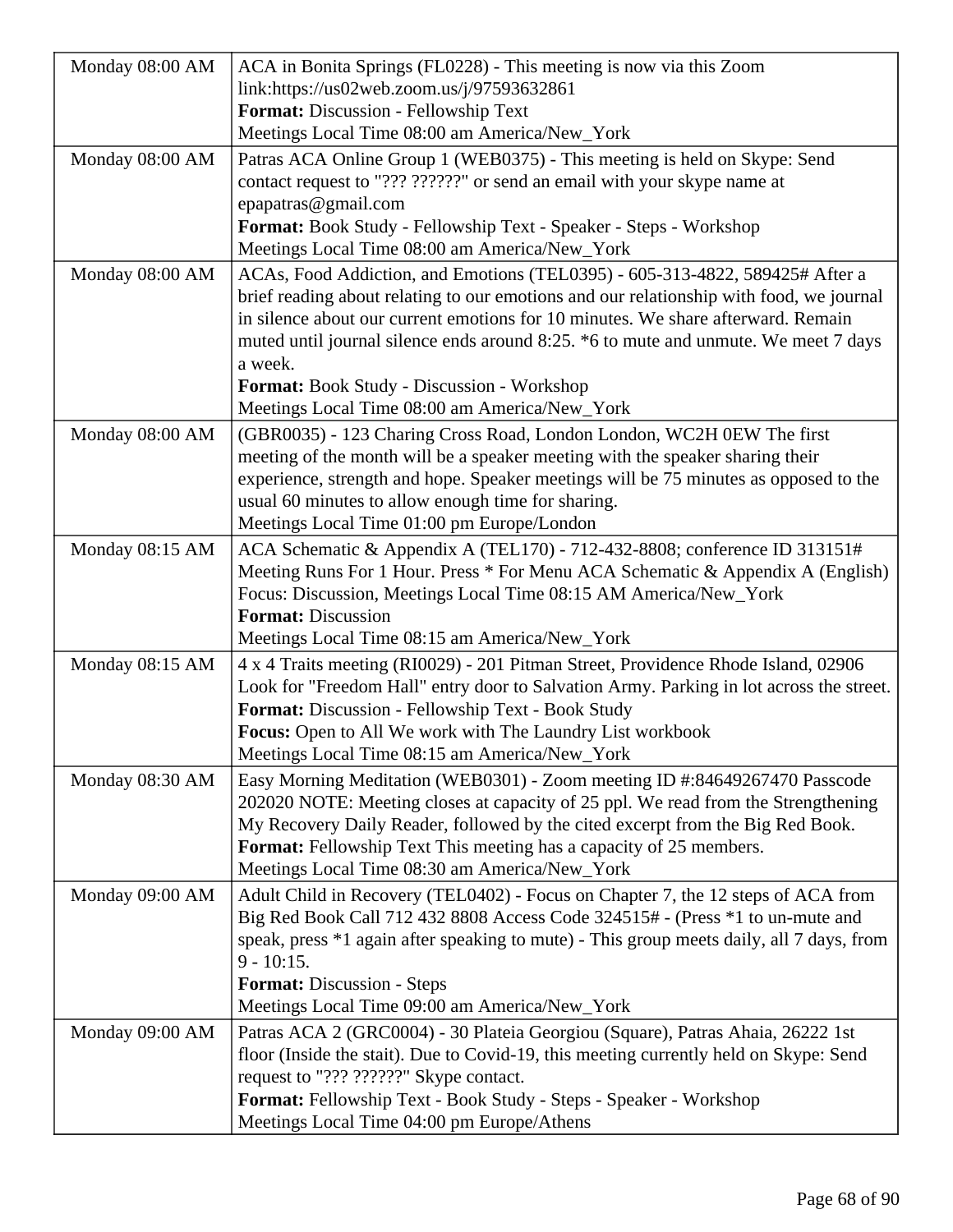| Monday 09:00 AM | ACA Muscat, Sultanate of Oman (OMN0001) - Call +968 2456 7634 for meeting                 |
|-----------------|-------------------------------------------------------------------------------------------|
|                 | location/directions., MAF Masqat, 116                                                     |
|                 | Format: Fellowship Text                                                                   |
|                 | <b>Focus:</b> Open to All Some participants speak other languages as well, but meeting is |
|                 | currently conducted in English.                                                           |
|                 | Meetings Local Time 05:00 pm Asia/Muscat                                                  |
| Monday 09:00 AM | ACASerenitySisters (WEB0638) - Text Helen for meeting ID and password at 830 401          |
|                 | 9428 or email us at serenity acagroup@gmail.com                                           |
|                 | Meetings Local Time 08:00 am America/Mexico_City                                          |
| Monday 09:00 AM | Serenity Sisters (TX0244) - 800 N Hwy 123 Bypass apt 31, Seguin Texas, 78155 Text         |
|                 | Helen 830 4019428 for password and zoom ID. We meet from Mon-Friday 8am CT. or            |
|                 | email serenityacagroup@gmail.com. Group Calendar can be found at                          |
|                 | https://docs.google.com/spreadsheets/d/1Lt6c0bY6TDKoaILg1rqhz6HlC4xlDo9sMhljolrrCmU       |
|                 | <b>Format:</b> Book Study - Discussion                                                    |
|                 | Focus: Beginners - Women Only Strengthing My Recovery Mediation follow by a               |
|                 | guided med. Safety Camera Check. Women Only.                                              |
|                 | Meetings Local Time 08:00 am America/Mexico_City                                          |
| Monday 09:00 AM | Phoenix (RUS0043) - Zharokov St 286?, Almaty Kazakhstan, 050000 Cross street              |
|                 | name is Levitan. Meetings to be held on the ground floor of rehabilitation center called  |
|                 | "Svobodnye Lyudi"                                                                         |
|                 | Format: Discussion - Book Study - Fellowship Text - Steps                                 |
|                 | <b>Focus:</b> Open to all Non Smoking                                                     |
|                 | Meetings Local Time 07:00 pm Asia/Almaty                                                  |
| Monday 09:15 AM | (FL0356) - 26210 GLEN EAGLE DRIVE, LEESBURG Florida, 34748                                |
|                 | Format: Book Study - Discussion - Steps                                                   |
|                 | Focus: Men-Only                                                                           |
|                 | Meetings Local Time 09:15 am America/New_York                                             |
| Monday 09:30 AM | (RUS018) - Gogol st 9, Ekaterenburg, Parish Of St Anna, Entrancevia Iron Doors            |
|                 | Format: Discussion - Steps - Fellowship Text                                              |
|                 | <b>Focus:</b> ACAs only (Closed)                                                          |
|                 | Meetings Local Time 06:30 PM Asia/Yekaterinburg                                           |
| Monday 09:30 AM | Mens Big Red Book Study Group (AZ0125) - This meeting is currently only meeting           |
|                 | on Zoom Meeting ID: 412 209 464 Passcode 194999 The New Church of Phoenix                 |
|                 | South East corner of Shea and 56th St.                                                    |
|                 | <b>Format:</b> Book Study - Discussion                                                    |
|                 | Focus: Men-Only Meeting is currently only on Zoom. Meeting ID: 412 209 464                |
|                 | Meetings Local Time 06:30 am America/Phoenix                                              |
| Monday 10:00 AM | ACA Daily Affirmations (WEB0394) - We read from the ACA Daily Affirmations,               |
|                 | Strengthening My Recovery and then 3 min shares. A link to the daily reading can be       |
|                 | found here: https://adultchildren.org/meditation/ Zoom: 843 1083 1627 Passcode: 1234      |
|                 | Format: Book Study                                                                        |
|                 | Meetings Local Time 07:00 am America/Los_Angeles                                          |
| Monday 10:00 AM | $(WEB0711) -$                                                                             |
|                 | <b>Focus: Beginners</b>                                                                   |
|                 | Meetings Local Time 10:00 am America/New_York                                             |
|                 |                                                                                           |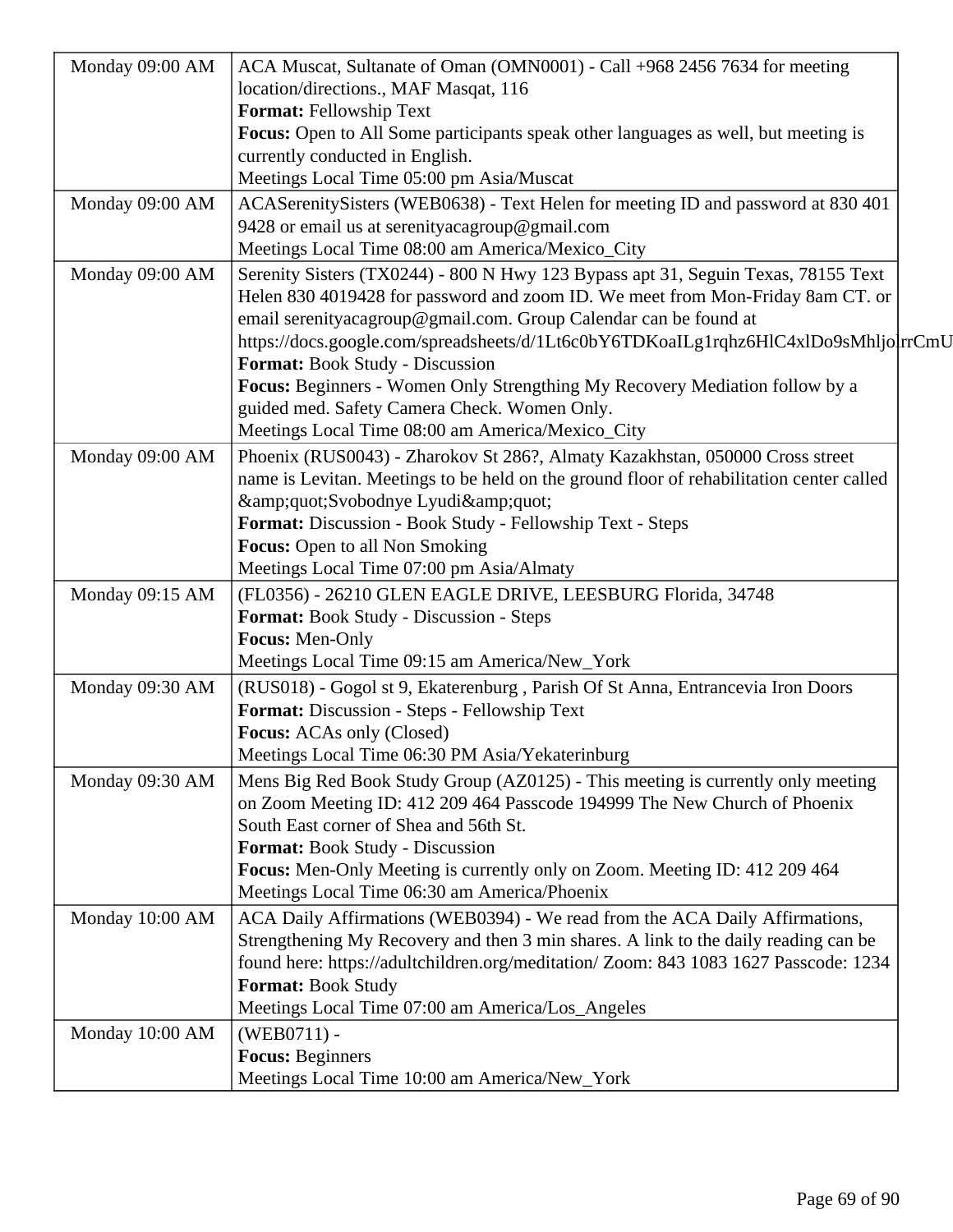| Monday 10:00 AM | (RUS008) - Saint-Petersburg, Vasilievsky ostrov, 13 line h.2 fl.46., Saint-Petersburg                                                               |
|-----------------|-----------------------------------------------------------------------------------------------------------------------------------------------------|
|                 | L.o., 199034 Under Arch                                                                                                                             |
|                 | Format: Discussion - Steps                                                                                                                          |
|                 | <b>Focus:</b> ACAs only (Closed) Non Smoking                                                                                                        |
|                 | Meetings Local Time 05:00 PM Europe/Moscow                                                                                                          |
| Monday 10:30 AM | SAFE ZONE (NY0192) - 289 ST. NICOLAS AVENUE, NEW YORK CITY NEW                                                                                      |
|                 | YORK, 10027-4805 ACCESS BUILDING BY PRESSING 019 AND THEN THE                                                                                       |
|                 | TELEPHONE SYMBOL TO BE BUZZED IN TO THE BUILDING. MEETING IS                                                                                        |
|                 | IN THE LOWER LEVEL OF THE BUILDING. TAKE THE STEPS OR ELEVATOR                                                                                      |
|                 | DOWN ONE FLOOR.                                                                                                                                     |
|                 | Format: Discussion - Fellowship Text - Book Study - Steps - Speaker                                                                                 |
|                 | Focus: Beginners - Open to all Non Smoking                                                                                                          |
|                 | Meetings Local Time 10:30 am America/New_York                                                                                                       |
| Monday 10:30 AM | Men's Yellow Workbook Step Study (AZ0135) - 5631 E Shea Blvd, Paradise Valley,                                                                      |
|                 | 85254 We have received information that this meeting may not be active. If we do                                                                    |
|                 | not hear from anyone associated with it by July 23, 2022, this meeting will be                                                                      |
|                 | removed from our meeting list. Please email us at meetings@acawso.org                                                                               |
|                 | The New Church of Phoenix, This is a new 12-month session of ACA Yellow                                                                             |
|                 | Workbook study. This is a commitment of men for up to a year. This meeting follows a                                                                |
|                 | 6:30 am Red book study meeting that does not have a time commitment.                                                                                |
|                 | Format: Book Study - Steps - Workshop                                                                                                               |
|                 | <b>Focus:</b> Men-Only Non Smoking                                                                                                                  |
|                 | Meetings Local Time 07:30 am America/Phoenix                                                                                                        |
| Monday 10:30 AM | Adult Children of Alcoholics & Dysfunctional Families `(ISR0008) - Israel ENGLISH                                                                   |
|                 | speaking ACA Big Red Book and Literature meeting with open sharing. ALL are                                                                         |
|                 | welcome !! ZOOM INFO - NO PASSWORD Topic: TLV Monday Meeting Join                                                                                   |
|                 | Zoom Meeting https://us02web.zoom.us/j/9860280941 Meeting ID: 986 028 0941 One                                                                      |
|                 | tap mobile +13017158592,,9860280941# US (Washington DC)                                                                                             |
|                 | +13126266799,,9860280941# US (Chicago) Dial by your location +1 301 715 8592                                                                        |
|                 | US (Washington DC) +1 312 626 6799 US (Chicago) +1 346 248 7799 US (Houston)                                                                        |
|                 | +1 646 558 8656 US (New York) +1 669 900 9128 US (San Jose) +1 253 215 8782                                                                         |
|                 | US (Tacoma) +972 55 330 1762 Israel +972 3 978 6688 Israel Meeting ID: 986 028<br>0941 Find your local number: https://us02web.zoom.us/u/kbdMItJt2n |
|                 | Format: Book Study - Discussion - Fellowship Text - Steps Due to Corona virus, this                                                                 |
|                 | meeting will replace our Monday Tel Aviv 5:30 meeting. We are hoping to open up an                                                                  |
|                 | in person meeting soon on another day!ZOOM LINKEllen is inviting you to a                                                                           |
|                 | scheduled Zoom meeting. Topic: TLV Monday Meeting Time: This is a recurring                                                                         |
|                 | meeting Meet anytimeJoin Zoom                                                                                                                       |
|                 | Meetinghttps://us02web.zoom.us/j/9860280941Meeting ID: 986 028 0941One tap                                                                          |
|                 | mobile+13017158592,,9860280941# US (Washington                                                                                                      |
|                 | DC $+13126266799,9860280941$ # US (Chicago)Dial by your location $+1301715$                                                                         |
|                 | 8592 US (Washington DC) +1 312 626 6799 US (Chicago) +1 346 248 7799 US                                                                             |
|                 | $(Houston) + 1 646 558 8656 US (New York) + 1 669 900 9128 US (San Jose) + 1 253$                                                                   |
|                 | 215 8782 US (Tacoma) +972 55 330 1762 Israel +972 3 978 6688 IsraelMeeting ID:                                                                      |
|                 | 986 028 0941Find your local number: https://us02web.zoom.us/u/kbdMItJt2n                                                                            |
|                 | Meetings Local Time 05:30 pm Asia/Jerusalem                                                                                                         |
| Monday 10:30 AM | Adult Children (ISR0009) (Hebrew) - Balfur 8 St., Jerusalem Jerusalem, 00000000                                                                     |
|                 | Format: Book Study - Discussion - Fellowship Text - Steps                                                                                           |
|                 | Meetings Local Time 05:30 pm Asia/Jerusalem                                                                                                         |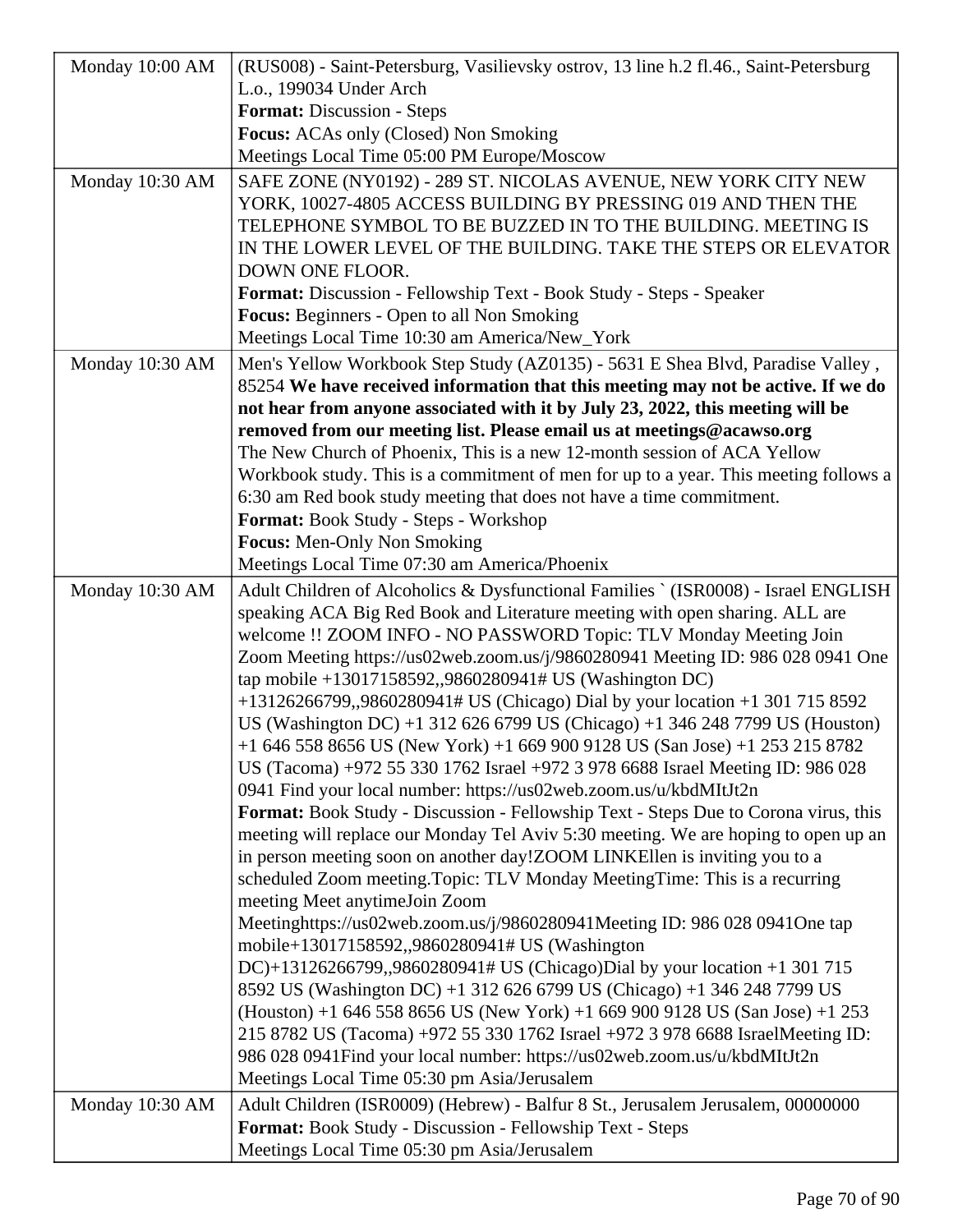| Monday 10:30 AM |                                                                                                                                                                           |
|-----------------|---------------------------------------------------------------------------------------------------------------------------------------------------------------------------|
|                 | (WEB0361) - We meet through Skype. Our skype name is epa.gr. The meeting lasts1.5                                                                                         |
|                 | hour.                                                                                                                                                                     |
|                 | Format: Discussion - Fellowship Text - Book Study - Steps https://enilika-                                                                                                |
|                 | paidia.blogspot.com/                                                                                                                                                      |
|                 | Meetings Local Time 10:30 am America/New_York                                                                                                                             |
| Monday 10:30 AM | Strength and Hope (ID0049) - 571 East Second St, Ketchum IDAHO, 83340 Currently                                                                                           |
|                 | meeting on Zoom                                                                                                                                                           |
|                 | Format: Discussion Non Smoking                                                                                                                                            |
|                 | Meetings Local Time 08:30 am America/Boise                                                                                                                                |
| Monday 11:00 AM | ACA Ihmelapset (WEB0815) - We have Meetings on Discord server called                                                                                                      |
|                 | Kohtaamispaikka: https://discord.gg/GKfGUN8                                                                                                                               |
|                 | Format: 12 Step Study Group - Book Study - Discussion - Speaker - Steps Linkki                                                                                            |
|                 | Kohtaamispaikalle: https://discord.gg/GKfGUN8                                                                                                                             |
|                 | 1. Luo itsellesi tunnus ja kirjaudu sisään.                                                                                                                               |
|                 | 2. Toimii selaimella tietokoneella tai sovelluksella puhelimella (sovellus ilmainen                                                                                       |
|                 | sovelluskaupoissa)                                                                                                                                                        |
|                 | 3. Liity kokoukseen klikkaamalla puhekanavaa ACA-Ihmelapset liittymällä                                                                                                   |
|                 | kokoukseen.                                                                                                                                                               |
|                 | 4. #yleinen keskustelu -tekstikanava on tarkoitettu tekniseen tukeen kokousten aikana.                                                                                    |
|                 |                                                                                                                                                                           |
|                 | Meetings Local Time 06:00 pm Europe/Helsinki                                                                                                                              |
| Monday 11:00 AM | Feel, Talk, Trust (WEB0727) -                                                                                                                                             |
|                 | Format: Book Study - Discussion - Loving Parent Guidebook We meet every                                                                                                   |
|                 | Mon/Wed/Fri. For ID and PW, email: feeltalktrust@gmail.com. 75-minute meeting                                                                                             |
|                 | includes: 1. Loving Parent Guidebook's grounding check-in, 2. Strengthening My<br>Recovery daily reflection, 3. five minutes of meditation or journaling (w/optional non- |
|                 | dominant handwriting), and 4. sharing. This meeting has a maximum capacity of 20                                                                                          |
|                 | people, and we lock the Zoom door after the first ten minutes. Please join us if you                                                                                      |
|                 | identify as a member of ACA.                                                                                                                                              |
|                 | Meetings Local Time 08:00 am America/Los_Angeles                                                                                                                          |
| Monday 11:00 AM | ACA Thessaloniki (GRC0005) - ????????? 19, ??????????? Thessaloniki, 54629                                                                                                |
|                 |                                                                                                                                                                           |
|                 | Format: Book Study - Discussion - Fellowship Text - Speaker - Steps                                                                                                       |
|                 | Meetings Local Time 06:00 pm Europe/Athens                                                                                                                                |
| Monday 11:00 AM | Mi Ser Genuino ACA (WEB0103) - usuario de skype: Mi Ser Genuino ACA                                                                                                       |
|                 | <b>Format:</b> Book Study - Discussion - Steps                                                                                                                            |
|                 | Focus: Beginners Temario rotativo. Pasos. Tradiciones. Orador invitado. . Otros temas                                                                                     |
|                 | de la literatura                                                                                                                                                          |
|                 | Meetings Local Time 11:00 am America/New_York                                                                                                                             |
| Monday 11:00 AM | Adult Children of Alcoholics (IN0105) - 201 N. Griffith Blvd, Griffith Indiana, 46319                                                                                     |
|                 | Enter Door H on Broad Street. Parking on street or south parking lot next to bldg.                                                                                        |
|                 | Format: Book Study - Discussion - Fellowship Text - Speaker - Steps Beginners and                                                                                         |
|                 | new to ACA welcome.                                                                                                                                                       |
|                 | Meetings Local Time 10:00 am America/Chicago                                                                                                                              |
| Monday 11:00 AM | Giggles and Growth (MI0190) - 105 W Fleshiem St, Iron Mountain Michigan, 49801                                                                                            |
|                 | Format: 12 Step Study Group - Book Study - Discussion - Laundry Lists Workbook -                                                                                          |
|                 | <b>Steps</b>                                                                                                                                                              |
|                 | Meetings Local Time 10:00 am America/Chicago                                                                                                                              |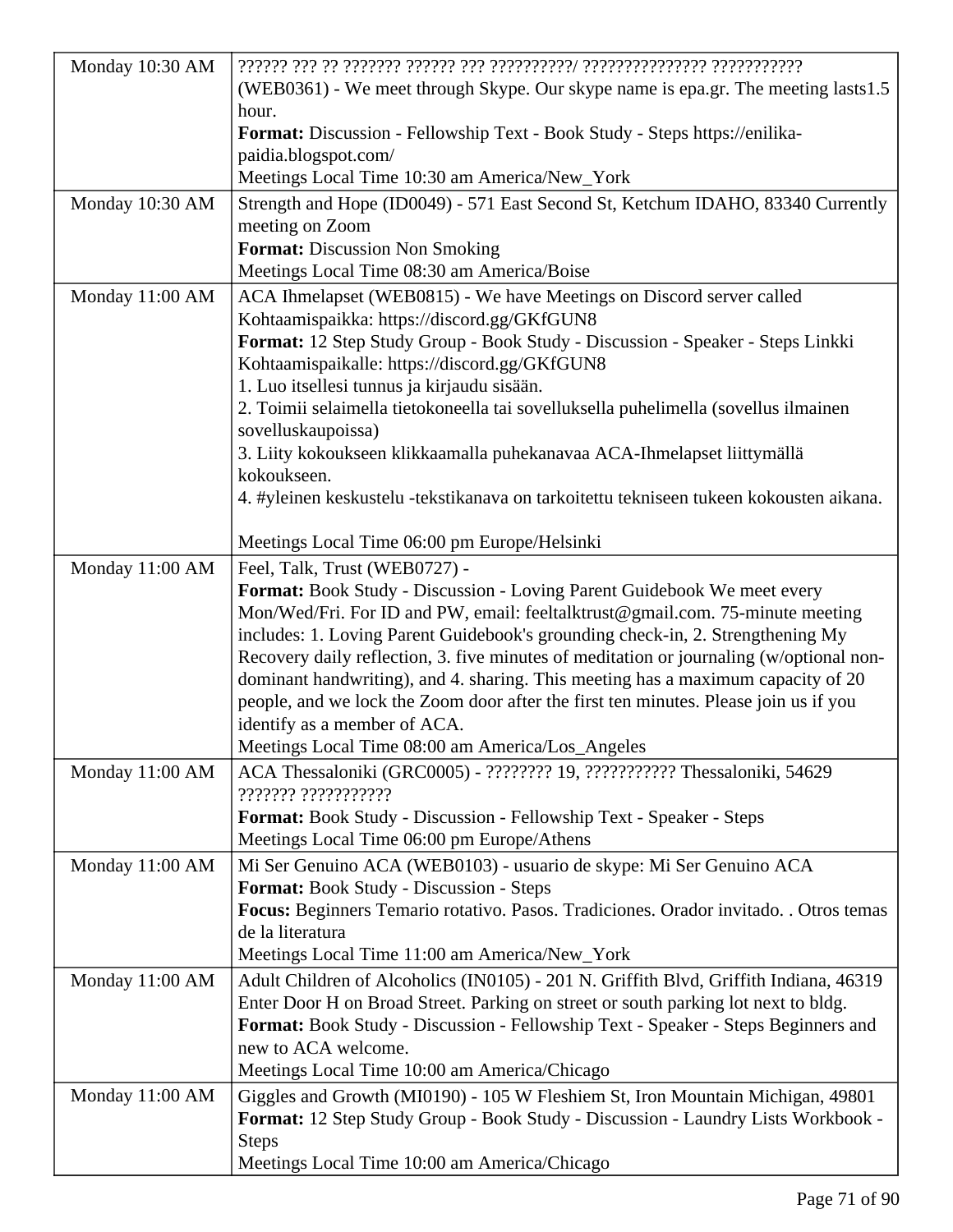| Monday 11:00 AM | Non-Dominant Handwriting/The Child Within (WEB0295) - Currently meeting on<br>Zoom / Zoom Meeting https://us02web.zoom.us/j/88546250421 Email or WhatsApp |
|-----------------|-----------------------------------------------------------------------------------------------------------------------------------------------------------|
|                 | Meeting Contact for passcode                                                                                                                              |
|                 | Format: Discussion It's suggested to have paper and 2 or more writing instruments of                                                                      |
|                 | your choice. Meeting is 90 min long - includes a meditation, non-dominanthandwriting                                                                      |
|                 | with the inner child/inner teenager, and sharing. WhatsApp or emailMeeting Contact if                                                                     |
|                 | you need more info.                                                                                                                                       |
|                 | Meetings Local Time 11:00 am America/New_York                                                                                                             |
| Monday 11:00 AM | The First Line (TEL0364) - -- 712-432-8808 access code 2220900# -- Note: calls from                                                                       |
|                 | blocked numbers will not have access to the meeting. If your number is blocked you                                                                        |
|                 | will have to dial *82 and then the telephone number to get into the room. Safety                                                                          |
|                 | protocols will be in place during the meeting and the after-meeting fellowship time. -                                                                    |
|                 | We read from Chapters 8 and 15 of the Big Red Book.                                                                                                       |
|                 | Format: Discussion - Fellowship Text                                                                                                                      |
|                 | Meetings Local Time 11:00 am America/New_York                                                                                                             |
| Monday 11:00 AM | Joensuu (FIN041) - Ylasatamakatu 28, Joensuu, 80100 Kansalaistalo, Meeting Room                                                                           |
|                 | Format: Discussion - Fellowship Text                                                                                                                      |
|                 | Meetings Local Time 06:00 PM Europe/Helsinki                                                                                                              |
| Monday 11:30 AM | Namelis (LTU0002) - S. Daukanto al. 1, Vilnius Vilniaus, LT-01122                                                                                         |
|                 | Format: Book Study - Speaker - Steps                                                                                                                      |
|                 | Meetings Local Time 06:30 pm Europe/Vilnius                                                                                                               |
| Monday 11:30 AM | Kappeli (FIN044) - Soukankuja 3, Espoo, 02360 Soukan Kappeli                                                                                              |
|                 | <b>Format:</b> Discussion - Steps - 12 Traditions                                                                                                         |
|                 | Focus: Open to all                                                                                                                                        |
|                 | Meetings Local Time 06:30 PM Europe/Helsinki                                                                                                              |
| Monday 11:30 AM | Oulun Acat (FIN0062) - Keskustan seurakuntatalo, Oulu Oulun Laani, 90100 On the                                                                           |
|                 | second floor, Apila-room                                                                                                                                  |
|                 | Format: Discussion - Fellowship Text - Steps                                                                                                              |
|                 | Focus: Women Only - Open to All                                                                                                                           |
|                 | Notes: Wheelchair Access - Non Smoking - Wheelchair Access, Non Smoking,                                                                                  |
|                 | Meetings Local Time 06:30 pm Europe/Helsinki                                                                                                              |
| Monday 11:30 AM | (LVA0001) (Latvian) - J??a 4, Jelgava Jelgavas, LV-3001 Please call +371 26485242.                                                                        |
|                 | Format: Discussion - Fellowship Text                                                                                                                      |
|                 | Focus: Open to All                                                                                                                                        |
|                 | Meetings Local Time 06:30 pm Europe/Riga                                                                                                                  |
| Monday 12:00 PM | Dospelé deti (SVK0004) (Slovak) - Horný Šianec 17, Trencin Trenciansky, 911 01                                                                            |
|                 | Format: 12 Step Study Group - Book Study - Fellowship Text - Speaker - Steps                                                                              |
|                 | <b>Notes:</b> Non Smoking - Non Smoking,                                                                                                                  |
|                 | Meetings Local Time 06:00 pm Europe/Bratislava                                                                                                            |
| Monday 12:00 PM | Niños Adultos (MEX032) - AVE FUVIAL 195, Puerto Vallarta JALISCO, 48300 A 2                                                                               |
|                 | <b>CUADRAS DE COSTCO</b>                                                                                                                                  |
|                 | Format: Fellowship Text                                                                                                                                   |
|                 | Focus: ACAs only (Closed) Non Smoking                                                                                                                     |
|                 | Meetings Local Time 11:00 am America/Mexico_City                                                                                                          |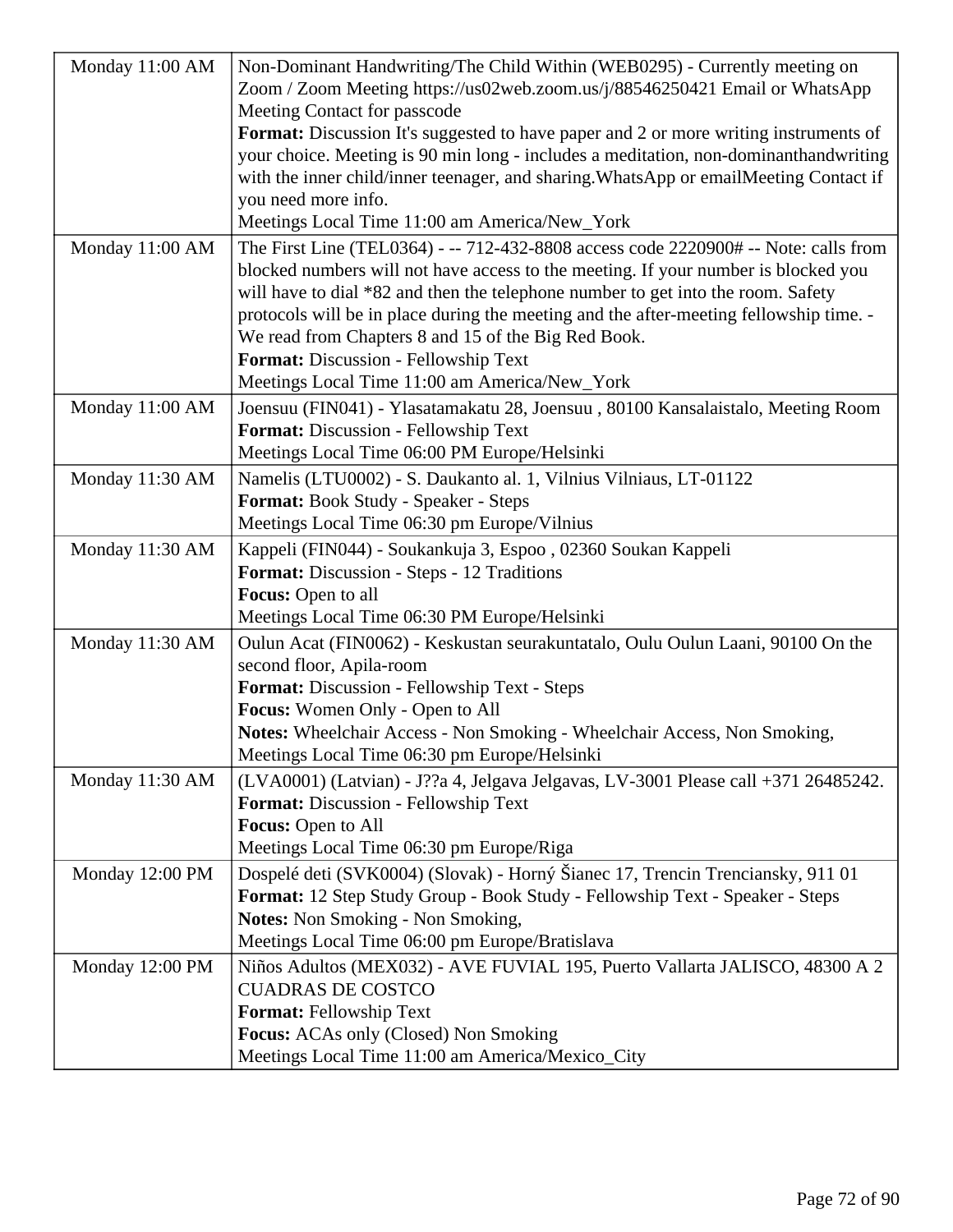| Monday 12:00 PM | Doverye (WEB0776) (???????) - ????????? ?????????? ? Zoom. ?????? ?? ?????                     |
|-----------------|------------------------------------------------------------------------------------------------|
|                 | ????????????? ? Telegram-??????: https://t.me/VDADoverie                                       |
|                 | Format: 12 Step Study Group - Book Study - Discussion - Speaker - Steps - Workshop             |
|                 |                                                                                                |
|                 |                                                                                                |
|                 | ????? ??????: https://sites.google.com/view/vdadoverie                                         |
|                 | Meetings Local Time 07:00 pm Europe/Moscow                                                     |
| Monday 12:00 PM | (SWE152) - Faluvagen 29, Leksand, St. Persgarden                                               |
|                 | <b>Format: Discussion</b>                                                                      |
|                 | Focus: Open to all                                                                             |
|                 | Meetings Local Time 06:00 PM Europe/Stockholm                                                  |
| Monday 12:00 PM | (SWE100) - Blomstervaegen 14, Katarinaholm sweden, Naevertorpskyrkan, Kaellan                  |
|                 | <b>Format: Discussion</b>                                                                      |
|                 | Focus: Open to all                                                                             |
|                 | Meetings Local Time 06:00 PM Europe/Stockholm                                                  |
| Monday 12:00 PM | Monday Noon Group (VA0128) - 1489 Laskin Road, Virginia Beach VIRGINIA,                        |
|                 | 23451 Room 4-B Round part of the building at the back of Good Shepherd Lutheran                |
|                 | Church                                                                                         |
|                 | Format: Discussion - Book Study - Steps                                                        |
|                 | <b>Focus:</b> ACAs only (Closed) - Open to All                                                 |
|                 | <b>Notes:</b> Needs Support Needs Support Non Smoking                                          |
|                 | Meetings Local Time 12:00 pm America/New_York                                                  |
| Monday 12:00 PM | Allut (FIN0061) - Hämeentie 75 A, Helsinki Uusimaa, 00550                                      |
|                 | Format: Discussion - Fellowship Text - Book Study - Steps                                      |
|                 | Notes: Non Smoking - Non Smoking, You can also share in other languages if you<br>wish.        |
|                 | Meetings Local Time 07:00 pm Europe/Helsinki                                                   |
|                 |                                                                                                |
| Monday 12:00 PM | (SWE137) - Hamngatan 10 (Tullhuset), Hudiksvall sweden, Tullhuset<br><b>Format: Discussion</b> |
|                 | <b>Focus:</b> Open to all                                                                      |
|                 | Meetings Local Time 06:00 pm Europe/Stockholm                                                  |
| Monday 12:00 PM | Chapel Hill (WEB0706) - Contact us for Zoom information: acachapelhill@gmail.com               |
|                 | EVERYDAY AT NOON EST                                                                           |
|                 | Monday - Laundry List Workbook                                                                 |
|                 | <b>Tuesday - Topic Meeting</b>                                                                 |
|                 | Wednesday - Big Red Book                                                                       |
|                 | Thursday - Traditions                                                                          |
|                 | Friday - Loving Parent Guidebook                                                               |
|                 | Saturday - Topic Meeting                                                                       |
|                 | <b>Sunday - Beginners Meeting</b>                                                              |
|                 | Format: Book Study - Discussion - Fellowship Text - Laundry Lists Workbook -                   |
|                 | Loving Parent Guidebook                                                                        |
|                 | Meetings Local Time 12:00 pm America/New_York                                                  |
| Monday 12:00 PM | (TN0079) - 305 West 7th Street, Chattanooga TENNESSEE, 37402 St. Paul\'s                       |
|                 | Episcopal Church, Park in the back of the church. (Thursday BRB)                               |
|                 | Format: Book Study - Discussion - Fellowship Text                                              |
|                 | Meetings Local Time 12:00 pm America/New_York                                                  |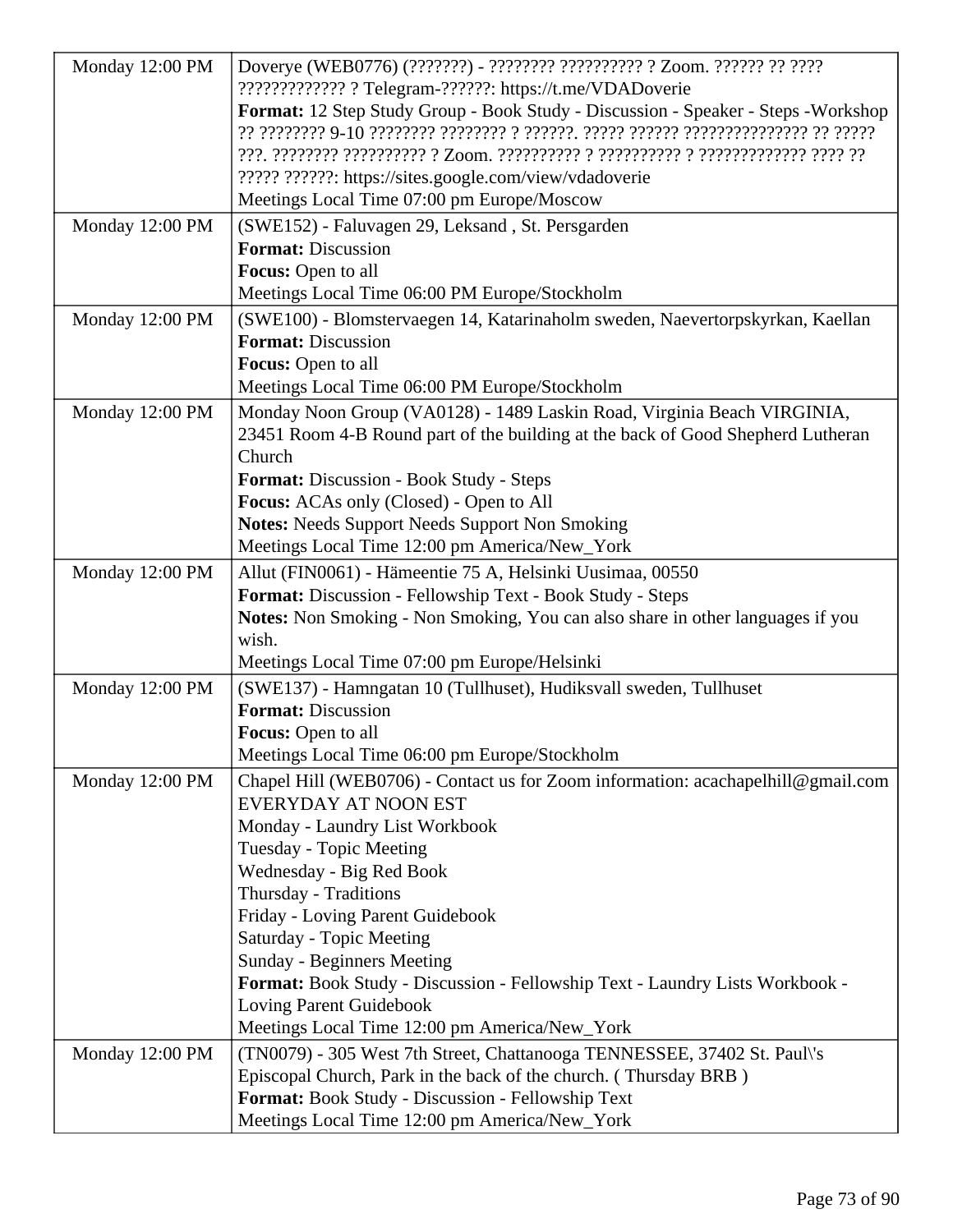| Monday 12:00 PM | (TN0086) - 700 Pine Street, Chattanooga TENNESSEE, 37402 Second Presbyterian                |  |
|-----------------|---------------------------------------------------------------------------------------------|--|
|                 | Church                                                                                      |  |
|                 | <b>Format:</b> Discussion Non Smoking                                                       |  |
|                 | Meetings Local Time 12:00 pm America/New_York                                               |  |
| Monday 12:00 PM | A Safe Place At Noon (TEL0321) - (712) 432-8808 Conference ID 87107612# --                  |  |
|                 | Safety Policy and Moderator Guidelines in place.                                            |  |
|                 | <b>Format: Book Study</b>                                                                   |  |
|                 | Meetings Local Time 12:00 pm America/New_York                                               |  |
| Monday 12:00 PM | European ACA Outreach (WEB0177) - 24/7 English language Whatsapp group                      |  |
|                 | (WAG) - European ACA Outreach -- This is a closed group for ACA's. The purpose of           |  |
|                 | this group is just outreach calls. No chats, questions or posts, there are other groups for |  |
|                 | that. -- If you are new to outreach simply state OR (OutReach) on the chat and              |  |
|                 | someone will hopefully reply. (Yes) --- Remember if no one gets back don't take it          |  |
|                 | personally just keep trying. --- Copy and paste this link into your whatsapp to join        |  |
|                 | https://chat.whatsapp.com/FA1GeJCuCMMEnoM6w1HT6a or write an email to get                   |  |
|                 | the link on acanlwag01@protonmail.com for info please visit acanetherlands.com/             |  |
|                 | Format: Discussion - Fellowship Text - Book Study - Steps                                   |  |
|                 | <b>Focus:</b> ACAs only (Closed)                                                            |  |
|                 | Meetings Local Time 12:00 pm America/New_York                                               |  |
| Monday 12:00 PM | Skype Group (WEB0028) - Contact for info dj_bad00@mail.ru We Are Glad To All                |  |
|                 | <b>Wishing To Recover!</b>                                                                  |  |
|                 | <b>Format: Discussion - Book Study</b>                                                      |  |
|                 | Meetings Local Time 12:00 PM America/New_York                                               |  |
| Monday 12:00 PM | Europe's Monday evening (Big Red Book Chapter 14 Study - "ACA in a Workplace")              |  |
|                 | (WEB0175) - -- 6 p.m CEST (18:00) Amsterdam time / 5 p.m (17:00) UK time -Zoom              |  |
|                 | ID: 820-6458-4162 - Password 711 - this meeting is audio only, we do not use the            |  |
|                 | video function in this meeting - see ACANetherlands.com                                     |  |
|                 | Format: Book Study - Discussion                                                             |  |
|                 | <b>Focus: Beginners</b>                                                                     |  |
|                 | Meetings Local Time 06:00 pm Europe/Amsterdam                                               |  |
| Monday 12:00 PM | Mi vmeste (RUS0042) - Novoslobodskaya str, 58, Moscow Moscow, 127055 In the                 |  |
|                 | building of the Spassky Cathedral. Straight up the stairs, then up the stairs to the        |  |
|                 | semicircular one of the 4th floor. Hall on the 4th floor.                                   |  |
|                 | Format: Book Study - Discussion - Fellowship Text - Speaker - Steps                         |  |
|                 | Meetings Local Time 07:00 pm Europe/Moscow                                                  |  |
| Monday 12:00 PM | Edinstvo (Unity) (RUS0057) - Middle Starodanilovsky lane, 3, Moscow Moscow,                 |  |
|                 | 115191 Refectory of the Church of the Resurrection of the Word in Danilovskaya              |  |
|                 | Sloboda. Metro station Tulskaya.                                                            |  |
|                 | Format: Book Study - Speaker - Steps                                                        |  |
|                 | <b>Focus: Beginners</b>                                                                     |  |
|                 | <b>Notes:</b> Non Smoking - Non Smoking,                                                    |  |
|                 | Meetings Local Time 07:00 pm Europe/Moscow                                                  |  |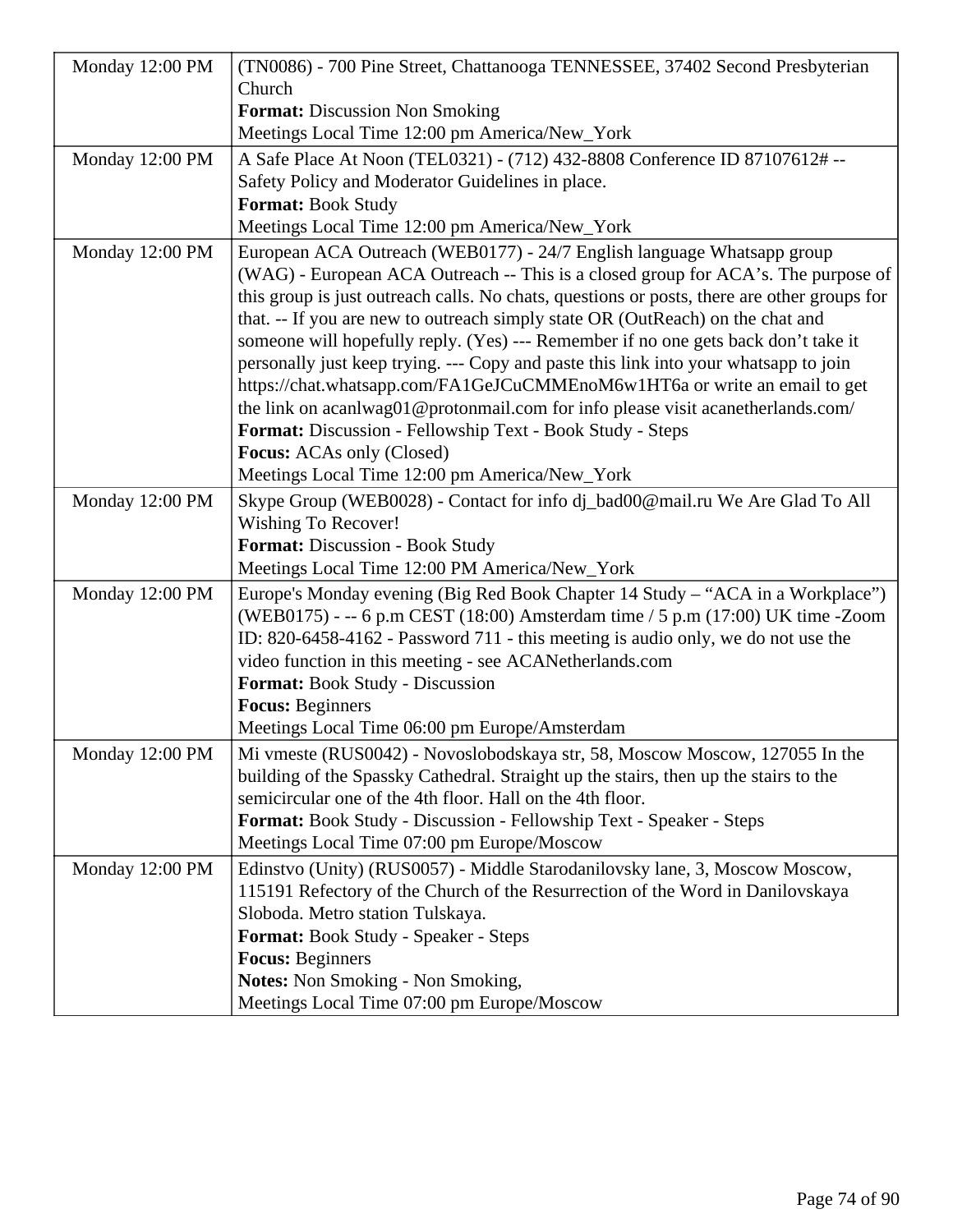|                 | Monday 12:00 PM   ACA CHAT (WEB0092) -                                                           |
|-----------------|--------------------------------------------------------------------------------------------------|
|                 | . Go tohttps://acachat.comand click to enter Chat.                                               |
|                 | • Register a username and then login with it.                                                    |
|                 | • Meetings are text-based (no video) and take place in the Meeting Room.                         |
|                 | • Main Chat Rooms are open 24/7/365 for fellowship, fun, and support.                            |
|                 | • Current as of June 2022!                                                                       |
|                 | Format: Book Study - Discussion - Fellowship Text - Laundry Lists Workbook -                     |
|                 | Loving Parent Guidebook - Steps                                                                  |
|                 | Meetings Local Time 12:00 pm America/New_York                                                    |
|                 | Monday 12:00 PM   ACA Råholt (NOR0033) - Råholtveien 98C, Råholt Akershus, 2070 Open meetings in |
|                 | the basement of the parish house                                                                 |
|                 | Format: Book Study - Fellowship Text                                                             |
|                 | Focus: Open to all Non Smoking                                                                   |
|                 | Meetings Local Time 06:00 pm Europe/Oslo                                                         |
|                 | Monday 12:00 PM   ACOA Chattanooga and Beyond (WEB0155) - Please join us on Zoom at 12PM EST.    |
|                 | This meeting begins with the ACA Daily Affirmation, followed by an open discusstion.             |
|                 | LGBTQ+ friendly. We welcome you! This is a closed meeting for those identifying as               |
|                 | ACA's only. The Zoom ID is 236-555-662. The passord is CHATTACA.                                 |
|                 | Alternatively, here is the link to enter the meeting:                                            |
|                 | https://us04web.zoom.us/j/236555662?pwd=DVlukw_GLdKwlumekTziMw                                   |
|                 | Format: Discussion                                                                               |
|                 | Focus: LGBTQ+                                                                                    |
|                 | Meetings Local Time 12:00 pm America/New_York                                                    |
| Monday 12:00 PM | Emotional Sobriety (WEB0116) - Welcome to Emotional Sobriety! This is a Zoorh-                   |
|                 | based meeting for ACA's who identify as women or with women's communities. We                    |
|                 | meet on Mondays and Fridays at 9 am PST, 10 am MST, 11 am CST, 12 noon $\text{\#ST}$ .           |
|                 | On Mondays, shares occur within the large group; on Fridays sharing happens in                   |
|                 | smaller groups of 6-7 fellow travelers. Sharing is always optional. There is a short             |
|                 | journaling time in each meeting. Please email acaemotionalsobriety@gmail.com for                 |
|                 | the meeting password. Zoom meeting ID: 860-941-578. (Download the zoom app or                    |
|                 | search zoom in your web browser. Zoom is free for participants)                                  |
|                 | Format: Discussion - Fellowship Text                                                             |
|                 | Focus: Women Only                                                                                |
|                 | Meetings Local Time 12:00 pm America/New_York                                                    |
| Monday 12:00 PM | (FIN0049) - Kaljaasintie, Sorsasaari, Oulu Pohjois-Pohjanmaa, 90240 N/A                          |
|                 | Format: Speaker - Fellowship Text - Steps                                                        |
|                 | Focus: Beginners - Open to all                                                                   |
|                 | Meetings Local Time 07:00 pm Europe/Helsinki                                                     |
|                 | ACA Scotts Valley (CA1264) - 2 CIVIC CENTER DRIVE, Scotts Valley                                 |
| Monday 12:30 PM | CALIFORNIA, 95066 CROSS STREET SCOTTS VALLEY DRIVE; MEETING IS                                   |
|                 | HELD IN CONFERENCE ROOM ON BOTTOM LEVEL OF SCOTTS VALLEY                                         |
|                 | WATER DISTRICT OFFICE EFFECTIVE MARCH 5, 2018. THIS IS A DOG FREE                                |
|                 | AND FRAGRANCE FREE MEETING.                                                                      |
|                 |                                                                                                  |
|                 | Format: Steps - Speaker                                                                          |
|                 | Focus: Open to all Non Smoking                                                                   |
|                 | Meetings Local Time 09:30 am America/Los_Angeles                                                 |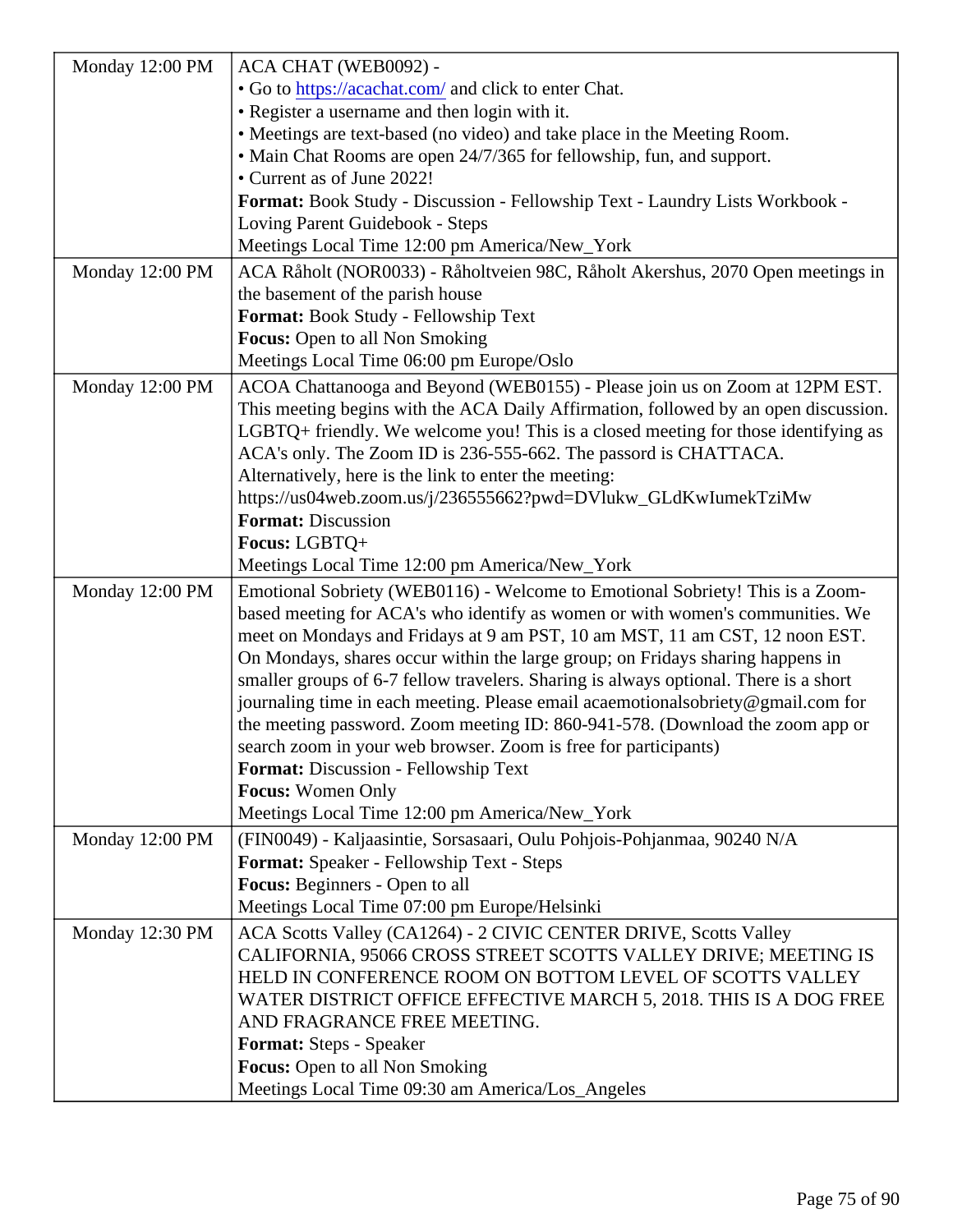| Monday 12:30 PM | Monday ACA Skype Meeting (WEB0073) - Skype Address: Liebevolle innere                                                                                                         |
|-----------------|-------------------------------------------------------------------------------------------------------------------------------------------------------------------------------|
|                 | Elternschaft leben ACA Meeting in German Language every Monday at 18:30 Central                                                                                               |
|                 | European Time (CET). If this name does not show up, search alternatively for                                                                                                  |
|                 | aca.meeting.a@outlook.com                                                                                                                                                     |
|                 | Format: Book Study - Fellowship Text - Steps                                                                                                                                  |
|                 | Meetings Local Time 06:30 pm Europe/Berlin                                                                                                                                    |
| Monday 12:30 PM | The Salthill Meeting (IRE021) - Christ The King Church, Salthill, Galway,                                                                                                     |
|                 | We have received information that this meeting may not be active. If we do not                                                                                                |
|                 | hear from anyone associated with it by July 15, 2022, this meeting will be                                                                                                    |
|                 | removed from our meeting list. Please email us at meetings@acawso.org                                                                                                         |
|                 | BIG Red Book Discussion meeting. The meeting is accessed from behind the church in<br>the car park. You enter the back entrance of the church and it's the first door on your |
|                 | left. The meeting is for 1 hour. GPS location 53.2608094,-9.0761792                                                                                                           |
|                 | <b>Format:</b> Discussion Non Smoking                                                                                                                                         |
|                 | Meetings Local Time 05:30 pm Europe/Dublin                                                                                                                                    |
|                 |                                                                                                                                                                               |
| Monday 12:30 PM | Ladies Mtg - Finding Our True Self - Letting Go of Behaviors That Keep Us From<br>Living Happy, Joyous and Free - (WEB0623) - We release excessive distractions like          |
|                 | food, shopping, clutter, TV, social media, reading, etc. Losing that time keeps us from                                                                                       |
|                 | being our True Selves. These behaviors can also be the root of our isolation and                                                                                              |
|                 | procrastination. We learn to let go of negative generational messages and patterns that                                                                                       |
|                 | have blocked us from becoming our authentic self. Monday and Saturday 9:30am PT /                                                                                             |
|                 | 12:30pm ET 1 hr 15 min mtg Zoom ID: 826 8270 0345 Password: Recovery                                                                                                          |
|                 | https://us02web.zoom.us/j/82682700345?pwd=ZTdoOU9xby9UcThlc2t0ZE5zV0FDdz $\phi$ 9                                                                                             |
|                 | <b>Focus:</b> Women Only                                                                                                                                                      |
|                 | Meetings Local Time 09:30 am America/Los_Angeles                                                                                                                              |
| Monday 12:30 PM | Rechavia ACA Men's meeting (ISR0012) - 11 Rashba, Jerusalem Jerusalem, 9226406                                                                                                |
|                 | Format: Book Study - Steps                                                                                                                                                    |
|                 | Focus: Men-Only - ACAs only (Closed)                                                                                                                                          |
|                 | Notes: Non Smoking - Needs Support - Non Smoking, Needs Support,                                                                                                              |
|                 | Meetings Local Time 07:30 pm Asia/Jerusalem                                                                                                                                   |
| Monday 12:30 PM | (MEX0040) - Marcos Castellanos #51A, Ajijic Jalisco, 45920                                                                                                                    |
|                 | <b>Format:</b> Discussion                                                                                                                                                     |
|                 | Focus: Open to All                                                                                                                                                            |
|                 | <b>Notes:</b> Non Smoking - Non Smoking,                                                                                                                                      |
|                 | Meetings Local Time 11:30 am America/Mexico_City                                                                                                                              |
|                 | Aarhus Monday (DEN087) - Beboerlokalet "Frøen", Paludan Müllersvej 46, Aarhus                                                                                                 |
| Monday 12:30 PM | Aarhus, 8200 Entry through fence on the corner of Paludan Mülle                                                                                                               |
|                 | Format: Book Study - Discussion - Fellowship Text - Speaker - Steps                                                                                                           |
|                 | Meetings Local Time 06:30 pm Europe/Copenhagen                                                                                                                                |
|                 |                                                                                                                                                                               |
| Monday 01:00 PM | (SWE058) - Dragarbrunnsg. 54, 1 tr, Uppsala sweden, Baptistkyrkans Lokal                                                                                                      |
|                 | <b>Format: Discussion</b>                                                                                                                                                     |
|                 | Focus: Open to all                                                                                                                                                            |
|                 | Meetings Local Time 07:00 PM Europe/Stockholm                                                                                                                                 |
| Monday 01:00 PM | Aca Sverige Online (WEB0856) - Join Zoom Meeting                                                                                                                              |
|                 | https://us05web.zoom.us/j/86369841244?pwd=NGg0dmpWM2o1UHZ2bzdwZWJUc1NOZz09                                                                                                    |
|                 | Meeting ID: 863 6984 1244 Passcode: 78Vzw1                                                                                                                                    |
|                 | Format: 12 Step Study Group                                                                                                                                                   |
|                 | Meetings Local Time 07:00 pm Europe/Stockholm                                                                                                                                 |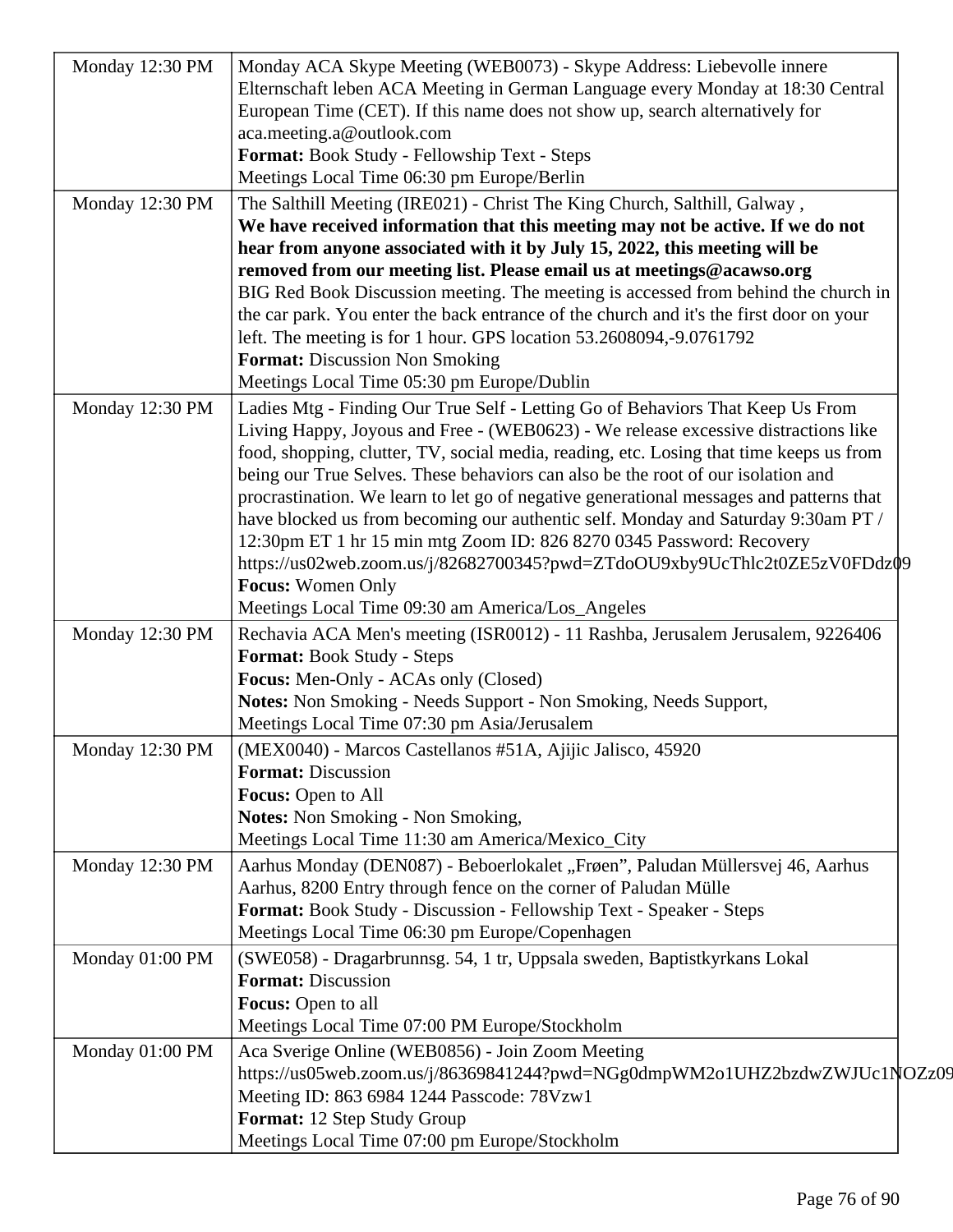| Monday 01:00 PM | Stjarngruppen (SWE148) - Stjarngatan 9, Visby, Meeting In The Basement Of The<br><b>Building</b><br><b>Format: Discussion</b><br><b>Focus:</b> Open to all<br>Meetings Local Time 07:00 PM Europe/Stockholm                                                                                                                                                                                                                                                                                                                                 |
|-----------------|---------------------------------------------------------------------------------------------------------------------------------------------------------------------------------------------------------------------------------------------------------------------------------------------------------------------------------------------------------------------------------------------------------------------------------------------------------------------------------------------------------------------------------------------|
| Monday 01:00 PM | Riverside Monday Morning (CA1025) - Please contact us for online information.<br>Format: Book Study - Discussion<br>Meetings Local Time 10:00 am America/Los_Angeles                                                                                                                                                                                                                                                                                                                                                                        |
| Monday 01:00 PM | ACA English Zurich (SWI006) - Quartierzentrum Schütze, Henrichstrasse 238 Zürich,<br>Zurich Zurich, Quartierzentrum Schütze (Entrance on the backside of Building, Entry<br>C, Room Flex 3) Henrichstrasse 238 Zürich<br>Format: Book Study - Discussion - Fellowship Text - Speaker - Steps<br><b>Focus: Beginners</b><br><b>Notes:</b> Non Smoking - Non Smoking, Non Smoking<br>Meetings Local Time 07:00 pm Europe/Zurich                                                                                                               |
| Monday 01:00 PM | Understanding and Loving Ourselves (MEX0042) - Basilio Badillo 331, Puerto<br>Vallarta Jalisco, 48380 Monday 12:00 noon ACoA Big Red Book Study. ID:890 5440<br>1392 PC:523923 Wednesday 7:00pm ACoA Daily Reflections Discussion. ID:894<br>5141 5004 PC:985522 Friday 12:00 noon ACoA Yellow Book Step Study. ID:830<br>0202 8258 PC:352394 Saturday 12:00 noon ACoA Laundry List Traits Workbook.<br>ID:839 0547 8564 PC:986727<br>Format: Book Study - Discussion - Fellowship Text<br>Meetings Local Time 12:00 pm America/Mexico_City |
| Monday 01:00 PM | ACA Georgia Tbilisi (WEB0626) (Georgian, English, Russian) -<br>Format: 12 Step Study Group - Book Study - Speaker - Steps<br>Focus: Beginners - BIPOC<br>Meetings Local Time 09:00 pm Asia/Tbilisi                                                                                                                                                                                                                                                                                                                                         |
| Monday 01:00 PM | True Recovery (GER018) - Pauline-Staegemann-Straße 6, Berlin Berlin, 10249 The<br>meeting takes place at Stadtteilzentrum Volksolidarität (1st floor) which is in 10<br>minutes walking distance from Alexanderplatz. This is a 2G meeting, so only<br>vaccinated or recovered people are allowed. Door code: 582259<br><b>Format:</b> Discussion Non Smoking<br>Meetings Local Time 07:00 pm Europe/Berlin                                                                                                                                 |
| Monday 01:00 PM | Hope and Healing ACA (WEB0681) - The Zoom id for this meeting 880 3732 4268.<br>Please email HopeandHealingACA@gmail.com for the password. We will be focusing<br>on ACA Big Red Book. We look forward to recovering with you.<br><b>Format: Book Study</b><br>Meetings Local Time 12:00 pm America/Chicago                                                                                                                                                                                                                                 |
| Monday 01:00 PM | Traeffpunkten Hoernan (SWE073) - Träffpunkten Hörnan, Kirsebergs torg 9., Malmo<br>sweden, In The Corner Of The Square, Blue Tiled Entrance<br><b>Focus:</b> Women Only<br>Meetings Local Time 07:00 PM Europe/Stockholm                                                                                                                                                                                                                                                                                                                    |
| Monday 01:00 PM | (ISR0007) (Hebrew) - Abba Hillel Silver 71, Nave Shannan, Haifa North, 12314<br>Room: NARKIS During Covid-19 we meet on Zoom. Contact us for details.<br>Format: Discussion - Fellowship Text - Book Study - Steps<br>Notes: Wheelchair Access - Wheelchair Access,<br>Meetings Local Time 08:00 pm Asia/Jerusalem                                                                                                                                                                                                                          |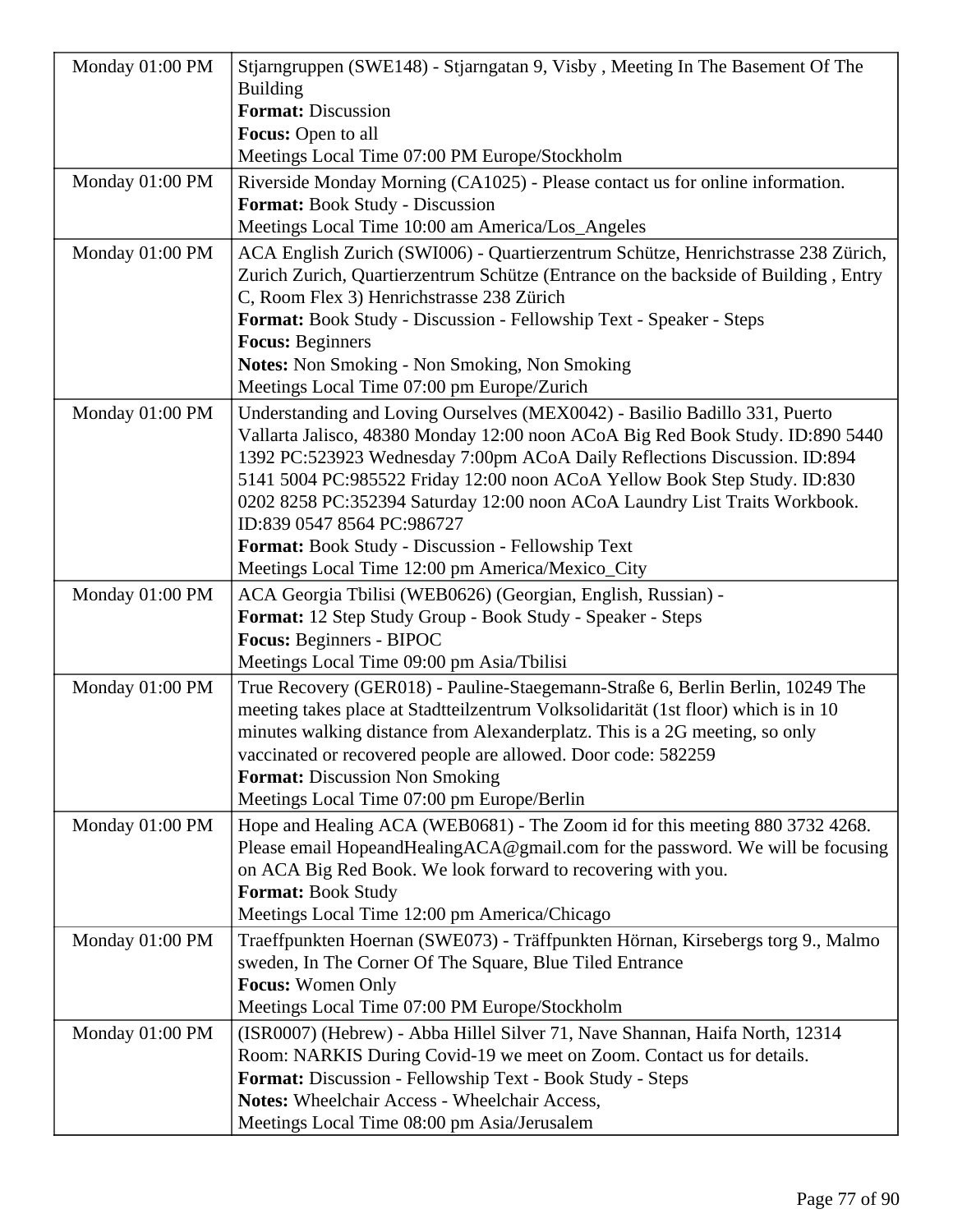| Monday 01:00 PM | Daily Affirmations (WI110) - Fitchburg Serenity Club, 6048 McKee Road, Fitchburg                                                                                 |  |
|-----------------|------------------------------------------------------------------------------------------------------------------------------------------------------------------|--|
|                 | Wisconsin, 53719 Room B                                                                                                                                          |  |
|                 | <b>Format: Discussion - Steps</b>                                                                                                                                |  |
|                 | <b>Focus: Beginners</b>                                                                                                                                          |  |
|                 | <b>Notes:</b> Non Smoking - Non Smoking,                                                                                                                         |  |
|                 | Meetings Local Time 12:00 pm America/Chicago                                                                                                                     |  |
| Monday 01:00 PM | Aberystwyth ACA Laundry List Meeting (UKI0083) - Monday 6 pm to 7.15pm UK                                                                                        |  |
|                 | time - Join Zoom Meeting                                                                                                                                         |  |
|                 | https://us02web.zoom.us/meeting/tZIlfu2uqTojHNwAf3lLy0iqKd8XzGCqulkS/ics?icsToken=9                                                                              |  |
|                 | PRpwAGor4LO7wtn5Ego1KvRm2DwxKMgrnHeYaCqhYM8nF                                                                                                                    |  |
|                 | https://us02web.zoom.us/j/86894671968 Meeting ID: 868 9467 1968 Passcode:                                                                                        |  |
|                 | wholeness Join by Skype for Business https://us02web.zoom.us/skype/86894671968<br>Format: Fellowship Text - Laundry Lists Workbook Open Last Monday Of Month for |  |
|                 | those who would like to know what ACA meetings are.                                                                                                              |  |
|                 | Meetings Local Time 06:00 pm Europe/London                                                                                                                       |  |
| Monday 01:00 PM | ACA Monday - The Solution (WEB0601) - Join Zoom Meeting                                                                                                          |  |
|                 | https://us02web.zoom.us/j/84695181420?pwd=Y3h3WWRWRk5lM1NuV1hUaHNlZm $90$ dz09                                                                                   |  |
|                 | Meeting ID: 846 9518 1420 Passcode: 635459                                                                                                                       |  |
|                 | Meetings Local Time 06:00 pm Europe/London                                                                                                                       |  |
| Monday 01:00 PM | Emotional Sobriety Group (MS0014) - First United Methodist Church, 207 E                                                                                         |  |
|                 | Bankhead Street, New Albany Mississippi, 38652 Enter through doors under the                                                                                     |  |
|                 | canopy. Meeting is on the second floor. Covid 19 guidance is being followed.                                                                                     |  |
|                 | Focus: Open to All                                                                                                                                               |  |
|                 | Meetings Local Time 12:00 pm America/Chicago                                                                                                                     |  |
| Monday 01:00 PM | ACA Stepwork (AUS069) - Vogelweidplatz 7 (1st Floor of Pfarrhaus), Vienna Wien,                                                                                  |  |
|                 | 1150 The meeting is best reached by underground (metro) U6 stop                                                                                                  |  |
|                 | Stadthalle/Burggasse or U3 stop Schweglergasse, and about 5 to 10 minutes walk from                                                                              |  |
|                 | either station. The meeting is located inside the parish house of the Christkönigkirche                                                                          |  |
|                 | at Vogelweidplatz 7, 1150 Vienna on the first floor. Please follow the ACA signs                                                                                 |  |
|                 | <b>Format:</b> Steps Non Smoking                                                                                                                                 |  |
|                 | Meetings Local Time 07:00 PM Europe/Vienna                                                                                                                       |  |
| Monday 01:00 PM | ACA Sunlight Daily Affirmations Meeting (CA1475) - 2100 J Street, Sacramento                                                                                     |  |
|                 | California, 95816 - Enter on J Street. Door is opened from 9:45 am till 10:15 am PT.                                                                             |  |
|                 | Upstairs in Room 206. Mask is required except in Rm. 206.                                                                                                        |  |
|                 | Format: Fellowship Text                                                                                                                                          |  |
|                 | <b>Notes:</b> Non Smoking - Non Smoking,                                                                                                                         |  |
|                 | Meetings Local Time 10:00 am America/Los_Angeles                                                                                                                 |  |
| Monday 01:00 PM | Aca Luxembourg (LUX001) - 100, rue Hollerich, Luxembourg N/A, Cnla Building                                                                                      |  |
|                 | We are happy to meet you, since the meetings are not regular, before coming please                                                                               |  |
|                 | send an email to acaluxembourg1@gmail.com & let27go@gmail.com ACA                                                                                                |  |
|                 | <b>Luxembourg Members</b><br>Format: Discussion - Steps - Book Study                                                                                             |  |
|                 | <b>Focus:</b> ACAs only (Closed) Non Smoking                                                                                                                     |  |
|                 | Meetings Local Time 07:00 pm Europe/Luxembourg                                                                                                                   |  |
| Monday 01:10 PM | ACA Mansgruppen (SWE082) - Bjorngardsgatan 1b, Stockholm Stockholm, Entré                                                                                        |  |
|                 | Källarplan, Södra Änden                                                                                                                                          |  |
|                 | <b>Format: Discussion</b>                                                                                                                                        |  |
|                 | Focus: Men-Only                                                                                                                                                  |  |
|                 | Meetings Local Time 07:10 PM Europe/Stockholm                                                                                                                    |  |
|                 |                                                                                                                                                                  |  |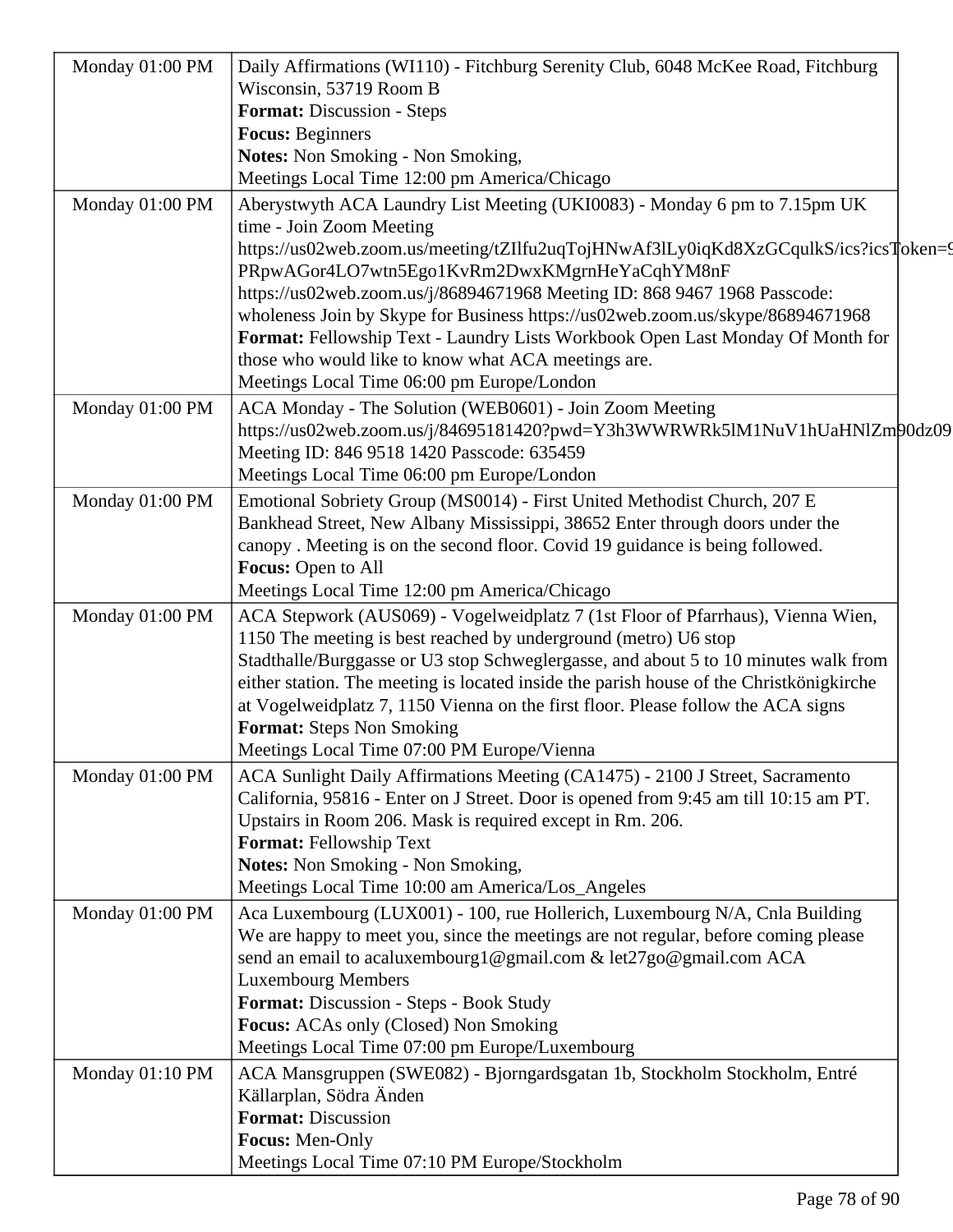| Monday 01:15 PM | P?rmija (LAT002) (Latvian) - Volunteer centre, Vidrizu 3, Riga N/A, LV-1006                                         |
|-----------------|---------------------------------------------------------------------------------------------------------------------|
|                 | <b>Entrance Door Is Located In Tunnel</b>                                                                           |
|                 | Format: Discussion - Speaker                                                                                        |
|                 | Focus: Open to all                                                                                                  |
|                 | Meetings Local Time 08:15 pm Europe/Riga                                                                            |
| Monday 01:15 PM | (DEN048) - Prinsensvej 10, Ringsted Sjaelland, DK-4100 Mac/spor 12, Entr Back Of                                    |
|                 | <b>Rearmost Bldg</b>                                                                                                |
|                 | Format: Discussion Non Smoking-Last Monday Of Month Speak/open                                                      |
|                 | Meetings Local Time 07:15 PM Europe/Copenhagen                                                                      |
| Monday 01:30 PM | Living with Courage (WA0204) - 506 S. Washington Ave., Centralia Washington,                                        |
|                 | 98531-2622 We meet at the Centralia United Methodist Church in the Mary Room.                                       |
|                 | Enter the door on S. Washington Ave - the meeting will be in the first room on your                                 |
|                 | right.                                                                                                              |
|                 | <b>Format:</b> Discussion - Fellowship Text - Book Study                                                            |
|                 | Notes: Wheelchair Access - Non Smoking Wheelchair Access, Non Smoking                                               |
|                 | Meetings Local Time 10:30 am America/Los_Angeles                                                                    |
| Monday 01:30 PM | ACA Rotterdam (NET0021) (Nederlands (Dutch)) - Achillesstraat 290, Rotterdam                                        |
|                 | Netherlands, 3054 RL De meeting is in het gebouw van Humanitas, Akropolis. Neem                                     |
|                 | gerust contact op als je wilt komen, dan wordt je opgehaald bij de receptie door de                                 |
|                 | greeter en kun je makkelijker de meetingruimte vinden. Je mag in je eigen taal delen                                |
|                 | maar de meeting is in het Nederlands.                                                                               |
|                 | Notes: Non Smoking - Non Smoking, We lezen iedere meeting het format (in het                                        |
|                 | Nederlands) en per week ligt de focus op een ander onderdeel van herstel. Daarna is er                              |
|                 | ruimte om te delen. Voor koffie en thee wordt gezorgd, wees welkom.                                                 |
|                 | Meetings Local Time 07:30 pm Europe/Amsterdam                                                                       |
| Monday 01:30 PM | Courage to Change the one I can (CA1523) - 1960 Carlson Blvd, Richmond                                              |
|                 | California, 94804 Park in lot off Shasta Street next to our meeting room in the annex of                            |
|                 | the Temple Baptist Church.                                                                                          |
|                 | Format: Discussion - Fellowship Text - Speaker                                                                      |
|                 | Notes: Needs Support - Non Smoking - Wheelchair Access - Needs Support, Non                                         |
|                 | Smoking, Wheelchair Access, Meeting follows Contra Costa County Health                                              |
|                 | regulations. If indoor gatherings are not allowed, use Zoom Meeting ID: 879 1176                                    |
|                 | 0340 Passcode: Courage                                                                                              |
|                 | Meetings Local Time 10:30 am America/Los_Angeles                                                                    |
| Monday 01:30 PM | Becoming Your Own Loving Parent (MI0166) - Please reach out to our meeting                                          |
|                 | contact via text and we will supply you with our Zoom link! Please allow 24–48 hours                                |
|                 | for a reply. This meeting is on Eastern Standard Time.<br>Format: Book Study - Fellowship Text                      |
|                 | Meetings Local Time 01:30 pm America/Detroit                                                                        |
|                 |                                                                                                                     |
| Monday 01:30 PM | ACA Karlsruhe (GER0025) - acakarlsruhe@gmail.com, Karlsruhe Baden-                                                  |
|                 | Württemberg, 76149 Wir treffen uns in der Begegnungsstätte Schiller 33, in der<br>Schillerstr. 33, 76135 Karlsruhe. |
|                 | Format: Fellowship Text - Book Study - Steps                                                                        |
|                 | <b>Focus:</b> ACAs only (Closed) Non Smoking                                                                        |
|                 | Meetings Local Time 07:30 pm Europe/Berlin                                                                          |
|                 |                                                                                                                     |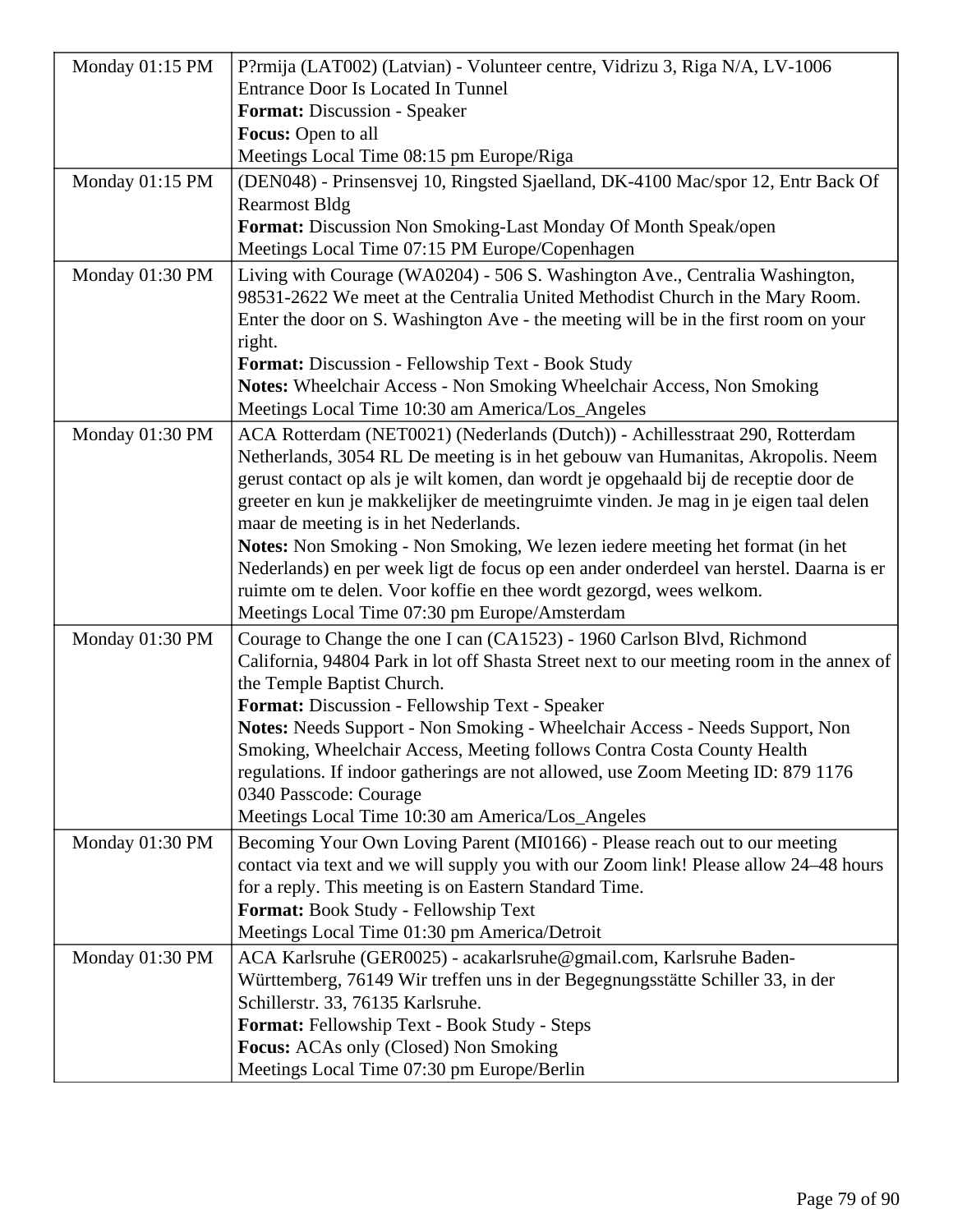| Monday 01:45 PM | Big Red Book Study (TEL176) - - Telephone 712 432 8808 Pin: 641892# - We meet 5     |  |
|-----------------|-------------------------------------------------------------------------------------|--|
|                 | days a week (Monday - Friday). Each day we read and share on 6 pages of the Big Red |  |
|                 | Book, working our way through the book.                                             |  |
|                 | Format: Discussion - Book Study                                                     |  |
|                 | Meetings Local Time 01:45 pm America/New_York                                       |  |
| Monday 02:00 PM | ACA Afternoon Meeting (WEB0085) - To join any of our meetings, go to                |  |
|                 | StepChat.com and click on the 'Login to Chat Now' link. Click on the word           |  |
|                 | REGISTER at the top to choose your username and password. Login and click on the    |  |
|                 | ACA Meeting Room link.                                                              |  |
|                 | Format: Discussion - Fellowship Text Login to Lounge. 3-dot menu for Room List.     |  |
|                 | Meetings Local Time 02:00 pm America/New_York                                       |  |
| Monday 02:00 PM | Fill in the Blank Group (CO0098) - 1628 W Bijou St, Colorado Springs Colorado,      |  |
|                 | 80904 Location: Westside Community Center Room: The Community Room                  |  |
|                 | Notes: Non Smoking - Wheelchair Access - Non Smoking, Wheelchair Access,            |  |
|                 | Conference Room in Ste 108                                                          |  |
|                 | Meetings Local Time 12:00 pm America/Denver                                         |  |
| Monday 02:00 PM | ACA CRESTED BUTTE (CO0074) - 403 Maroon Ave, Crested Butte COLORADO,                |  |
|                 | 81224 Front room of UCC church. Open Meeting. Yellow Workbook Study 1 1/2           |  |
|                 | meeting. 1 hour yellow workbook study, last 1/2 hour reading out of the red book    |  |
|                 | (break in between for those who would like to leave at 1:00)                        |  |
|                 | <b>Format: Book Study Non Smoking</b>                                               |  |
|                 | Meetings Local Time 12:00 pm America/Denver                                         |  |
| Monday 02:00 PM | Upstate ACA (NY0245) - 750 East Adams Street, Syracuse New York, 13210              |  |
|                 | Format: 12 Step Study Group - Book Study - Discussion - Steps                       |  |
|                 | Meetings Local Time 02:00 pm America/New_York                                       |  |
| Monday 02:00 PM | Women's ACA and Clutter (WEB0672) - For ID and Passcode please text/call Lisa in    |  |
|                 | CA at: 818.445.9901 or email: AcaRecoverySisters@gmail.com                          |  |
|                 | <b>Focus:</b> Women Only                                                            |  |
|                 | Meetings Local Time 11:00 am America/Los_Angeles                                    |  |
| Monday 02:00 PM | Granada Aca (WEB0040) - Please contact Granada.TonyA.ACA@gmail.com for any          |  |
|                 | questions. The Zoom ID = 547 491 3966. The PW = ACA12Step All ACAs welcome          |  |
|                 | Format: Book Study - Fellowship Text - Steps                                        |  |
|                 | Meetings Local Time 02:00 pm America/New_York                                       |  |
| Monday 02:00 PM | ACA Sunlight Daily Affirmations Zoom Mtg. (CA1386) - - See acanorcal.com for a      |  |
|                 | list of our zoom meetings or send email to acanorcalzoom@gmail.com.                 |  |
|                 | Format: Book Study - Fellowship Text                                                |  |
|                 | <b>Notes:</b> Non Smoking - Non Smoking,                                            |  |
|                 | Meetings Local Time 11:00 am America/Los_Angeles                                    |  |
| Monday 02:00 PM | Caernarfon Monday 7pm (GBR0012) - Presbyterian Church, Y Maes, Castle Square,       |  |
|                 | Caernarfon Wales, LL55 2NA The door at the side of the church on Chapel Street (the |  |
|                 | road between the Church and Post Office)                                            |  |
|                 | Format: Discussion - Fellowship Text - Book Study - Steps - Speaker                 |  |
|                 | <b>Focus:</b> Open to All<br>Meetings Local Time 07:00 pm Europe/London             |  |
|                 |                                                                                     |  |
| Monday 02:00 PM | Seeking Wisdom (CAN0393) - 12905 64th St., Edmonton Alberta, TSA DW9 5th            |  |
|                 | Floor - Program Room                                                                |  |
|                 | Meetings Local Time 12:00 pm America/Edmonton                                       |  |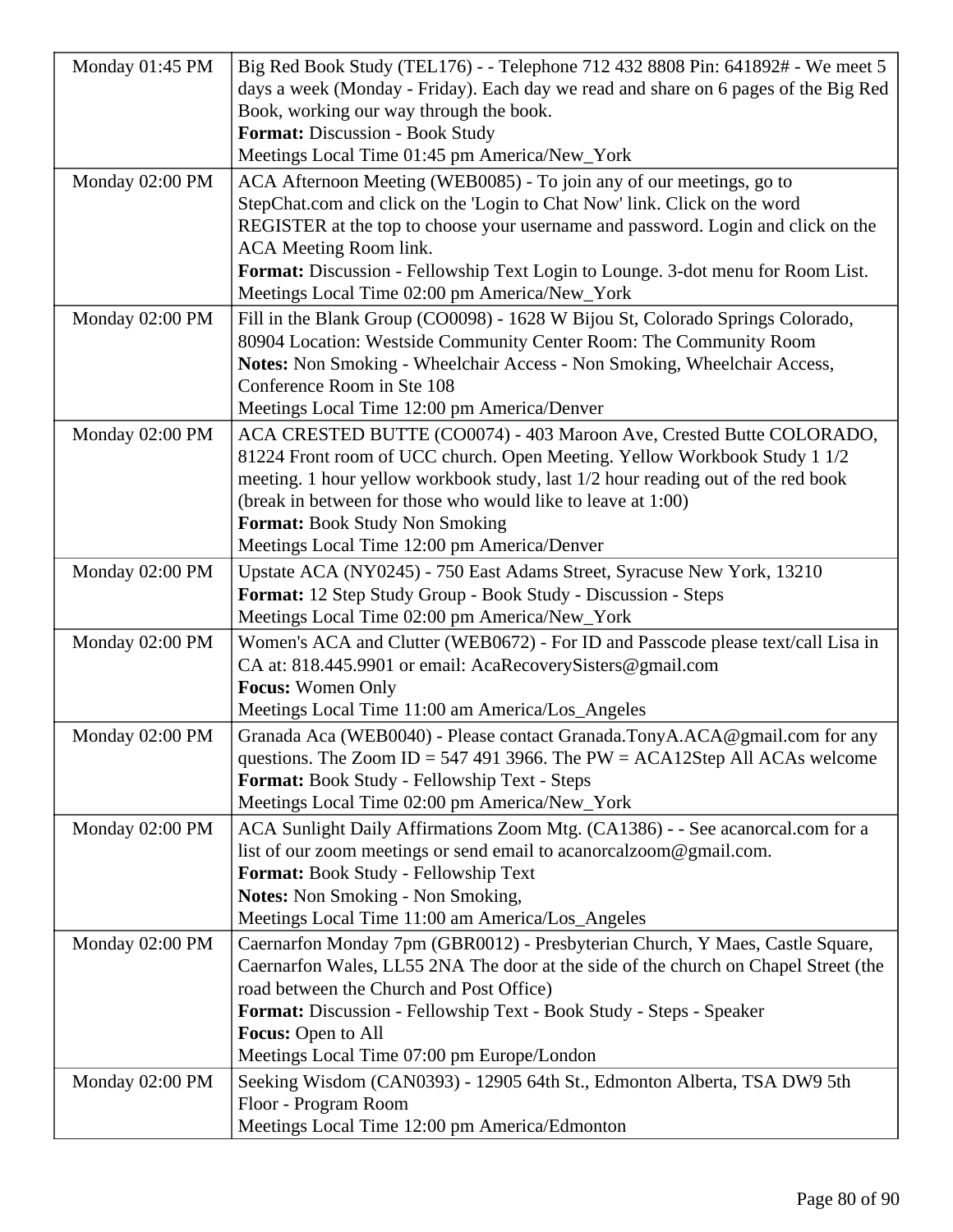| Monday 02:30 PM | Esencia (SPA023) - C/Travesia de Vigo, 20-Entr. 1B, , 36205 We have received                       |
|-----------------|----------------------------------------------------------------------------------------------------|
|                 | information that this meeting may not be active. If we do not hear from anyone                     |
|                 | associated with it by July 15, 2022, this meeting will be removed from our meeting                 |
|                 | list. Please email us at meetings@acawso.org                                                       |
|                 | Desde la rotonda de TravesÃa de Vigo con Jenaro de la Fuente, en direcciÃ <sup>3</sup> n al        |
|                 | C.Comercial TravesÃa, a mano derecha, El Edificio GalerÃas Prieto No tiene perdida.                |
|                 | Reuniones exclusivamente para Ni $\tilde{A}$ ±os Adultos, sea cual sea su condici $\tilde{A}^3$ n. |
|                 | Format: Book Study - Discussion - Fellowship Text - Speaker - Steps Non Smoking                    |
|                 | Meetings Local Time 08:30 PM Europe/Madrid                                                         |
| Monday 02:30 PM | Racial and Emotional Sobriety (WEB0529) -                                                          |
|                 | <b>Focus: BIPOC</b>                                                                                |
|                 | Meetings Local Time 11:30 am America/Los_Angeles                                                   |
| Monday 02:30 PM | Peterborough (GBR0002) - South Grove Community Centre, Grove St, Woodston,                         |
|                 | Peterborough, Peterborough Cambridgeshire, PE2 9AG At present, we are only                         |
|                 | meeting twice per month on the 2nd & 4th Monday of every month. Having recently                    |
|                 | reopened following Covid restrictions and a change of venue, we meet as above.                     |
|                 | Newcomers are always welcome                                                                       |
|                 | Format: 12 Step Study Group - Book Study - Discussion - Fellowship Text - Laundry                  |
|                 | Lists Workbook - Steps                                                                             |
|                 | Notes: Non Smoking - Wheelchair Access - Non Smoking, Wheelchair Access,                           |
|                 | Mostly using the Big Red Book for focus, but occassionally using other fellowship text             |
|                 | for variation                                                                                      |
|                 | Meetings Local Time 07:30 pm Europe/London                                                         |
| Monday 02:30 PM | (WEB0598) - BIPOC ACA MEETING: Black, Indigenous, People of Color Only                             |
|                 | Format: Book Study - Speaker                                                                       |
|                 | Focus: BIPOC BIPOC members only. This is a VIDEO-ON meeting. You will be                           |
|                 | removed from the meeting if you fail to turn on your video and have your face visible.             |
|                 | Meetings Local Time 11:30 am America/Los_Angeles                                                   |
| Monday 02:30 PM | London Bethnal Green: Life Beyond Survival (WEB0461) - Currently online although                   |
|                 | may return face to face in the future. Zoom link:                                                  |
|                 | https://zoom.us/j/6145687933?pwd=NDRXUnFZejhlK2JibVlTRXlKQkg1UT09                                  |
|                 | Zoom ID: 614 568 7933 No password required                                                         |
|                 | Format: Book Study - Fellowship Text - Speaker - Steps                                             |
|                 | Meetings Local Time 07:30 pm Europe/London                                                         |
| Monday 02:30 PM | Cambridge ACA Monday Zoom (WEB0577) - Please contact for Zoom login details                        |
|                 | Julie 07950 574 336 Mark 07432 600102 zoomacamonday@gmail.com Meeting focus                        |
|                 | on the 14 laundry traits and their opposites as detailed in the Laundry List Workbook              |
|                 | Meetings Local Time 07:30 pm Europe/London                                                         |
| Monday 03:00 PM | From Hurting to Healing to Helping (WA0214) - We Are meeting over zoom - please                    |
|                 | reach out for The zoom link shorelineaca@gmail.com or 206-898-7100 voice or text                   |
|                 | Format: Book Study - Discussion - Fellowship Text                                                  |
|                 | Meetings Local Time 12:00 pm America/Los_Angeles                                                   |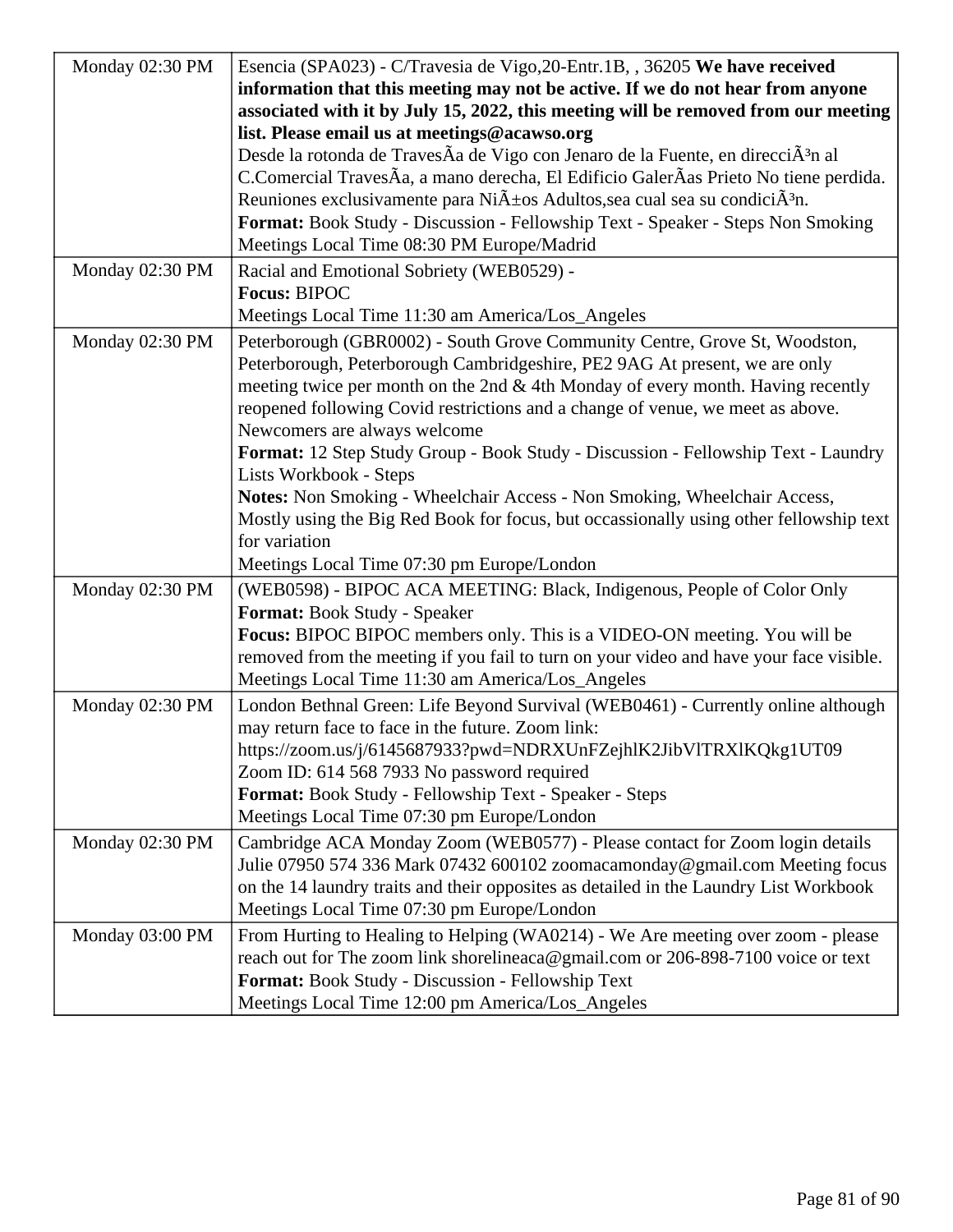| Monday 03:00 PM | Reparenting Check-In Practice (WEB0181) - This is an open meeting to which ALL<br>ARE WELCOME. This is a beautiful way to start the week and a useful model fordaily<br>practice. The Reparenting Check-in Practice meeting follows the model set forthin<br>Chapter 9, Appendix C of the Loving Parent Guidebook. In the 4-step sharingprocess,<br>one is invited to 1) become aware of their breath, emotions, and bodysensations; 2)<br>gently check in with the inner child, inner teen, critical parent and lovingparent and<br>identify the part of themselves that is activated; 3) share what activated that part; and 4)<br>one may choose to engage in a deeper share during which the loving parent<br>acknowledges the part of themselves that is in need at the present moment and offers<br>nurturing support and/or commitment to action. ACA WSO Reparenting check-in<br>worksheet: https://acawso.org/wp-content/uploads/2020/09/ACA_Reparenting-Check-<br>In-Worksheet_09_04_20.pdf Every Monday at 12:00 PM Pacific Time Link:<br>https://us02web.zoom.us/j/89660567068?pwd=K0l6WlNXUHdVTEVtcFM1aHkwY0hVQT09<br>Meeting ID: 896 6056 7068 Passcode: 703908<br>Format: Loving Parent Guidebook Send email to: UnityInProgress with First Namefor |  |
|-----------------|--------------------------------------------------------------------------------------------------------------------------------------------------------------------------------------------------------------------------------------------------------------------------------------------------------------------------------------------------------------------------------------------------------------------------------------------------------------------------------------------------------------------------------------------------------------------------------------------------------------------------------------------------------------------------------------------------------------------------------------------------------------------------------------------------------------------------------------------------------------------------------------------------------------------------------------------------------------------------------------------------------------------------------------------------------------------------------------------------------------------------------------------------------------------------------------------------------------------------------------------------------------------|--|
|                 | weekly reminders.<br>Meetings Local Time 12:00 pm America/Los_Angeles                                                                                                                                                                                                                                                                                                                                                                                                                                                                                                                                                                                                                                                                                                                                                                                                                                                                                                                                                                                                                                                                                                                                                                                              |  |
| Monday 03:00 PM | Casa Grande True Self (AZ0132) - 1113 E Trinity Place Bldg B-1, Casa Grande<br>ARIZONA, 85122<br>When holidays fall on a Monday, please call to check if we are meeting<br>Format: 12 Step Study Group - Book Study<br><b>Notes:</b> Non Smoking - Non Smoking,                                                                                                                                                                                                                                                                                                                                                                                                                                                                                                                                                                                                                                                                                                                                                                                                                                                                                                                                                                                                    |  |
| Monday 03:00 PM | Meetings Local Time 12:00 pm America/Phoenix<br>Gruppo ACA Fano (ITA0013) - Via A. Guarnieri 11 (Zona Fano 2), Fano PESARO -<br>URBINO, 61032 c/o Parrocchia Santa Famiglia. the meeting is held every first and<br>every third Monday of the month<br>Format: Book Study - Discussion - Fellowship Text - Speaker - Steps<br>Meetings Local Time 09:00 pm Europe/Rome                                                                                                                                                                                                                                                                                                                                                                                                                                                                                                                                                                                                                                                                                                                                                                                                                                                                                             |  |
| Monday 03:00 PM | ACA's In the Solution Laundry List 4x4 Meeting (TEL0109) - 712-432-8808 access<br>code 2473653# -- We meet 7 days a week, 365 days a year. Focus is on recovery<br>studying and sharing on all four sides of the Laundry List using the BRB and other<br>ACA Literature. Safety protocol in place by group conscience.<br><b>Format: Discussion - Book Study</b><br>Meetings Local Time 03:00 pm America/New_York                                                                                                                                                                                                                                                                                                                                                                                                                                                                                                                                                                                                                                                                                                                                                                                                                                                  |  |
| Monday 03:00 PM | (PA115) - 1680 Four Mile Drive, Williamsport Pennsylvania, 17701 Meeting access is<br>through the basement glass double doors of Northway Community Church, located at<br>the intersection of Northway Road and Four Mile Drive in Loyalsock Township<br>(Williamsport), Pennsylvania. **** For GPS purposes, the address is 1680 Four Mile<br>Drive, Williamsport, Pennsylvania 17701 ****<br>Format: Book Study - Discussion - Speaker - Steps<br>Notes: Non Smoking - Wheelchair Access - Non Smoking, Wheelchair Access, Non<br>Smoking<br>Meetings Local Time 07:00 pm Africa/Abidjan                                                                                                                                                                                                                                                                                                                                                                                                                                                                                                                                                                                                                                                                         |  |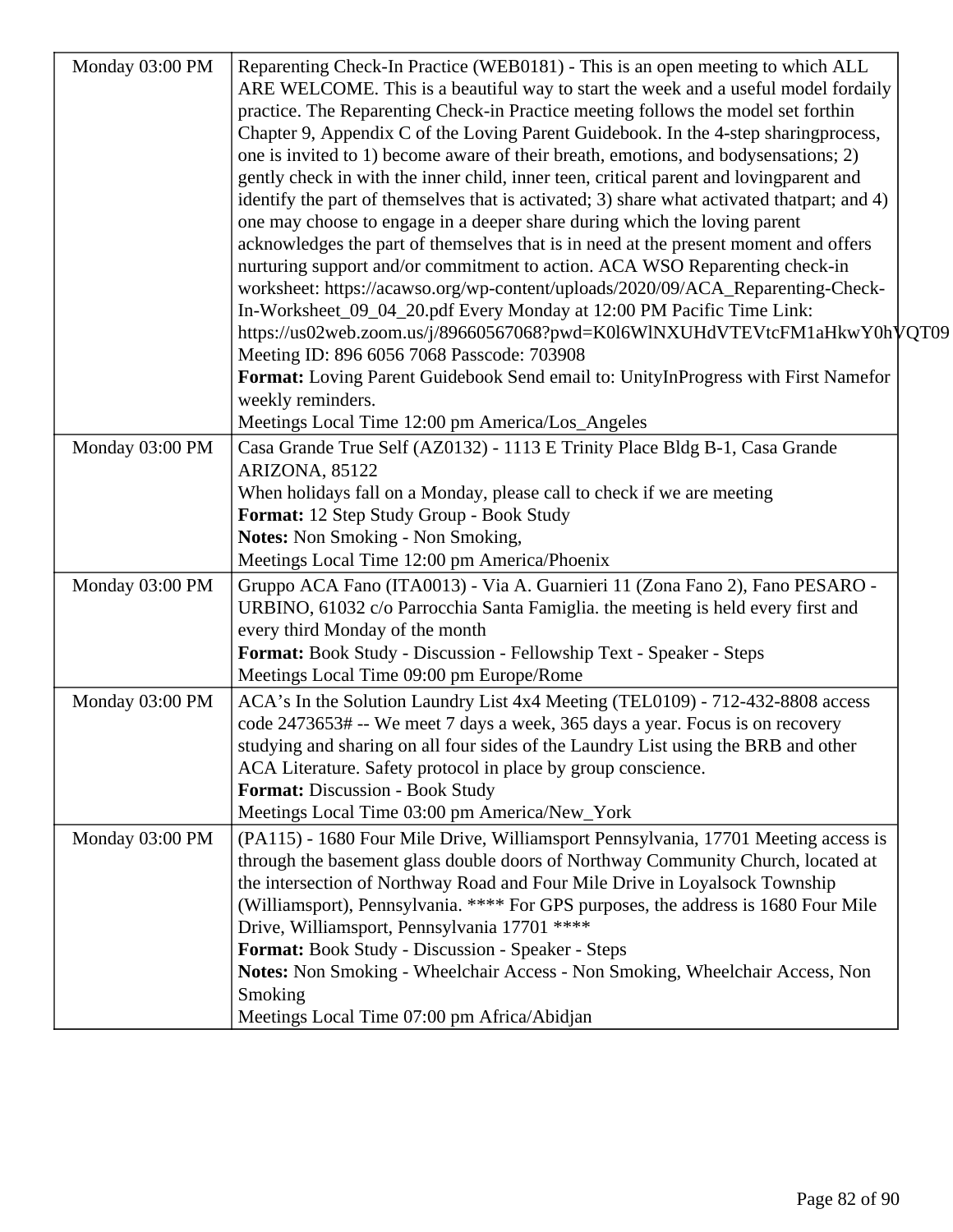| Monday 03:00 PM | The Front Room Round Table ACA Black men and women (GBR0022) - Hinde Street          |
|-----------------|--------------------------------------------------------------------------------------|
|                 | Methodist Church, London London, W1U 2QJ RSVP https://www.meetup.com/The-            |
|                 | Front-Room-London-Round-Table/                                                       |
|                 |                                                                                      |
|                 | <b>Format:</b> Discussion - Speaker - Steps                                          |
|                 | Focus: BIPOC RSVP https://www.meetup.com/The-Front-Room-London-Round-                |
|                 | Table/ Zoom details sent out each Sunday evening - please check inbox                |
|                 | Meetings Local Time 08:00 pm Europe/London                                           |
| Monday 03:00 PM | Strengthening My Recovery, Topic Meeting, 12PM PST Daily (WEB0202) - Zoom            |
|                 | 985 2100 3286 no password                                                            |
|                 | Format: Fellowship Text Zoom meeting                                                 |
|                 | Meetings Local Time 12:00 pm America/Los_Angeles                                     |
| Monday 03:00 PM | Alle Sorgenti (WEB0617) - please write us at allesorgentiaca@yahoo.com for           |
|                 | information on how to access the online meeting                                      |
|                 | Format: Book Study - Fellowship Text - Steps                                         |
|                 | Meetings Local Time 09:00 pm Europe/Rome                                             |
| Monday 03:00 PM | Women's Monday Noon (AZ0140) - WOMEN ONLY Zoom Meeting ID: 878 9307                  |
|                 | 8572 This meeting is online. Please email for password. We lock the meeting about 15 |
|                 | minutes in for the safety of our participants.                                       |
|                 | Format: Book Study                                                                   |
|                 |                                                                                      |
|                 | Focus: Women Only                                                                    |
|                 | <b>Notes:</b> Non Smoking - Non Smoking,                                             |
|                 | Meetings Local Time 12:00 pm America/Phoenix                                         |
| Monday 03:00 PM | Time for Serenity (CA1214) - We have a 20-minute meditation at 11:30 a.m. before     |
|                 | the meeting at noon. Everyone is welcome. Join Zoom Meeting                          |
|                 | https://us02web.zoom.us                                                              |
|                 | j/783466619?pwd=REpIYmxFWGpvQUZzQmphVk4yREk0dz09                                     |
|                 | <b>Format:</b> Book Study - Discussion                                               |
|                 | Notes: Needs Support - Non Smoking - Needs Support, Non Smoking,                     |
|                 | Meetings Local Time 12:00 pm America/Los_Angeles                                     |
| Monday 03:00 PM | The One Trait at a Time Group (TEL0353) - --- 712 432-8808 9991# --- Safety          |
|                 | protocols in place to keep our meeting safe, with an active dashboard. - We meet 5   |
|                 | days a week (Monday - Friday). We read the ACA Laundry List Trait Workbook,          |
|                 | focusing on one trait per week.                                                      |
|                 | <b>Format: Discussion</b>                                                            |
|                 | <b>Focus:</b> ACAs only (Closed)                                                     |
|                 | Meetings Local Time 03:00 pm America/New_York                                        |
| Monday 03:00 PM | ACA MEXICO (WEB0113) - Nuestras reuniones son por Zoom (id 735 277 3615) sin         |
|                 | contraseña y estas invitado a unirte. Dias de sesion: Lunes 2:00 pm , Martes 7:00pm, |
|                 | Jueves 7:00pm, viernes 3:00 pm y sabado 12:00 pm (horario de mexico city)            |
|                 | cualquier duda manda un email a acaenzoom@gmail.com o                                |
|                 | recuperacion.aca@gmail.com                                                           |
|                 | Format: Fellowship Text - Book Study - Speaker horario de mexico                     |
|                 | Meetings Local Time 02:00 pm America/Mexico_City                                     |
| Monday 03:30 PM | ACA Monday Double Winners (CA1367) - 1249 Coombs St., Napa California, 94559         |
|                 | This is a recurring zoom meeting; https://us04web.zoom.us/j/8176983096 Meeting ID:   |
|                 | 817 698 3096 Passcode 812612                                                         |
|                 |                                                                                      |
|                 | Format: Book Study                                                                   |
|                 | <b>Notes:</b> Non Smoking - Non Smoking, no food or drinks except water              |
|                 | Meetings Local Time 12:30 pm America/Los_Angeles                                     |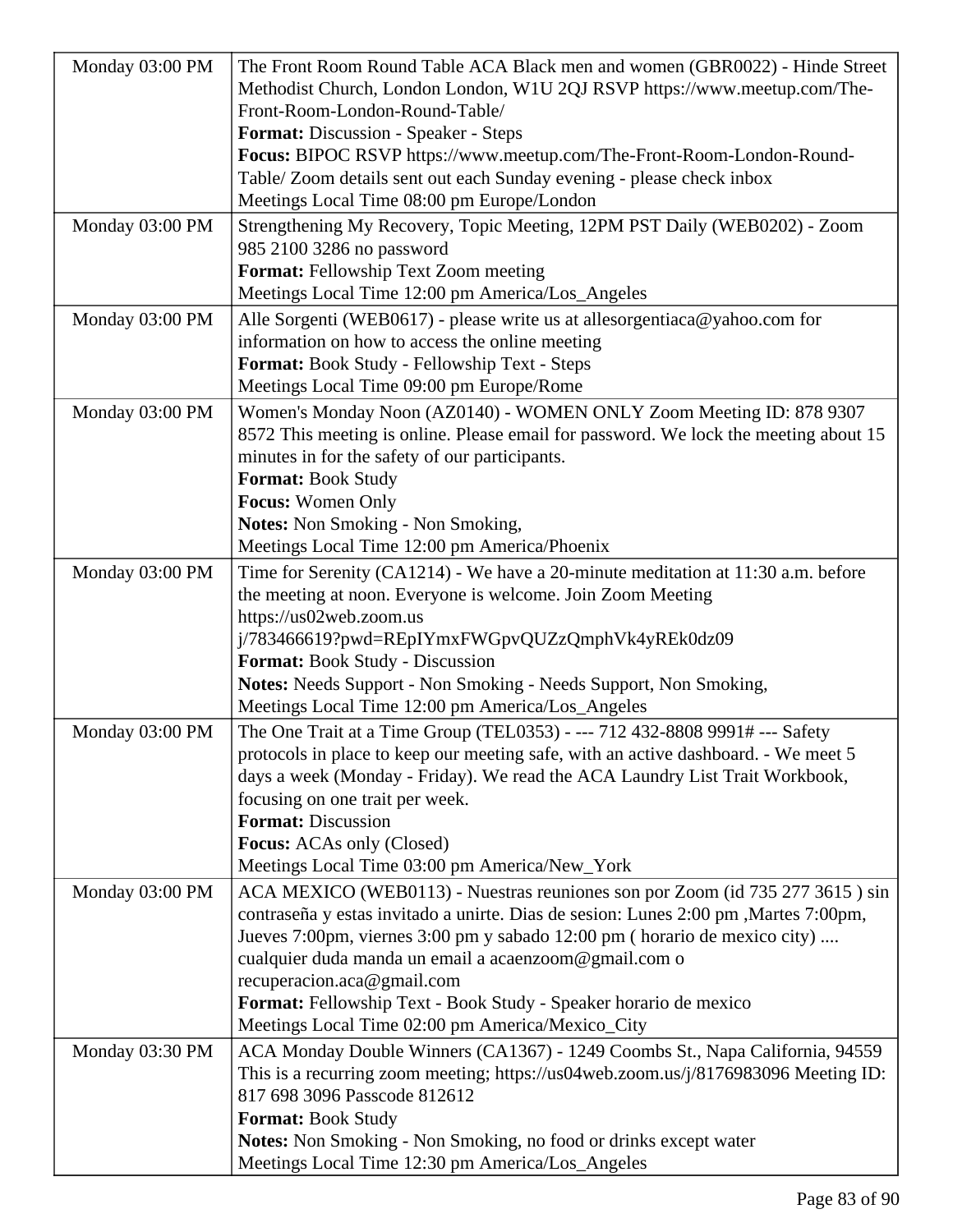| Monday 04:00 PM | Strengthening My Recovery studying the 4x4 Laundry List (TEL0344) - Telephone<br>meeting - 712-432-8808 Access Code 2473654# --- Safety protocols in effect by group                                                                                                                                                                                                                                                                                                                                                                                                                                                                                       |
|-----------------|------------------------------------------------------------------------------------------------------------------------------------------------------------------------------------------------------------------------------------------------------------------------------------------------------------------------------------------------------------------------------------------------------------------------------------------------------------------------------------------------------------------------------------------------------------------------------------------------------------------------------------------------------------|
|                 | conscience. This meeting is 7 days a week 365 days a year                                                                                                                                                                                                                                                                                                                                                                                                                                                                                                                                                                                                  |
|                 | Format: Book Study - Discussion - Fellowship Text                                                                                                                                                                                                                                                                                                                                                                                                                                                                                                                                                                                                          |
|                 | Meetings Local Time 04:00 pm America/New_York                                                                                                                                                                                                                                                                                                                                                                                                                                                                                                                                                                                                              |
| Monday 04:00 PM | Cycle Breakers (CA1403) - Zoom Meeting. Log-in ID: 82100262764 Code: 07132020<br><b>Format:</b> Book Study - Discussion                                                                                                                                                                                                                                                                                                                                                                                                                                                                                                                                    |
|                 | <b>Notes:</b> Needs Support - Needs Support,                                                                                                                                                                                                                                                                                                                                                                                                                                                                                                                                                                                                               |
|                 | Meetings Local Time 01:00 pm America/Los_Angeles                                                                                                                                                                                                                                                                                                                                                                                                                                                                                                                                                                                                           |
| Monday 04:00 PM | Hella Gay ACA (WEB0506) - Hella Gay ACA is a closed special interest meeting of<br>Adult Children of Alcoholics & Dysfunctional Families for people who are                                                                                                                                                                                                                                                                                                                                                                                                                                                                                                |
|                 | transgender, nonbinary, gender nonconforming, gender questioning, intersex, gay,<br>lesbian, bisexual, queer, asexual, and anyone else who identifies as a part of the<br>LGBTQAI+ community. Go to https://hellagayaca.mailchimpsites.com/ for login<br>details                                                                                                                                                                                                                                                                                                                                                                                           |
|                 | Focus: LGBTQ+                                                                                                                                                                                                                                                                                                                                                                                                                                                                                                                                                                                                                                              |
|                 | Meetings Local Time 01:00 pm America/Los_Angeles                                                                                                                                                                                                                                                                                                                                                                                                                                                                                                                                                                                                           |
| Monday 04:00 PM | ACA Gentle Recovery (WEB0605) - 75 minute meeting ZOOM meeting ID: 869 4718<br>4344 Password: recovery Meetings require a camera on CHECK IN only and is locked<br>after check-ins are complete to insure the safety and intimacy of all when sharing.<br>Once you have checked in you are welcome to turn camera off or leave it on as you<br>wish. The focus of the meeting is to share strength, hope and recovery from the Daily<br>Affirmation.                                                                                                                                                                                                       |
|                 | <b>Format:</b> Discussion - Fellowship Text This is a 75 minute gentle recovery meeting<br>with gentle boundaries so that all can feel safe. No crosstalk is allowed. Camera on for<br>check in only required. We look forward to this meeting expanding to more days as<br>fellow travelers offer service. To offer service, reach out to the meeting contact. :)<br>Meetings Local Time 04:00 pm America/New_York                                                                                                                                                                                                                                        |
| Monday 04:00 PM | Recovery Beyond Survival (WEB0655) - WELCOME!! :) CAMERAS REQUIRED.<br>This is a new meeting as of Oct 9, 2021 and needs service support. Although we are a<br>Zoom meeting we commit to the mutual level of support found at in-person meetings.<br>Meeting ID: 783 819 8955 Passcode: 112312 Time: 1pm (PST) US Saturday, Sunday<br>and Monday After ACA and Big Red Book readings (links provided) we pause for 5<br>minutes of Silent Meditation / Non-Dominant Handwriting. All cameras are required to<br>be on and all members fully identifiable in the frame. We celebrate ACA milestones.<br>We warmly welcome you!<br><b>Format: Book Study</b> |
|                 | Meetings Local Time 01:00 pm America/Los_Angeles                                                                                                                                                                                                                                                                                                                                                                                                                                                                                                                                                                                                           |
| Monday 04:15 PM | A Gentleness Break (CA1267) - Zoom:<br>https://us02web.zoom.us/j/777548479?pwd=MDU5QTQ3VDYrM2ZBbWFTRFJ2YjM\$UT09<br>passcode: aca; Meeting from 1:15pm to 2:30 Pacific<br><b>Format:</b> Discussion Non Smoking<br>Meetings Local Time 01:15 pm America/Los_Angeles                                                                                                                                                                                                                                                                                                                                                                                        |
|                 |                                                                                                                                                                                                                                                                                                                                                                                                                                                                                                                                                                                                                                                            |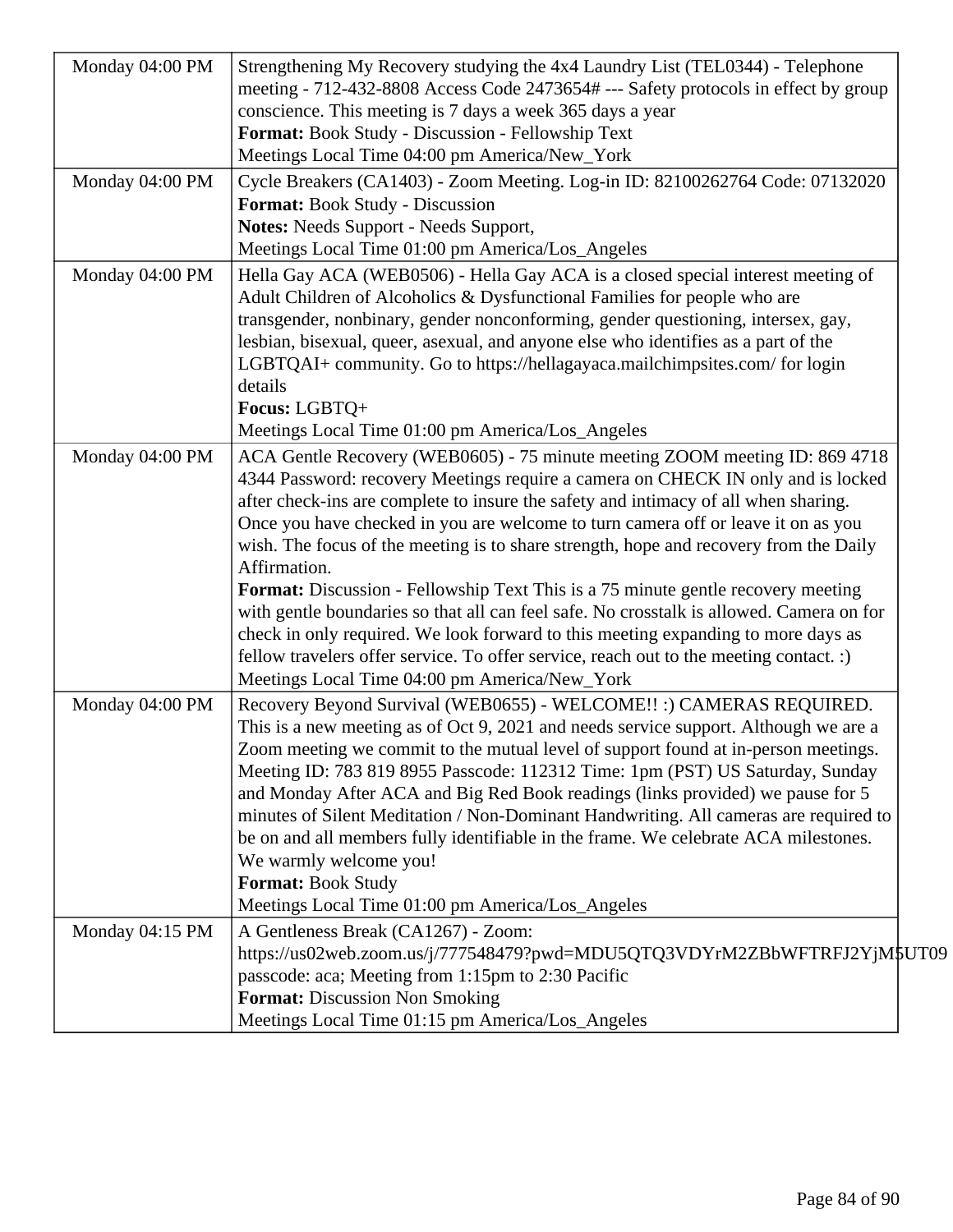| Monday 04:30 PM | Women's Safe Place Meeting (NY0197) - This meeting is currently only on the phone.<br>425-436-6384 Code: 197542#. To mute and unmute press *6. The dashboard is<br>monitored to keep our meeting safe. We are reading from the red book. We ask<br>experienced ACAs to be prepared to read the laundry list, the flip side of the laundry<br>list, the 12 steps, or participate in whatever we are reading that day from the read book.<br>Format: Book Study - Discussion - Fellowship Text<br><b>Focus:</b> Women Only Experienced ACAs are asked to bring the red book to themeeting<br>and participate in reading.<br>Meetings Local Time 04:30 pm America/New_York |
|-----------------|-------------------------------------------------------------------------------------------------------------------------------------------------------------------------------------------------------------------------------------------------------------------------------------------------------------------------------------------------------------------------------------------------------------------------------------------------------------------------------------------------------------------------------------------------------------------------------------------------------------------------------------------------------------------------|
| Monday 05:00 PM | Amarillo ACA (TX0193) - 3001 Bell Street, Amarillo Texas, 79106 St. Luke's<br>Presbyterian (west door facing ball fields) Social distancing boundaries of 3 feet are<br>observed. We meet on Thursdays at 6:30 pm and Saturdays at 10:00 am at the same<br>place. New meeting just added. Mondays 4:00pm at the same place, St. Luke's church<br>on Bell.<br><b>Format:</b> Book Study - Discussion - Fellowship Text<br><b>Notes:</b> Non Smoking - Non Smoking,<br>Meetings Local Time 04:00 pm America/Chicago                                                                                                                                                       |
| Monday 05:00 PM | Womens Filling the Void (Food Issues). (WEB0285) - For ID and Passcode Call/Text<br>Lisa in CA at: 818.445.9901 or Email AcaRecoverySisters@gmail.com<br><b>Focus:</b> Women Only<br>Meetings Local Time 02:00 pm America/Los_Angeles                                                                                                                                                                                                                                                                                                                                                                                                                                   |
| Monday 05:00 PM | The Laundry List Trait Meeting (TEL0384) - — Telephone number 712-432-8808,<br>access code 2473655# — We meet 7 days a week, 365 days a year. We focus on all 4<br>sides of the Laundry List Traits, one Trait a day, using the brown Laundry List<br>Workbook.— Safety protocols in place by group conscience.<br><b>Format: Discussion - Book Study</b><br>Meetings Local Time 05:00 pm America/New_York                                                                                                                                                                                                                                                              |
| Monday 05:00 PM | (OR0148) - 3495 West 18th Ave, Eugene Oregon, 97402 Eugene Friends Church<br>Format: Book Study - Discussion - Fellowship Text - Steps<br><b>Notes:</b> Non Smoking - Non Smoking, This meeting is on hold at this time due to the<br>pandemic. We are hoping to restart on the new day/time after March 2022.<br>Meetings Local Time 02:00 pm America/Los_Angeles                                                                                                                                                                                                                                                                                                      |
| Monday 05:00 PM | ACA LGR HUeon Co (OH5083) - 2 Oak St, Norwalk Ohio, 44857 Meeting<br>unexpectedly cancelled on 4 April 22 only Meeting is located in the Let's Get Real<br>office in the lower level of the MHAS building. Entrance in back by parking lot.<br><b>Format:</b> Book Study - Discussion<br>Notes: Needs Support - Needs Support, Zoom meeting ID-895 9496 5002<br>Meetings Local Time 05:00 pm America/New_York                                                                                                                                                                                                                                                           |
| Monday 05:30 PM | Mon. 5:30pm ACA (GA0041) - Meeting is currently closed.<br>Format: 12 Step Study Group - Discussion<br>Focus: Women Only Attendees must use audio and video to participate.<br>Meetings Local Time 05:30 pm America/New_York                                                                                                                                                                                                                                                                                                                                                                                                                                            |
| Monday 05:30 PM | Big Red Book Study (KY0035) - 15 Locust Drive, Frankfort Kentucky, 40601 Turn<br>into the small parking lot by the first black mailbox. Enter through the double glass<br>doors, take a right down a long hallway and the meeting room is on your left Room<br>#103.<br><b>Format:</b> Book Study This is an in-person meeting; masks are optional.<br>Meetings Local Time 05:30 pm America/Kentucky/Louisville                                                                                                                                                                                                                                                         |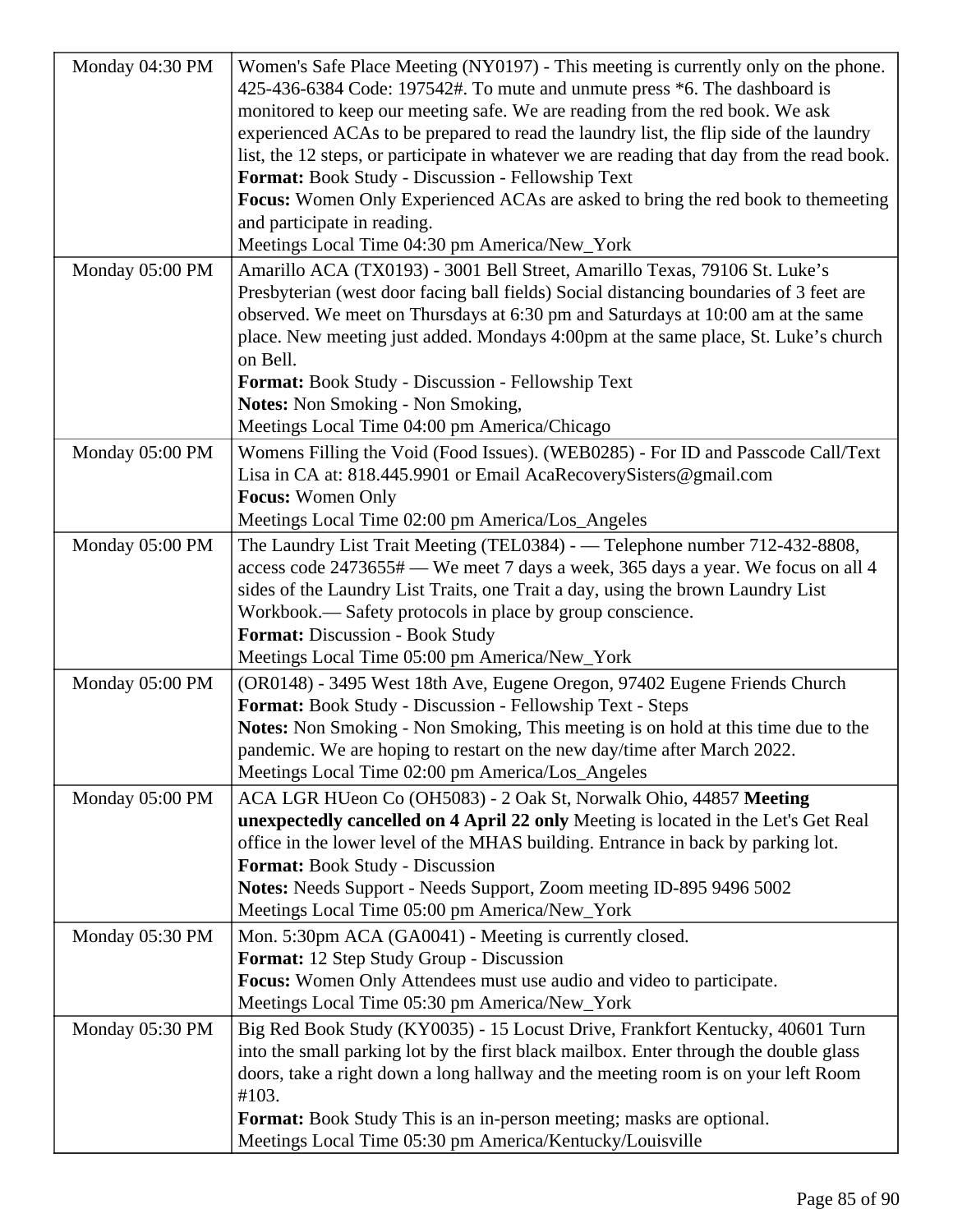| Monday 05:30 PM | (MI0159) - GVSU - PEW Campus, Grand Rapids MICHIGAN, 49401 This meeting is               |
|-----------------|------------------------------------------------------------------------------------------|
|                 | located at GVSU - Grand Rapids DeVos campus. It's at the DeVos Building - Building       |
|                 | E - in room 302E. The meetings follow the GVSU academic calendar and may break           |
|                 | during holidays, etc. Go to the following website for updates at:                        |
|                 | https://www.gvsu.edu/aod/recovery-meetings. Feel free to email or call me for any        |
|                 | additional parking or direction information. GVSU Follows CDC guidelines and             |
|                 | currently masks are required during in-door meetings.                                    |
|                 | Format: 12 Step Study Group - Book Study - Discussion                                    |
|                 | Notes: Needs Support - Non Smoking - Needs Support, Non Smoking,                         |
|                 | Meetings Local Time 05:30 pm America/Detroit                                             |
| Monday 05:30 PM | ACA Red Book Study (MI0186) - 933 S Burdick St,, Kalamazoo Michigan, 49001               |
|                 | Main cross streets South Burdick and Crosstown                                           |
|                 | Format: Book Study                                                                       |
|                 | <b>Focus:</b> ACAs only (Closed)                                                         |
|                 | <b>Notes:</b> Non Smoking - Non Smoking,                                                 |
|                 | Meetings Local Time 05:30 pm America/Detroit                                             |
| Monday 05:30 PM | Loving your Inner Children. Being your own Parent (CT0138) - 30 Ormond St.,              |
|                 | Milford Connecticut, United Church of Christ in Devon. Ormond St is off of               |
|                 | Bridgeport Ave.                                                                          |
|                 | Format: Book Study - Discussion - Loving Parent Guidebook Please Text me at 203          |
|                 | 824 3287 if interested in attending the meeting. Meeting will be held in fellowship hall |
|                 | (back building of church) enter through left door to top of stairs. Parking on street,   |
|                 | front and back of church. May be held outdoors in nice weather. Church suggests          |
|                 | wearing mask while indoors. Any questions please text Carla at 203-824-3287 Adult        |
|                 | children of alcoholics, addicts and dysfunctional families we welcome you!               |
|                 | Meetings Local Time 05:30 pm America/New_York                                            |
| Monday 05:30 PM | The Kids Are Alright (FL0268) - 101 Cedar Rd, Ocala, 34472 Unity Church                  |
|                 | <b>Format: Discussion</b>                                                                |
|                 | Notes: Non Smoking - Wheelchair Access - Non Smoking, Wheelchair Access,                 |
|                 | Meetings Local Time 05:30 pm America/New_York                                            |
| Monday 05:30 PM | Together We Can (MI101) (English) - 4010 Lippincott, Burton Michigan, 48519              |
|                 | Atherton United Methodist Church, corner of Center Rd and Lippincott - Library.          |
|                 | Coffee is group conscious. Non-smoking. Mask or social distancing preferred. Baby        |
|                 | friendly.                                                                                |
|                 | Format: Discussion - Fellowship Text - Laundry Lists Workbook                            |
|                 | Notes: Needs Support - Non Smoking - Wheelchair Access - Needs Support, Non              |
|                 | Smoking, Wheelchair Access, Non Smoking                                                  |
|                 | Meetings Local Time 05:30 pm America/Detroit                                             |
| Monday 05:30 PM | Provincetown Monday Night (MA048) - Provincetown United Methodist Church 20              |
|                 | Shankpainter Road, Provincetown MASSACHUSETTS, 02657 Entrance for meeting                |
|                 | is located on left side of building; free parking available for meeting purposes only    |
|                 | During covid Zoom meeting is: meeting number 268-059-874 password 822951                 |
|                 | Format: Discussion - Fellowship Text - Book Study - Steps - Speaker                      |
|                 | <b>Notes:</b> Non Smoking - Non Smoking,                                                 |
|                 | Meetings Local Time 05:30 pm America/New_York                                            |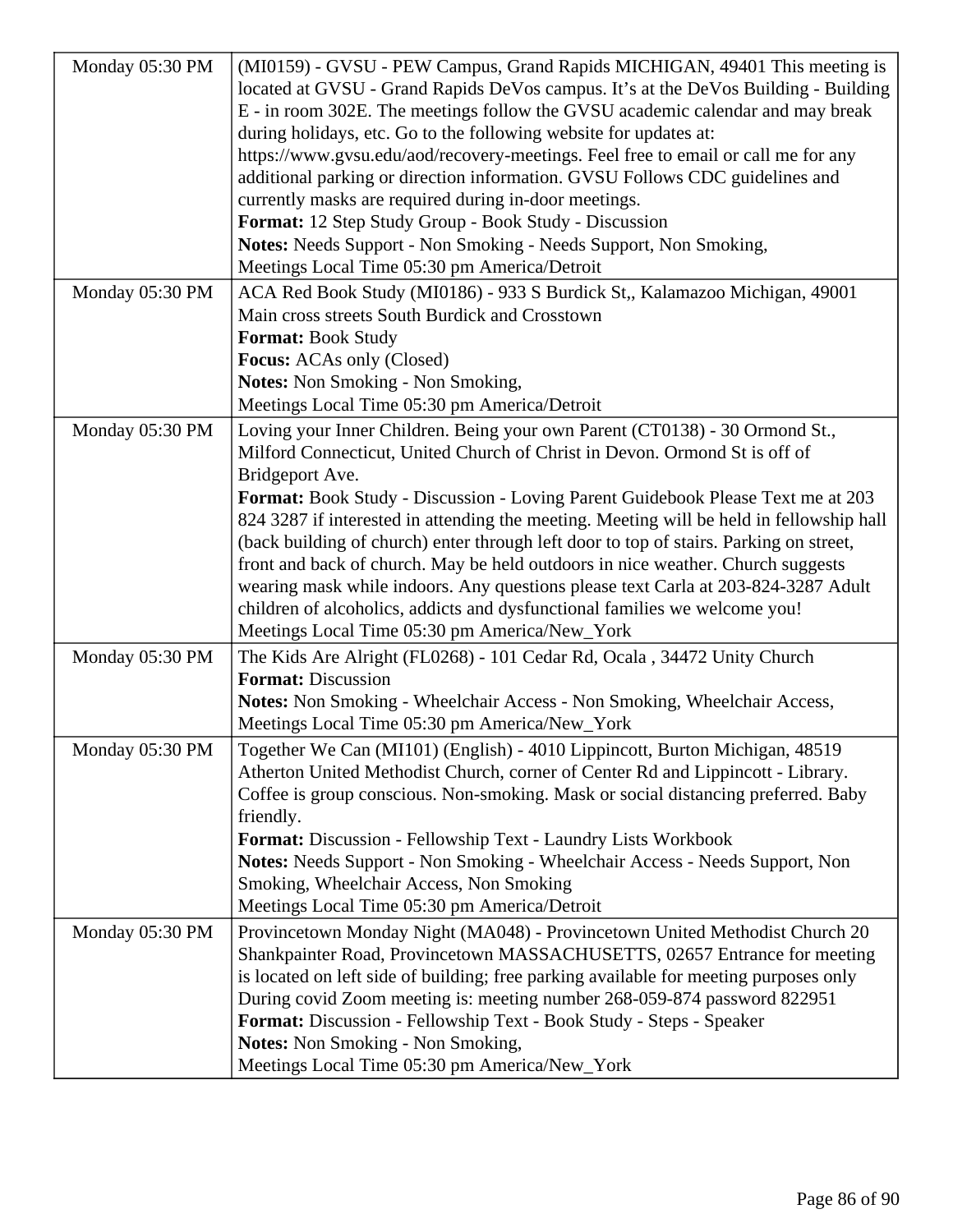| Monday 05:30 PM | Working The Flip Side (MA0102) - Remote access information ---<br>https://us02web.zoom.us/j/8733547788 --- Phone - 929 436 2866, then 873 354 7788---<br>All are welcome. We use The Laundry List Workbook for our meeting. On pageVII of<br>the Forward it states: "Please note that this workbook is for ACA's who are ready to<br>embark on advanced work on their survival traits. It is designed for ACA'swho have<br>already gone through all the Steps in the ACA Twelve Step Workbook."<br><b>Format: Book Study</b><br>Meetings Local Time 05:30 pm America/New_York |
|-----------------|-------------------------------------------------------------------------------------------------------------------------------------------------------------------------------------------------------------------------------------------------------------------------------------------------------------------------------------------------------------------------------------------------------------------------------------------------------------------------------------------------------------------------------------------------------------------------------|
| Monday 05:30 PM | (ME0043) - 142 Center Street, Brewer Maine, 04412 -- You can attend via zoom<br>starting October 10. Please be patient with us as we work out the kinks of starting a<br>hybrid meeting via Zoom. -- Meeting ID: 82409518111 Password: 1212142<br><b>Format: Book Study</b><br>Notes: Non Smoking - Non Smoking,<br>Meetings Local Time 05:30 pm America/New_York                                                                                                                                                                                                             |
| Monday 05:30 PM | Boone ACA (NC0087) - 170 Councill St, Boone North Carolina, 28607 Meeting held<br>in basement meeting room of St. Luke's Episcopal Church on Council St. Church<br>located behind Earth Fare on East King St.<br><b>Format: Discussion</b><br>Focus: Open to All<br>Notes: Wheelchair Access - Non Smoking - Needs Support - Wheelchair Access, Non<br>Smoking, Needs Support,<br>Meetings Local Time 05:30 pm America/New_York                                                                                                                                               |
| Monday 05:45 PM | How It Works (NJ0168) - 83 Throckmorton Street, Old Bridge New Jersey, 08857<br>Club Serenity is located on the ground level of the parish house to the right of Saint<br>Ambrose church.<br><b>Format:</b> Book Study - Discussion - Fellowship Text<br>Notes: Non Smoking - Wheelchair Access - Non Smoking, Wheelchair Access,<br>Meetings Local Time 05:45 pm America/New_York                                                                                                                                                                                            |
| Monday 06:00 PM | Emotional Sobriety (CA1472) - 2700 Eton, Cambria California, 93428 Drive down<br>from entrance to the lower parking lot. Meeting room on right.<br>Format: Book Study - Discussion<br><b>Focus: Beginners</b><br><b>Notes:</b> Non Smoking - Non Smoking, Moved old meeting to earlier in day. Face to<br>face meeting starts 6/21/21. Please come share with us!<br>Meetings Local Time 03:00 pm America/Los_Angeles                                                                                                                                                         |
| Monday 06:00 PM | Saco ACA Group (ME024) - Norway Savings Bank 569 Main Street, Saco Maine,<br>04072 Temporarily replaced by online meeting (same day and time) in order to<br>participate in social distancing for COVID-19 Use this link:<br>https://zoom.us/j/372247406<br><b>Format:</b> Discussion - Fellowship Text<br><b>Focus:</b> Open to all Non Smoking<br>Meetings Local Time 06:00 pm America/New_York                                                                                                                                                                             |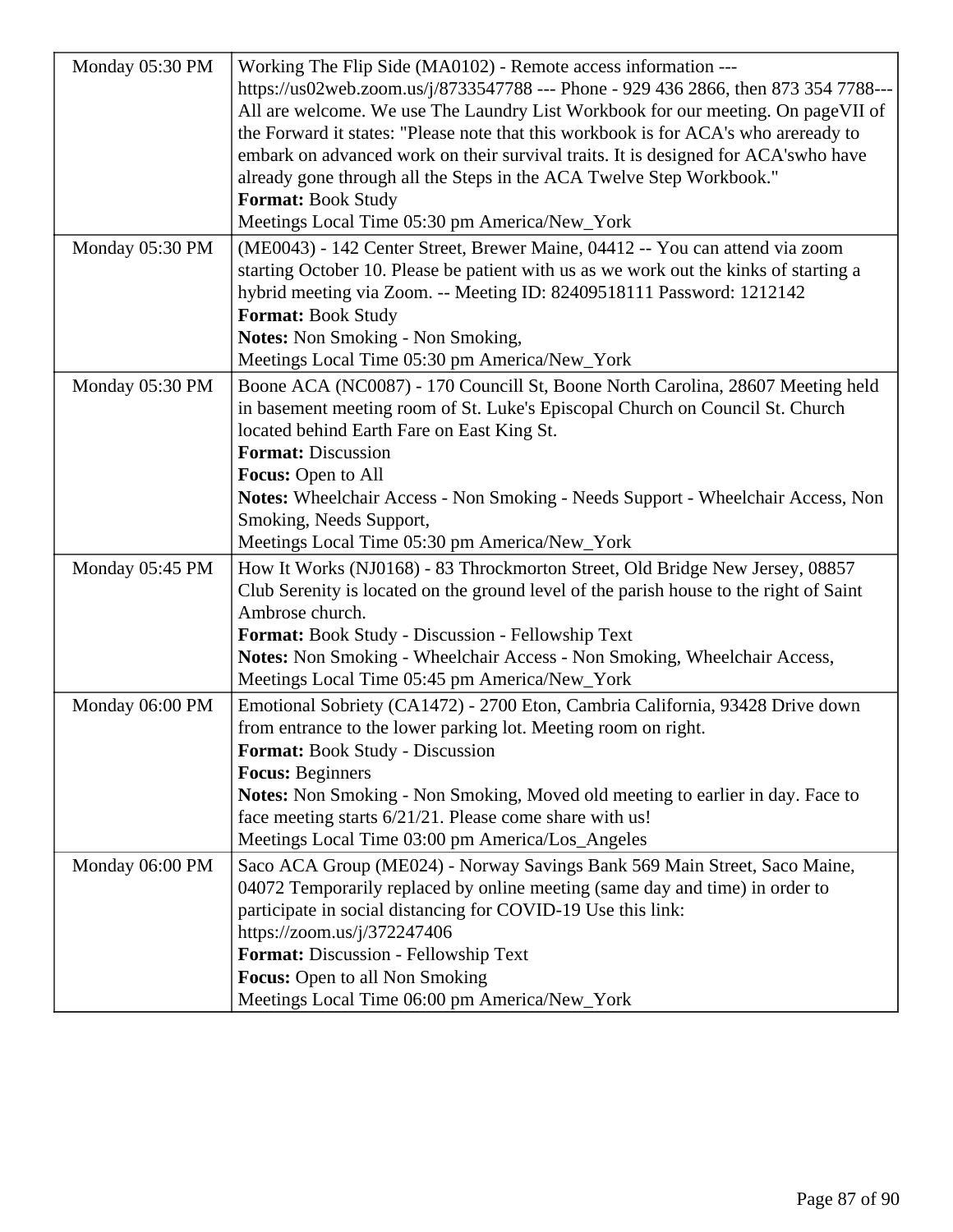| Monday 06:00 PM | Adult Children Anonymous (FL0342) - 1521 NW 34th St, Gainesville Florida, 32605<br>Westminster Presbyterian Church is located in northwest Gainesville. Buildings are                                                                       |
|-----------------|---------------------------------------------------------------------------------------------------------------------------------------------------------------------------------------------------------------------------------------------|
|                 | nestled on six heavily wooded acres at the southeast corner of NW 34th Street and NW                                                                                                                                                        |
|                 | 16th Avenue. The parking lot entrance is on NW 15th Avenue just east of 34th Street.                                                                                                                                                        |
|                 | Overflow parking is available across 15th Avenue at Westwood Middle School.                                                                                                                                                                 |
|                 | Format: 12 Step Study Group - Book Study - Fellowship Text                                                                                                                                                                                  |
|                 | <b>Notes:</b> Non Smoking - Non Smoking,                                                                                                                                                                                                    |
|                 | Meetings Local Time 06:00 pm America/New_York                                                                                                                                                                                               |
| Monday 06:00 PM | Journey to Freedom ACA (AZ0152) - ZOOM meeting until church reopens Scottsdale                                                                                                                                                              |
|                 | Bible Church Room E28 in the Discovery Kids Bld. Enter on south side, go upstairs to                                                                                                                                                        |
|                 | end of hall.                                                                                                                                                                                                                                |
|                 | Format: Book Study - Discussion - Speaker If you have information about whether                                                                                                                                                             |
|                 | this meeting is still active, please email us at meetings@acawso.org. Otherwise, it                                                                                                                                                         |
|                 | will be removed from the meeting list on July 10, 2022.                                                                                                                                                                                     |
|                 | Meetings Local Time 06:00 pm America/New_York                                                                                                                                                                                               |
| Monday 06:00 PM | Zoom Kids are Alright (WEB0291) - Great group of recovering adult children,<br>meeting online on Zoom every Monday 6pm-7:30 pm Eastern (5 pm Central; 3pm<br>Pacific) This meeting is actively welcoming/affirming of LGBTQIA+ ACAs, yet we |
|                 | are not exclusive and welcome all ACAs to our group. We look forward to meeting                                                                                                                                                             |
|                 | you! If you're new to our meeting, please plan to be on video during newcomer                                                                                                                                                               |
|                 | introductions for the safety of our group. Please reach out to our Email or Phone                                                                                                                                                           |
|                 | (please text) contact for the Zoom Link & Password.                                                                                                                                                                                         |
|                 | Format: Book Study - Fellowship Text                                                                                                                                                                                                        |
|                 | Focus: Beginners - LGBTQ+                                                                                                                                                                                                                   |
|                 | Meetings Local Time 06:00 pm America/New_York                                                                                                                                                                                               |
| Monday 06:00 PM | Fellow Travelers (WEB0835) (English) - Zoom Meeting Information: Meeting ID: 484                                                                                                                                                            |
|                 | 177 588 Password: serene                                                                                                                                                                                                                    |
|                 | Format: Fellowship Text Readings from BRB, Laundry Lists Workbook, Loving                                                                                                                                                                   |
|                 | <b>Parent Guidebook</b>                                                                                                                                                                                                                     |
|                 | Meetings Local Time 06:00 pm America/New_York                                                                                                                                                                                               |
| Monday 06:00 PM | New Avenues (IN0100) - 8359 Hwy 56, West Baden Springs Indiana, 47469 Love<br>Never Fails United Christian Church is right on the Boulevard in West Baden Springs                                                                           |
|                 | (right next to West Baden Springs Town Hall)                                                                                                                                                                                                |
|                 | Format: Discussion - Fellowship Text - Book Study - Steps - Speaker - Workshop                                                                                                                                                              |
|                 | Focus: Open to All                                                                                                                                                                                                                          |
|                 | Notes: Smoking - Wheelchair Access - Smoking, Wheelchair Access, Safe and                                                                                                                                                                   |
|                 | Nonjudgmental environment                                                                                                                                                                                                                   |
|                 | Meetings Local Time 06:00 pm America/Indiana/Indianapolis                                                                                                                                                                                   |
| Monday 06:00 PM | Rivers and Roads (TN0105) - Zoom meeting                                                                                                                                                                                                    |
|                 | <b>Format:</b> Discussion Currently we are meeting virtually Zoom meeting only. If yo are                                                                                                                                                   |
|                 | interested in attending please contact Brad.                                                                                                                                                                                                |
|                 | Meetings Local Time 06:00 pm America/New_York                                                                                                                                                                                               |
| Monday 06:00 PM | The Kids R All Right (MA056) - 27 Church Street, Mattapoisett Massachusetts, 02739                                                                                                                                                          |
|                 | Enter On Church Street Door.                                                                                                                                                                                                                |
|                 | Format: Discussion - Book Study                                                                                                                                                                                                             |
|                 |                                                                                                                                                                                                                                             |
|                 |                                                                                                                                                                                                                                             |
|                 | Focus: ACAs only (Closed) Non Smoking<br>Meetings Local Time 06:00 PM America/New_York                                                                                                                                                      |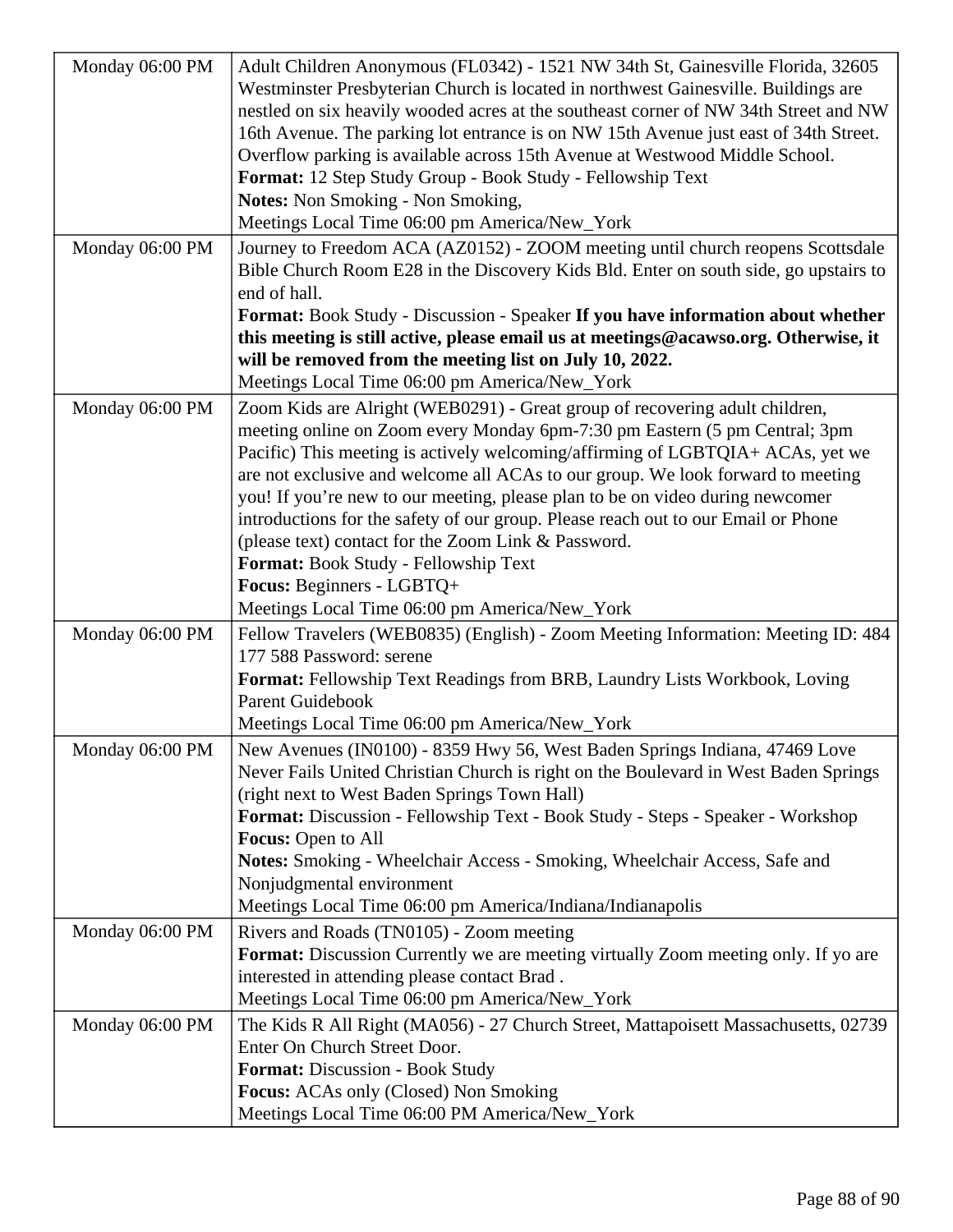| Monday 06:00 PM | Concord Adult Children of Alcoholics (NH0009) - 30 Eastman Street, Concord New        |
|-----------------|---------------------------------------------------------------------------------------|
|                 | Hampshire, 03301 The Concord meeting is pleased to announce that we are once again    |
|                 | able to meet at Grace Episcopal Church. Masks for Covid are discretionary for the     |
|                 | comfort of the attendees. Please email with any questions.                            |
|                 | Format: Book Study                                                                    |
|                 | Notes: Non Smoking - Non Smoking, Per Grace Episcopal Church: No Pets are             |
|                 | permitted in the building.                                                            |
|                 | Meetings Local Time 06:00 pm America/New_York                                         |
| Monday 06:00 PM | Womens Step-Writing Meeting (NY070) - 135 W. 31st Street Room 3, New York             |
|                 | New York, 10001 This meeting is currently meeting Virtually due to COVID-19. Plans    |
|                 | are in progress to go back to in person in couple of months. Join Zoom Meeting        |
|                 | https://us02web.zoom.us/j/87969463752?pwd=OEgrN0VtMWsvODc1UjZZOW93WjUzZz09            |
|                 | Meeting ID: 879 6946 3752 Password: - Please email meeting contact.                   |
|                 | <b>Format:</b> Book Study - Discussion - Steps                                        |
|                 | Focus: Women Only                                                                     |
|                 | <b>Notes:</b> Non Smoking - Non Smoking,                                              |
|                 | Meetings Local Time 06:00 pm America/New_York                                         |
|                 |                                                                                       |
| Monday 06:00 PM | Greater Muskegon ACoA Meeting (MI0174) - 4613 Henry Steet, Muskegon Michigan,         |
|                 | 49441 The club is shut down due to exposure of positive Corona virus case. Closed     |
|                 | until further notice. Building is at the Corner of Henry St. and Hile Rd. Stop Light. |
|                 | Entrance is on south side of parking lot toward back of building. White entry door by |
|                 | sliding glass doors. Room is inside to left.                                          |
|                 | Format: Discussion - Book Study - Steps                                               |
|                 | <b>Notes: Non Smoking Non Smoking</b>                                                 |
|                 | Meetings Local Time 06:00 pm America/Detroit                                          |
| Monday 06:00 PM | Fellow Travelers in Recovery (NC0095) - 1800 St. Paul Avenue, Fayetteville North      |
|                 | Carolina, 28304 St. Paul's in the Pines Episcopal Church                              |
|                 | Format: Book Study - Discussion - Fellowship Text - Steps                             |
|                 | Meetings Local Time 06:00 pm America/New_York                                         |
| Monday 06:00 PM | Baby Steps Towards Recovery (NY110) - Until further notice this meeting is a Phone    |
|                 | Meeting 425-436-6312 Code#: 656877# Format changes weekly                             |
|                 | <b>Format:</b> Discussion - Speaker - Steps                                           |
|                 | Meetings Local Time 06:00 pm America/New_York                                         |
| Monday 06:00 PM | Writing Meeting (WEB0374) - Writing Meeting. 2020: ONLINE Meeting Only. Email         |
|                 | Group Contact for meeting link.                                                       |
|                 | Format: Discussion - Workshop 2020: ONLINE Meeting Only. Email Group Contact          |
|                 | for meeting link.                                                                     |
|                 | Meetings Local Time 06:00 pm America/New_York                                         |
| Monday 06:00 PM | Monday night Gainesville ACA (GA0068) - J's place recovery center, 664 Lanier Park    |
|                 | Drive, Gainesville Georgia, 30501                                                     |
|                 | Format: 12 Step Study Group - Discussion - Loving Parent Guidebook - Speaker          |
|                 | Notes: Non Smoking - Wheelchair Access - Non Smoking, Wheelchair Access,              |
|                 | Meetings Local Time 06:00 pm America/New_York                                         |
| Monday 06:00 PM | New beginnings (FL0299) - 1730 Vintage street, Kissimmee Florida, 34746               |
|                 | Format: 12 Step Study Group                                                           |
|                 | Meetings Local Time 06:00 pm America/New_York                                         |
|                 |                                                                                       |